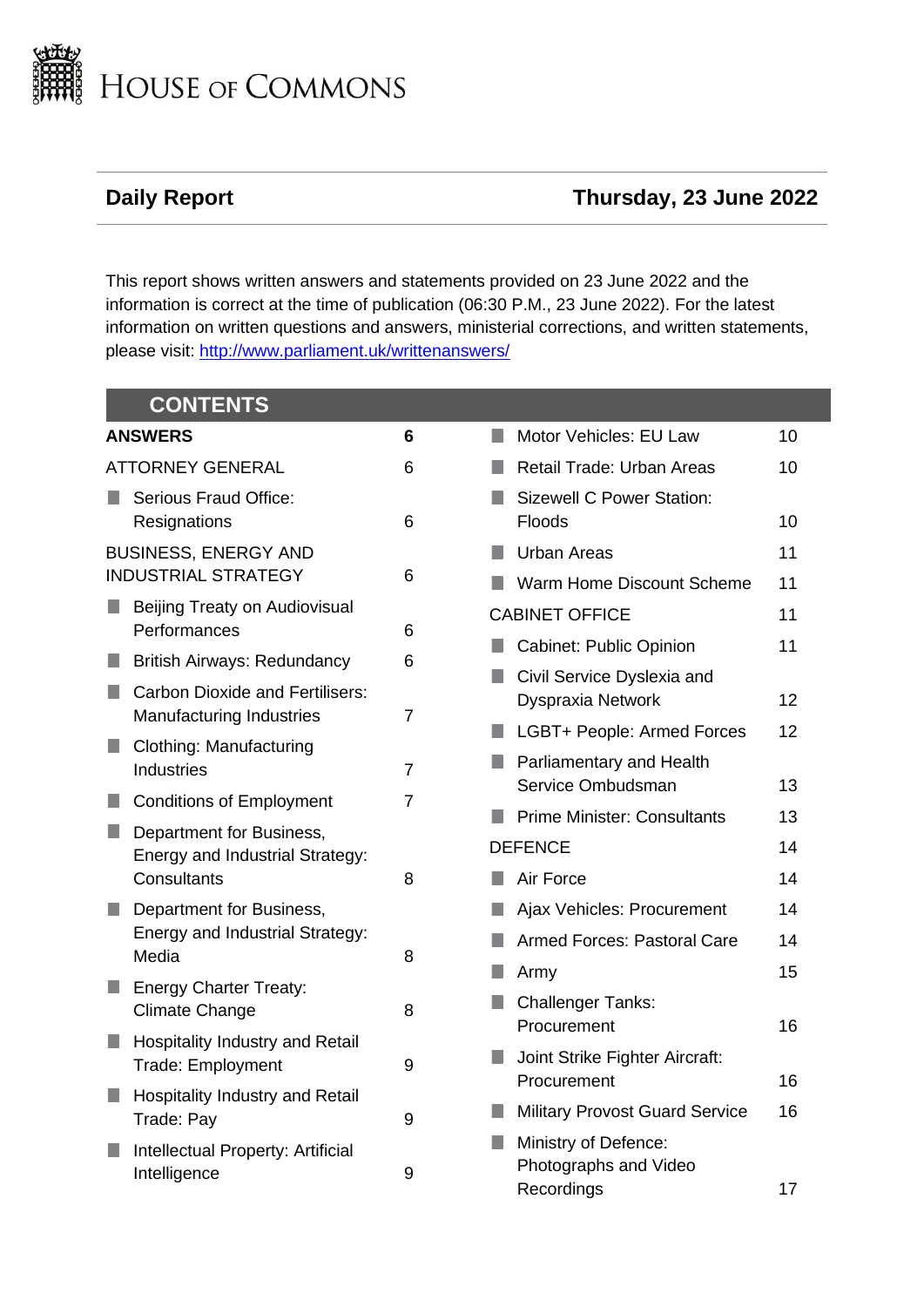|    | Ministry of Defence:                                              |    |
|----|-------------------------------------------------------------------|----|
|    | Procurement                                                       | 17 |
|    | Reserve Forces                                                    | 17 |
|    | DIGITAL, CULTURE, MEDIA AND                                       |    |
|    | <b>SPORT</b>                                                      | 18 |
|    | <b>Culture: Finance</b>                                           | 18 |
|    | Gambling Act 2005 Review                                          | 18 |
|    | <b>Swimming: Teachers</b>                                         | 19 |
|    | <b>EDUCATION</b>                                                  | 19 |
|    | <b>Primary Education: Physical</b><br><b>Education and Sports</b> | 19 |
| ٠  | Russian Language: GCSE and<br><b>GCE A-level</b>                  | 20 |
|    | <b>Schools: Armed Forces</b>                                      | 20 |
|    | <b>Schools: Coronavirus</b>                                       | 21 |
| H. | Schools: Email                                                    | 22 |
|    | ENVIRONMENT, FOOD AND<br><b>RURAL AFFAIRS</b>                     | 22 |
| ŋ  | [Subject Heading to be<br>Assigned]                               | 22 |
|    | Agriculture: Research                                             | 23 |
|    | <b>Farmers: Government</b><br>Assistance                          | 24 |
|    | <b>Fisheries: Quotas</b>                                          | 25 |
| п  | <b>Food Supply</b>                                                | 25 |
|    | Food Supply: Sustainable                                          |    |
|    | Development                                                       | 26 |
|    | <b>Village Halls</b>                                              | 26 |
| m. | <b>Wheat: Prices</b>                                              | 27 |
|    | FOREIGN, COMMONWEALTH<br>AND DEVELOPMENT OFFICE                   | 27 |
| ٠  | Bangladesh: Disaster Relief                                       | 27 |
|    | <b>Foreign Relations</b>                                          | 28 |
|    | Garry Pang                                                        | 28 |
|    | Hamas: Terrorism and<br>Violence                                  | 28 |
|    |                                                                   |    |

|   | Israel: Saudi Arabia                                            | 29 |
|---|-----------------------------------------------------------------|----|
|   | Odeh Mohammad Odeh<br>Sadaqa                                    | 29 |
|   | Palestinian Authority: Human                                    |    |
|   | Rights                                                          | 29 |
| ٠ | Salah Hamouri                                                   | 29 |
|   | Sri Lanka: Development Aid                                      | 30 |
|   | Sri Lanka: Humanitarian<br>Situation                            | 30 |
|   | <b>HEALTH AND SOCIAL CARE</b>                                   | 31 |
|   | [Subject Heading to be<br>Assigned]                             | 31 |
|   | <b>Batten Disease: Children</b>                                 | 31 |
| ٠ | <b>Batten Disease: Health</b>                                   |    |
|   | <b>Services</b>                                                 | 32 |
|   | <b>Breast Cancer: Diagnosis</b>                                 | 32 |
|   | Cancer: Diagnosis                                               | 33 |
| ٠ | Cancer: Exercise                                                | 33 |
|   | <b>Cancer: Health Services</b>                                  | 33 |
|   | Cancer: Screening                                               | 34 |
|   | <b>Carers: Government</b><br><b>Assistance and Respite Care</b> | 34 |
|   | <b>Conversion Therapy</b>                                       | 35 |
|   | Coronavirus: Medical<br>Treatments                              | 35 |
|   | Coronavirus: Screening                                          | 35 |
|   | Coronavirus: Vaccination                                        | 36 |
|   | <b>Cystic Fibrosis: Mental Health</b>                           |    |
|   | <b>Services</b>                                                 | 36 |
|   | Dementia                                                        | 37 |
|   | Dementia: Health Services                                       | 37 |
|   | Dementia: Research                                              | 38 |
|   | Dental Services: Durham                                         | 38 |
|   | <b>Dental Services: Private</b><br>Sector                       | 38 |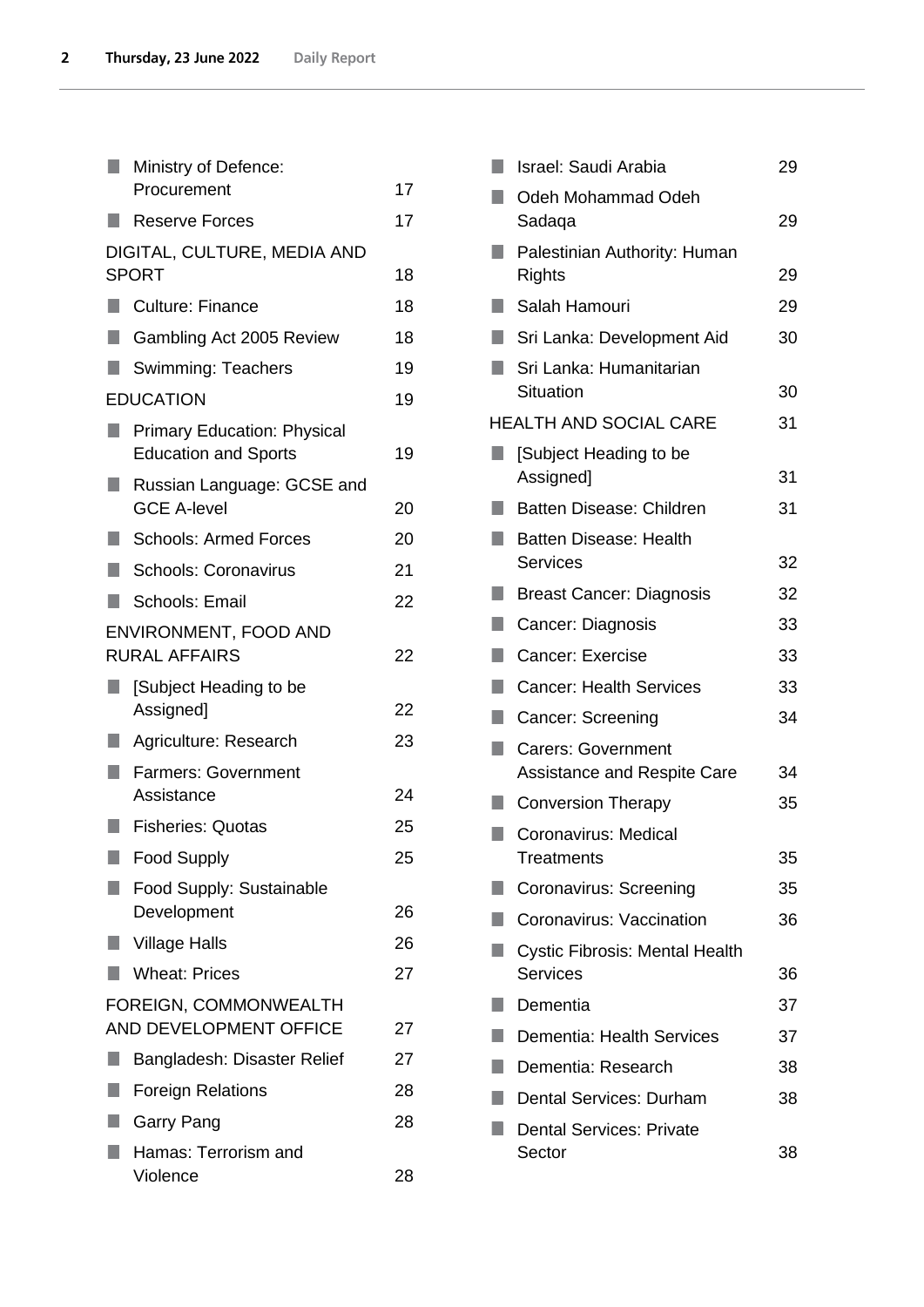|    | Dental Services: Rutland and                                       |    |
|----|--------------------------------------------------------------------|----|
|    | Melton                                                             | 39 |
|    | <b>Dental Services: West Sussex</b>                                | 39 |
|    | <b>Dental Services: York</b>                                       | 40 |
|    | Department of Health and<br>Social Care: MG OMD                    | 41 |
|    | <b>Diabetes: Health Services</b>                                   | 41 |
|    | <b>Electronic Cigarettes: Young</b><br>People                      | 42 |
|    | Genito-urinary Medicine:<br><b>Health Professions</b>              | 42 |
| H  | Gynaecology: Health Services                                       | 42 |
|    | <b>Heart Pacemakers: Donors</b>                                    | 43 |
|    | <b>Kidney Cancer</b>                                               | 43 |
| H  | Members: Correspondence                                            | 44 |
| ×. | <b>Mental Health Services:</b><br><b>Children and Young People</b> | 44 |
|    | <b>Mental Health Services:</b><br><b>Telephone Services</b>        | 44 |
| u. | Neurology: Training                                                | 45 |
|    | <b>NHS: Complaints</b>                                             | 46 |
|    | NHS: Negligence                                                    | 46 |
|    | NHS: Pay                                                           | 46 |
|    | <b>NHS: Pensions</b>                                               | 47 |
|    | <b>NHS: Staff</b>                                                  | 47 |
|    | Operose Health: Staff                                              | 48 |
|    | <b>Patients: Safety</b>                                            | 49 |
|    | Pharmacy                                                           | 49 |
|    | <b>Physician Associates:</b><br>Newham                             | 49 |
|    | <b>Primary Health Care</b>                                         | 50 |
|    | <b>Protective Clothing: Contracts</b>                              | 50 |
|    | <b>Protective Clothing: Storage</b>                                | 51 |
|    | <b>Protective Clothing: Testing</b>                                | 51 |
|    | Refugees: Ukraine                                                  | 52 |

| Social Services: Disability and<br><b>Older People</b><br>52<br><b>Veterans: Mental Health</b><br>52<br><b>Services</b><br>53<br><b>HOME OFFICE</b><br>53<br>Asylum: Electronic Tagging<br>53<br>Asylum: Newport West<br>54<br>Asylum: Rwanda<br><b>Cybercrime: Newport West</b><br>56<br>٥<br><b>Economic Crime</b><br>57<br>×.<br><b>Emergency Services: Crimes</b><br>of Violence<br>57<br>HM Passport Office and UK<br>Visas and Immigration:<br>Correspondence<br>58<br>Home Office: Standards<br>58<br>٠<br>Home Office: Telephone<br><b>Services</b><br>59<br>59<br>Members: Correspondence<br><b>Motor Vehicles: Noise</b><br>60<br>61<br>Passports: Applications<br>Refugees: Afghanistan<br>62<br>63<br><b>STATE OF STATE OF STATE OF STATE OF STATE OF STATE OF STATE OF STATE OF STATE OF STATE OF STATE OF STATE OF S</b><br>Refugees: Ukraine<br><b>Safer Streets Fund</b><br>63<br>UK Visas and Immigration:<br><b>Telephone Services</b><br>64<br><b>Undocumented Migrants:</b><br><b>English Channel</b><br>64<br>64<br>Visas: Afghanistan<br>65<br><b>Visas: Applications</b><br>65<br><b>Visas: Married People</b><br><b>JUSTICE</b><br>65 | <b>Sexually Transmitted Diseases</b> | 52 |
|---------------------------------------------------------------------------------------------------------------------------------------------------------------------------------------------------------------------------------------------------------------------------------------------------------------------------------------------------------------------------------------------------------------------------------------------------------------------------------------------------------------------------------------------------------------------------------------------------------------------------------------------------------------------------------------------------------------------------------------------------------------------------------------------------------------------------------------------------------------------------------------------------------------------------------------------------------------------------------------------------------------------------------------------------------------------------------------------------------------------------------------------------------------|--------------------------------------|----|
|                                                                                                                                                                                                                                                                                                                                                                                                                                                                                                                                                                                                                                                                                                                                                                                                                                                                                                                                                                                                                                                                                                                                                               |                                      |    |
|                                                                                                                                                                                                                                                                                                                                                                                                                                                                                                                                                                                                                                                                                                                                                                                                                                                                                                                                                                                                                                                                                                                                                               |                                      |    |
|                                                                                                                                                                                                                                                                                                                                                                                                                                                                                                                                                                                                                                                                                                                                                                                                                                                                                                                                                                                                                                                                                                                                                               |                                      |    |
|                                                                                                                                                                                                                                                                                                                                                                                                                                                                                                                                                                                                                                                                                                                                                                                                                                                                                                                                                                                                                                                                                                                                                               |                                      |    |
|                                                                                                                                                                                                                                                                                                                                                                                                                                                                                                                                                                                                                                                                                                                                                                                                                                                                                                                                                                                                                                                                                                                                                               |                                      |    |
|                                                                                                                                                                                                                                                                                                                                                                                                                                                                                                                                                                                                                                                                                                                                                                                                                                                                                                                                                                                                                                                                                                                                                               |                                      |    |
|                                                                                                                                                                                                                                                                                                                                                                                                                                                                                                                                                                                                                                                                                                                                                                                                                                                                                                                                                                                                                                                                                                                                                               |                                      |    |
|                                                                                                                                                                                                                                                                                                                                                                                                                                                                                                                                                                                                                                                                                                                                                                                                                                                                                                                                                                                                                                                                                                                                                               |                                      |    |
|                                                                                                                                                                                                                                                                                                                                                                                                                                                                                                                                                                                                                                                                                                                                                                                                                                                                                                                                                                                                                                                                                                                                                               |                                      |    |
|                                                                                                                                                                                                                                                                                                                                                                                                                                                                                                                                                                                                                                                                                                                                                                                                                                                                                                                                                                                                                                                                                                                                                               |                                      |    |
|                                                                                                                                                                                                                                                                                                                                                                                                                                                                                                                                                                                                                                                                                                                                                                                                                                                                                                                                                                                                                                                                                                                                                               |                                      |    |
|                                                                                                                                                                                                                                                                                                                                                                                                                                                                                                                                                                                                                                                                                                                                                                                                                                                                                                                                                                                                                                                                                                                                                               |                                      |    |
|                                                                                                                                                                                                                                                                                                                                                                                                                                                                                                                                                                                                                                                                                                                                                                                                                                                                                                                                                                                                                                                                                                                                                               |                                      |    |
|                                                                                                                                                                                                                                                                                                                                                                                                                                                                                                                                                                                                                                                                                                                                                                                                                                                                                                                                                                                                                                                                                                                                                               |                                      |    |
|                                                                                                                                                                                                                                                                                                                                                                                                                                                                                                                                                                                                                                                                                                                                                                                                                                                                                                                                                                                                                                                                                                                                                               |                                      |    |
|                                                                                                                                                                                                                                                                                                                                                                                                                                                                                                                                                                                                                                                                                                                                                                                                                                                                                                                                                                                                                                                                                                                                                               |                                      |    |
|                                                                                                                                                                                                                                                                                                                                                                                                                                                                                                                                                                                                                                                                                                                                                                                                                                                                                                                                                                                                                                                                                                                                                               |                                      |    |
|                                                                                                                                                                                                                                                                                                                                                                                                                                                                                                                                                                                                                                                                                                                                                                                                                                                                                                                                                                                                                                                                                                                                                               |                                      |    |
|                                                                                                                                                                                                                                                                                                                                                                                                                                                                                                                                                                                                                                                                                                                                                                                                                                                                                                                                                                                                                                                                                                                                                               |                                      |    |
|                                                                                                                                                                                                                                                                                                                                                                                                                                                                                                                                                                                                                                                                                                                                                                                                                                                                                                                                                                                                                                                                                                                                                               |                                      |    |
|                                                                                                                                                                                                                                                                                                                                                                                                                                                                                                                                                                                                                                                                                                                                                                                                                                                                                                                                                                                                                                                                                                                                                               |                                      |    |
|                                                                                                                                                                                                                                                                                                                                                                                                                                                                                                                                                                                                                                                                                                                                                                                                                                                                                                                                                                                                                                                                                                                                                               |                                      |    |
|                                                                                                                                                                                                                                                                                                                                                                                                                                                                                                                                                                                                                                                                                                                                                                                                                                                                                                                                                                                                                                                                                                                                                               |                                      |    |
|                                                                                                                                                                                                                                                                                                                                                                                                                                                                                                                                                                                                                                                                                                                                                                                                                                                                                                                                                                                                                                                                                                                                                               |                                      |    |
|                                                                                                                                                                                                                                                                                                                                                                                                                                                                                                                                                                                                                                                                                                                                                                                                                                                                                                                                                                                                                                                                                                                                                               |                                      |    |
|                                                                                                                                                                                                                                                                                                                                                                                                                                                                                                                                                                                                                                                                                                                                                                                                                                                                                                                                                                                                                                                                                                                                                               |                                      |    |
| <b>Bill of Rights: European</b><br><b>Convention on Human Rights</b><br>65                                                                                                                                                                                                                                                                                                                                                                                                                                                                                                                                                                                                                                                                                                                                                                                                                                                                                                                                                                                                                                                                                    |                                      |    |
| <b>Bill of Rights: Juries</b><br>66                                                                                                                                                                                                                                                                                                                                                                                                                                                                                                                                                                                                                                                                                                                                                                                                                                                                                                                                                                                                                                                                                                                           |                                      |    |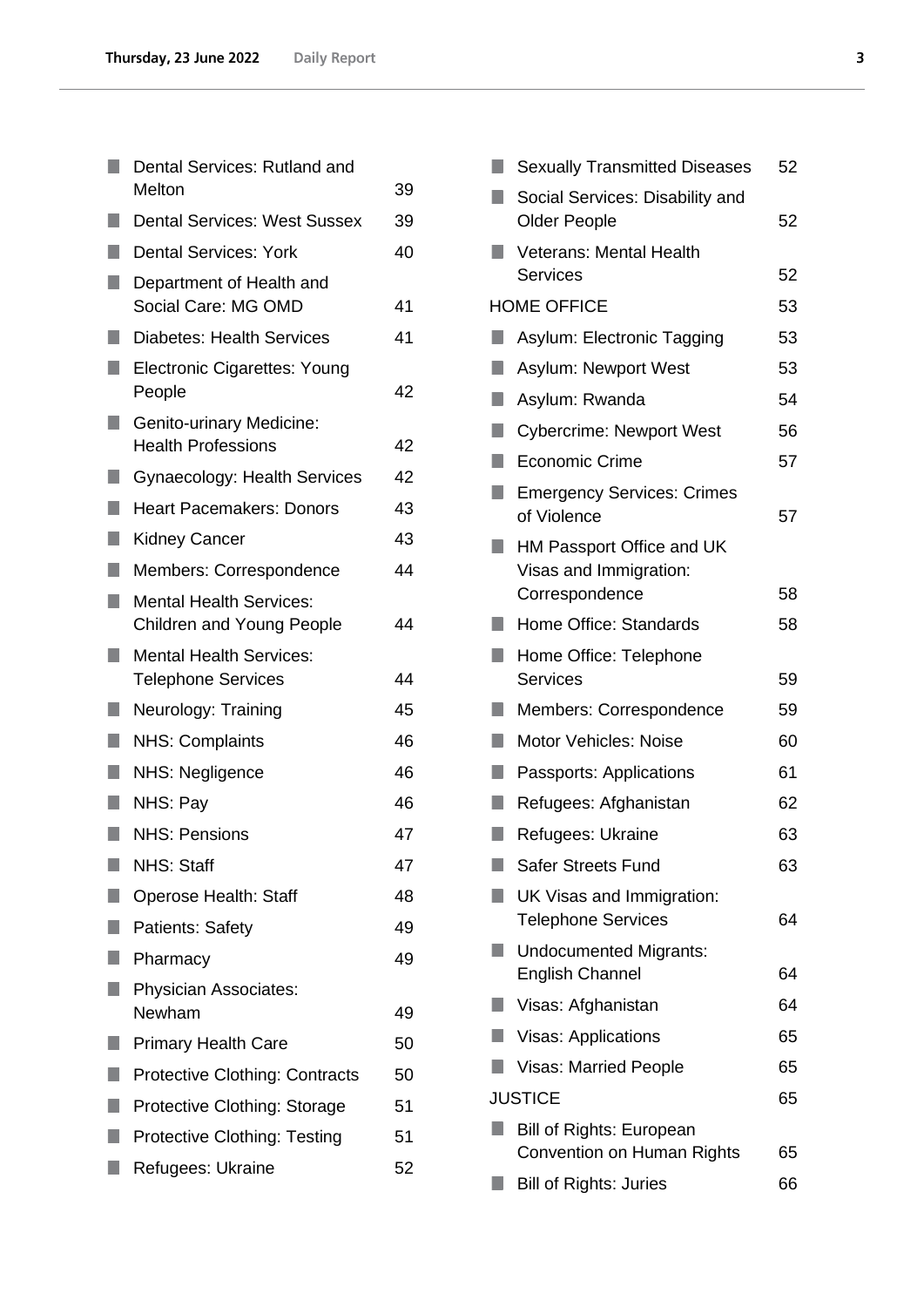|    | <b>Burglary: Criminal</b>                                                                |    |
|----|------------------------------------------------------------------------------------------|----|
|    | Proceedings                                                                              | 66 |
|    | Burglary: Remand in Custody                                                              | 66 |
| ٠  | <b>Child Arrangements Orders:</b><br>Carers                                              | 67 |
| ŋ  | European Convention on<br>Human Rights                                                   | 68 |
| ٠  | Legal Aid Scheme: Bolton                                                                 | 69 |
| ٠  | <b>Prison Sentences</b>                                                                  | 69 |
|    | Robbery: Criminal<br>Proceedings                                                         | 69 |
|    | LEVELLING UP, HOUSING AND<br><b>COMMUNITIES</b>                                          | 70 |
|    | <b>Building Regulations: Fire</b><br>Prevention                                          | 70 |
| ٠  | <b>Construction: Materials</b>                                                           | 70 |
| ۰  | <b>Council Tax: Energy Bills</b><br>Rebate                                               | 71 |
| ×. | Department for Levelling Up,<br><b>Housing and Communities:</b><br>Communication         | 71 |
|    | Department for Levelling Up,<br>Housing and Communities:<br>Consultants                  | 72 |
|    | Department for Levelling Up,<br><b>Housing and Communities:</b><br>Media                 | 73 |
|    | Department for Levelling Up,<br><b>Housing and Communities:</b><br><b>Public Opinion</b> | 73 |
|    | Derelict Land: Bolton South<br>East                                                      | 73 |
|    | <b>Home Information Packs</b>                                                            | 74 |
|    | <b>Homes for Ukraine Scheme</b>                                                          | 74 |
|    | <b>Homes for Ukraine Scheme:</b><br><b>Greater London</b>                                | 74 |
|    | Housing: Bolton                                                                          | 74 |
|    | Leasehold                                                                                | 75 |

|    | Leasehold: Ground Rent                              | 75 |
|----|-----------------------------------------------------|----|
|    | Mortgages: Government<br>Assistance                 | 76 |
|    | <b>Owner Occupation</b>                             | 76 |
|    | <b>Planning Permission</b>                          | 77 |
|    | <b>PRIME MINISTER</b>                               | 77 |
|    | Employment                                          | 77 |
|    | <b>TRANSPORT</b>                                    | 78 |
|    | Department for Transport:<br>Procurement            | 78 |
|    | <b>Electric Scooters: Roads</b>                     | 79 |
|    | <b>Gatwick Airport</b>                              | 79 |
|    | High Speed 2 Line: West<br><b>Coast Main Line</b>   | 80 |
|    | <b>Highway Code: Pedestrians</b>                    | 80 |
|    | <b>London North Eastern</b><br>Railway: Pay         | 81 |
|    | P&O Ferries: Redundancy                             | 81 |
| ×. | Railway Signals                                     | 82 |
| ٠  | <b>Railway Stations: Access</b>                     | 82 |
| ۰  | Railways: East of England                           | 82 |
|    | Railways: Trade Unions                              | 82 |
|    | <b>Travel: Bolton South East</b>                    | 83 |
|    | <b>Travel: Cross Border</b><br>Cooperation          | 83 |
|    | <b>TREASURY</b>                                     | 84 |
|    | <b>Business Rates: Reform</b>                       | 84 |
|    | Department for Work and<br>Pensions and Revenue and |    |
|    | <b>Customs: Public Expenditure</b>                  | 84 |
|    | Energy: Taxation                                    | 85 |
|    | <b>Joint Unit for Waste Crime</b>                   | 86 |
|    | Members: Correspondence                             | 86 |
|    | <b>Owner Occupation</b>                             | 87 |
|    | <b>Pensions: Debts</b>                              | 87 |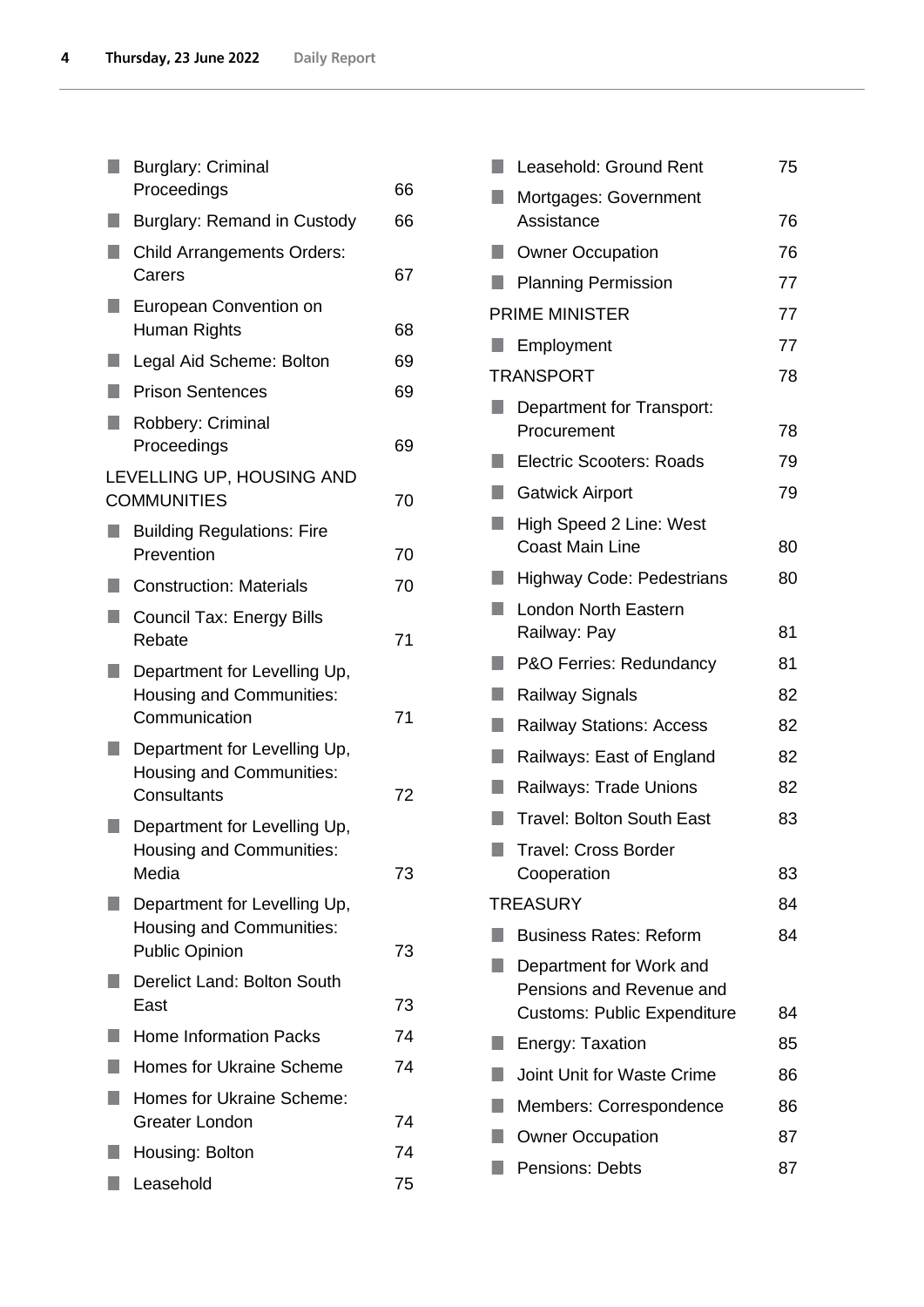| <b>Red Diesel</b>                                    | 88 |
|------------------------------------------------------|----|
| <b>Small Businesses: VAT</b>                         | 88 |
| Stamp Duty Land Tax: First<br><b>Time Buyers</b>     | 89 |
| <b>Workplace Pensions: Low Pay</b>                   | 89 |
| <b>WOMEN AND EQUALITIES</b>                          | 89 |
| <b>Equality: Minority Groups</b>                     | 89 |
| <b>WORK AND PENSIONS</b>                             | 90 |
| Canada: Reciprocal<br>Arrangements                   | 90 |
| Department for Work and<br>Pensions: MG OMD          | 90 |
| Long Term Unemployed<br>People                       | 90 |
| <b>Social Security Benefits:</b><br><b>Tribunals</b> | 91 |
| <b>State Retirement Pensions:</b><br>Females         | 91 |
| Way to Work Scheme                                   | 91 |
| <b>MINISTERIAL CORRECTIONS</b>                       | 93 |
| <b>HOME OFFICE</b>                                   | 93 |
| <b>Antisocial Behaviour: Newport</b><br>West         | 93 |
|                                                      |    |

| <b>WRITTEN STATEMENTS</b>                                                                                                                    | 94 |
|----------------------------------------------------------------------------------------------------------------------------------------------|----|
| <b>BUSINESS, ENERGY AND</b><br><b>INDUSTRIAL STRATEGY</b>                                                                                    | 94 |
| <b>Business Update</b>                                                                                                                       | 94 |
| <b>HOME OFFICE</b>                                                                                                                           | 95 |
| <b>HMICFRS's Inspection Report:</b><br>An inspection of the National<br>Crime Agency's effectiveness<br>at safeguarding vulnerable<br>people | 95 |
| LEVELLING UP, HOUSING AND<br><b>COMMUNITIES</b>                                                                                              | 96 |
| <b>Local Government Update</b>                                                                                                               | 96 |
| <b>TREASURY</b>                                                                                                                              | 98 |
| <b>Central Government Supply</b><br>Estimates 2022-23, Main<br>Supply Estimates HC 396                                                       | 98 |
| Cost of Living Payments and<br>the Welfare Cap                                                                                               | 98 |
| Financial services update                                                                                                                    | 99 |
|                                                                                                                                              |    |

### **Notes:**

Questions marked thus **[R]** indicate that a relevant interest has been declared.

Questions with identification numbers of **900000 or greater** indicate that the question was originally tabled as an oral question and has since been unstarred.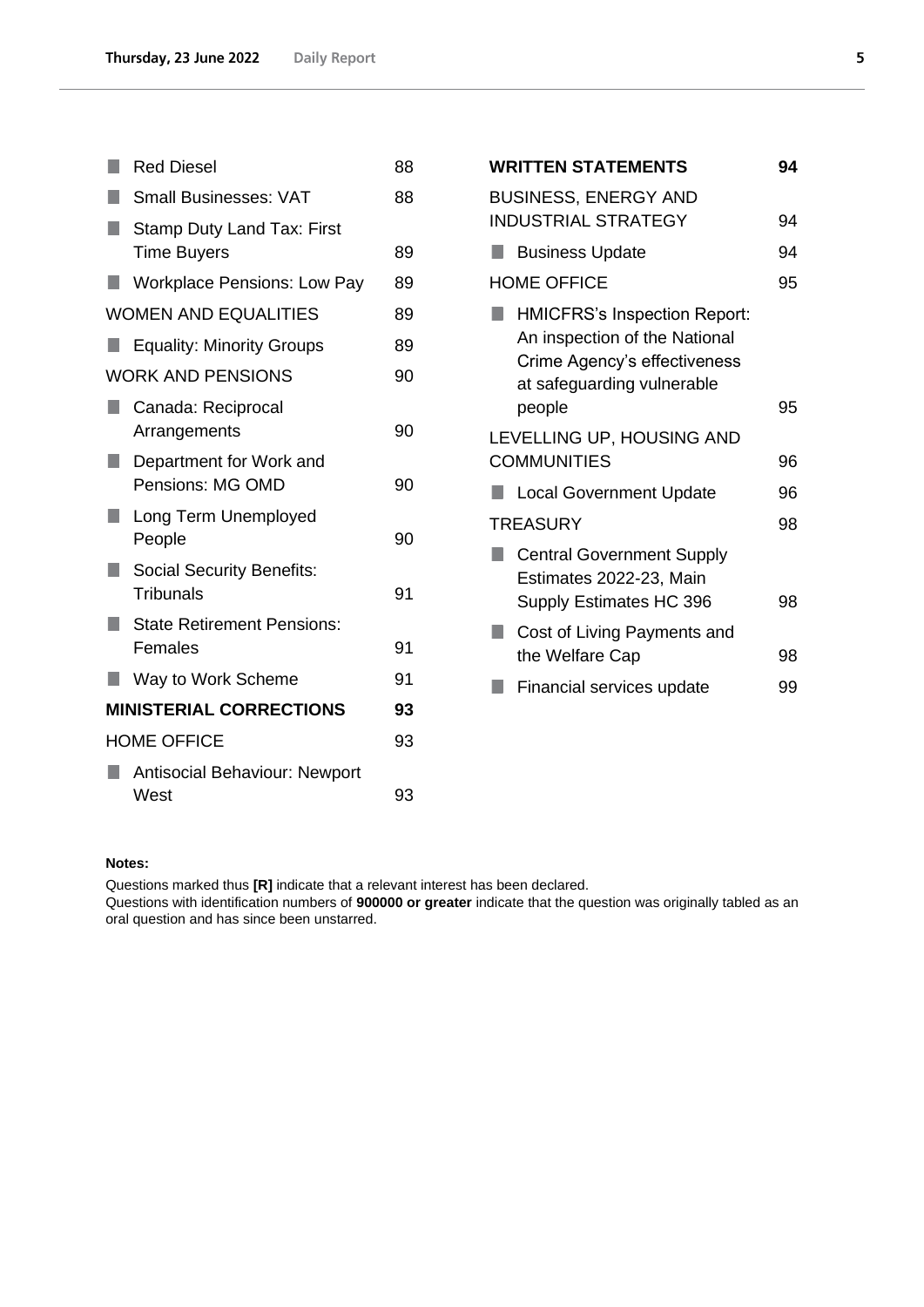# <span id="page-5-0"></span>**ANSWERS**

# <span id="page-5-1"></span>**ATTORNEY GENERAL**

# <span id="page-5-2"></span>**Serious Fraud Office: Resignations**

# **Andy Slaughter: [\[21132\]](http://www.parliament.uk/business/publications/written-questions-answers-statements/written-question/Commons/2022-06-20/21132)**

To ask the Attorney General, how many applications have been submitted to the Advisory Committee on Public Appointments by civil servants regarding the business roles they intend to take up after leaving their positions with the Serious Fraud Office in the period 1 April 2015 to 31 March 2022.

# **Alex Chalk:**

During this period, one application was made to the Advisory Committee on Business Appointments (ACOBA) by a former Civil Servant following employment at the Serious Fraud Office (SFO). This application was made by former SFO Director Sir David Green.

The details of Sir David's application are available [here.](https://www.gov.uk/government/publications/green-david-director-of-the-serious-fraud-office-acoba-recommendation)

# <span id="page-5-3"></span>**BUSINESS, ENERGY AND INDUSTRIAL STRATEGY**

# <span id="page-5-4"></span>**Beijing Treaty on Audiovisual Performances**

# **Claire Hanna: [\[22582\]](http://www.parliament.uk/business/publications/written-questions-answers-statements/written-question/Commons/2022-06-21/22582)**

To ask the Secretary of State for Business, Energy and Industrial Strategy, what his planned timeline is for the implementation and ratification of the Beijing Treaty on Audiovisual Performances.

# **George Freeman:**

The Government is committed to implementing and ratifying the Beijing Treaty. But this involves making changes to the UK performers' rights framework, which requires careful consideration and consultation with stakeholders. The Government is unable to offer a timeline for ratification at present.

### <span id="page-5-5"></span>**British Airways: Redundancy** ш

# **Alan Brown: [\[21235\]](http://www.parliament.uk/business/publications/written-questions-answers-statements/written-question/Commons/2022-06-20/21235)**

To ask the Secretary of State for Business, Energy and Industrial Strategy, pursuant to the Answer of 16 May 2022 to Question 312 on British Airways: Redundancy, what mechanisms exist for employees to identify whether HR1 forms have been submitted.

# **Paul Scully:**

Employee representatives are required to be consulted regarding any proposed redundancies and a copy of the notification should be sent to them.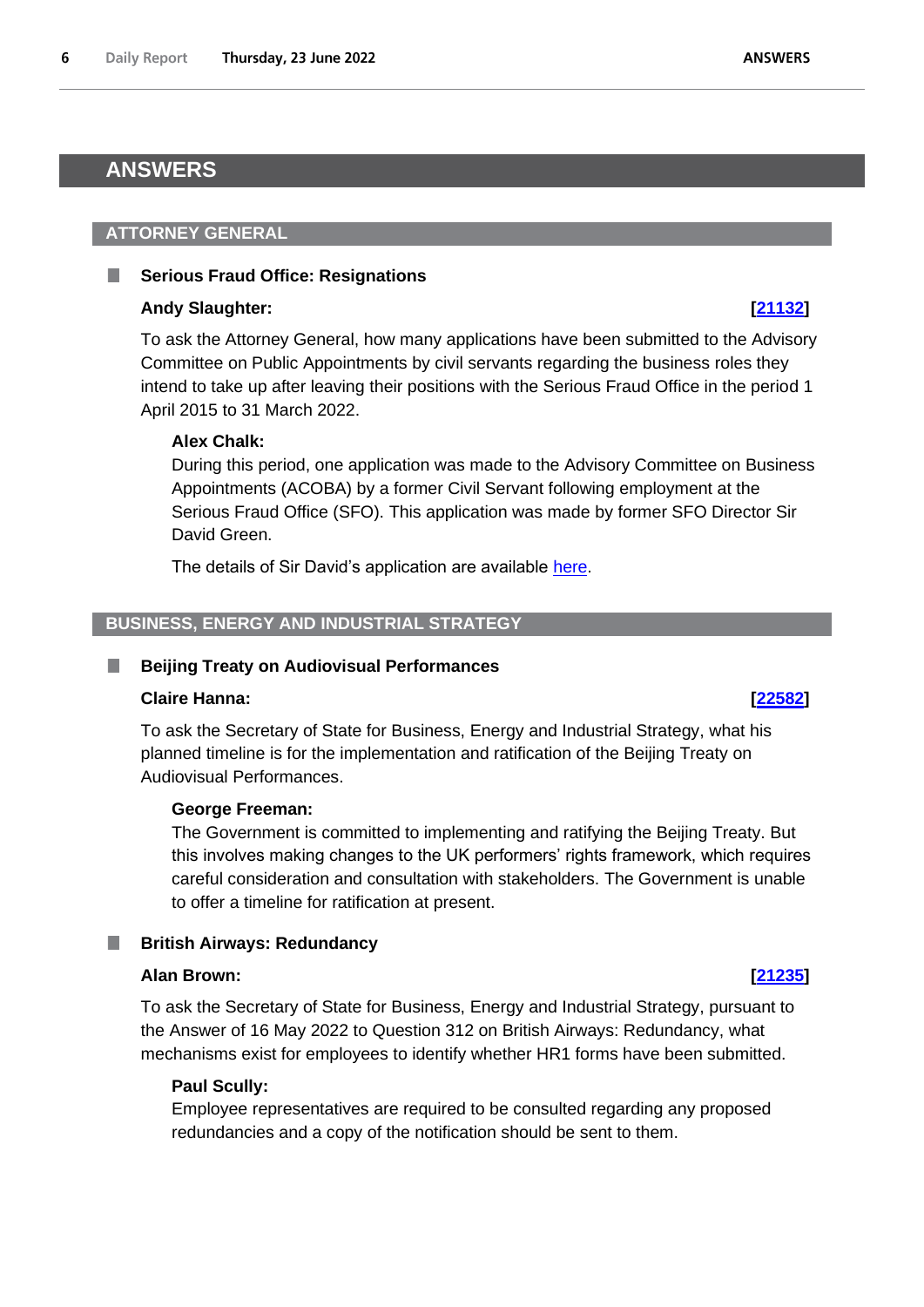# <span id="page-6-0"></span>**Carbon Dioxide and Fertilisers: Manufacturing Industries**

## **Angus Brendan MacNeil: [\[19593\]](http://www.parliament.uk/business/publications/written-questions-answers-statements/written-question/Commons/2022-06-16/19593)**

To ask the Secretary of State for Business, Energy and Industrial Strategy, what steps his Department is taking to help ensure that (a) fertiliser and (b) carbon dioxide continue to be manufactured in the UK.

### **Lee Rowley:**

*[Holding answer 21 June 2022]:* The Government is working with industry to see what more they can do to achieve a more sustainable and resilient market for these products, and we encourage industry to continue to build their resilience plans.

Supply of carbon dioxide for the UK market has diversified since last year, with a variety of domestic sources providing supply along with imports where commercial agreements are made.

### <span id="page-6-1"></span>T. **Clothing: Manufacturing Industries**

### **Sir Stephen Timms: [\[21077\]](http://www.parliament.uk/business/publications/written-questions-answers-statements/written-question/Commons/2022-06-20/21077)**

To ask the Secretary of State for Business, Energy and Industrial Strategy, with reference to his letter of 25 March 2021 to the Chair of the Environmental Audit Select Committee, whether he has reached a conclusion in considering the idea of establishing a Garment Trade Adjudicator; and if he will make a statement.

## **Paul Scully:**

In the response to the single enforcement body consultation published last year, the Government reaffirmed its commitment to continue to engage with the enforcement bodies and industry partners to strengthen our understanding of levels of noncompliance across the garment trade. We will continue to review this issue and consider options to drive up standards across the sector.

# <span id="page-6-2"></span>■ Conditions of Employment

## **Sir Stephen Timms: [\[21076\]](http://www.parliament.uk/business/publications/written-questions-answers-statements/written-question/Commons/2022-06-20/21076)**

To ask the Secretary of State for Business, Energy and Industrial Strategy, with reference to the Written Statement of 11 May 2022, HCWS1, on Low-income Workers: Exclusivity Clauses, whether he plans to undertake a consultation in advance of publishing the employment status guidance; and when he plans to publish that guidance.

## **Paul Scully:**

The Government is committed to publishing employment status guidance in due course. It will make it easier for individuals and businesses to understand which employment rights apply to them, enhancing worker protections whilst maintaining flexibility and ensuring a level playing field within the labour market. The Government will continue to work closely with stakeholders to ensure the employment status framework is fit for purpose.

 $\overline{7}$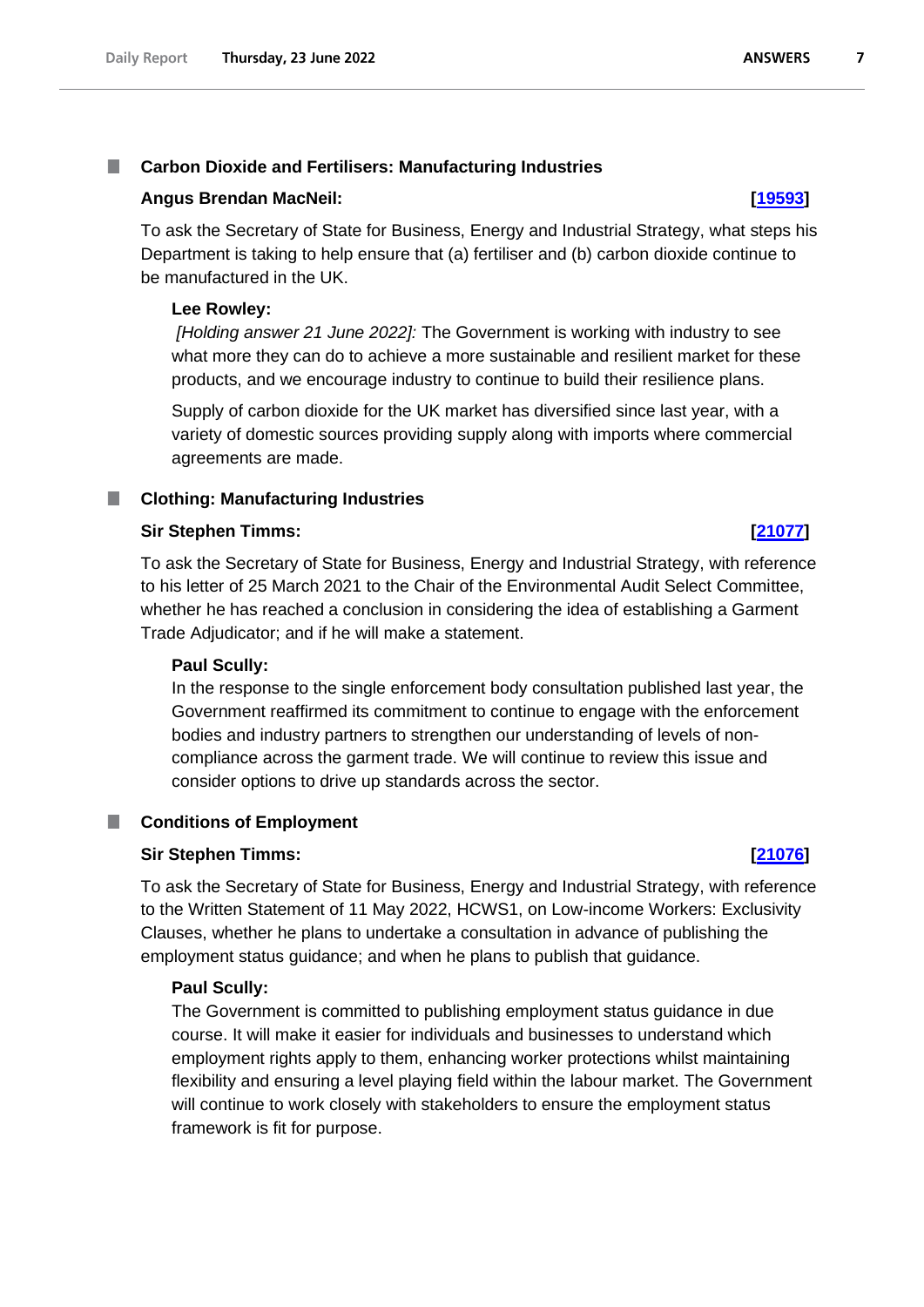# <span id="page-7-0"></span>**Department for Business, Energy and Industrial Strategy: Consultants**

# **Wendy Chamberlain: [\[22550\]](http://www.parliament.uk/business/publications/written-questions-answers-statements/written-question/Commons/2022-06-21/22550)**

To ask the Secretary of State for Business, Energy and Industrial Strategy, how much his Department spent on consultancy fees in each of the last five years.

# **George Freeman:**

The table below shows the spend on consultancy fees in the core department in each of the last five years. The Consultancy spend is published in BEIS Annual Report & Accounts and spend relating to financial year 21/22 will be published in line with the timetable agreed with HM Treasury.

| <b>FINANCIAL YEAR</b> | <b>CONSULTANCY SPEND (£M)</b> |  |
|-----------------------|-------------------------------|--|
| 16/17                 | £115                          |  |
| 17/18                 | £101                          |  |
| 18/19                 | £142                          |  |
| 19/20                 | £164                          |  |
| 20/21                 | £208                          |  |

### <span id="page-7-1"></span>**Department for Business, Energy and Industrial Strategy: Media** .

# **Emily Thornberry: [\[21135\]](http://www.parliament.uk/business/publications/written-questions-answers-statements/written-question/Commons/2022-06-20/21135)**

To ask the Secretary of State for Business, Energy and Industrial Strategy, pursuant to the Answer of 15 June to Question 13662, whether all payments over £25,0000 made by his Department to Omnicom Media Group UK Ltd from 7 November 2018 to 21 May 2022 took place under the Media Buying framework agreement RM6003.

# **George Freeman:**

All payments over £25,000 made by the Department to Omnicom Media Group UK Ltd from 7 November 2018 to 21 May 2022 took place under the Media Buying framework agreement RM6003.

# <span id="page-7-2"></span>**Energy Charter Treaty: Climate Change**

# **Hywel Williams: [\[21099\]](http://www.parliament.uk/business/publications/written-questions-answers-statements/written-question/Commons/2022-06-20/21099)**

To ask the Secretary of State for Business, Energy and Industrial Strategy, if he will make an assessment of the Energy Charter Treaty's compatibility with international climate goals.

# **Greg Hands:**

The Energy Charter Treaty already calls on Contracting Parties to minimise the environmental impacts of energy operations.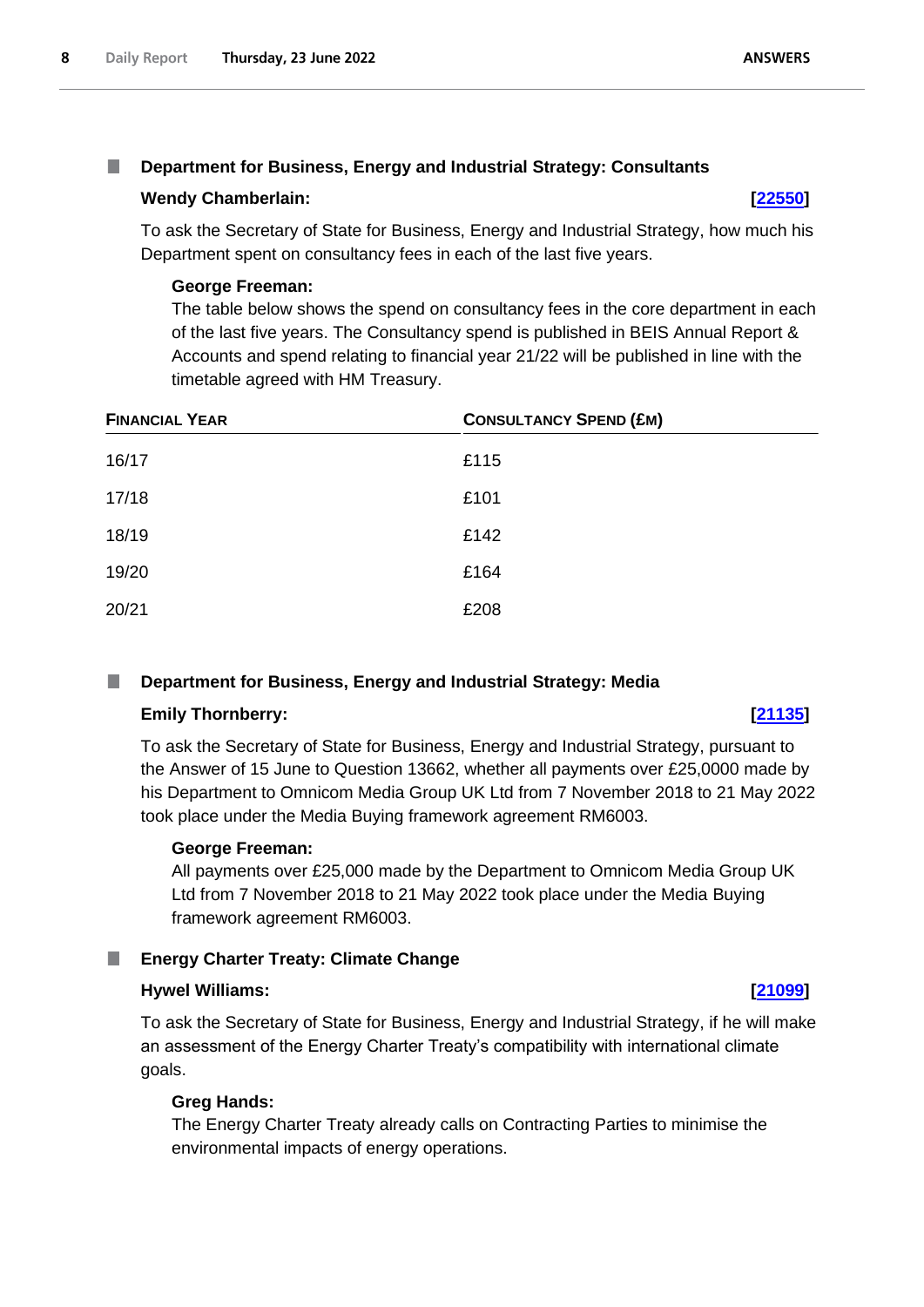Contracting Parties to the Energy Charter Treaty are negotiating the modernisation of the Treaty to ensure it is aligned with common climate objectives. The Government supports the process to modernise the Treaty in a way that advances the global energy transition, including the right for Member States to regulate in order to reach emissions reduction targets and ensure a stronger focus on climate security.

# <span id="page-8-0"></span>**Hospitality Industry and Retail Trade: Employment**

# **Rachael Maskell: [\[18964\]](http://www.parliament.uk/business/publications/written-questions-answers-statements/written-question/Commons/2022-06-15/18964)**

To ask the Secretary of State for Business, Energy and Industrial Strategy, what assessment he has made of trends in the level of workers in the (a) the hospitality and (b) retail sector.

# **Rachael Maskell: [\[18965\]](http://www.parliament.uk/business/publications/written-questions-answers-statements/written-question/Commons/2022-06-15/18965)**

To ask the Secretary of State for Business, Energy and Industrial Strategy, what assessment he has made of trends in the level of workers in (a) hospitality and (b) retail on high streets.

# **Paul Scully:**

We are aware of elevated levels of vacancies in the hospitality and retail sectors, as with other sectors.

Both the Retail Sector Council and Hospitality Sector Council continue to work on the strategic issues facing businesses, including jobs and skills. The Retail Sector Council has identified skills and lifelong learning as a key priority and the Hospitality Strategy focuses on jobs and skills as a way to build resilience across the sector.

### <span id="page-8-1"></span>**Hospitality Industry and Retail Trade: Pay** ш

# **Rachael Maskell: [\[18966\]](http://www.parliament.uk/business/publications/written-questions-answers-statements/written-question/Commons/2022-06-15/18966)**

To ask the Secretary of State for Business, Energy and Industrial Strategy, whether he has had discussions with the Secretary of State for Health and Social Care on the potential impact of increase wages in the hospitality and retail sectors on availability of people to work in (a) social care and (b) other public sector jobs.

# **Paul Scully:**

Wage increases in the hospitality and retail sectors are matters for individual businesses.

# <span id="page-8-2"></span>**Intellectual Property: Artificial Intelligence**

# **Claire Hanna: [\[22583\]](http://www.parliament.uk/business/publications/written-questions-answers-statements/written-question/Commons/2022-06-21/22583)**

To ask the Secretary of State for Business, Energy and Industrial Strategy, when the Government plans to publish its response to the consultation on Artificial Intelligence and IP: copyright and patents.

### **ANSWERS** 9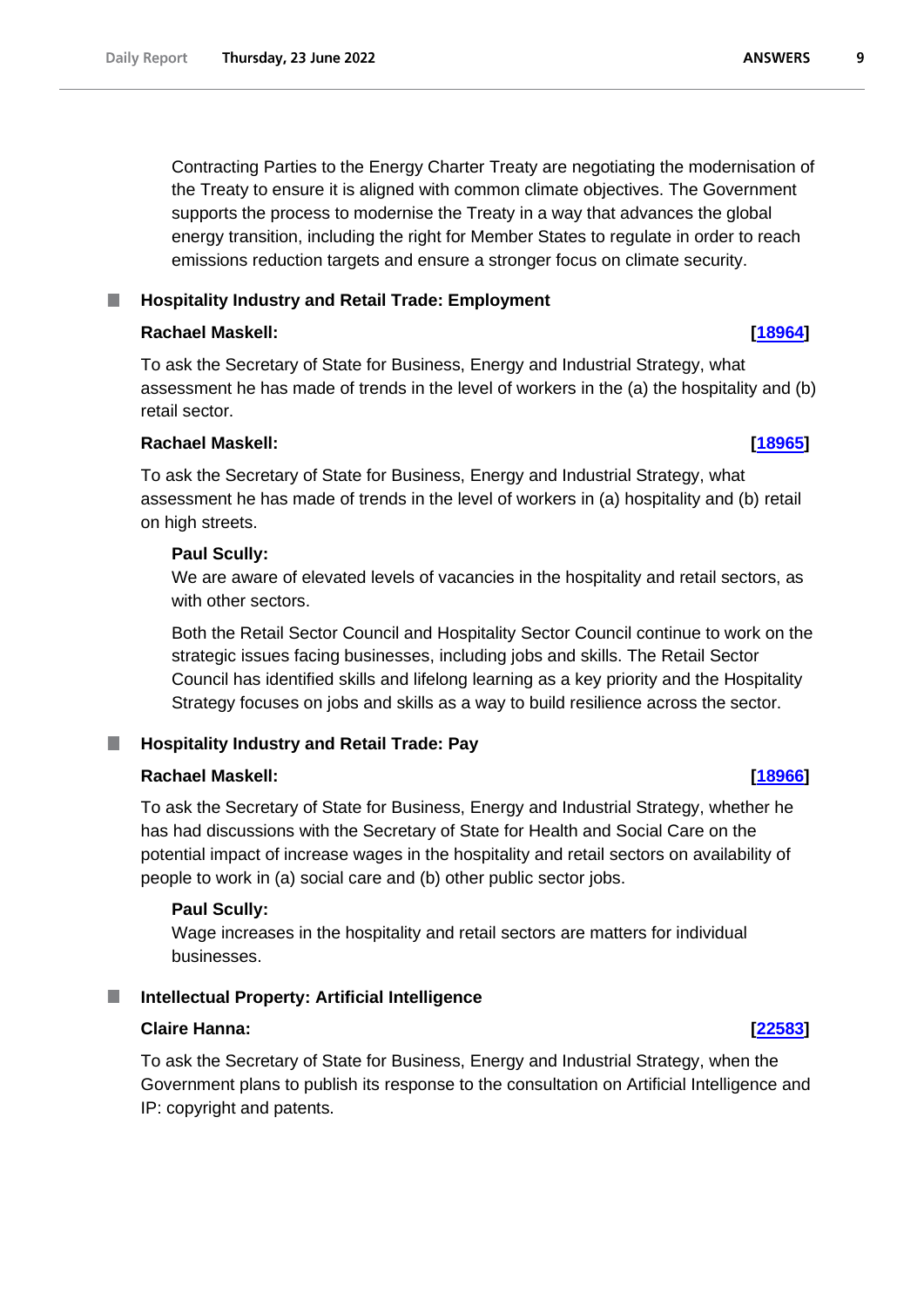### **George Freeman:**

This consultation ran from October 2021 to January 2022. The Government is considering the way forward and intends to publish its response during the summer of 2022.

<span id="page-9-0"></span>**Motor Vehicles: EU Law**

## **Damian Green: [\[18756\]](http://www.parliament.uk/business/publications/written-questions-answers-statements/written-question/Commons/2022-06-15/18756)**

To ask the Secretary of State for Business, Energy and Industrial Strategy, whether he will maintain the terms and conditions of the Motor Vehicle Block Exemption Regulation despite the expiration of that regulation.

## **Paul Scully:**

The retained Motor Vehicle Block Exemption Regulation expires on 31 May 2023. On or before this date, the Secretary of State for Business, Energy and Industrial Strategy may vary, revoke or replace the block exemption, acting in consultation with the Competition and Markets Authority (CMA). The CMA has announced a review of the retained Motor Vehicle Block Exemption Regulation and expects to submit a recommendation to my rt. hon. Friend the Secretary of State in late summer 2022.

## <span id="page-9-1"></span>**Retail Trade: Urban Areas**

### **Rachael Maskell: [\[20214\]](http://www.parliament.uk/business/publications/written-questions-answers-statements/written-question/Commons/2022-06-17/20214)**

To ask the Secretary of State for Business, Energy and Industrial Strategy, what assessment he has made of the effect of the availability of labour on high street businesses.

## **Paul Scully:**

We are aware of elevated levels of vacancies affecting high street businesses.

Both the Retail Sector Council and Hospitality Sector Council continue to work on the strategic issues facing businesses, including jobs and skills. The Retail Sector Council has identified skills and lifelong learning as a key priority and the Hospitality Strategy focuses on jobs and skills as a way to build resilience across the sector.

## <span id="page-9-2"></span>**Sizewell C Power Station: Floods**

## **Alan Brown: [\[19631\]](http://www.parliament.uk/business/publications/written-questions-answers-statements/written-question/Commons/2022-06-16/19631)**

To ask the Secretary of State for Business, Energy and Industrial Strategy, what the predicted flood risk frequency is for the proposed location of the Sizewell C nuclear station when taking into account the impact of climate change on sea levels.

### **Paul Scully:**

Sizewell C is a live planning application. Given the Department's statutory responsibility for determining individual planning applications for energy projects, I am therefore unable to comment on the specifics of this case.

The Energy National Policy Statements, to which the Secretary of State must have regard when considering applications for new nuclear power stations, make clear that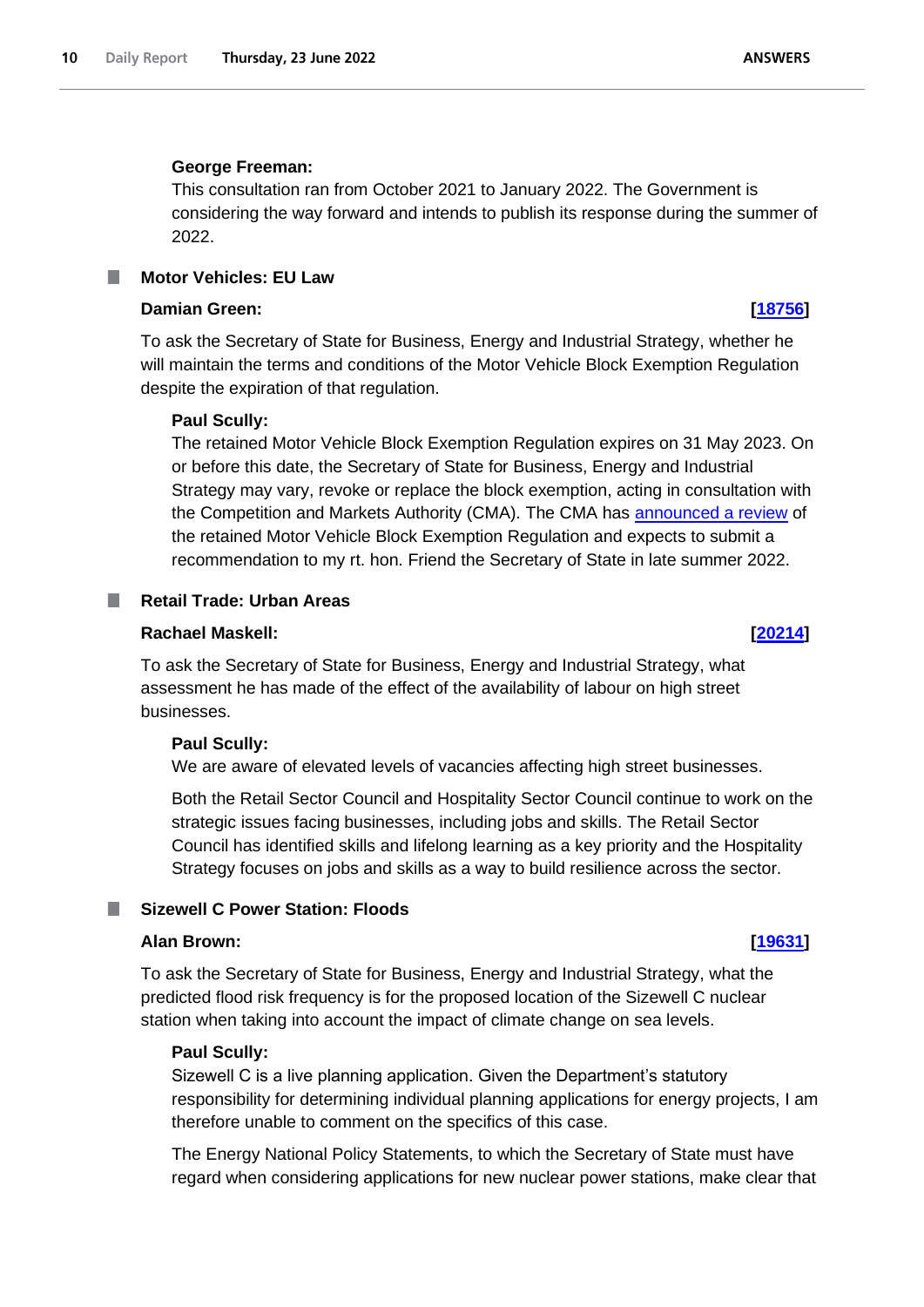Nationally Significant Infrastructure Projects must be resilient to the impacts of climate change, including sea level rise.

# <span id="page-10-0"></span>**Urban Areas**

# **Rachael Maskell: [\[18960\]](http://www.parliament.uk/business/publications/written-questions-answers-statements/written-question/Commons/2022-06-15/18960)**

To ask the Secretary of State for Business, Energy and Industrial Strategy, what methods his Department uses to measure high street recovery; and if he will publish the data his Department holds on that matter.

## **Paul Scully:**

The Department uses a range of a methods to measure high street recovery, including mobility data, card spend data and data on retail vacancies. This data is procured on a commercial basis and can therefore not be published.

# <span id="page-10-1"></span>**Warm Home Discount Scheme**

# **Dr Alan Whitehead: [\[21073\]](http://www.parliament.uk/business/publications/written-questions-answers-statements/written-question/Commons/2022-06-20/21073)**

To ask the Secretary of State for Business, Energy and Industrial Strategy, how many households that do not receive a means tested benefits are eligible for the Warm Homes Discount; and how many households who receive a non-means tested disability benefit are eligible for that scheme.

### **Greg Hands:**

Until now, the Government has set mandatory Warm Home Discount Broader Group eligibility criteria based on the receipt of a means-tested benefit. However, most energy suppliers expanded their eligibility criteria, subject to approval by Ofgem. It is at the discretion of each energy supplier to determine which households receive the rebate, therefore the Government does not have data on the total number of households who would have been eligible for Broader Group rebates.

From this winter, in England and Wales, the Government will replace the Broader Group with a new Core Group 2.

## <span id="page-10-2"></span>**CABINET OFFICE**

### <span id="page-10-3"></span>ш **Cabinet: Public Opinion**

### **Angela Rayner: [\[18924\]](http://www.parliament.uk/business/publications/written-questions-answers-statements/written-question/Commons/2022-06-15/18924)**

To ask the Minister for the Cabinet Office, pursuant to Answer of 25 May to Question 5664 on Cabinet: Public Opinion, how much of the £16.539 million cited in that answer was spent on focus groups.

## **Mr Jacob Rees-Mogg:**

Specific expenditure on focus groups is not held centrally. This means that any breakdown of the £16.539 million provided would not be accurate.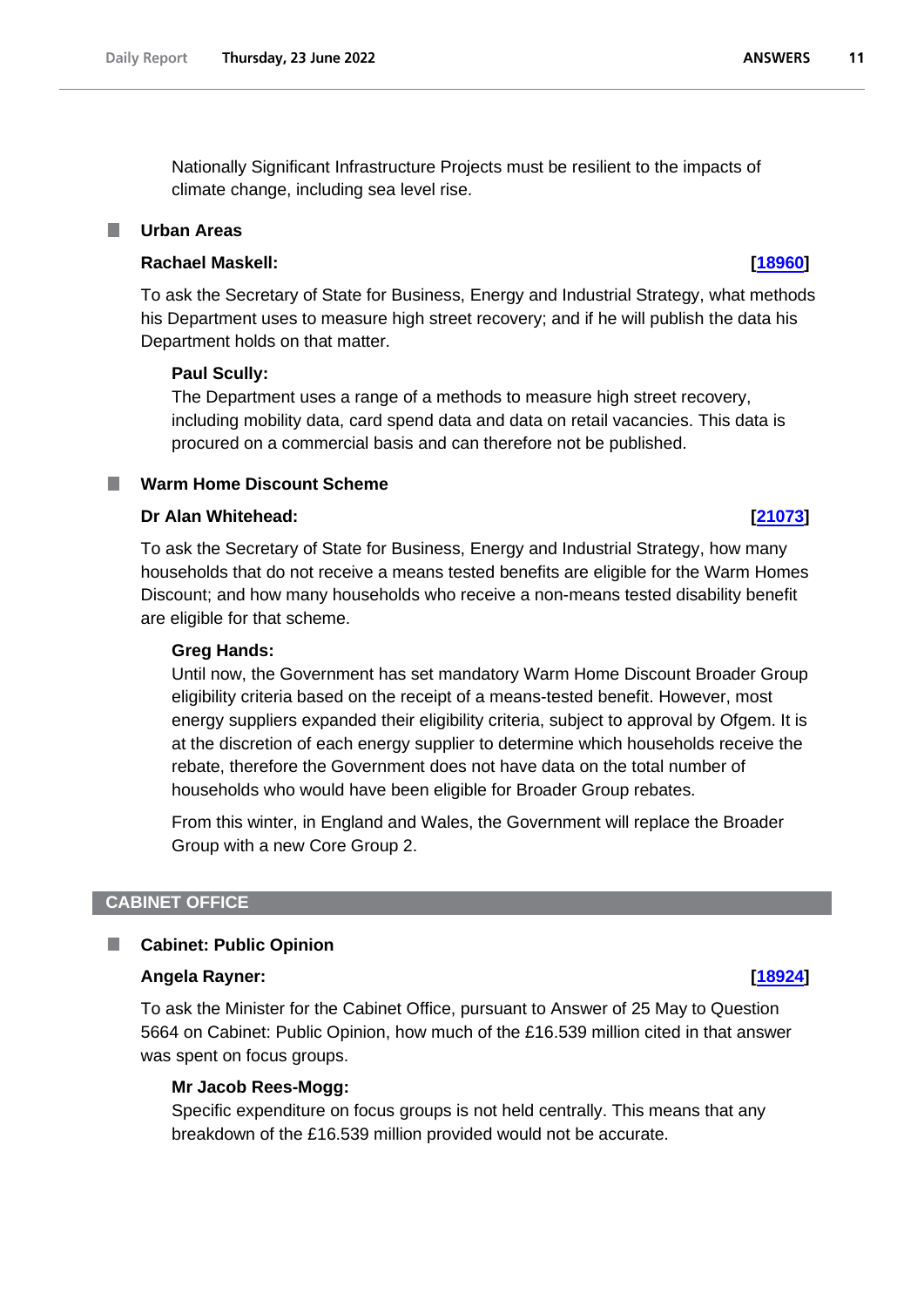### <span id="page-11-0"></span>T. **Civil Service Dyslexia and Dyspraxia Network**

## **Jessica Morden: [\[19594\]](http://www.parliament.uk/business/publications/written-questions-answers-statements/written-question/Commons/2022-06-16/19594)**

To ask the Minister for the Cabinet Office, what steps he is taking to (a) assist the growth of the Civil Service Dyslexia and Dyspraxia Network and (b) ensure it is accessible to staff in all civil service departments.

# **Mrs Heather Wheeler:**

As set out in the Declaration on Government Reform and the recent Civil Service Diversity Strategy, the civil service is committed to setting a new standard for inclusive workplaces. The Cabinet Office values the importance of ensuring our workplaces are inclusive for colleagues with dyslexia and we engage with relevant Networks where appropriate.

We engage with Civil Service Dyslexia and Dyspraxia Network, via the Civil Service Disability Network and with other cross-Government Diversity Networks to update on key initiatives and share best practice. The network also features on the Diversity Networks webpage on GOV.UK and the Chairs are able to collaborate with other networks using our Diversity and Inclusion hub.

Across the civil service we provide support via a range of individualised workplace adjustments to remove workplace barriers to enable dyslexic colleagues to thrive at work. Our Civil Service Dyslexia and Dyspraxia Network is a great support to improving the working environment for Civil Servants impacted by dyslexia, dyspraxia and dyscalculia across civil service departments. The development of the Toolkit has been widely shared with colleagues in Diversity and Inclusion.

Our recruitment processes are reviewed regularly to ensure they remain as inclusive as they can be, with involvement from occupational psychologists to ensure they meet the requirements of as many people with disabilities as we reasonably can.

An equality analysis was carried out in 2016 to demonstrate due and proper regard to our equality obligations. We used the analysis to assess the impact the introduction of online tests in recruitment was likely to have. This included reviews of the literature and involved a range of stakeholder and user consultations. External neurodiversity experts are also providing ongoing independent advice to GRS about how to improve the inclusive experience of neurodiverse test takers. The Civil Service publishes [written](https://www.gov.uk/guidance/reasonable-adjustments-for-online-tests-a-candidate-guide) and [video](https://www.youtube.com/watch?v=olval3YPF9U) guidance on the alternatives that exist for disabled test takers through the reasonable adjustment process.

### <span id="page-11-1"></span>ш

# **LGBT+ People: Armed Forces**

# **Anneliese Dodds: [\[11847\]](http://www.parliament.uk/business/publications/written-questions-answers-statements/written-question/Commons/2022-05-30/11847)**

To ask the Minister for the Cabinet Office, what progress has been made towards the appointment of a chair of the independent review into the impact of the pre-2000 ban on LGBT+ personnel in the military.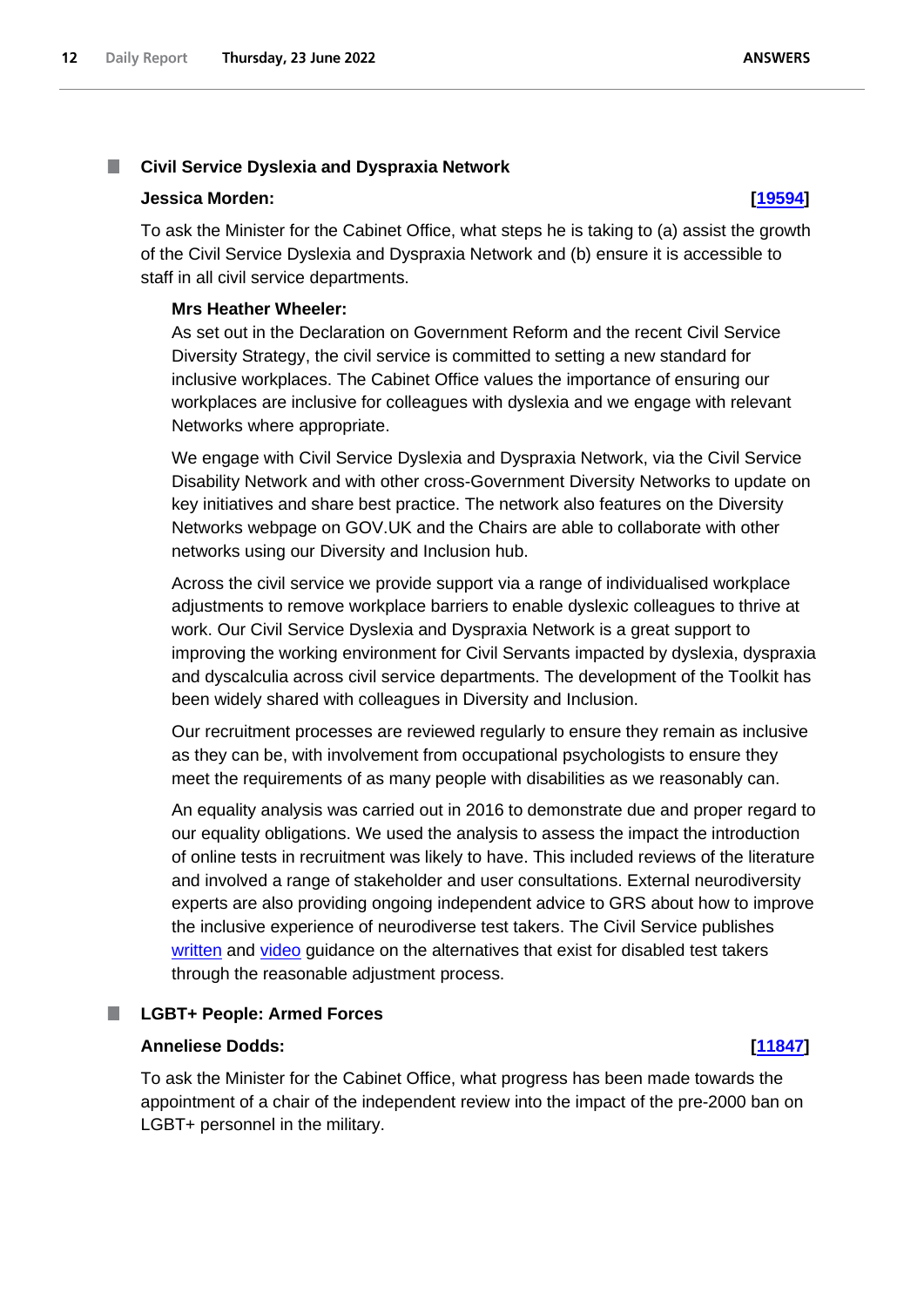# **Leo Docherty:**

The Lord Etherton Kt PC QC has been appointed as Chair of the Independent LGBT Veterans Review.

### <span id="page-12-0"></span>**Parliamentary and Health Service Ombudsman** ш

# **Rachael Maskell: [\[20268\]](http://www.parliament.uk/business/publications/written-questions-answers-statements/written-question/Commons/2022-06-17/20268)**

To ask the Minister for the Cabinet Office, whether he has made a recent assessment of the effectiveness of the scrutiny of the Parliamentary and Health Service Ombudsman.

# **Michael Ellis:**

The Parliamentary and Health Service Ombudsman is an office holder, established to provide an independent complaint handling service for complaints that have not been resolved by the NHS and UK Government departments.

The Ombudsman is accountable to Parliament through the Public Administration and Constitutional Affairs Committee, who hold an annual scrutiny session to evaluate his performance.

# **Rachael Maskell: [\[20269\]](http://www.parliament.uk/business/publications/written-questions-answers-statements/written-question/Commons/2022-06-17/20269)**

To ask the Minister for the Cabinet Office, with reference to the findings of the Parliamentary and Health Service Ombudsman Stakeholder (PHSO) Survey 2021, if he will make an assessment of the potential merits of reforming the operation of the PHSO.

# **Michael Ellis:**

The government has no plans at this time to introduce an Ombudsman Bill to Parliament.

Whilst the government will consider specific proposals on Ombudsman reform, we do not currently view more large scale Ombudsman reform as a priority for this Parliament.

# <span id="page-12-1"></span>**Prime Minister: Consultants**

# **Wendy Chamberlain: [\[22547\]](http://www.parliament.uk/business/publications/written-questions-answers-statements/written-question/Commons/2022-06-21/22547)**

To ask the Minister for the Cabinet Office, how much the Prime Minister's Office spent on consultancy fees in each of the last five years.

# **Wendy Chamberlain: [\[22549\]](http://www.parliament.uk/business/publications/written-questions-answers-statements/written-question/Commons/2022-06-21/22549)**

To ask the Minister for the Cabinet Office, how much his Department spent on consultancy fees in each of the last five years.

# **Mr Jacob Rees-Mogg:**

For management and staffing purposes the Prime Minister's Office is an integral part of the Cabinet Office. Spend on consultancy is published in the Annual Report and Accounts. Figures for the last five years are: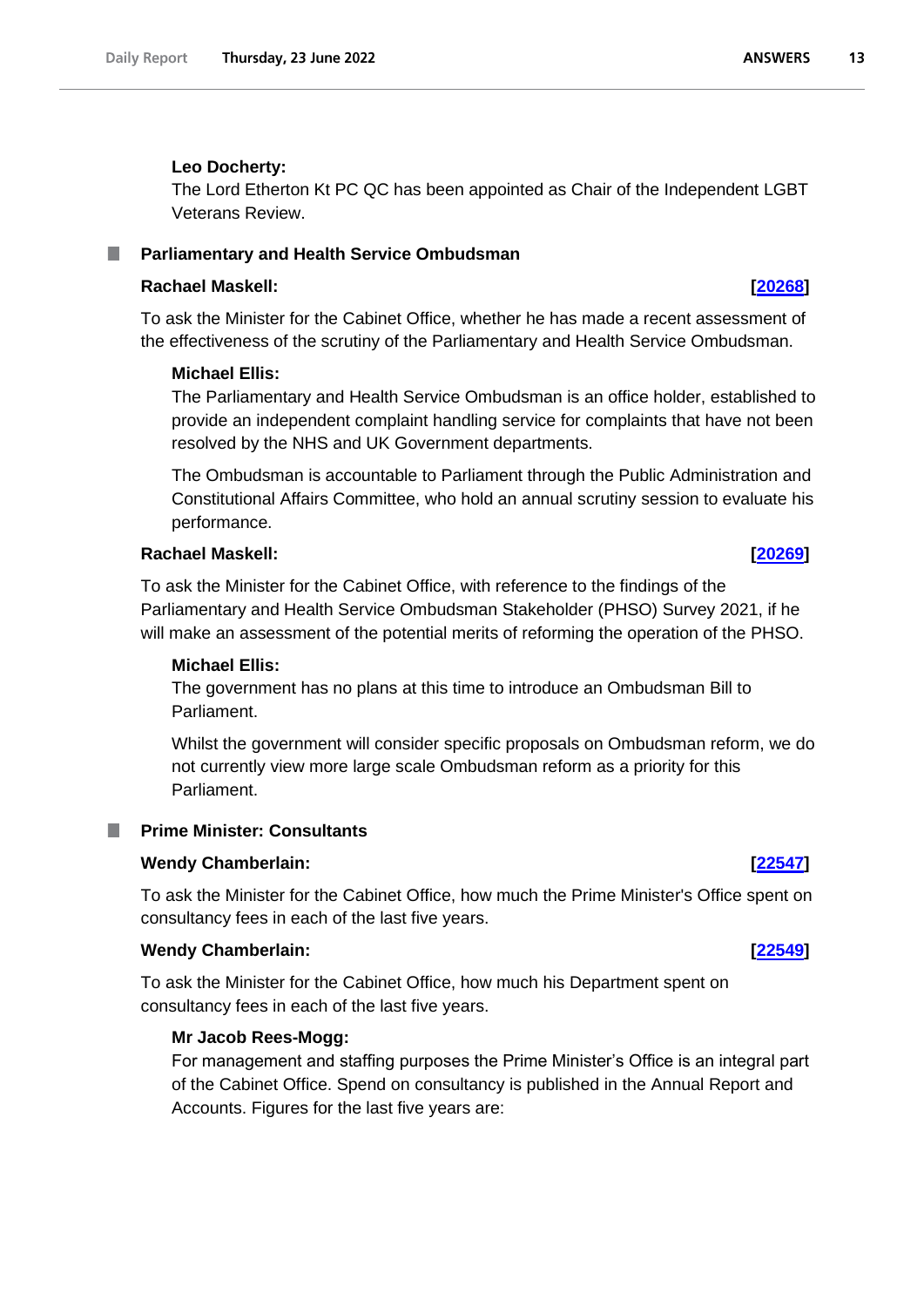| <b>YEAR</b> | £000s  |
|-------------|--------|
| 2021/22     | 28,997 |
| 2020/21     | 79,799 |
| 2019/20     | 35,380 |
| 2018/19     | 36,893 |
| 2017/18     | 23,988 |

Note - currently 2020/21 remains provisional until our annual audit is finalised.

# <span id="page-13-0"></span>**DEFENCE**

### <span id="page-13-1"></span>T. **Air Force**

# **Mr Tobias Ellwood: [\[21118\]](http://www.parliament.uk/business/publications/written-questions-answers-statements/written-question/Commons/2022-06-20/21118)**

To ask the Secretary of State for Defence, what the Order of Battle is for the Royal Air Force.

# **James Heappey:**

Order of Battle is not a term commonly applied by the Royal Air Force (RAF). The information that is presented in the UK Armed Forces Equipment and Formations data, published at the following link https://www.gov.uk/government/statistics/ukarmed-forces-equipment-and-formations-2021, provides the size and shape of the RAF in tables 7, 8 and 9 for 2021.

# <span id="page-13-2"></span>**Ajax Vehicles: Procurement**

# **Mr Tobias Ellwood: [\[18842\]](http://www.parliament.uk/business/publications/written-questions-answers-statements/written-question/Commons/2022-06-15/18842)**

To ask the Secretary of State for Defence, what recent progress his Department has made on the development of the Ajax vehicle; and if he will make a statement.

## **Jeremy Quin:**

The focus for General Dynamics remains on ensuring vehicles comply with General Dynamics' contractual obligations. We want Ajax to succeed and to deliver what the British Army requires. I regularly update the House through written and oral statements and will continue to do so.

The MOD will not accept a vehicle that is not fit for purpose.

# <span id="page-13-3"></span>**Armed Forces: Pastoral Care**

# **Tommy Sheppard: [\[21223\]](http://www.parliament.uk/business/publications/written-questions-answers-statements/written-question/Commons/2022-06-20/21223)**

To ask the Secretary of State for Defence, what assessment he has made of the implications for his policies of Humanists UK's submission to the call for evidence on the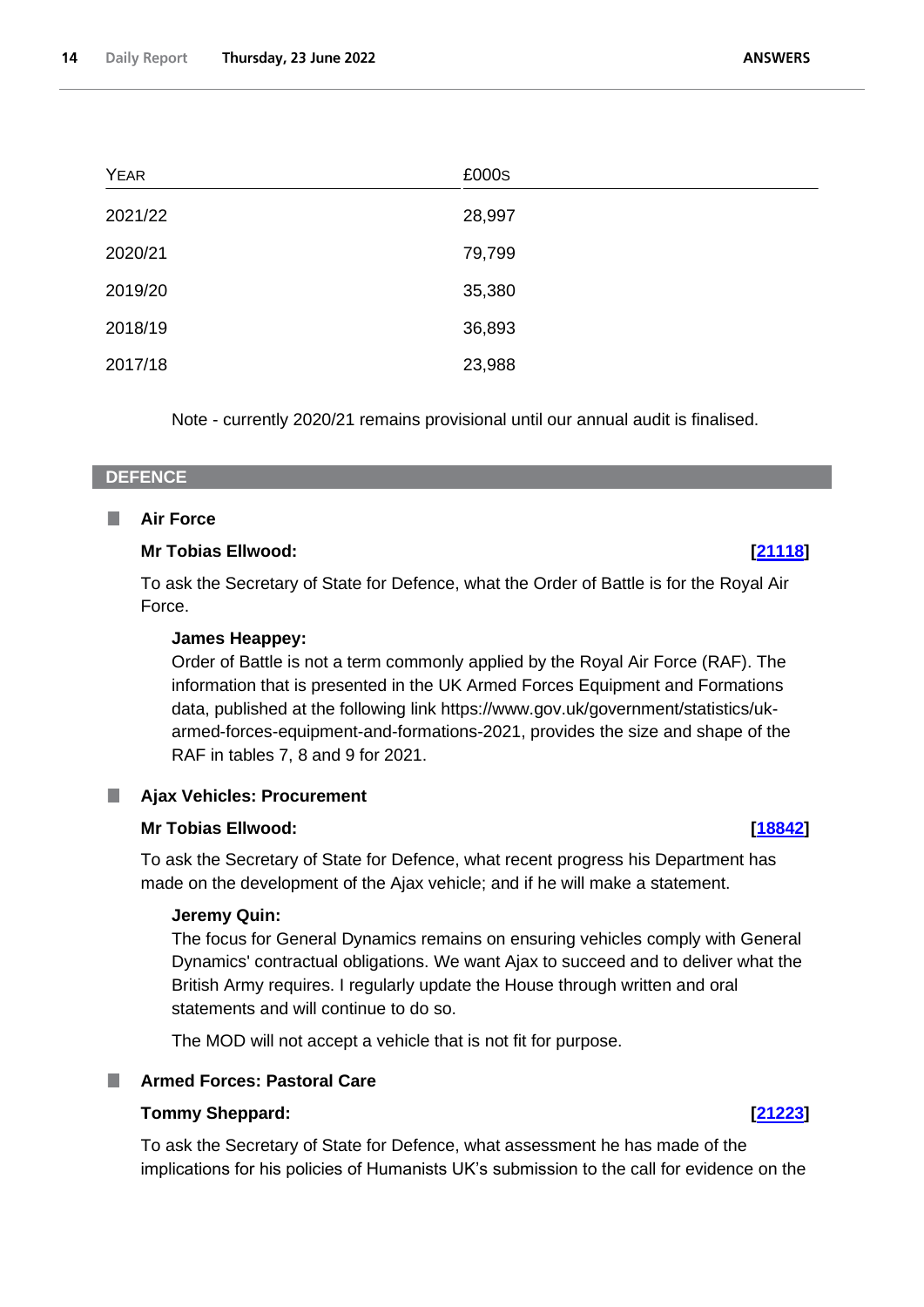Integrated Review of Security, Defence, Development and Foreign Policy, dated September 2020, on the provision of non-religious pastoral support to armed forces personnel.

# **Tommy Sheppard: [\[21224\]](http://www.parliament.uk/business/publications/written-questions-answers-statements/written-question/Commons/2022-06-20/21224)**

To ask the Secretary of State for Defence, how many personnel are employed in (a) the armed forces and (b) his Department to provide belief specific pastoral support and chaplaincy care to members of (i) non-religious, (ii) Baha'i, (iii) Buddhism, (iv) Hinduism, (v) Islam, (vi) Jainism, (vii) Judaism, (viii) Rastafarianism, (ix) Sikhism, (x) Zoroastrianism, (xi) Anglicanism, (xii) Roman Catholicism, (xiii) Methodism and (xiv) other Christian religion and belief groups.

# **Tommy Sheppard: [\[21225\]](http://www.parliament.uk/business/publications/written-questions-answers-statements/written-question/Commons/2022-06-20/21225)**

To ask the Secretary of State for Defence, whether he has plans to recruit non-religious chaplains to provide belief-based support for regular and reserve personnel who identify as having no religion.

# **Leo Docherty:**

The Ministry of Defence has a diverse population, including personnel with a range of beliefs and faith, and those who have no religion. All military Chaplains have long provided pastoral care to those of all faiths and none. In addition, all Service personnel can access pastoral care from a variety of sources, including from within their Chain of Command, through the Services' professional social workers, medical staff, welfare staff and via the various staff networks, including the Humanist and Non Religious in Defence (HAND) Network.

The Department is working to create and sustain an environment where everyone feels respected and able to achieve their full potential. We have carefully considered the position expressed by Humanists UK on the provision of non-religious pastoral support for our Armed Forces and have recently concluded a review of this matter. We are currently considering the recommendations of that review and how best we can support all our people.

It will take time to collate a detailed breakdown of personnel employed to provide belief-specific pastoral support and chaplaincy care, and I will write in due course.

### <span id="page-14-0"></span>. **Army**

# **Mr Tobias Ellwood: [\[20216\]](http://www.parliament.uk/business/publications/written-questions-answers-statements/written-question/Commons/2022-06-17/20216)**

To ask the Secretary of State for Defence, what recent assessment he has made of the British Army's capability of engaging a near peer threat.

## **James Heappey:**

The ability to conduct high-end warfighting remains at the core of the British Army, including remaining a leading contributor to the NATO alliance and the ability to field a warfighting Division.

In accordance with Defence's corporate governance structures and processes, the Army reports quarterly on its Performance against the goals and objectives set by the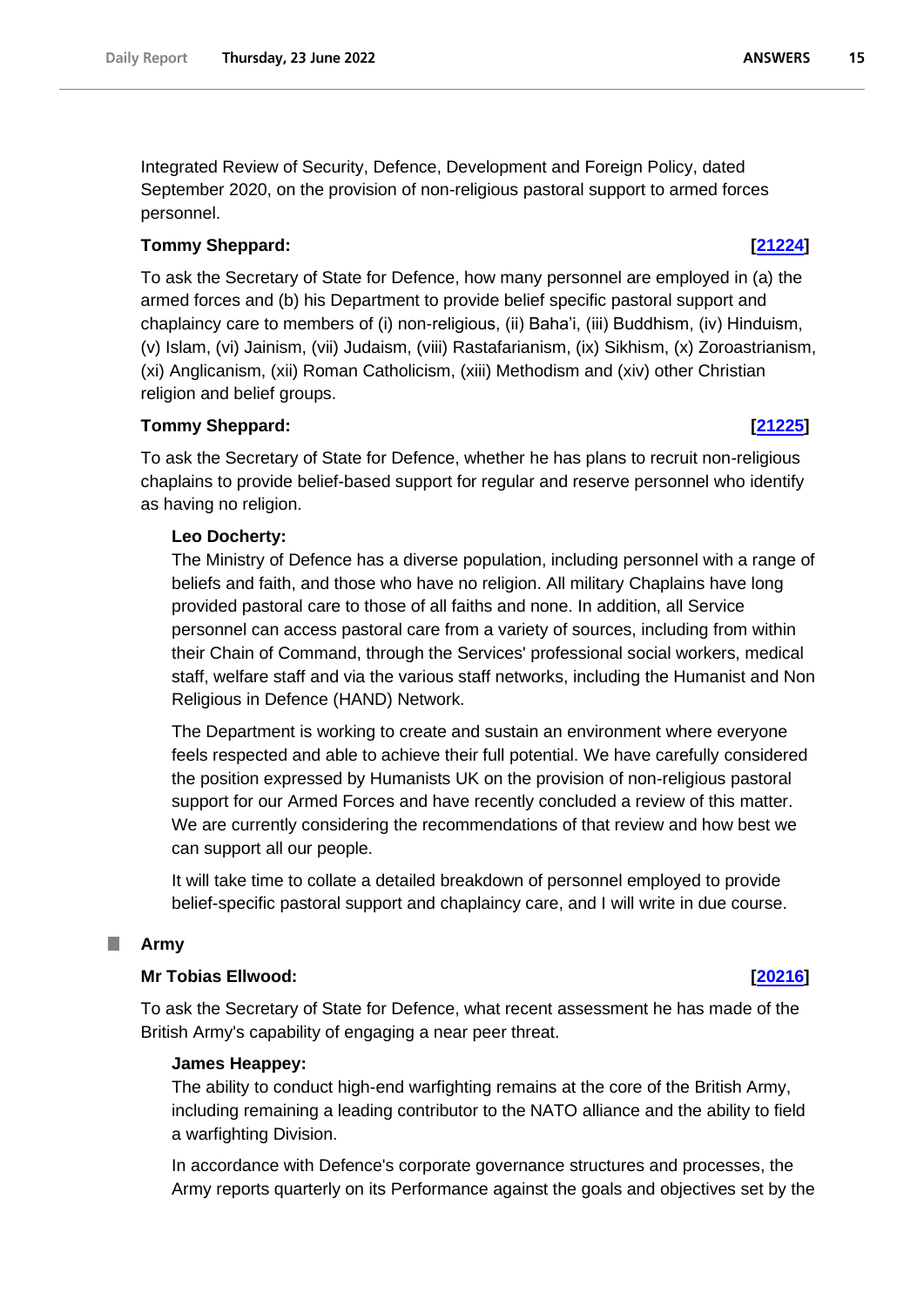Defence Strategy and Defence Plan. The Army is always ready to fulfil the task of protecting the nation and holds various people, units and equipment at various levels of readiness.

### <span id="page-15-0"></span>**Challenger Tanks: Procurement** L.

# **Mr Tobias Ellwood: [\[18833\]](http://www.parliament.uk/business/publications/written-questions-answers-statements/written-question/Commons/2022-06-15/18833)**

To ask the Secretary of State for Defence, on what date he expects the Challenger III programme to be completed.

## **Jeremy Quin:**

I refer my right hon. Friend to the answer I gave to the right hon. Member for North Durham (Kevan Jones) to Question 638 on 18 May 2022.

### **Attachments:**

1. Challenger Tanks [UIN 638.docx]

# <span id="page-15-1"></span>**Joint Strike Fighter Aircraft: Procurement**

### **Mr Kevan Jones: [\[21101\]](http://www.parliament.uk/business/publications/written-questions-answers-statements/written-question/Commons/2022-06-20/21101)**

To ask the Secretary of State for Defence, pursuant to the Answer of 20 June 2022 to Question 18824, on Joint Strike Fighter Aircraft Procurement, when his Department plans to sign a contract for the second tranche of 27 F-35 aircraft.

## **Jeremy Quin:**

We have informed the US led F-35 Joint Program Office (JPO) of our Tranche 2 purchase intention; however, we do not anticipate being required to complete the next stage of contract activity until 2024.

# <span id="page-15-2"></span>**Military Provost Guard Service**

## **Luke Pollard: [\[21266\]](http://www.parliament.uk/business/publications/written-questions-answers-statements/written-question/Commons/2022-06-20/21266)**

To ask the Secretary of State for Defence, whether he plans to reduce the number of service personnel working for the Military Provost Guard Service.

### **Leo Docherty:**

As a result of the Army Guarding Transition Plan (AGTP), there will be a small reduction in the British Army's Military Provost Guard Service (MPGS) workforce, taking place over the next four years. This will see the Army complement of MPGS reducing by c.250 posts.

For affected Army MPGS personnel, employment opportunities exist in other sites that are under-strength, however, it is inevitable that some MPGS personnel will not be able to extend their current contract.

The Royal Navy and the Royal Air Force (RAF) have no plans to reduce their MPGS workforce. The RAF have conducted a review of their guarding posture and, as a consequence, intend to increase their MPGS numbers to release Aviators back to their primary functions, and to meet extra security requirements for new capabilities.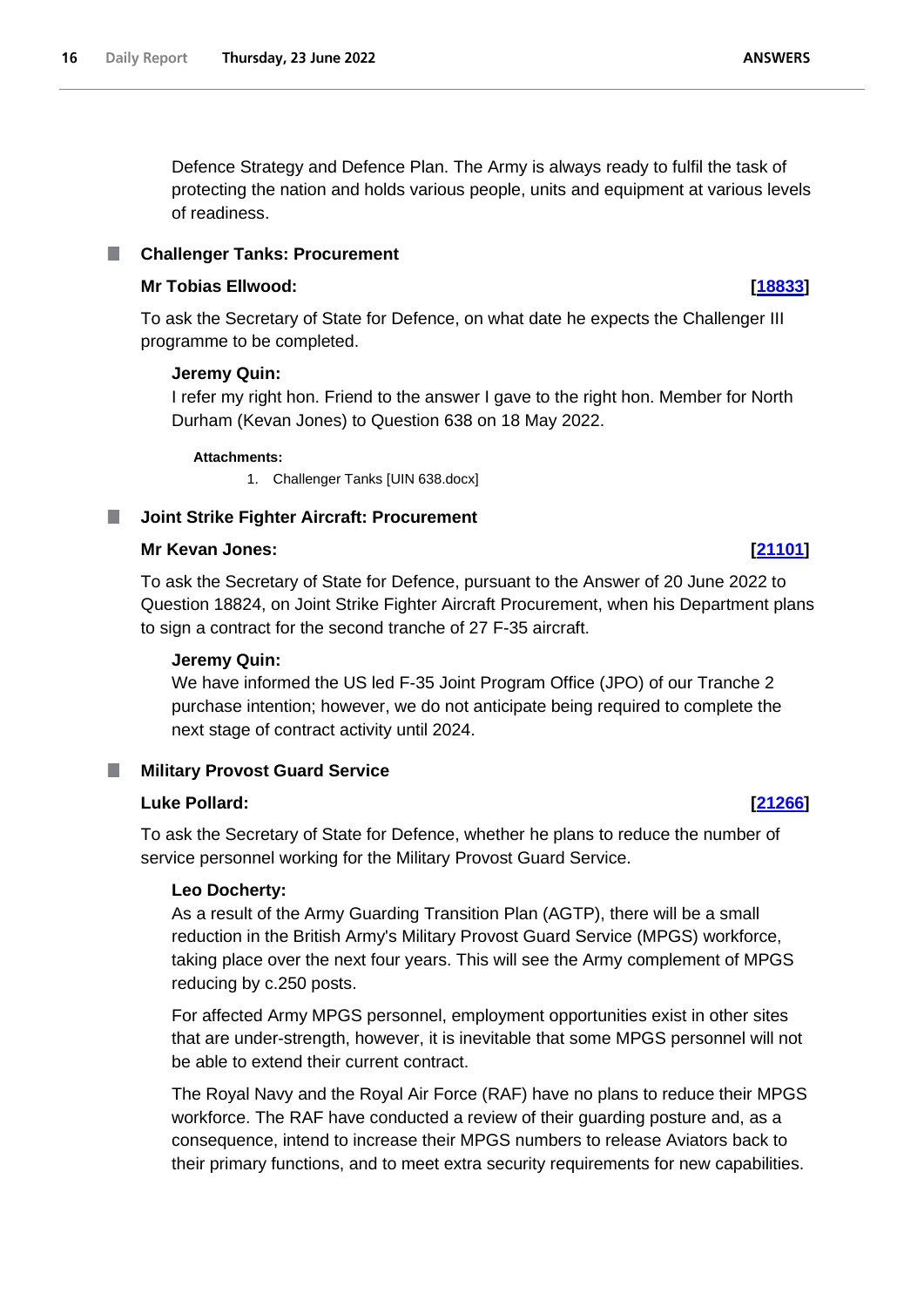### <span id="page-16-0"></span>**Ministry of Defence: Photographs and Video Recordings** T.

### **Rachel Hopkins: [\[20336\]](http://www.parliament.uk/business/publications/written-questions-answers-statements/written-question/Commons/2022-06-17/20336)**

To ask the Secretary of State for Defence, how many (a) photographers and (b) video producers were employed by his Department in (i) 2019, (ii) 2020 and (iii) 2021.

## **Leo Docherty:**

The number of photographers working in the Ministry of Defence Head Office Directorate of Defence Communications (DDC) was two in each of the following financial years: 2019-20, 2020-21 and 2021-22. DDC did not employ video producers, but DDC's photographers were involved in the production of videos.

### <span id="page-16-1"></span>**Ministry of Defence: Procurement** T.

### **Mr Tobias Ellwood: [\[18832\]](http://www.parliament.uk/business/publications/written-questions-answers-statements/written-question/Commons/2022-06-15/18832)**

To ask the Secretary of State for Defence, whether his Department has made a recent assessment of the potential merits of reforming its procurement process.

### **Jeremy Quin:**

The Department believes that it must maintain continuous reform of its procurement process to make it more agile and ensure it delivers the best possible value for money. Our continuing improvement agenda across Defence acquisition covers five themes:

- · Improving cost estimating and cost control
- · Improving relationships with industry
- · Delivering strategic intent and Defence priorities through our requirements
- · Empowering and enabling programme leadership

· Streamlining acquisition and approvals processes and addressing project resourcing challenges.

At a tactical level the Department is very focussed on, for example, enhancing the training of its personnel and availability of SROs.

This is consistent with our commitment in the Defence and Security Industrial Strategy, published in March 2021, to increasing the pace and agility of our acquisition processes.

Meanwhile the Department is supporting the Cabinet Office-led reforms to the UK's public procurement regime, leading on sector specific rules for Defence and Security.

# <span id="page-16-2"></span>**Reserve Forces**

# **Mr Tobias Ellwood: [\[18830\]](http://www.parliament.uk/business/publications/written-questions-answers-statements/written-question/Commons/2022-06-15/18830)**

To ask the Secretary of State for Defence, how many active reservists were serving in the (a) army, (b) navy and (c) air force as of 15 June 2022.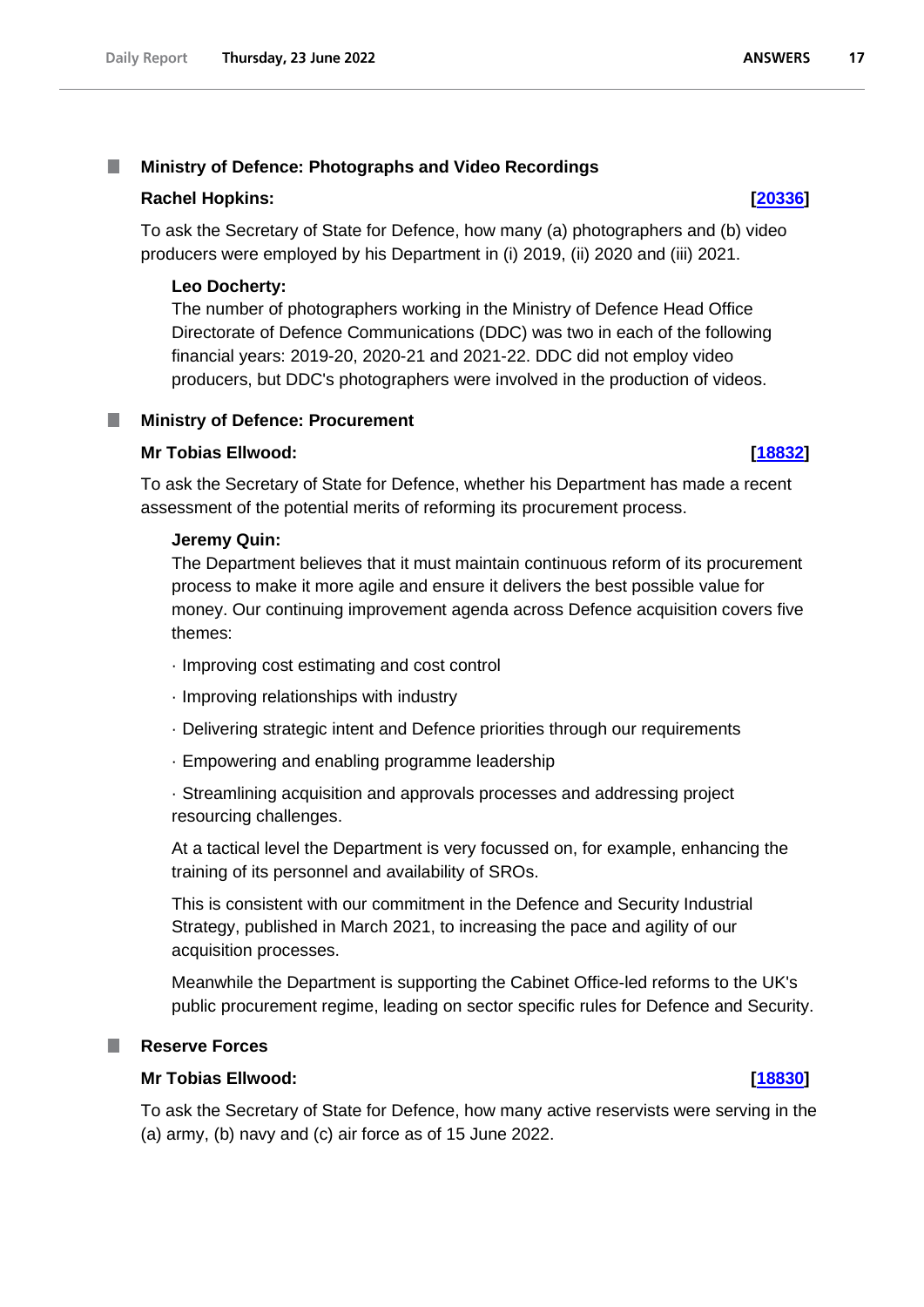# **Mr Tobias Ellwood: [\[18831\]](http://www.parliament.uk/business/publications/written-questions-answers-statements/written-question/Commons/2022-06-15/18831)**

To ask the Secretary of State for Defence, how many active regular service personnel there were in the (a) Army, (b) Navy and (c) Air Force as of 15 June 2022.

# **Leo Docherty:**

Statistics for the number of Regular and Reserve personnel in the Armed Forces are published on a quarterly basis in the Quarterly Service Statistics Publication. The next quarterly edition, scheduled for publication on 23 June 2022, will provide the data from 1 January 2022 up to 1 April 2022. Data thereafter up to 1 July 2022 will be published in due course in the summer release of the Quarterly Service Statistics Publication.

Armed Forces Regular and Reserves statistics up until 1 January 2022 can be found in Tables 1, 2a, 2b, and 2c therein at the following link:

https://www.gov.uk/government/statistics/quarterly-service-personnel-statistics-2022

# <span id="page-17-0"></span>**DIGITAL, CULTURE, MEDIA AND SPORT**

# <span id="page-17-1"></span>**Culture: Finance**

# **Dan Carden: [\[21257\]](http://www.parliament.uk/business/publications/written-questions-answers-statements/written-question/Commons/2022-06-20/21257)**

To ask the Secretary of State for Digital, Culture, Media and Sport, what assessment she has made of the potential merits of the proposal by culture industry organisations for a Smart Fund to ensure creators and performers are paid for their work.

# **Julia Lopez:**

The Government agrees that creators should be fairly remunerated. The Government is taking forward work to achieve this, including a programme considering the remuneration issues related to music streaming.

DCMS Ministers and officials have been engaging with the Design and Artists Copyright Society (DACS) on their proposals for a Smart Fund. It is encouraging to see proposals from the sector to support creators and fair remuneration. However introducing statutory levies of this nature can present significant challenges, including the risk that costs would be passed to consumers. This is of particular concern in the context of wider cost of living challenges. We encourage DACS to work with the tech industry to explore options for industry-led solutions.

# <span id="page-17-2"></span>**Gambling Act 2005 Review**

# **Theresa Villiers: [\[21124\]](http://www.parliament.uk/business/publications/written-questions-answers-statements/written-question/Commons/2022-06-20/21124)**

To ask the Secretary of State for Digital, Culture, Media and Sport, when she will publish the review of legislation on gambling regulation.

# **Chris Philp:**

I refer the hon. Member to the answer I gave on 13 June to Question UIN 13827.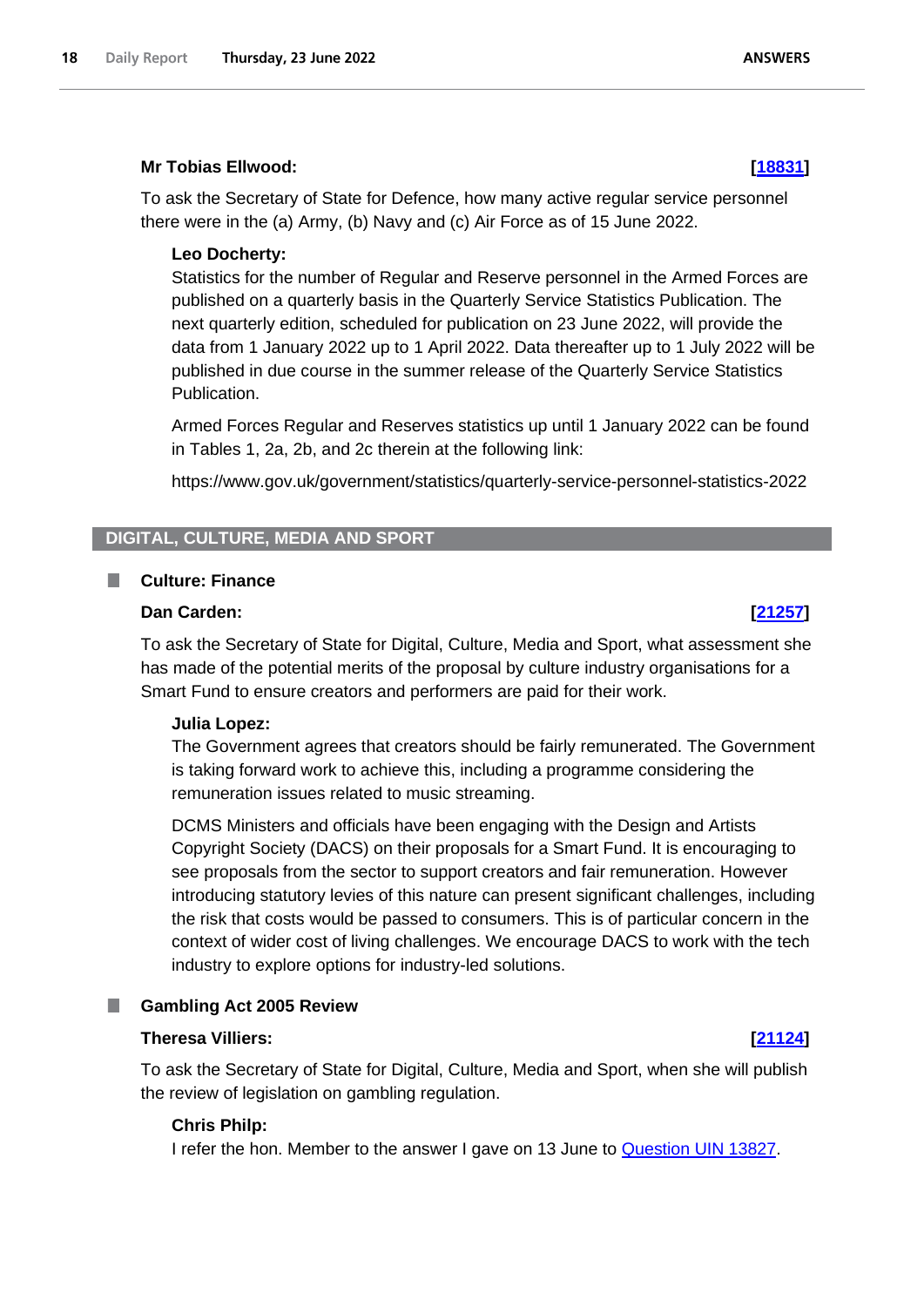### <span id="page-18-0"></span>T. **Swimming: Teachers**

### **Mr Kevan Jones: [\[21100\]](http://www.parliament.uk/business/publications/written-questions-answers-statements/written-question/Commons/2022-06-20/21100)**

To ask the Secretary of State for Digital, Culture, Media and Sport, if her Department will support local authorities to ensure that only level two qualified teachers teach swimming lessons to children and adults.

### **Mr Kevan Jones: [\[21102\]](http://www.parliament.uk/business/publications/written-questions-answers-statements/written-question/Commons/2022-06-20/21102)**

To ask the Secretary of State for Digital, Culture, and Media what steps her Department takes to ensure that people teaching swimming lessons in swimming baths in the UK have adequate qualifications to do so.

### **Nigel Huddleston:**

The Government recognises the importance of ensuring public access to indoor and outdoor pools. Swimming is a great way for people of all ages to stay fit and healthy as well as being a crucial life skill in terms of water safety.

Sport England continues to invest in access to swimming, awarding £7,111,146 in grassroots swimming and diving, including £3,099,500 directly to Swim England, since the start of 2020. This supports Swim England's work to develop the swimming workforce, including the Institute of Swimming which delivers training for swimming teachers.

Regulation of the wider sport and physical activity workforce is a key role of the Chartered Institute for the Management of Sport and Physical Activity (CIMPSA). Sport England have invested £5 million into CIMSPA who are leading on the 'Retrain to Retain' programme which provides training to members of the sport workforce. This is currently being targeted at swimming teachers and potential swimming teachers to get them to return to work or join the industry.

On the Level 2 qualification, Sport England is funding CIMSPA to work with all governing bodies of sport to modernise their training for coaches and improve access to coaching qualifications, especially for people from underrepresented groups.

## <span id="page-18-1"></span>**EDUCATION**

### <span id="page-18-2"></span>**Primary Education: Physical Education and Sports** ш

### **Sir Stephen Timms: [\[21079\]](http://www.parliament.uk/business/publications/written-questions-answers-statements/written-question/Commons/2022-06-20/21079)**

To ask the Secretary of State for Education, what plans he has to renew Primary PE and Sport Premium funding for the academic year 2022-23.

## **Andrew Gwynne: [\[21126\]](http://www.parliament.uk/business/publications/written-questions-answers-statements/written-question/Commons/2022-06-20/21126)**

To ask the Secretary of State for Education, when he will confirm the Primary and PE Sport Premium Funding for academic year 2022-23.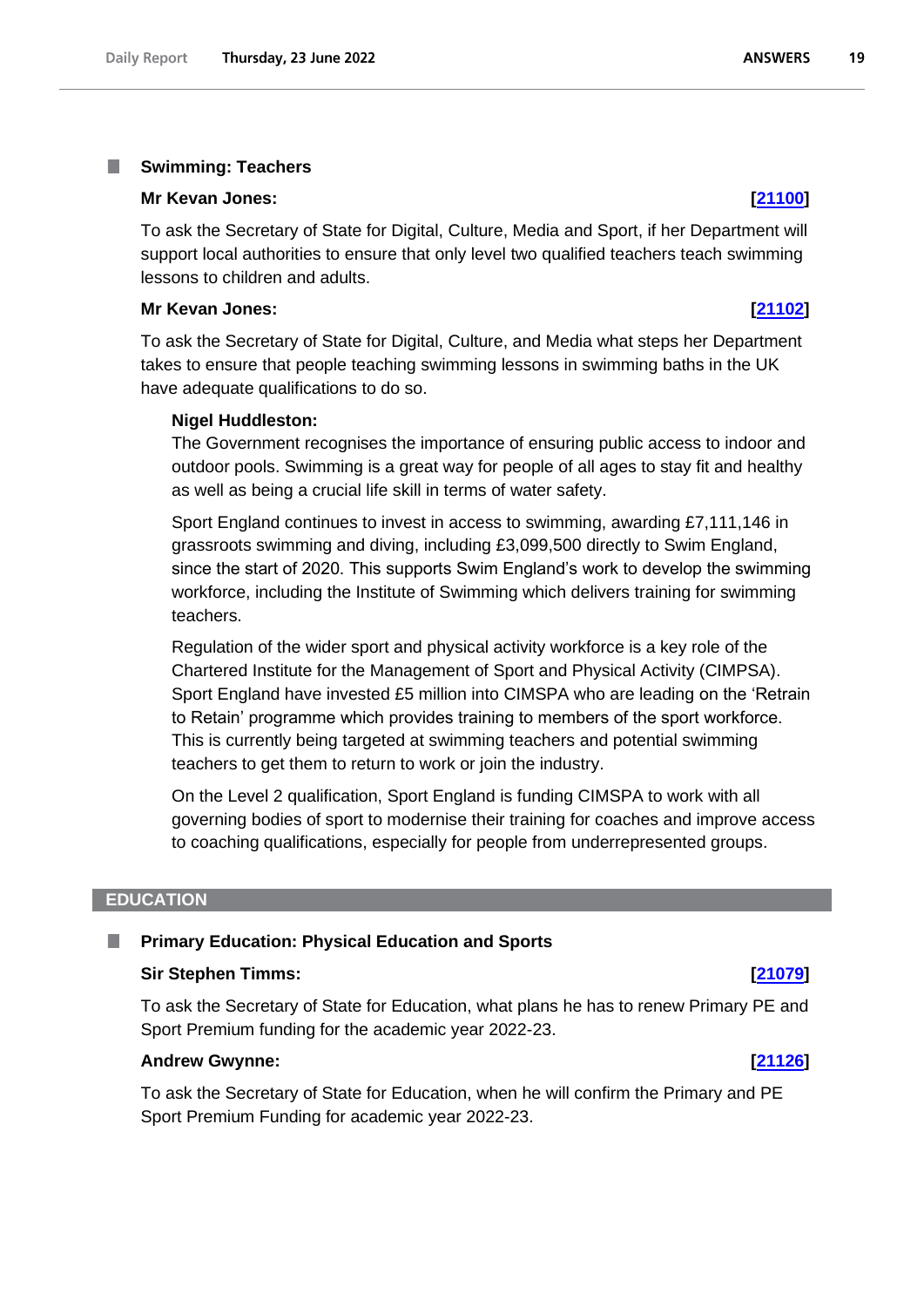# **Bell Ribeiro-Addy: [\[21277\]](http://www.parliament.uk/business/publications/written-questions-answers-statements/written-question/Commons/2022-06-20/21277)**

To ask the Secretary of State for Education, whether his Department has determined how much funding will be allocated for the PE and sport premium for the 2022-23 academic year; and when he plans to announce details of that premium.

# **Will Quince:**

I refer the hon. Member for East Ham, the hon. Member for Streatham and the hon. Member for Denton and Reddish, to the answer I gave on 16 June 2022 to Question 16901.

### <span id="page-19-0"></span>**Russian Language: GCSE and GCE A-level** ш

# **Munira Wilson: [\[21288\]](http://www.parliament.uk/business/publications/written-questions-answers-statements/written-question/Commons/2022-06-20/21288)**

To ask the Secretary of State for Education, what discussions he is having with exam boards to ensure the exam specifications for Russian (a) GCSE and (b) A-Level courses do not cause distress to Ukrainian students.

# **Mr Robin Walker:**

Awarding organisations look carefully at their specifications and exam questions each year to manage any negative impacts on students. Awarding organisations are regulated by Ofqual, the office of qualifications and examinations regulation. Discussion about sensitivities in exam specifications is a matter for Ofqual. I have asked its Chief Regulator, Dr Jo Saxton, to write to the hon. Member for Twickenham and a copy of her reply will be placed in the Libraries of both Houses.

# <span id="page-19-1"></span>**Schools: Armed Forces**

# **Mark Menzies: [\[20248\]](http://www.parliament.uk/business/publications/written-questions-answers-statements/written-question/Commons/2022-06-17/20248)**

To ask the Secretary of State for Education, what steps his Department is taking to ensure that (a) schools with a large intake of military families are adequately provisioned and (b) school roll audits are carried out termly rather than annually in those schools.

# **Mr Robin Walker:**

State-funded schools in England that are attended by children and young people from military families (known as service children) receive additional funding in the form of the service pupil premium (SPP). This funding is currently worth £320 per annum for each pupil who is recorded as a service child at the time of the autumn school census, or who has had service child status at any point in the last six years.

Schools have flexibility over how they use the SPP to support the pastoral and academic needs that service children may have as a result of growing up in a military household. These can include needs relating to the impact of moving schools frequently during their primary and secondary education.

Schools are required in each termly school census to record information about the number of service children on roll. However, allocations of SPP funding for each financial year only draw on data from the autumn school census return. This 'lagged' approach to funding gives schools certainty over their budgets, as they know the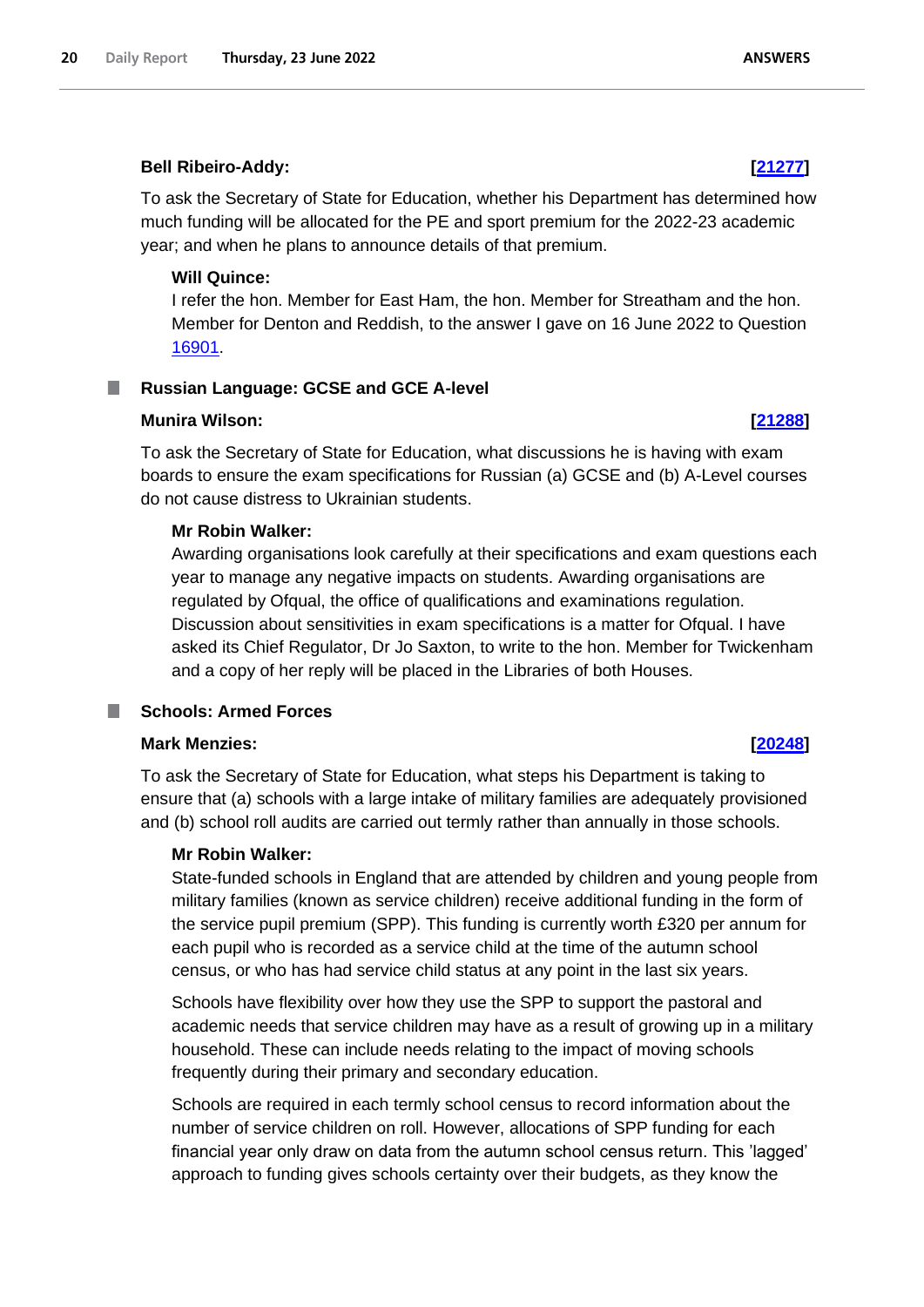number of pupils for which they will receive funding in the year. Therefore, when pupil numbers fall, schools have time to respond before this starts to impact their budgets.

The department has allocated £246 million in growth and falling rolls funding to local authorities in the 2022/23 financial year. This is an increase of £12 million over the amount allocated for 2021/22. Growth funding can be used by local authorities to support schools with managing a significant growth in pupil numbers or a short-term decrease in pupil numbers, where those places are forecast to be required in future years.

The responsibility for how growth and falling rolls funding is allocated rests with local authorities. If an academy or maintained school takes on significant numbers of additional pupils because of a growing population in the area, then local authorities can provide funding from the growth pot they hold locally.

Furthermore, schools in which more than 6% of pupils joined at a non-typical date through the school year at any point in the last three years also attract funding through the mobility factor in the national funding formula. For years 1 to 11, this means the first census when the pupil was in the school was a Spring or Summer census. For the reception year, the first census is the Summer census. This year, the department allocated £44 million to local authorities through this factor. Local authorities allocate the funding they receive to schools through their local funding formula.

# <span id="page-20-0"></span>**Schools: Coronavirus**

# **Mr Toby Perkins: [\[21164\]](http://www.parliament.uk/business/publications/written-questions-answers-statements/written-question/Commons/2022-06-20/21164)**

To ask the Secretary of State for Education, what steps his Department is taking to help protect clinically vulnerable members of staff from covid-19 in schools in England.

# **Mr Robin Walker:**

Most people who were previously identified as clinically extremely vulnerable (CEV) are now well protected after receiving their primary and booster vaccination doses. For most people who were identified as CEV, they are no longer at substantially greater risk than the general population and are advised to follow the same guidance as everyone else on staying safe and preventing the spread of COVID-19, as well as any further advice they may have received from their doctor.

As individuals are now mixing in an otherwise open society, regular testing within education providers is no longer as effective as it once was at preventing transmission. Instead, the most effective protection against severe disease from COVID-19 for everyone, including those at higher risk from COVID-19, is to get vaccinated.

Education providers should undertake a risk assessment of individuals with clinical vulnerabilities attending the provider and, as employers, should be able to explain the measures they have in place to keep staff safe at work.

Those at higher risk may also wish to consider additional advice: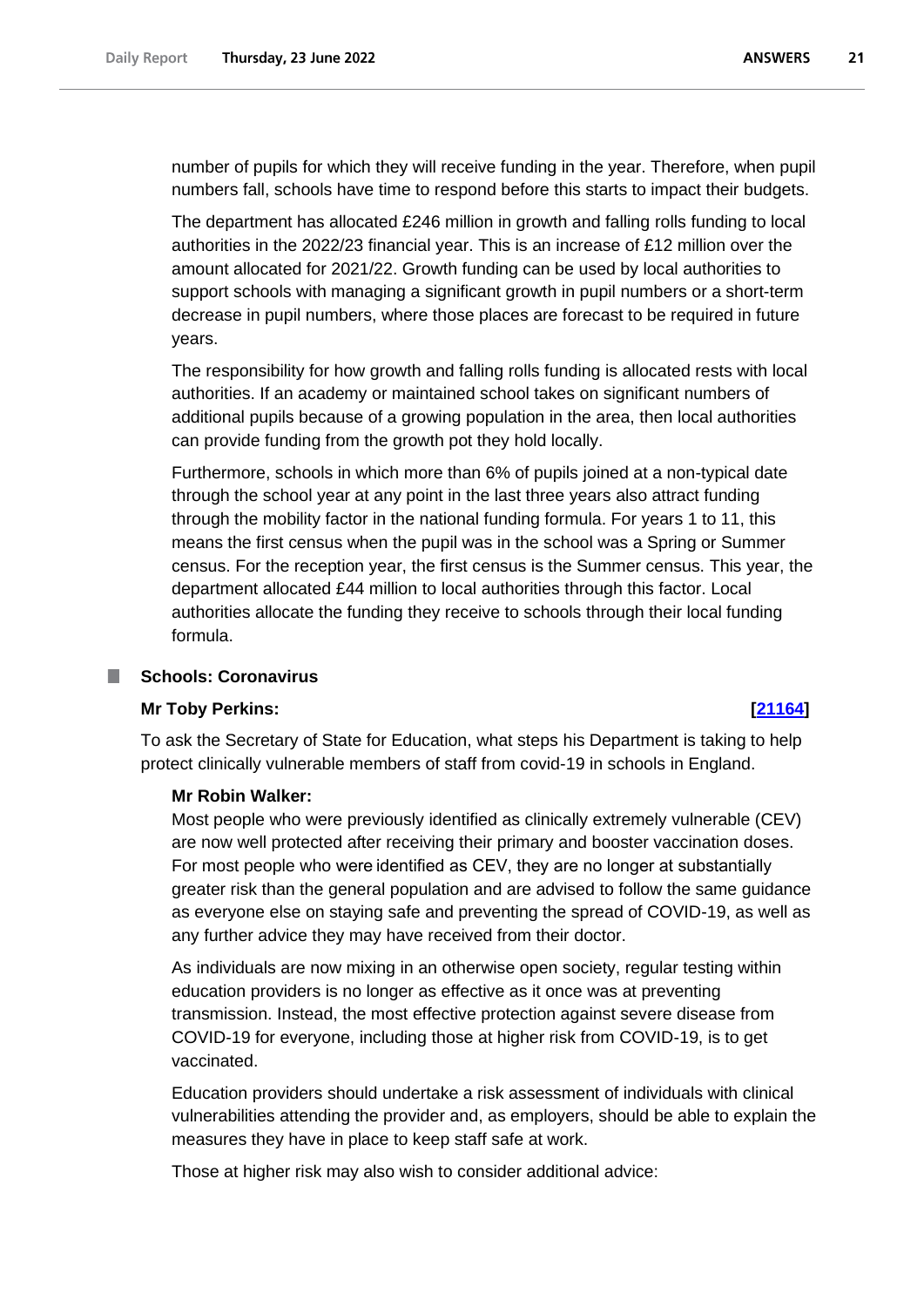- Those previously considered CEV may wish to consider taking extra precautions outlined in guidance from the UK Health Security Agency (UKHSA) and the Department of Health and Social Care (DHSC), which is available here: [https://www.gov.uk/government/publications/guidance-on-shielding-and-protecting](https://www.gov.uk/government/publications/guidance-on-shielding-and-protecting-extremely-vulnerable-persons-from-covid-19)[extremely-vulnerable-persons-from-covid-19.](https://www.gov.uk/government/publications/guidance-on-shielding-and-protecting-extremely-vulnerable-persons-from-covid-19)
- Individuals with a weakened immune system should follow guidance from the UKHSA and DHSC for people whose immune system means they are at higher risk from COVID-19. The guidance is available here: [https://www.gov.uk/government/publications/covid-19-guidance-for-people-whose](https://www.gov.uk/government/publications/covid-19-guidance-for-people-whose-immune-system-means-they-are-at-higher-risk)[immune-system-means-they-are-at-higher-risk.](https://www.gov.uk/government/publications/covid-19-guidance-for-people-whose-immune-system-means-they-are-at-higher-risk)
- In some circumstances, staff, children, pupils or students may have received advice from their specialist or clinician. They should follow this advice, which may be set out in a healthcare plan.

# <span id="page-21-0"></span>**Schools: Email**

# **Bridget Phillipson: [\[18884\]](http://www.parliament.uk/business/publications/written-questions-answers-statements/written-question/Commons/2022-06-15/18884)**

To ask the Secretary of State for Education, whether his Department has issued recent guidance to schools on ensuring that information intended for parents and supplied over email is routinely made as accessible as possible to parents who (a) lack access to a desktop computer or tablet at home, (b) do not have English as a first language and (c) may experience other challenges in opening and reading attachments to emails.

# **Mr Robin Walker:**

There is no specific guidance which covers information provided by schools to parents via email.

The school information regulations, which cover the information that maintained schools must publish on their website, require schools to provide parents with free paper copies of the information on their website if they request one. The regulations also require that, if appropriate, governing bodies must make available free copies of the information they are required to publish, in a language other than English, or as a Braille or audio tape version.

More broadly, the governance handbook states that governing bodies should also be able to demonstrate the methods used to communicate with and seek the views of parents, carers, and the local community, including disadvantaged families or those families where English is not the first language.

# <span id="page-21-1"></span>**ENVIRONMENT, FOOD AND RURAL AFFAIRS**

### <span id="page-21-2"></span>L. **[Subject Heading to be Assigned]**

# **Chris Stephens: [\[900687\]](http://www.parliament.uk/business/publications/written-questions-answers-statements/written-question/Commons/2022-06-23/900687)**

To ask the Secretary of State for Environment, Food and Rural Affairs, what recent assessment he has made of the impact of the rise in the cost of living on food producers.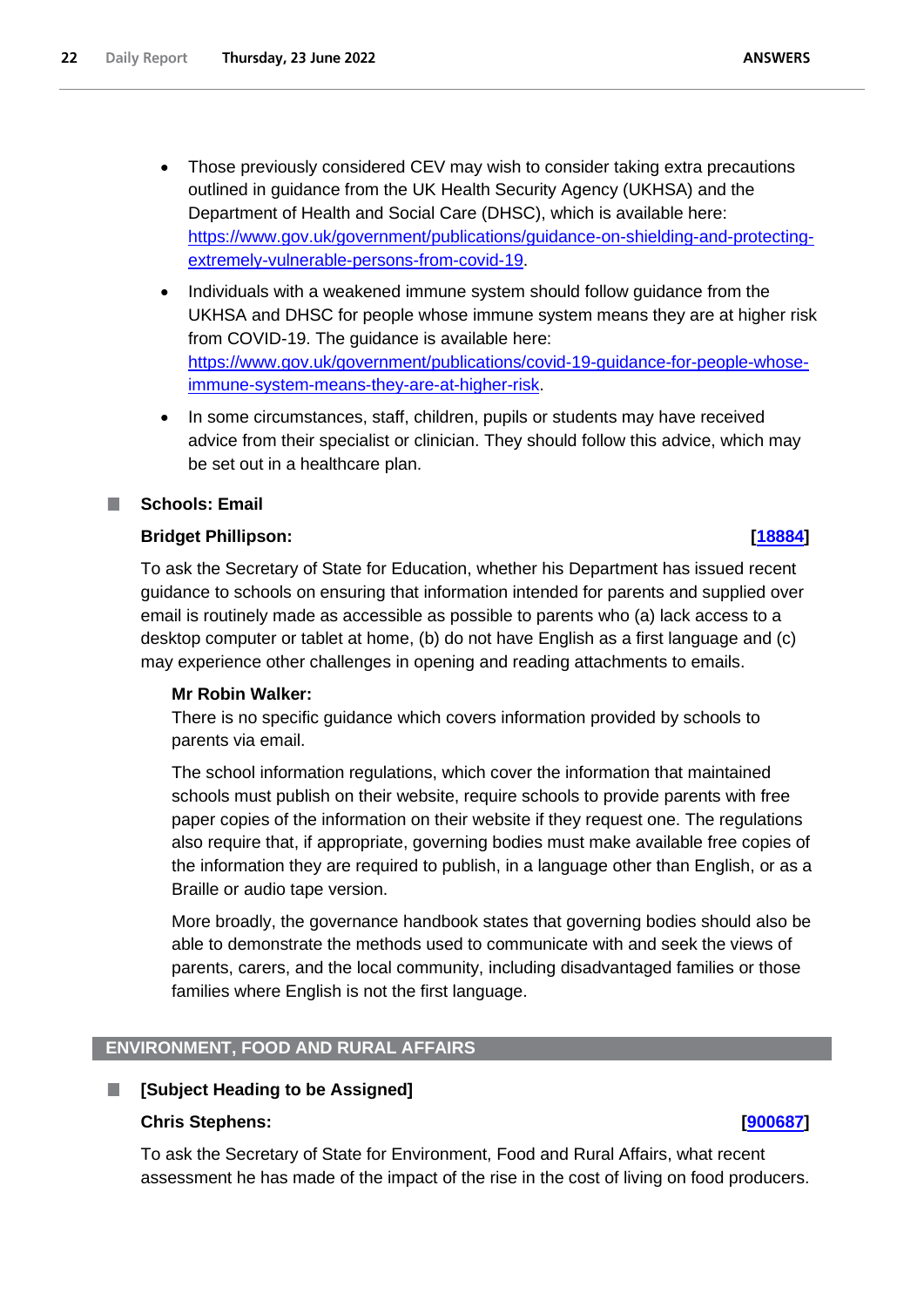## **Victoria Prentis:**

Agricultural commodities are linked to global gas prices, and we recognise that farmers and food producers are facing increased input costs – namely fertiliser, energy, fuel and feed. We have taken steps to support farmers with fertiliser availability, brought forward BPS payments, implemented maize tariff reductions and introduced flexibility in the labelling of certain oils in products.

### <span id="page-22-0"></span>**Agriculture: Research** ш

### **Rachael Maskell: [\[17975\]](http://www.parliament.uk/business/publications/written-questions-answers-statements/written-question/Commons/2022-06-14/17975)**

To ask the Secretary of State for Environment, Food and Rural Affairs, what steps he is taking to accelerate agricultural research into improving food productivity and yields to help address global food shortages.

# **Victoria Prentis:**

Research, innovation and its take-up into practice are integral to supporting a thriving productive and sustainable food and farming sector, and to helping address the global challenges we face on food security. Defra engages with other Government departments, including the Foreign, Commonwealth and Development Office (FCDO), through the UK Research and Innovation-led Global Food Security Programme, which coordinates research and innovation activity of public funders to address food security challenges.

The recently published Government Food Strategy is a once in a generation opportunity to create a food system that feeds our nation today and protects it for tomorrow. It builds on existing work across Government and identifies new opportunities to make the food system more sustainable, resilient, and accessible for those across the UK. In the Food Strategy, Defra detailed plans to invest £270 million in industry-led research and development (R&D) through the Farming Innovation Programme, which will drive innovation in agriculture and horticulture to boost domestic productivity, including by helping to improve crop yield sustainability in the UK, and by driving the take up of new technologies, processes and practices by farmers and growers.

Defra's Genetic Improvement Networks (GINs) on Wheat, Oilseed Rape, Pulses and Vegetable crops aim to improve the main UK crops by identifying genetic traits to improve their productivity, sustainability, resilience and nutritional quality. Across the GINs we have already successfully identified genetic traits that have improved resilience to climate change and common pests and diseases, and we are working with breeders to incorporate these traits into elite UK crop varieties. Ongoing work is also investigating the capacity for nutritional improvement of our crops, such as improved pulse protein quality and nutritionally fortified rapeseed oil.

The Government is also taking steps to unlock the innovation potential of genetic technologies such as gene editing which can help increase crop yield more efficiently, and increase resilience to pests and disease which will benefit developing countries.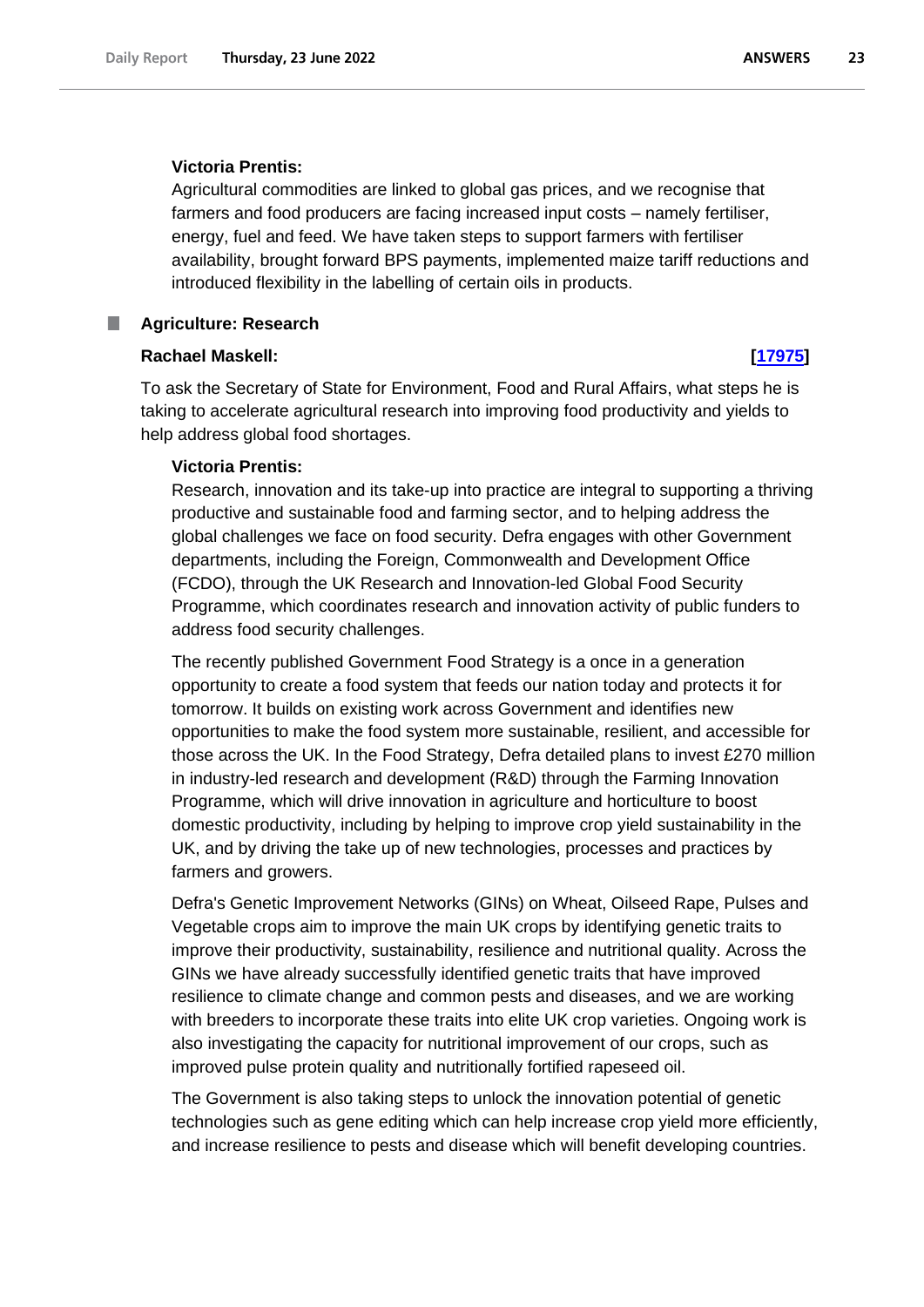Further funding to support R&D for improved agricultural productivity in developing countries is administered by FCDO as part of the UK's overall Overseas Development Assistance (ODA). The UK's ODA R&D spend supports climateresilient and nature positive food systems, combining 'upstream' science, technology and innovation with 'downstream' delivery, through partnerships with public sector, agribusinesses, and impact investors.

This includes support to the CGIAR, the world's leading agricultural science and innovation organisation (formerly the Consultative Group on International Agricultural Research). The CGIAR has a strong track record in delivering tangible climate and development impacts in countries which are a priority for FCDO.

- In Sudan, heat tolerant wheat led to a doubling of wheat production levels in just five years.
- In Southern Africa, we partner with the CGIAR to develop over 200 new maize varieties that can withstand droughts and give farmers 30% greater yields under climate change.
- In Ethiopia, in 2017, higher-yielding, disease-resistant varieties of wheat have been adopted at scale, covering more than 60% of the farming area.
- Between 4.1 and 11.0 million Ethiopian households have been reached by agricultural innovations linked to CGIAR research (i.e. between 35% and 80% of rural households) - including drought resilient crops, improved soil and water conservation practices., with substantial adoption amongst poor households, young and female farmers.

FCDO's Agriculture Research programmes include our major joint research initiatives with the Bill & Melinda Gates Foundation, including work in Cambridge which uses biological nitrogen fixation to sustainably increase yields for small-holder farmers in Africa, and Edinburgh-based research on livestock health.

### <span id="page-23-0"></span>**Farmers: Government Assistance** T.

# **Gareth Davies: [\[900688\]](http://www.parliament.uk/business/publications/written-questions-answers-statements/written-question/Commons/2022-06-23/900688)**

To ask the Secretary of State for Environment, Food and Rural Affairs, what steps he is taking to help farmers with cashflow.

# **Victoria Prentis:**

Input costs for fuel, feed and fertiliser are worryingly high. We are monitoring the situation closely. To ease cashflow concerns, in England we have announced bringing forward half of the Direct Payment to July from December. We have powers in the Agriculture Act to help sectors if necessary.

We have just announced £30 Million to help farmers add value to their products, and we have boosted Countryside Stewardship payment rates by an average of 30%. We will shortly launch the Sustainable Farming Incentive, for which farmers will receive quarterly payments.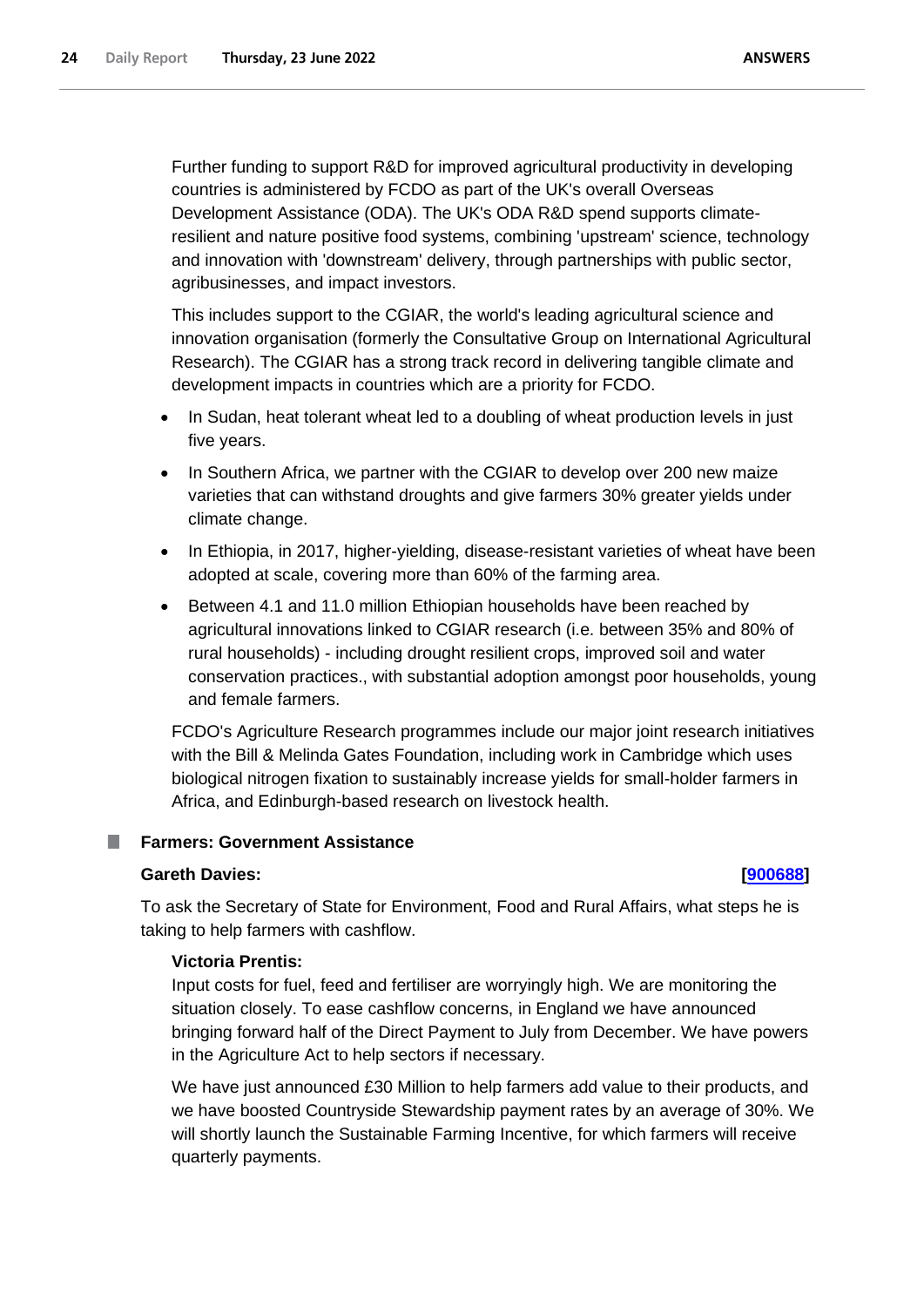### <span id="page-24-0"></span>**Fisheries: Quotas** T.

### **Dr Alan Whitehead: [\[21072\]](http://www.parliament.uk/business/publications/written-questions-answers-statements/written-question/Commons/2022-06-20/21072)**

To ask the Secretary of State for Environment, Food and Rural Affairs, pursuant to the Answer of 16 June 2022 to Question 13027 on Fisheries: Quotas, if he will make it his policy to (a) follow the advice published in June 2022 by the International Council for the Exploration of the Seas, in full and for all stocks, when (i) setting quotas and (ii) negotiating with the relevant countries in 2022 and (b) where that advice is not followed, publish the scientific advice he plans to follow instead.

## **Victoria Prentis:**

The UK's approach to negotiating total allowable catches (TACs) is founded on the best available scientific evidence. Once agreed, TACs and quota shares reflect negotiated outcomes that balance the objectives set out in the Fisheries Act 2020, including the needs of our fishing industry and the long-term sustainability of our fisheries and fish stocks.

### <span id="page-24-1"></span>**Food Supply** П

# **Mr Richard Holden: [\[21312\]](http://www.parliament.uk/business/publications/written-questions-answers-statements/written-question/Commons/2022-06-20/21312)**

To ask the Secretary of State for Environment, Food and Rural Affairs, what steps the Government is taking to increase UK food production.

### **Victoria Prentis:**

The recently published Government Food Strategy puts food security at the heart of our vision for the food sector. Our aim is to broadly maintain the current level of food that we produce domestically and boost production in sectors where there are the biggest opportunities – such as horticulture and seafood.

Our farming reforms are designed to support farmers to produce food sustainably and productively, alongside delivering environmental improvements which we all benefit from.

Alongside this, we are investing over £270 million in innovation by 2029 to support agricultural productivity. Our £48 million Farming Investment Fund is supporting more than 43,000 farmers this year, providing grants towards the cost of equipment and technology, as well as large capital items, to improve productivity.

We have also awarded grants, through the Future Farming Resilience Fund, to organisations who help farmers and land managers adapt to the agricultural transition.

The Government has committed to produce an assessment of our food security at least once every three years. We published the first UK Food Security Report in December 2021, which will serve as an evidence base for future policy work.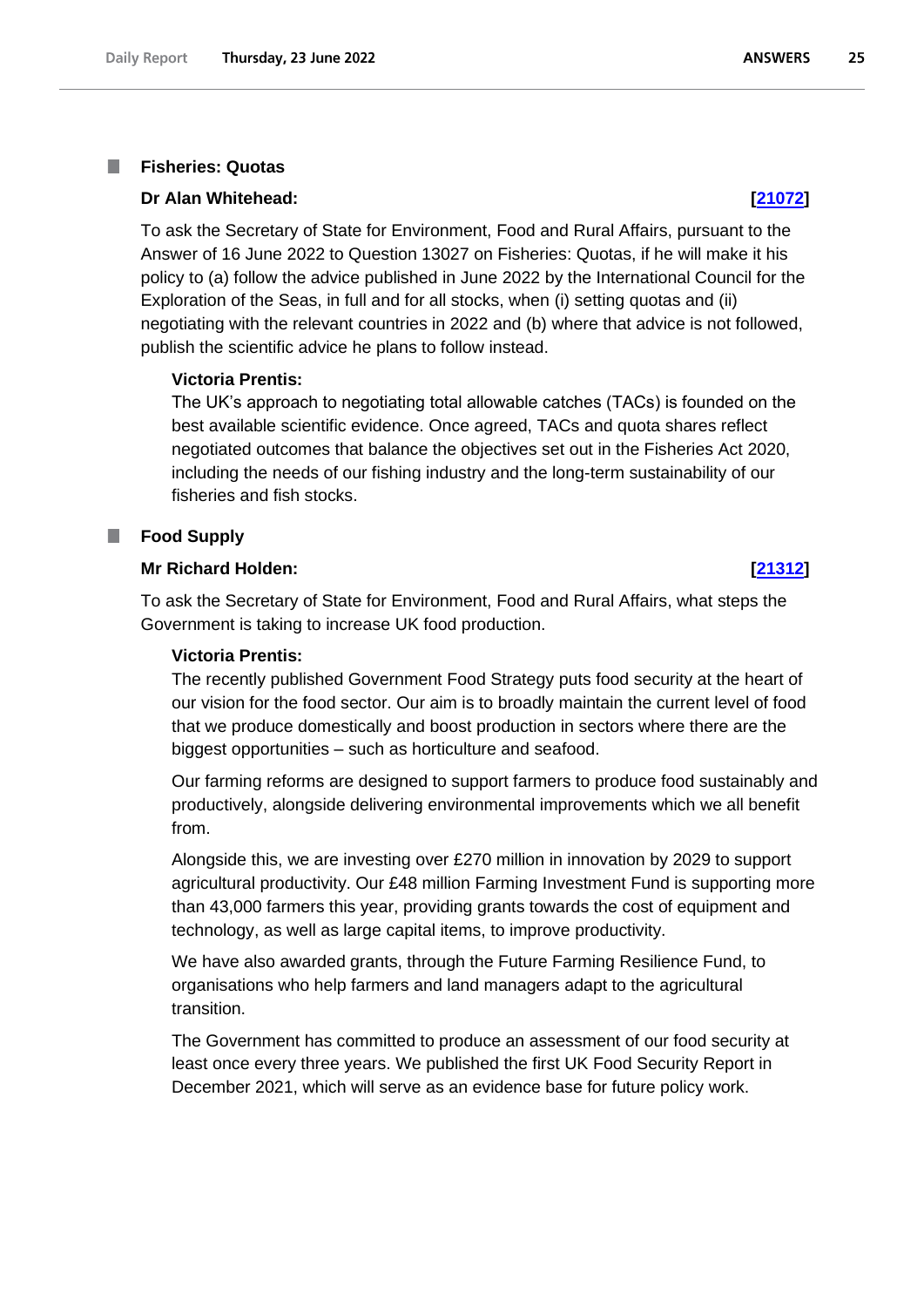### <span id="page-25-0"></span>T. **Food Supply: Sustainable Development**

## **Dr Dan Poulter: [\[16908\]](http://www.parliament.uk/business/publications/written-questions-answers-statements/written-question/Commons/2022-06-13/16908)**

To ask the Secretary of State for Environment, Food and Rural Affairs, what plans he has to promote greater food sustainability in the UK.

# **Victoria Prentis:**

Farming in England is now going through the biggest change in a generation and government's approach to working with the farming sector is also changing. We're improving our policies and services to make them more effective, fairer, more flexible, more accessible and more workable for farmers.

We are introducing policies that work for farm businesses, food production and the environment. Food is still the primary purpose of farming, and always will be. The Food Strategy includes plans that will support farmers to boost home-grown fruit and vegetable production, and encourage people to buy more locally-sourced, highwelfare food. The Food Strategy identifies new opportunities to make the food system healthier, more sustainable, more resilient and more accessible for those across England. It sets out how we will deliver a sustainable, nature-positive food system that provides choice and access to high quality products that support healthier and sustainable diets for all. It launches the Food Data Transparency Partnership to improve sustainability data for the food system.

Farmers also play a crucial role in protecting and enhancing the natural environment. If we want farming and food production to be resilient and sustainable over the long term, then farming and nature can and must go hand in hand.

We are providing farmers with two ways of receiving payments: one-off grants and ongoing schemes. Farmers can pick and choose from a range of grants and ongoing payments to find a package that works for them.

Everything we're offering contributes to our 3 related goals: supporting viable businesses, maintaining food production at its current level, and achieving environment, climate and animal health, welfare outcomes.

Over the next three years, we will spend £2.5 billion on payments to farmers through the new Sustainable Farming Incentive, Countryside Stewardship and its successor Local Nature Recovery, and continue to fund existing Environmental Stewardship agreements.

### <span id="page-25-1"></span>ш **Village Halls**

# **Alexander Stafford: [\[900678\]](http://www.parliament.uk/business/publications/written-questions-answers-statements/written-question/Commons/2022-06-16/900678)**

To ask the Secretary of State for Environment, Food and Rural Affairs, what steps he is taking to support village halls.

# **Rebecca Pow:**

Village halls are at the heart of our rural communities, so I am delighted that we have announced our Platinum Jubilee Village Hall Improvement Grant Fund. We will be spending £3 million to support the modernisation and improvement of village halls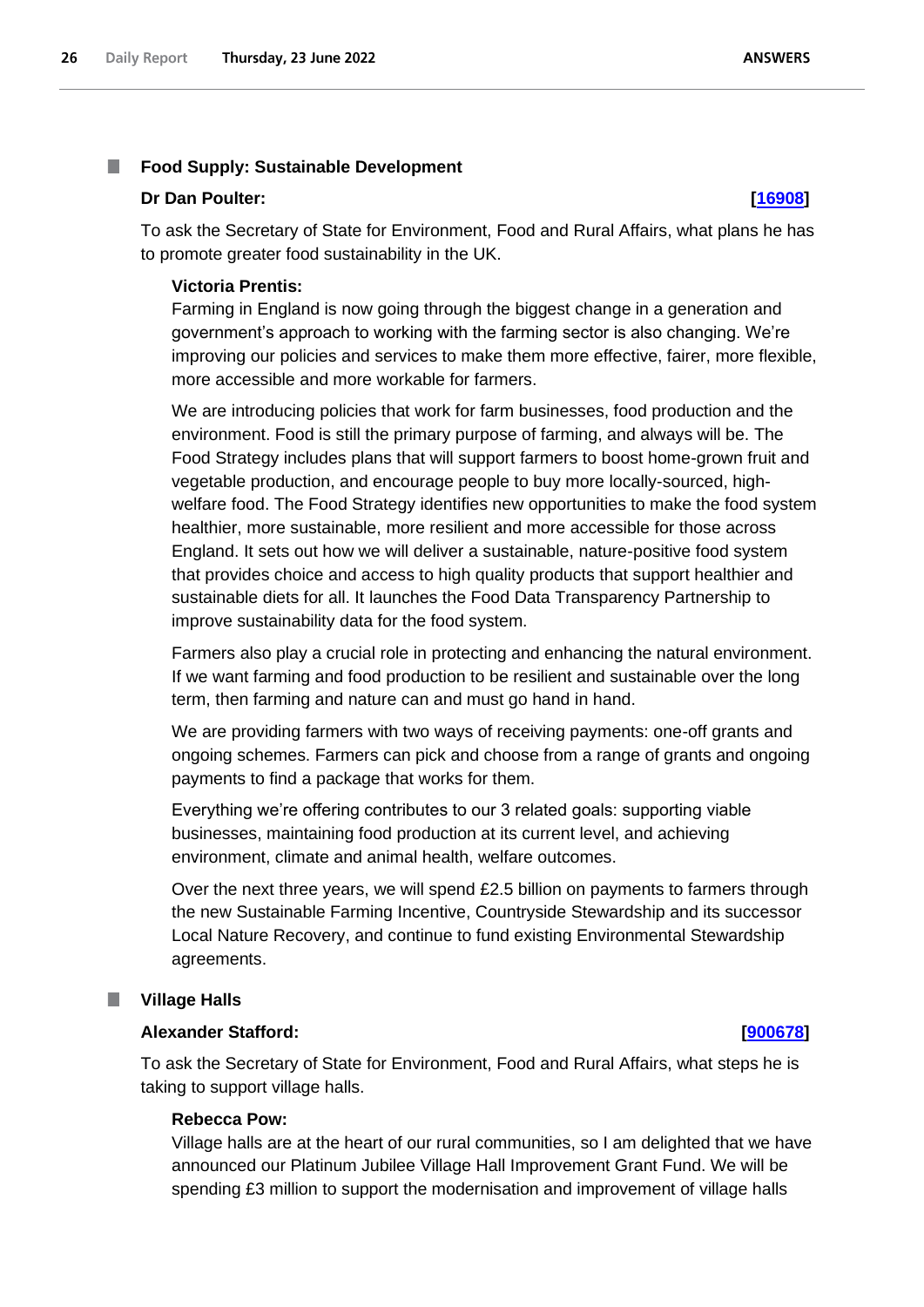across England – to ensure that they are fit for the future and our children and grandchildren can continue to enjoy them.

# <span id="page-26-0"></span>**Wheat: Prices**

# **Jim Shannon: [\[14488\]](http://www.parliament.uk/business/publications/written-questions-answers-statements/written-question/Commons/2022-06-08/14488)**

To ask the Secretary of State for Environment, Food and Rural Affairs, what steps he is taking to help tackle the rise in wheat prices relating to trade.

# **Victoria Prentis:**

Most cereals are internationally traded commodities. As a matter of course, supply chains are dynamic and responsive to global market developments in price and availability, whether those developments are driven by the weather or other global factors.

We continue to keep the market situation under review through the UK Agriculture Market Monitoring Group, which monitors UK agricultural markets including price, supply, inputs, trade and recent developments. We have also increased our engagement with industry to supplement our analysis with real-time intelligence and to identify where mitigations are available.

Government departments across Whitehall are working hard to find ways to resume the export of grain from Ukraine and to the countries that desperately need it. We also continue to engage with international partners in the G20 Agricultural Market Information System, the WTO and the International Grains Council to build consensus on the importance of keeping markets open and facilitate smooth functioning of the global food trade.

# <span id="page-26-1"></span>**FOREIGN, COMMONWEALTH AND DEVELOPMENT OFFICE**

### <span id="page-26-2"></span>П **Bangladesh: Disaster Relief**

# **Catherine West: [\[21242\]](http://www.parliament.uk/business/publications/written-questions-answers-statements/written-question/Commons/2022-06-20/21242)**

To ask the Secretary of State for Foreign, Commonwealth and Development Affairs, whether the Government has offered any assistance to Bangladesh following recent flooding in that country.

# **Vicky Ford:**

I [Minister Ford] am deeply saddened by the impact of the recent floods in Bangladesh. The UK provided £195,000 to the START Fund Bangladesh in May to help during the first wave of flooding. In response to the most recent wave of flooding, the UK has contributed a further £442,500 to the START Fund. This funding will support the provision of cash assistance, water, sanitation and hygiene facilities, search and rescue operations, shelter management and provisional education materials.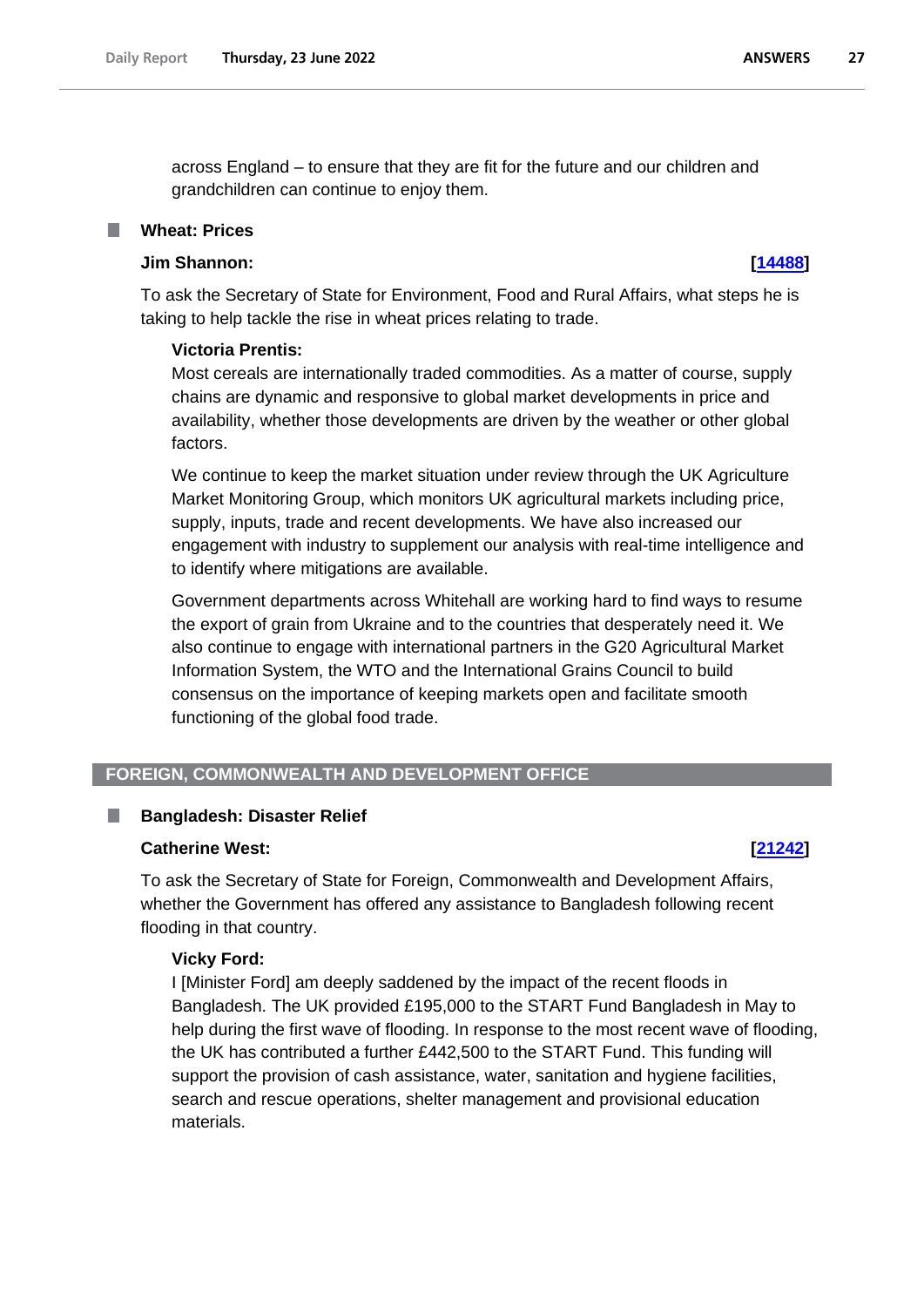<span id="page-27-0"></span>T. **Foreign Relations**

# **Simon Fell: [\[900640\]](http://www.parliament.uk/business/publications/written-questions-answers-statements/written-question/Commons/2022-06-15/900640)**

To ask the Secretary of State for Foreign, Commonwealth and Development Affairs, what diplomatic steps she is taking to help increase British soft power overseas.

# **Amanda Milling:**

The FCDO funds projects and programmes that promote UK influence overseas, including the British Council, BBC World Service and our Chevening, Commonwealth and Marshall Scholarships.

Our diplomatic leadership is another important component of how others perceive the UK, as we have seen through our hosting of the G7 and COP26 and our support for a globally accessible Covid-19 vaccine.

# <span id="page-27-1"></span>**Garry Pang**

# **Sir Stephen Timms: [\[21078\]](http://www.parliament.uk/business/publications/written-questions-answers-statements/written-question/Commons/2022-06-20/21078)**

To ask the Secretary of State for Foreign, Commonwealth and Development Affairs, with reference to the Sino-British Joint Declaration on Hong Kong and the International Covenant on Civil and Political Rights, what assessment she has made of the implications for her policies of the arrest and denial of bail to the Hong Kong Christian pastor Garry Pang Moon-yuen; and is she will make a statement.

# **Amanda Milling:**

The right to peaceful protest is one of the rights China promised to protect, as guaranteed in both the Sino-British Joint Declaration and the Basic Law. However, the Chinese Government has failed to uphold freedom of speech and assembly, including through Chinese and Hong Kong authorities' continuing use of the National Security Law to target dissenting voices.

As a co-signatory to the Joint Declaration, we will continue to stand up for the people of Hong Kong, to call out the violations of their rights and freedoms, and to urge China to uphold the rights set out in the Joint Declaration and the International Covenant on Civil and Political Rights.

# <span id="page-27-2"></span>**Hamas: Terrorism and Violence**

# **Steve McCabe: [\[18766\]](http://www.parliament.uk/business/publications/written-questions-answers-statements/written-question/Commons/2022-06-15/18766)**

To ask the Secretary of State for Foreign, Commonwealth and Development Affairs, whether her Department is taking steps to encourage regional partners to demand Hamas renounce the use of violence and terrorism.

## **Amanda Milling:**

Our position on Hamas is clear: we condemn Hamas' continued attacks against civilians which are unacceptable and unjustifiable. We continue to call upon Hamas and other terrorist groups to permanently end their incitement and indiscriminate rocket fire against Israel. Hamas must renounce violence, recognise Israel and accept previously signed agreements.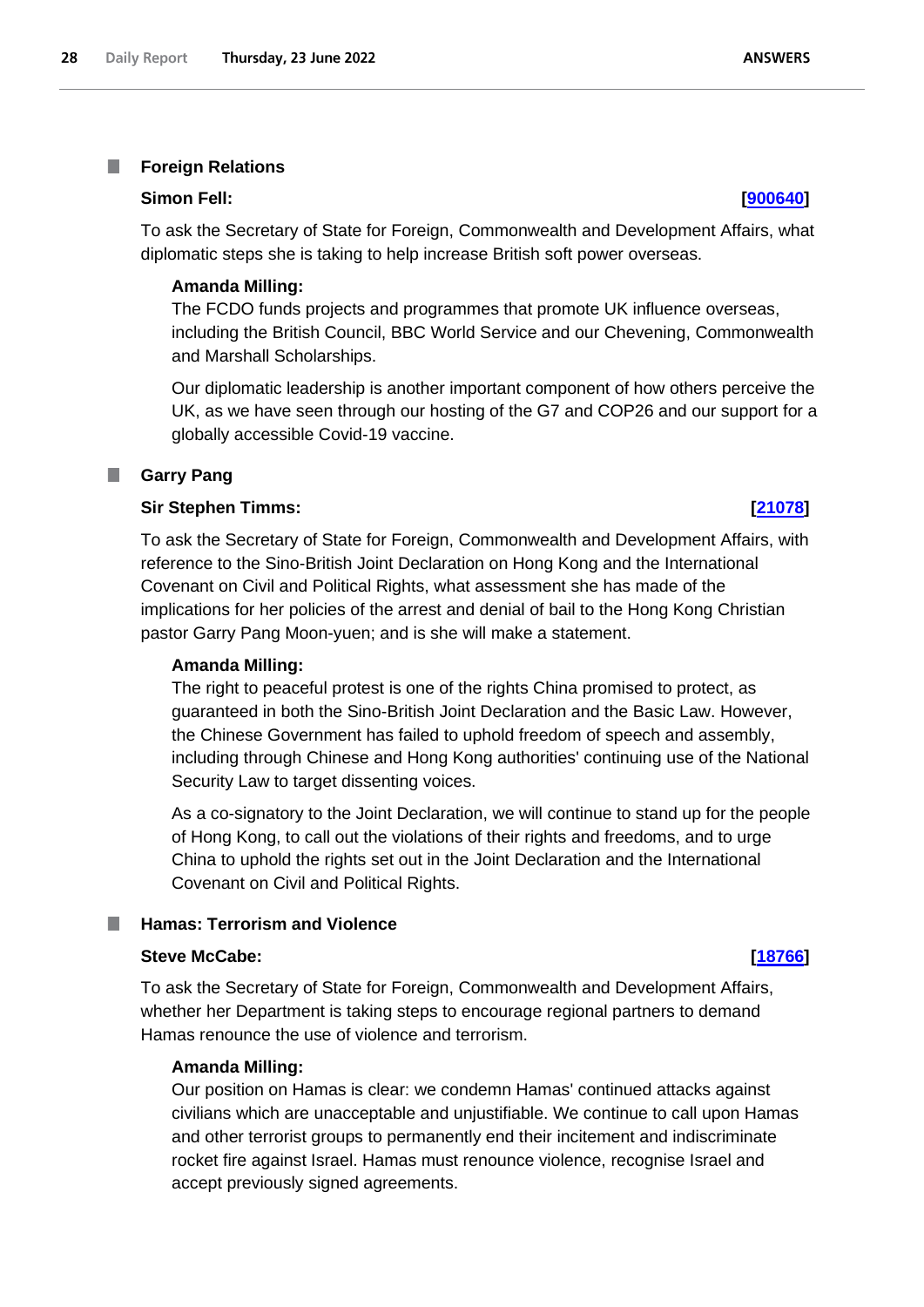### <span id="page-28-0"></span>**Israel: Saudi Arabia** I.

### **Steve McCabe: [\[18765\]](http://www.parliament.uk/business/publications/written-questions-answers-statements/written-question/Commons/2022-06-15/18765)**

To ask the Secretary of State for Foreign, Commonwealth and Development Affairs, what recent discussions she has had with her Saudi counterparts on normalisation of diplomatic relations with Israel.

## **Amanda Milling:**

The UK is committed to working with Arab and Israeli partners to help deliver shared prosperity and regional security. The Foreign Secretary made clear her commitment to the Abraham Accords at both the UK-Israel Strategic Dialogue on 29 November, and subsequently at the Gulf Cooperation Council-United Kingdom Foreign Ministers' Meeting on 20 December 2021. The UK is working with regional partners to ensure the Abraham Accords are an enduring success, and continue to encourage other countries who have not yet normalised relations to do so.

### <span id="page-28-1"></span>**Odeh Mohammad Odeh Sadaqa**

## **Mr David Jones: [\[21125\]](http://www.parliament.uk/business/publications/written-questions-answers-statements/written-question/Commons/2022-06-20/21125)**

To ask the Secretary of State for Foreign, Commonwealth and Development Affairs, what representations she has made to her Israeli counterpart on the killing of Odeh Mohammad Odeh Sadaqa in the Occupied Palestinian Territories on 2 June 2022.

### **Amanda Milling:**

The UK has repeatedly made clear to Israel our concerns about the manner in which the Israeli Defence Forces police non-violent protests and the border areas. I recently travelled to Israel where I discussed this with Israeli Deputy Foreign Minister Roll.

### <span id="page-28-2"></span>**Palestinian Authority: Human Rights** .

## **Steve McCabe: [\[18767\]](http://www.parliament.uk/business/publications/written-questions-answers-statements/written-question/Commons/2022-06-15/18767)**

To ask the Secretary of State for Foreign, Commonwealth and Development Affairs, what recent assessment she has made of the human rights situation in territory governed by the Palestinian Authority.

## **Amanda Milling:**

We continue to urge the Palestinian Authority to respect human rights, to ensure complaints of mistreatment or arbitrary detention are properly investigated and to continue to improve the performance of the security sector. I am using the opportunity of my current visit to Israel and the Occupied Palestinian Territories to discuss issues such as this.

# <span id="page-28-3"></span>**Salah Hamouri**

# **Sir Stephen Timms: [\[21080\]](http://www.parliament.uk/business/publications/written-questions-answers-statements/written-question/Commons/2022-06-20/21080)**

To ask the Secretary of State for Foreign, Commonwealth and Development Affairs, what discussions she has had with her Israeli counterpart on that country's decision to revoke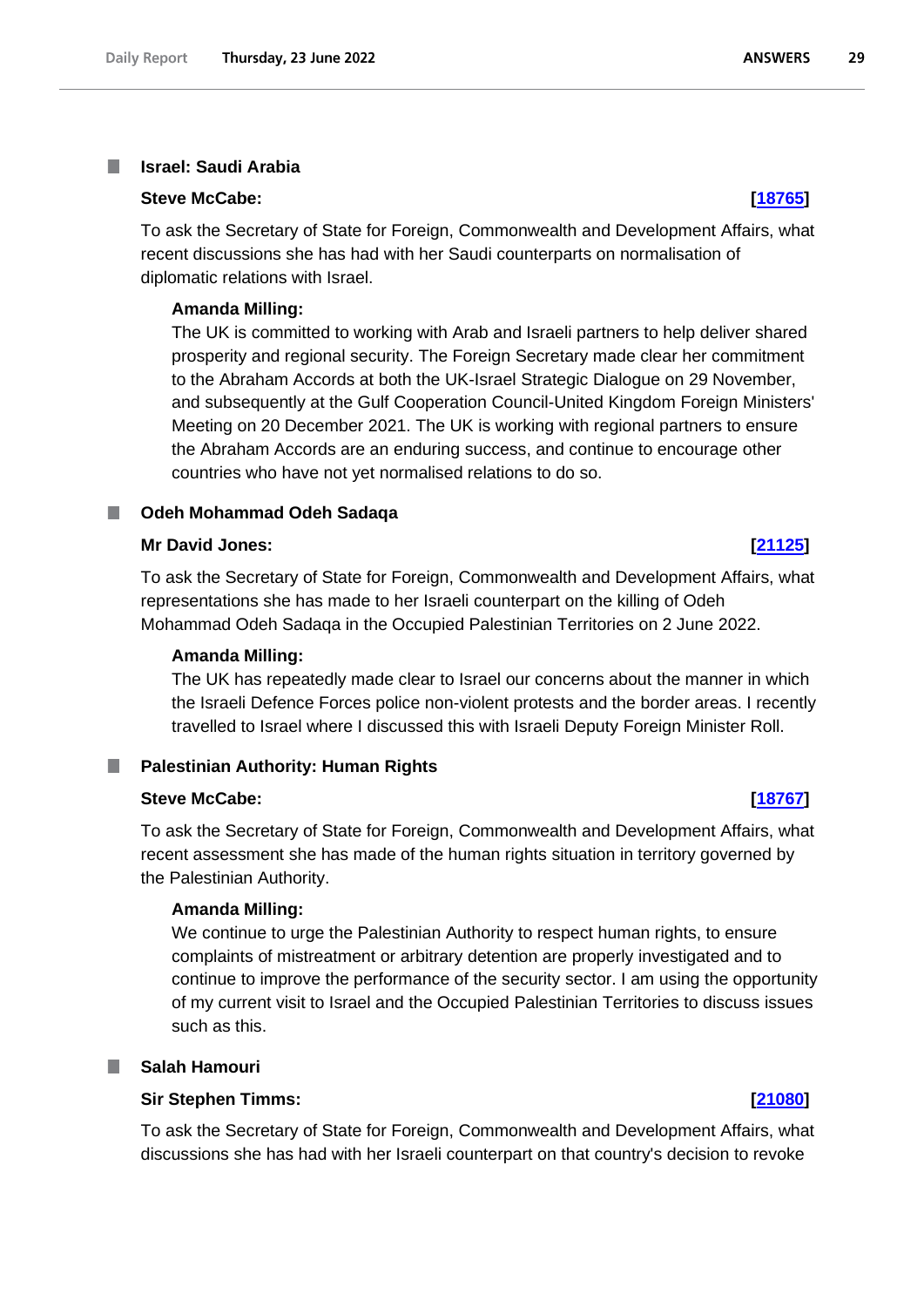the permanent residency in Jerusalem of lawyer and human rights defender Salah Hammouri for breach of allegiance to the State of Israel.

## **Amanda Milling:**

We are aware of this case. Our British Embassy Tel Aviv have a regular dialogue with the Israeli Authorities on these issues. Israel's long-standing commitment to democratic values is one of its great strengths as a fellow democracy, and we continue to make clear that a strong, vibrant civil society is in Israel's own interest. As a friend of Israel, we would be concerned by any developments that may undermine this commitment.

# <span id="page-29-0"></span>**Sri Lanka: Development Aid**

### **Carol Monaghan: [\[20265\]](http://www.parliament.uk/business/publications/written-questions-answers-statements/written-question/Commons/2022-06-17/20265)**

To ask the Secretary of State for Foreign, Commonwealth and Development Affairs, whether she plans to provide (a) increased levels of funding and (b) emergency medical aid to Sri Lanka.

## **Vicky Ford:**

The UK Government funds programmes to support the needs and development priorities of the Sri Lankan people. The Conflict, Stability and Security Fund (CSSF) will provide £11.3 million over the next three years to work on post-conflict peacebuilding, promoting reconciliation and inclusive democratic institutions. This will fund landmine clearance, sustainable resettlement of those displaced by the conflict, and provide support to civil society.

The UK also contributes to the International Federation of Red Cross and Red Crescent Societies (IFRC) Disaster Relief Emergency Fund (DREF) Operation in Sri Lanka. The DREF is supporting the Sri Lanka Red Cross with an allocation of approximately \$700,000 USD in response to the shortages and civil unrest. The World Bank, of which the UK is a major donor, has announced over \$400 million USD of assistance to provide economic and health sector support.

We welcome the start in-depth discussions with the International Monetary Fund (IMF) on reforms needed to bring the economy back to a sustainable path. We will work closely with fellow Paris Club members and multilateral organisations on solutions to Sri Lanka's debt crisis.

# <span id="page-29-1"></span>**Sri Lanka: Humanitarian Situation**

## **Carol Monaghan: [\[20264\]](http://www.parliament.uk/business/publications/written-questions-answers-statements/written-question/Commons/2022-06-17/20264)**

To ask the Secretary of State for Foreign, Commonwealth and Development Affairs, what recent assessment she has made of the humanitarian situation in Sri Lanka.

### **Vicky Ford:**

We are closely monitoring the situation in Sri Lanka particularly as it relates to food insecurity and medical shortages and will be working to support the UN and its agencies in their coordinated response. This response will be based on the UN's recent joint Humanitarian Needs and Priorities (HNP) Plan, launched on 9 June, that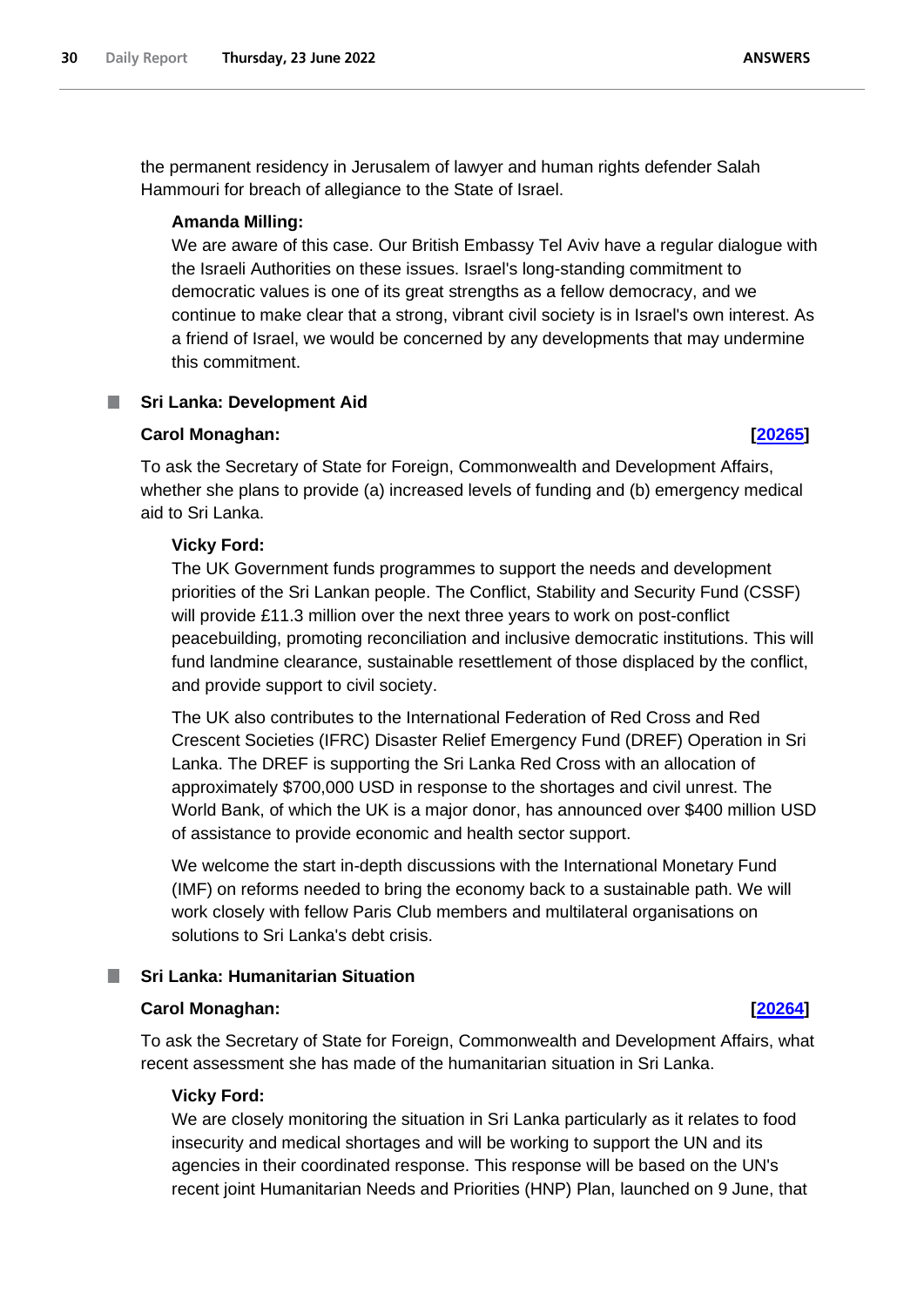called for \$47.2 million USD to provide life-saving assistance to 1.7 million people who are most at risk and need immediate support.

The UK Government recognises the difficult economic situation and welcomes the start of in-depth discussions with the International Monetary Fund (IMF) on reforms needed to bring the economy back to a sustainable path. The World Bank has announced over US\$400 million in assistance to provide economic as well as health sector support, with the UK being a major donor to the UN and World Bank.

# <span id="page-30-0"></span>**HEALTH AND SOCIAL CARE**

# <span id="page-30-1"></span>**[Subject Heading to be Assigned]**

## **Jim Shannon: [\[19616\]](http://www.parliament.uk/business/publications/written-questions-answers-statements/written-question/Commons/2022-06-16/19616)**

To ask the Secretary of State for Health and Social Care, what steps he is taking to ensure adequate funding for care homes.

## **Gillian Keegan:**

Local authorities are best placed to understand and plan for the care needs of the local population and develop and build local market capacity. The Local Government Finance Settlement provides an additional £3.7 billion compared to 2021/22, including £1 billion specifically for social care. Councils also have access to funding from un-ringfenced grants and council tax.

We are also committing £1.36 billion for the Market Sustainability and Fair Cost of Care Fund. This will support local authorities to prepare markets for reform and move towards paying providers a fair cost of care.

## **Jim Shannon: [\[19617\]](http://www.parliament.uk/business/publications/written-questions-answers-statements/written-question/Commons/2022-06-16/19617)**

To ask the Secretary of State for Health and Social Care, what steps he is taking to tackle delays in ambulance response times.

# **Edward Argar:**

Ambulance trusts receive continuous central monitoring and support from the NHS England and NHS Improvement-funded National Ambulance Coordination Centre. In 2022/23, NHS England and NHS Improvement have allocated an additional £150 million for ambulance service pressures, supporting improvements to response times through additional call handler recruitment, retention and other measures.

# <span id="page-30-2"></span>**Batten Disease: Children**

# **Alexander Stafford: [\[19033\]](http://www.parliament.uk/business/publications/written-questions-answers-statements/written-question/Commons/2022-06-15/19033)**

To ask the Secretary of State for Health and Social Care, whether his Department is taking steps to support people whose children have been diagnosed with Batten disease.

# **Maria Caulfield:**

NHS England commissions a service to treat adults and children with lysosomal storage disorders, including Batten disease. This is a holistic, inclusive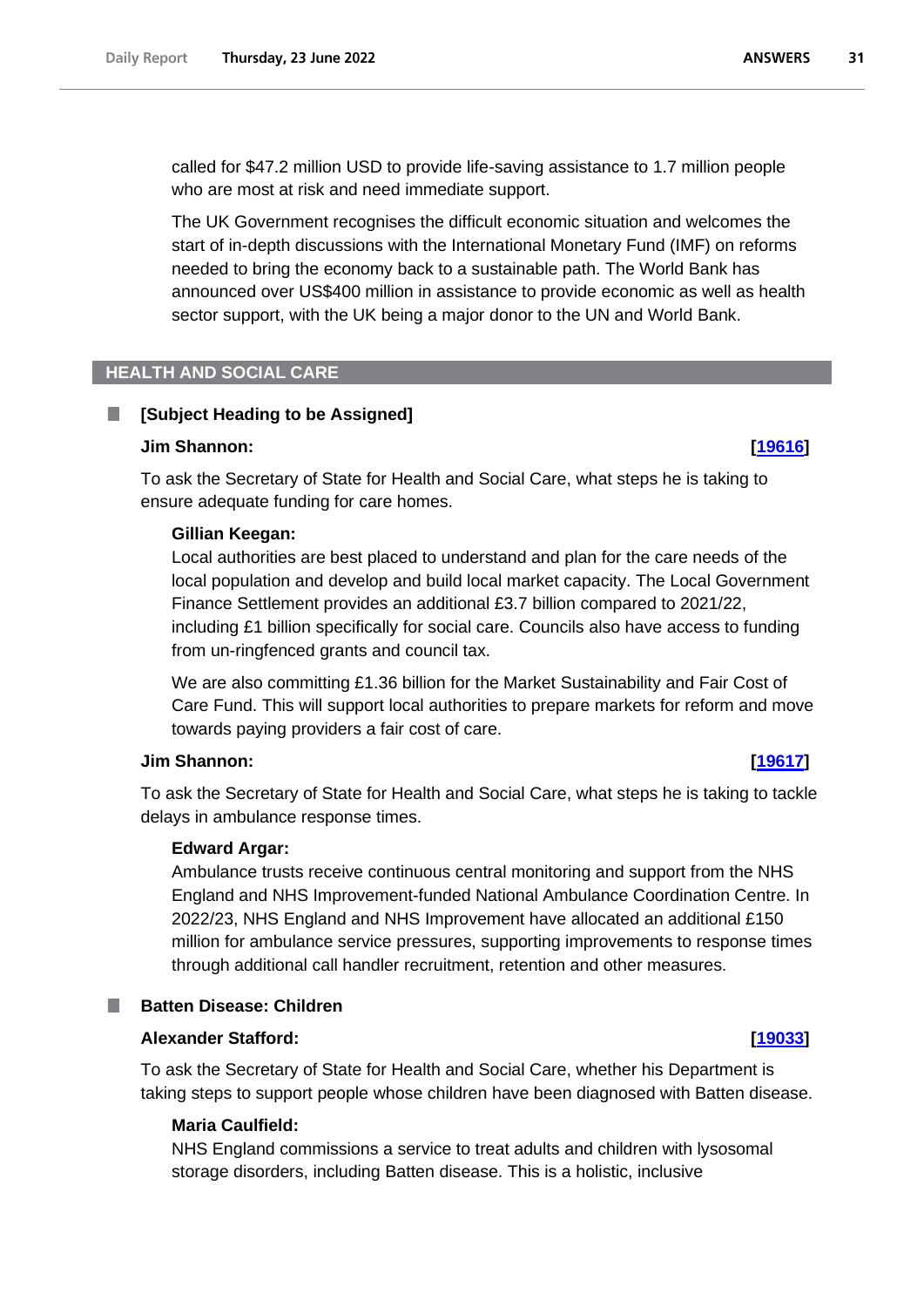multidisciplinary service which provides diagnosis, assessment, treatment and advice on symptom control and provides support for affected families with patient advocacy groups.

# <span id="page-31-0"></span>**Batten Disease: Health Services**

# **Alexander Stafford: [\[19035\]](http://www.parliament.uk/business/publications/written-questions-answers-statements/written-question/Commons/2022-06-15/19035)**

To ask the Secretary of State for Health and Social Care, what recent assessment he has made of the adequacy of treatment for (a) adults and (b) children with Batten Disease.

# **Maria Caulfield:**

At present there are no licensed drugs for the treatment of Batten disease in adult patients. Following an evaluation by the National Institute for Health and Care Excellence (NICE) in 2019, enzyme replacement therapy for CLN2 or Batten disease is available to paediatric patients through a managed access agreement. This allows patients who meet the eligibility criteria to access the drug and additional data is collected which NICE will use to evaluate the long-term effectiveness and safety of the drug. NICE will consider the clinical, neurodevelopmental and patient reported outcomes collected in its subsequent evaluation.

## **Alexander Stafford: [\[19036\]](http://www.parliament.uk/business/publications/written-questions-answers-statements/written-question/Commons/2022-06-15/19036)**

To ask the Secretary of State for Health and Social Care, what recent estimate he has made of the number of people who are undergoing (a) care and (b) treatment for (i) Batten Disease and (ii) other Neuronal Ceroid Lipofuscinosis diseases.

# **Maria Caulfield:**

NHS England commissions a service to treat adults and children with lysosomal storage disorders, including Batten disease and other neuronal ceroid lipofuscinoses and monitors the number of patients using this service. It also offers enzyme replacement therapy for CLN2, or Batten disease, to paediatric patients through a managed access agreement and monitors the number of patients. However, NHS England has advised that the number of patients using these services is very small and any such estimate could identify individuals.

# <span id="page-31-1"></span>**Breast Cancer: Diagnosis**

# **Dr Rupa Huq: [\[20280\]](http://www.parliament.uk/business/publications/written-questions-answers-statements/written-question/Commons/2022-06-17/20280)**

To ask the Secretary of State for Health and Social Care, what steps his Department is taking to improve the early detection and diagnosis of breast cancer; and what assessment he has made of the potential merits of raising the Faster Diagnosis Standard target to 95 per cent.

# **Maria Caulfield:**

The NHS Breast Screening Programme is increasing uptake and reducing health inequalities to improve early detection and diagnosis of breast cancer. Regional commissioners are working with Cancer Alliances and charities to develop population specific plans. The National Health Service is implementing non-symptom specific (NSS) pathways in England to combine diagnostic equipment and expertise and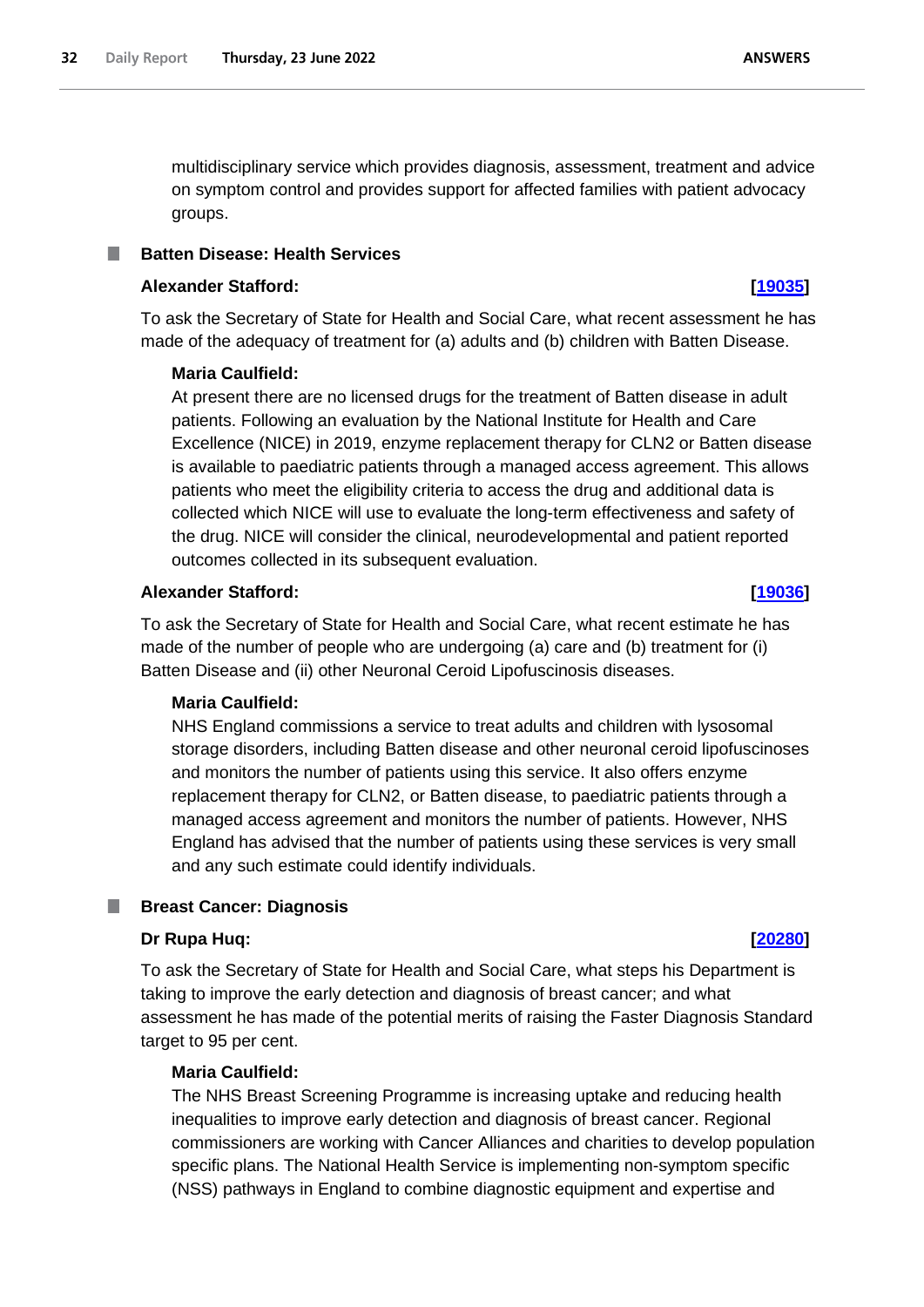reduce waiting times for diagnoses. By February 2022, 86 NSS pathways were deployed across the 21 Cancer Alliances.

No specific assessment of the merits of raising the Faster Diagnosis Standard (FDS) to 95% has been made. The FDS threshold has initially been set at 75% and will be kept under review by NHS England and NHS Improvement.

# <span id="page-32-0"></span>**Cancer: Diagnosis**

# **Tim Farron: [\[19602\]](http://www.parliament.uk/business/publications/written-questions-answers-statements/written-question/Commons/2022-06-16/19602)**

To ask the Secretary of State for Health and Social Care, how many and what proportion cancer patients diagnosed by secondary care in Quarter 4 of 2021-22 had been seen and not diagnosed by another secondary care practitioner within the previous six months.

# **Maria Caulfield:**

This information is not collected in the format requested.

<span id="page-32-1"></span>ш **Cancer: Exercise**

# **Jim Shannon: [\[18905\]](http://www.parliament.uk/business/publications/written-questions-answers-statements/written-question/Commons/2022-06-15/18905)**

To ask the Secretary of State for Health and Social Care, what steps his Department is taking to encourage people diagnosed with cancer to use local exercise facilities.

# **Maria Caulfield:**

The National Health Service has published exercise guidelines for cancer patients and patients may access to local exercise facilities through social prescribing measures by their healthcare team. Advice on appropriate exercise and how to stay active during treatment forms part of any personalised care protocol, such as the personalised stratified follow up pathways deployed for a number of cancers.

Social prescribing link workers in primary care can support cancer patients to connect with local exercise opportunities. The Primary Care Directed Enhanced Services contract states that all Primary Care Networks (PCNs) must have access to social prescribing services. This is usually through the PCN commissioning social prescribing link workers using the Additional Roles Reimbursement Scheme.

# <span id="page-32-2"></span>**Cancer: Health Services**

### **Tracey Crouch: [\[18871\]](http://www.parliament.uk/business/publications/written-questions-answers-statements/written-question/Commons/2022-06-15/18871)**

To ask the Secretary of State for Health and Social Care, with reference to his Department's guidance entitled New government recommendations for England NHS hospital trusts and private hospital providers, published on 14 April 2022 and withdrawn on 27 May 2022, whether he is taking steps to help ensure that cancer patients in England can be accompanied by a relative, friend or carer to their appointments.

# **Maria Caulfield:**

The latest National Health Service guidance on visiting in healthcare inpatients settings was updated in June 2022. This states that the same principles should also be applied in outpatient and diagnostic service settings and emergency departments.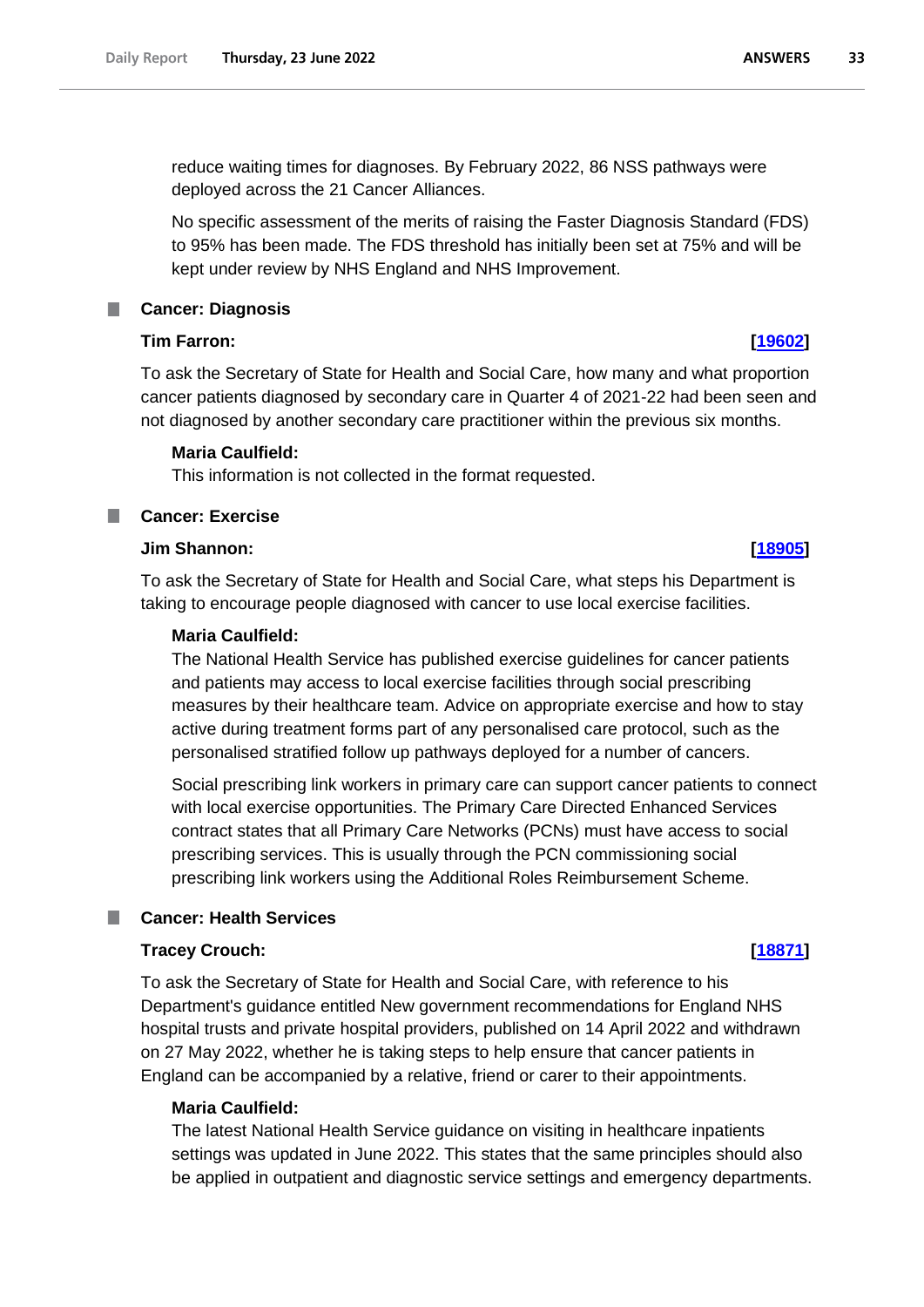Where a patient may wish or need to be accompanied, no patient should attend alone unless it is their personal choice.

# **Mr Toby Perkins: [\[18875\]](http://www.parliament.uk/business/publications/written-questions-answers-statements/written-question/Commons/2022-06-15/18875)**

To ask the Secretary of State for Health and Social Care, when the 10-Year Cancer Plan will be published.

# **Maria Caulfield:**

*[Holding answer 20 June 2022]:* Officials are analysing the responses received to the call for evidence to develop the 10 Year Cancer Plan. The Plan will set out how we will improve cancer services and further details will be published in due course.

<span id="page-33-0"></span>**Cancer: Screening** 

# **Jim Shannon: [\[18902\]](http://www.parliament.uk/business/publications/written-questions-answers-statements/written-question/Commons/2022-06-15/18902)**

To ask the Secretary of State for Health and Social Care, what progress his Department has made on introducing DNA tests for the detection of cancers.

# **Maria Caulfield:**

NHS England and NHS Improvement are exploring a number of promising genetic tests which may support early detection of cancer and continue to monitor the evolution and development of new technologies. NHS England and NHS Improvement have agreed a partnership with GRAIL to test and accelerate its Galleri test into widespread usage across the NHS. The trial is currently in its first stage. If the initial phase of this trial meets specific interim goals identified in advance, the NHS will expand the trial to one million tests in 2024 and 2025. The NHS Cancer Programme's innovation open call is supporting a small-scale project using the Guardant liquid biopsy to support diagnosis of pancreatic cancer.

# <span id="page-33-1"></span>**Carers: Government Assistance and Respite Care**

# **Tracey Crouch: [\[18873\]](http://www.parliament.uk/business/publications/written-questions-answers-statements/written-question/Commons/2022-06-15/18873)**

To ask the Secretary of State for Health and Social Care, what assessment he has made of the potential merits of introducing a UK recovery and respite plan for unpaid carers; and what wider steps his Department is taking to support unpaid carers.

# **Gillian Keegan:**

There are no plans to publish a specific recovery and respite plan for unpaid carers in England. In 'People at the Heart of Care', we set out how we will invest up to £25 million with the sector to identify and test a range of new and existing interventions to support unpaid carers, which could include respite and breaks, peer group and wellbeing support.

In addition, funding provided through the Better Care Fund can be used for carer breaks and respite. The BCF Framework for 2022/23 will be published shortly and will request that all local BCF partnerships set out how funding is being used to support unpaid carers. On 13 May, we wrote to local authorities to reiterate the importance of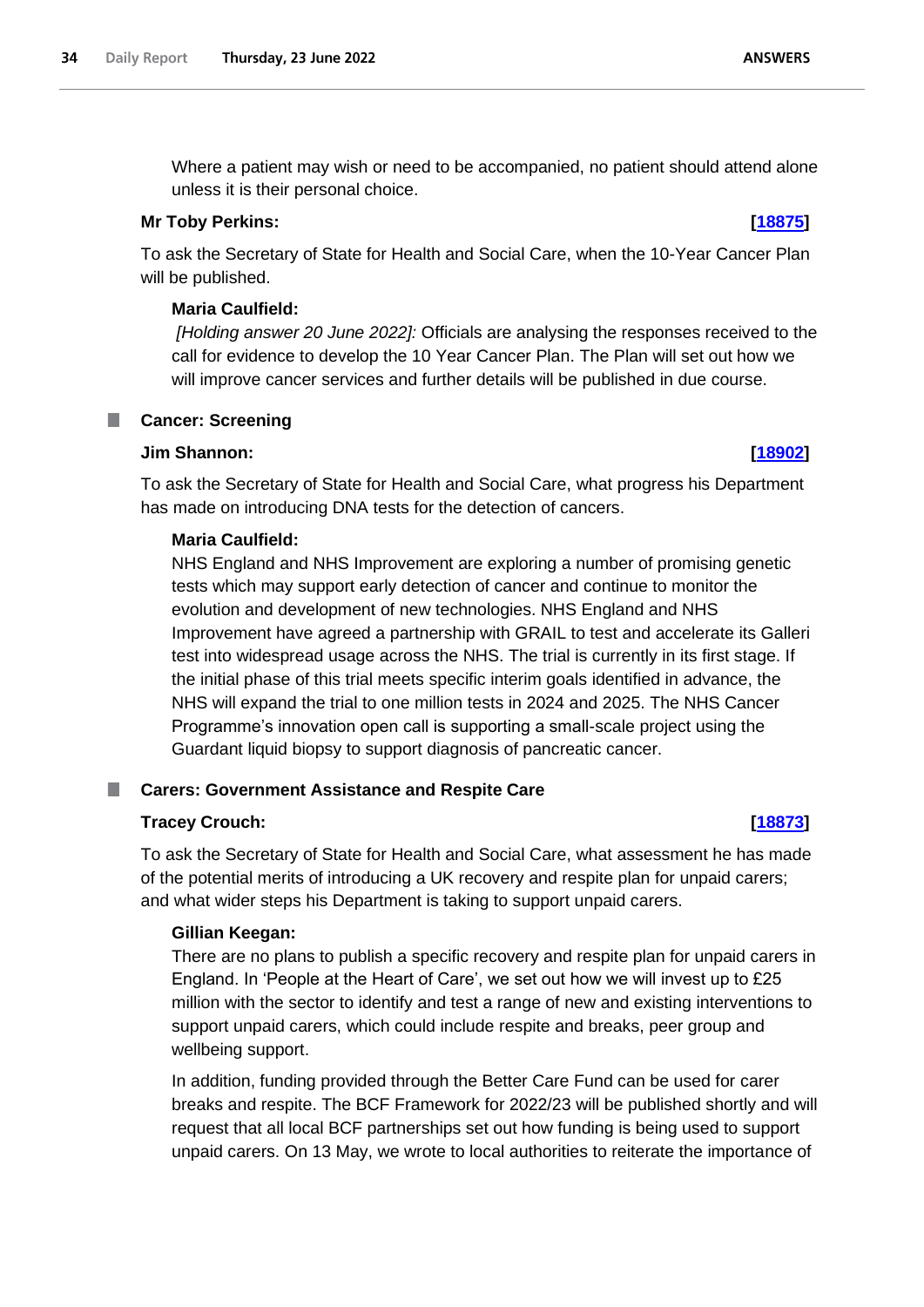respite support for carers and to understand any challenges in returning these services to full capacity.

Unpaid carers in low-income households will benefit from the Means-Tested Benefit Cost of Living Payment. Those living in the same household as the disabled person for whom they care will benefit from the disability Cost of Living Payment, while families with a pensioner in the household will benefit from the Pensioner Cost of Living Payment.

# <span id="page-34-0"></span>**Conversion Therapy**

# **Caroline Lucas: [\[16907\]](http://www.parliament.uk/business/publications/written-questions-answers-statements/written-question/Commons/2022-06-13/16907)**

To ask the Secretary of State for Health and Social Care, whether he has held discussions about his legislative intentions on conversion therapy with representatives of (a) the NHS and (b) other signatories of the March 2022 Memorandum of Understanding on conversion therapy in the UK; if he will make it his policy to ban all forms of conversion therapy; and if he will make a statement.

# **Maria Caulfield:**

We have had no specific discussions. The Government Equalities Office has legislative responsibility for the Government's policy on conversion therapy.

# <span id="page-34-1"></span>**Coronavirus: Medical Treatments**

# **Stephen Hammond: [R] [\[18857\]](http://www.parliament.uk/business/publications/written-questions-answers-statements/written-question/Commons/2022-06-15/18857)**

To ask the Secretary of State for Health and Social Care, what assessment his Department has made of the role of covid-19 antivirals in reducing pressures on the NHS.

# **Maggie Throup:**

No specific assessment has been made. However, clinical trial results indicate that the dual oral antiviral nirmatrelvir/ritonavir resulted in a relative risk reduction of hospitalisation or death by 88% within five days of symptom onset, compared to placebo in non-hospitalised, high-risk adults with COVID-19. Further results show that the oral antiviral molnupiravir administered within five days of symptom onset to high-risk, non-hospitalised patients resulted in a relative risk reduction of 30% in the composite primary outcome of hospitalisation or death at day 29.

### <span id="page-34-2"></span>m. **Coronavirus: Screening**

# **Luke Pollard: [\[17121\]](http://www.parliament.uk/business/publications/written-questions-answers-statements/written-question/Commons/2022-06-13/17121)**

To ask the Secretary of State for Health and Social Care, what steps his Department is taking in response to the NHS not accepting some covid-19 home testing kits because they have four letters on the test strip ID rather than three.

# **Maggie Throup:**

Tests with four letters on the ID strip are privately purchased lateral flow device (LFD) tests which cannot currently be registered on GOV.UK. Free LFD tests can be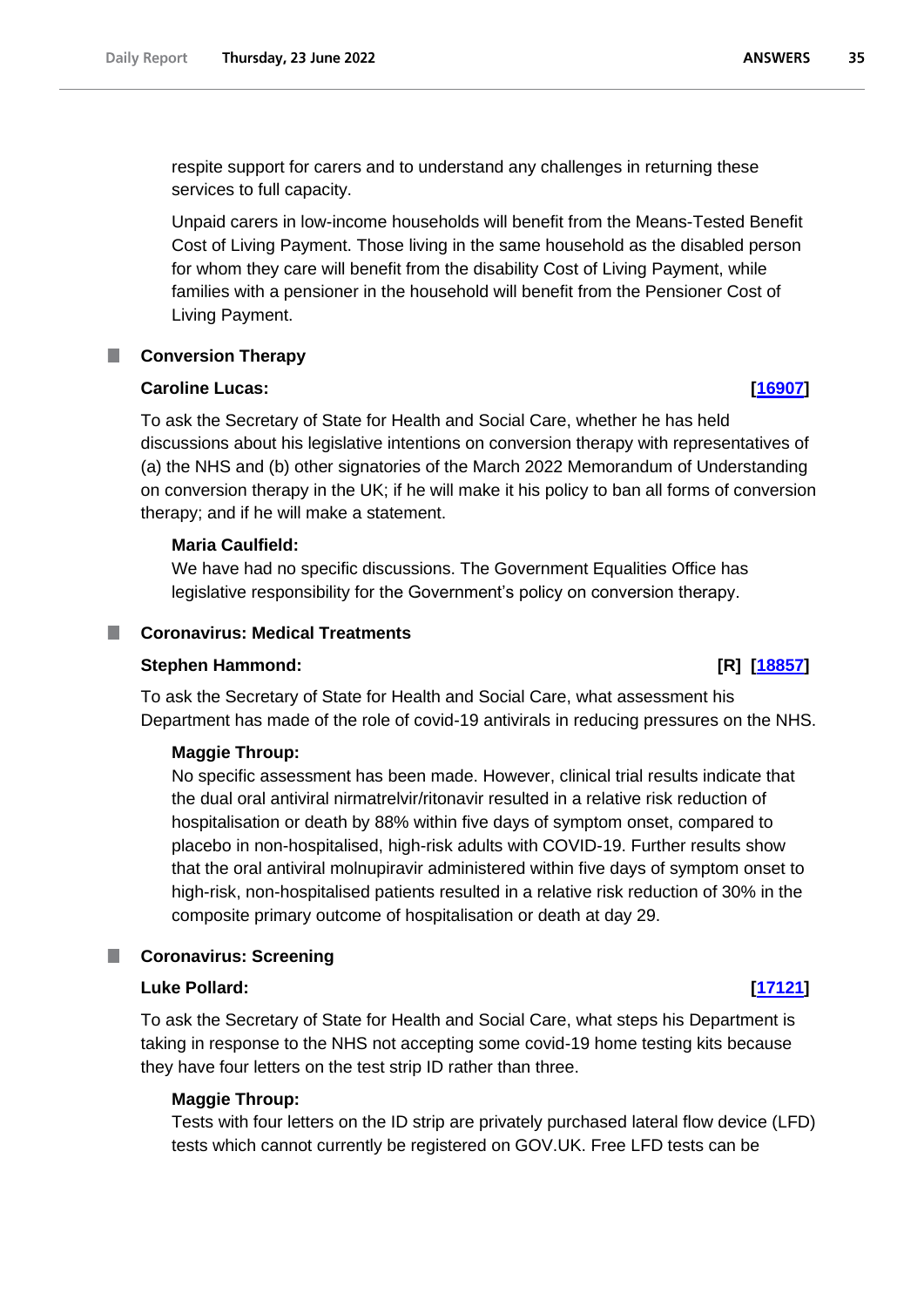registered on GOV.UK and eligible individuals should continue to do so. The registration of the different types of COVID-19 tests is currently under review.

# **Taiwo Owatemi: [\[18069\]](http://www.parliament.uk/business/publications/written-questions-answers-statements/written-question/Commons/2022-06-14/18069)**

To ask the Secretary of State for Health and Social Care, if he will investigate reports that only Randox covid-19 PCR were accepted for those re-entering the UK during November 2021.

# **Maggie Throup:**

We have no plans to do so. In November 2021, lateral flow device (LFD) tests were accepted for arrivals from all non-'red list' countries, with approximately 50 LFD test providers available via GOV.UK.

From 27 November 2021, we announced all arrivals from non-red list countries were required to take a polymerase chain reaction (PCR) test up to day two after arrival and self-isolate until a negative test result is confirmed. As of this date, there were more than 400 PCR test providers available, including Randox, supplying tests accepted on arrival in the United Kingdom.

### <span id="page-35-0"></span>m. **Coronavirus: Vaccination**

# **Mr Richard Holden: [\[21310\]](http://www.parliament.uk/business/publications/written-questions-answers-statements/written-question/Commons/2022-06-20/21310)**

To ask the Secretary of State for Health and Social Care, what recent steps his Department has taken on vaccine damage payment policy in respect of the families of those who died as a result of receiving a covid-19 vaccination.

# **Maggie Throup:**

The Vaccine Damage Payment Scheme (VDPS) provides a one-off tax-free payment, currently £120,000, to individuals whose health was damaged by a vaccine, including COVID-19 vaccines. The VDPS can be applied for on behalf of someone who has died. To be eligible in such cases, the applicant should manage the estate of the deceased, with each case assessed against the legal requirements of the Scheme and considered on its own merits.

The Department and the NHS Business Services Authority are improving the VDPS through a simplified process and greater accessibility for all claimants. This includes the digitisation and modernisation of the claims process, including the VDPS claim form and more regular communications on the progress of claims.

# <span id="page-35-1"></span>**Cystic Fibrosis: Mental Health Services**

## **Ian Paisley: [\[18901\]](http://www.parliament.uk/business/publications/written-questions-answers-statements/written-question/Commons/2022-06-15/18901)**

To ask the Secretary of State for Health and Social Care, what assessment he has made of the adequacy of psychosocial provision for people with Cystic Fibrosis.

# **Gillian Keegan:**

NHS England's adult and paediatric cystic fibrosis service specifications set out national standards for cystic fibrosis services, including the importance of access to multidisciplinary teams involving appropriately trained clinical psychologists and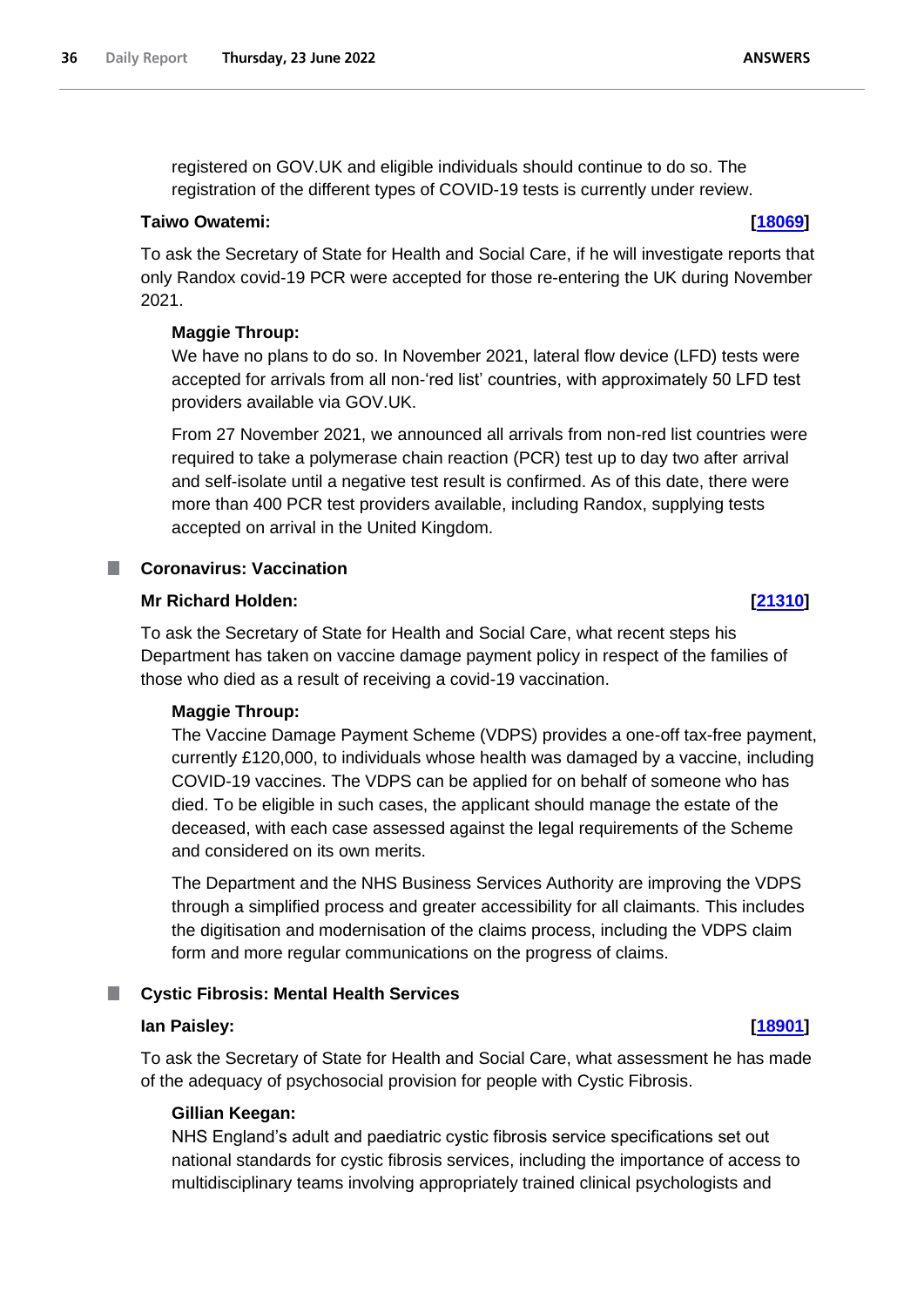social workers. There are regular review meetings between the regional commissioning teams and providers to ensure compliance with service standards. Those with long term conditions such as cystic fibrosis can also access psychological support via Improving Access to Psychological Therapies services.

Health Education England has supported a 60% expansion in the clinical psychology training intake in the past two years. Trainees can undertake specialist placements and upon qualification take up posts across a wide range of settings, including working with adults and children with cystic fibrosis.

The white paper, 'People at the Heart of Care', is supported by at least £500 million to develop and support the adult social care workforce over the next three years. We are also supporting the social care workforce through the development of a postgraduate mental health social work programme, the Education Support Grant and Social Work Bursaries.

#### **In Dementia**

#### **Dan Jarvis: [\[21193\]](http://www.parliament.uk/business/publications/written-questions-answers-statements/written-question/Commons/2022-06-20/21193)**

To ask the Secretary of State for Health and Social Care, what the prevalence rates for dementia were in (a) Barnsley Metropolitan Borough Council, (b) South Yorkshire and (c) England in each of the last five years.

#### **Gillian Keegan:**

The following table shows the prevalence rate in NHS Barnsley Clinical Commissioning Group (CCG), South Yorkshire and Bassetlaw Sustainability and Transformation Partnership (STP) and in England in each of the last five years for which data is available.

|                                                | 2020/21 | 2019/20 | 2018/19 | 2017/18 | 2016/17 |
|------------------------------------------------|---------|---------|---------|---------|---------|
| NHS Barnsley 0.75<br><b>CCG</b>                |         | 0.82    | 0.81    | 0.77    | 0.77    |
| South<br>Yorkshire and<br><b>Bassetlaw STP</b> | 0.79    | 0.89    | 0.89    | 0.86    | 0.86    |
| England                                        | 0.71    | 0.79    | 0.78    | 0.76    | 0.76    |

Source: NHS Digital, Quality Outcomes Framework

#### **Dementia: Health Services** T.

### **Dan Jarvis: [\[21194\]](http://www.parliament.uk/business/publications/written-questions-answers-statements/written-question/Commons/2022-06-20/21194)**

To ask the Secretary of State for Health and Social Care, what recent assessment he has made of the adequacy of funding for dementia services in (a) Barnsley Metropolitan Borough Council, (b) South Yorkshire and (c) England.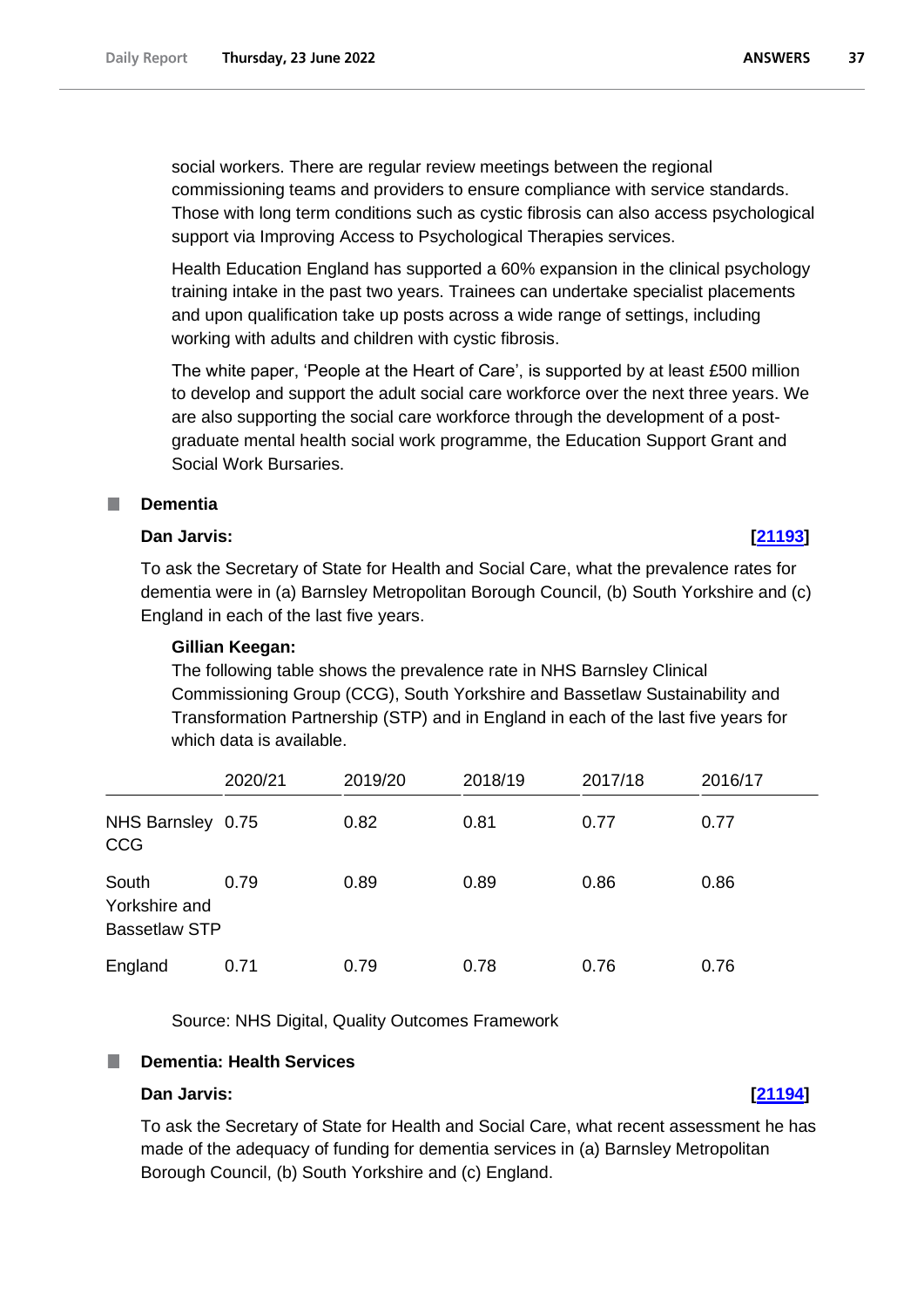### **Gillian Keegan:**

No recent assessment has been made. The Care Act 2014 requires local authorities to deliver a wide range of sustainable high-quality care and support services which meet the needs of the local population, including people living with dementia.

**Dementia: Research**

## **Dan Jarvis: [\[21192\]](http://www.parliament.uk/business/publications/written-questions-answers-statements/written-question/Commons/2022-06-20/21192)**

To ask the Secretary of State for Health and Social Care, what recent progress he has made on delivering the Government's dementia moonshot commitment.

### **Gillian Keegan:**

We will set out plans for dementia in England for the next 10 years later this year, which will include plans to increase research funding for dementia and deliver a moonshot.

**Dental Services: Durham**

### **Mary Kelly Foy: [\[19683\]](http://www.parliament.uk/business/publications/written-questions-answers-statements/written-question/Commons/2022-06-16/19683)**

To ask the Secretary of State for Health and Social Care, what assessment his Department has made of the availability of NHS dentistry appointments in County Durham.

### **Maria Caulfield:**

No specific assessment has been made. Appointments for National Health Service treatment are managed directly by dental practices. Between April and June 2022, NHS England and NHS Improvement have asked practices to deliver at least 95% of contracted units of dental activity to safely improve access for patients.

## **Dental Services: Private Sector**

## **Dame Diana Johnson: [\[13655\]](http://www.parliament.uk/business/publications/written-questions-answers-statements/written-question/Commons/2022-06-07/13655)**

To ask the Secretary of State for Health and Social Care, whether his Department has plans to require private dental practices to provide payment plans for customers in need of urgent dental care.

### **Maria Caulfield:**

There are currently no plans for private dental practices to provide payment plans for customers in need of urgent dental care.

Between April and June 2022, NHS England and NHS Improvement have asked practices to deliver at least 95% of contracted units of dental activity to safely improve access for patients. An additional £50 million was provided for National Health Service dentistry for the final quarter of 2021/22 to provide urgent care to patients. The appointments were targeted to patients in most need of urgent dental treatment, including vulnerable groups and children.

The Department and NHS England and NHS Improvement are working with stakeholders, including the British Dental Association, to improve the NHS dental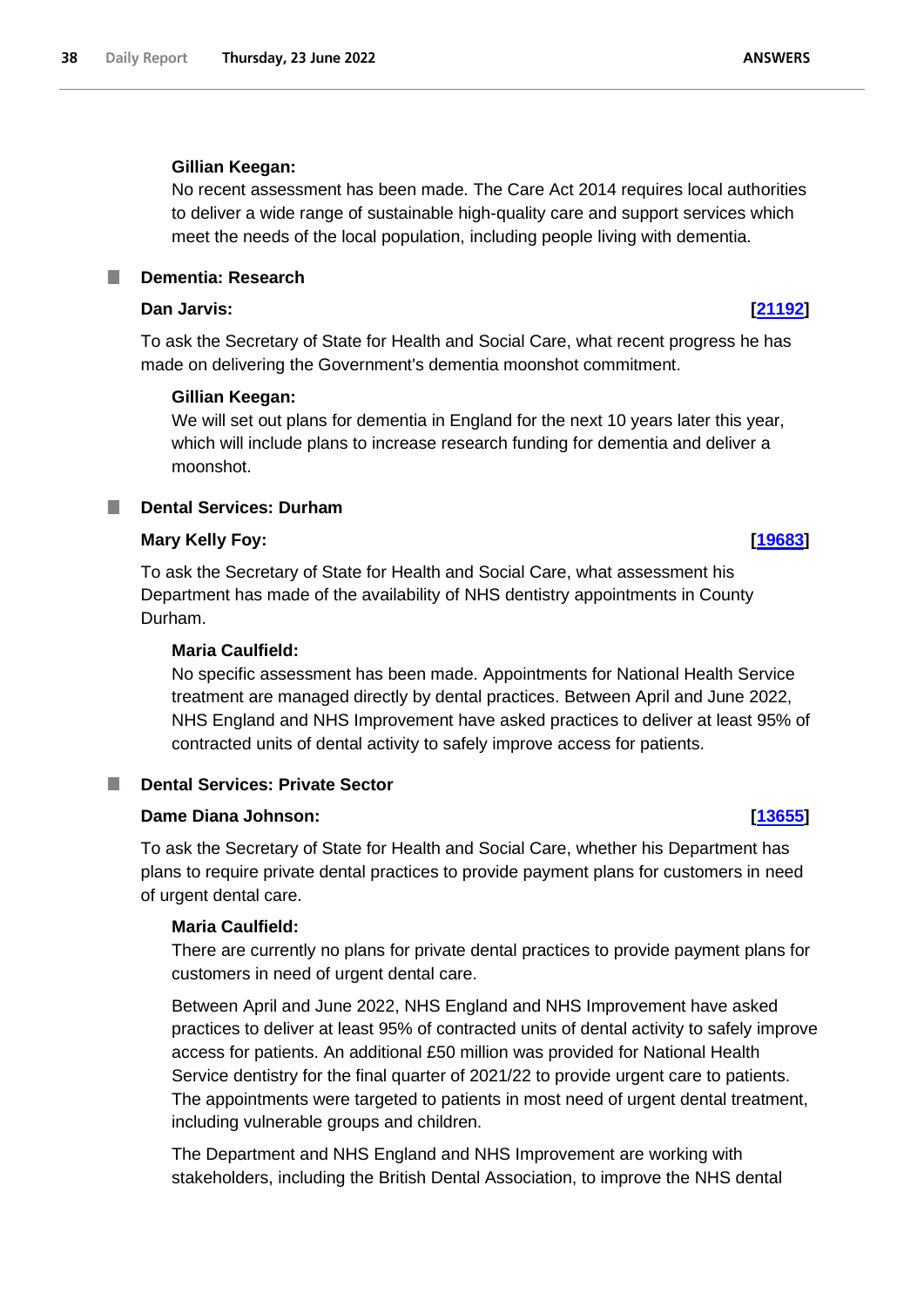system. This aims to improve patient access, reduce health inequalities and make the NHS a more attractive place to work for dentists.  Negotiations are currently underway on initial measures.

#### **Dental Services: Rutland and Melton** T.

#### **Alicia Kearns: [\[19014\]](http://www.parliament.uk/business/publications/written-questions-answers-statements/written-question/Commons/2022-06-15/19014)**

To ask the Secretary of State for Health and Social Care, what steps his Department is taking to increase NHS dental provision for (a) unregistered children and (b) vulnerable NHS patients in Rutland and Melton constituency.

#### **Maria Caulfield:**

Dental patients are not registered to a particular practice outside a course of treatment. A practice can accept a patient for a course of treatment and there are no geographical restrictions on which dental practice a patient may attend, including those in Rutland and Melton.

In 2021/22, an additional £50 million was provided for National Health Service dentistry in the final quarter to provide urgent care to patients. The appointments were targeted to patients in most need of urgent dental treatment, including vulnerable groups and children. Between April and June 2022, NHS England and NHS Improvement have asked practices to deliver at least 95% of contracted units of dental activity to improve access for patients safely, including children and vulnerable patients. Specialist community dental services which treat particularly vulnerable people also benefited from this additional funding. Children, people with learning disabilities, autism or severe mental health problems were prioritised in these services.

The Department and NHS England and Improvement are working with stakeholders, including the British Dental Association, to improve to the NHS dental system. This aims to increase patient access, reduce health inequalities and make the NHS a more attractive place to work for dentists. Negotiations are currently underway on initial measures.

### **Dental Services: West Sussex**

#### **Nick Gibb: [\[18759\]](http://www.parliament.uk/business/publications/written-questions-answers-statements/written-question/Commons/2022-06-15/18759)**

To ask the Secretary of State for Health and Social Care, what recent estimate he has made of the number of available dental appointments for NHS patients in West Sussex.

### **Maria Caulfield:**

The information requested is not held centrally, as appointments for National Health Service treatment are managed directly by dental practices. Between April and June 2022, NHS England and NHS Improvement have asked practices to deliver at least 95% of contracted units of dental activity to safely improve access for patients, including in areas such as West Sussex.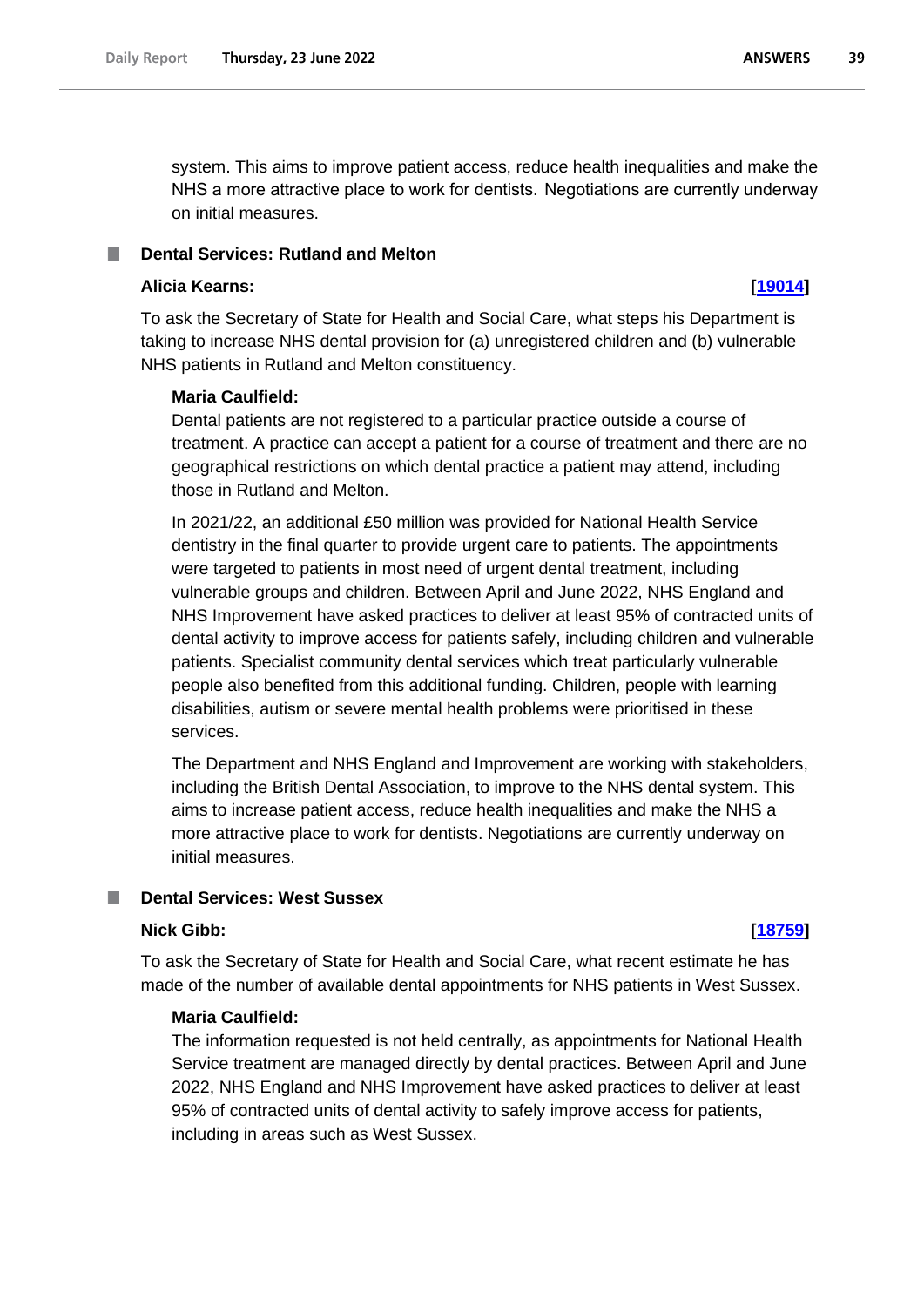## **Nick Gibb: [\[18763\]](http://www.parliament.uk/business/publications/written-questions-answers-statements/written-question/Commons/2022-06-15/18763)**

To ask the Secretary of State for Health and Social Care, how much funding his Department has provided to help improve access to NHS dental services in West Sussex.

## **Maria Caulfield:**

An additional £50 million was provided for National Health Service dentistry in the final quarter of 2021/22 to provide urgent care to patients. Of this funding, £6,887,000 was made available to the South East of England, including West Sussex. NHS England provides regional commissioning teams with a combined allocation for dental services, community pharmacy and primary care ophthalmology. In 2022/23, this allocation is £5,384 million.

#### . **Dental Services: York**

# **Rachael Maskell: [\[17989\]](http://www.parliament.uk/business/publications/written-questions-answers-statements/written-question/Commons/2022-06-14/17989)**

To ask the Secretary of State for Health and Social Care, how many undelivered units of NHS dental activity funding has been returned to NHSE from dental practices based in York over the latest (a) year and (b) six months for which data is collected.

## **Rachael Maskell: [\[17990\]](http://www.parliament.uk/business/publications/written-questions-answers-statements/written-question/Commons/2022-06-14/17990)**

To ask the Secretary of State for Health and Social Care, how many additional units of dental activity have been commissioned in York in the last (a) six and (b) twelve months.

## **Rachael Maskell: [\[17991\]](http://www.parliament.uk/business/publications/written-questions-answers-statements/written-question/Commons/2022-06-14/17991)**

To ask the Secretary of State for Health and Social Care, when his Department plans to increase the availability of NHS dental services in (a) York and (b) England.

## **Maria Caulfield:**

Delivered Units of Dental Activity (UDA) are reconciled against contracted UDAs at the end of each contract year. The latest data is available relates to 2020/2021. Throughout this year, revised contractual targets were mandated in response to COVID-19, taking into account national guidance on infection prevention control measures. In York, 19 providers met these revised activity targets at year end, while one provider did not meet these targets and the financial equivalent of 271 UDA was returned from this provider.

Data on the additional activity commissioned through the £50 million provided to regions for urgent dental care will be available in July. There are no plans to increase the number of dental practices in York. However, NHS England's regional commissioners continue to work with local contractors to restore access to National Health Service dentistry to pre-pandemic levels of activity and address local needs. Between April and June 2022 NHS England and NHS Improvement have asked practices to deliver at least 95% of contracted units of dental activity to safely improve access for patients safely.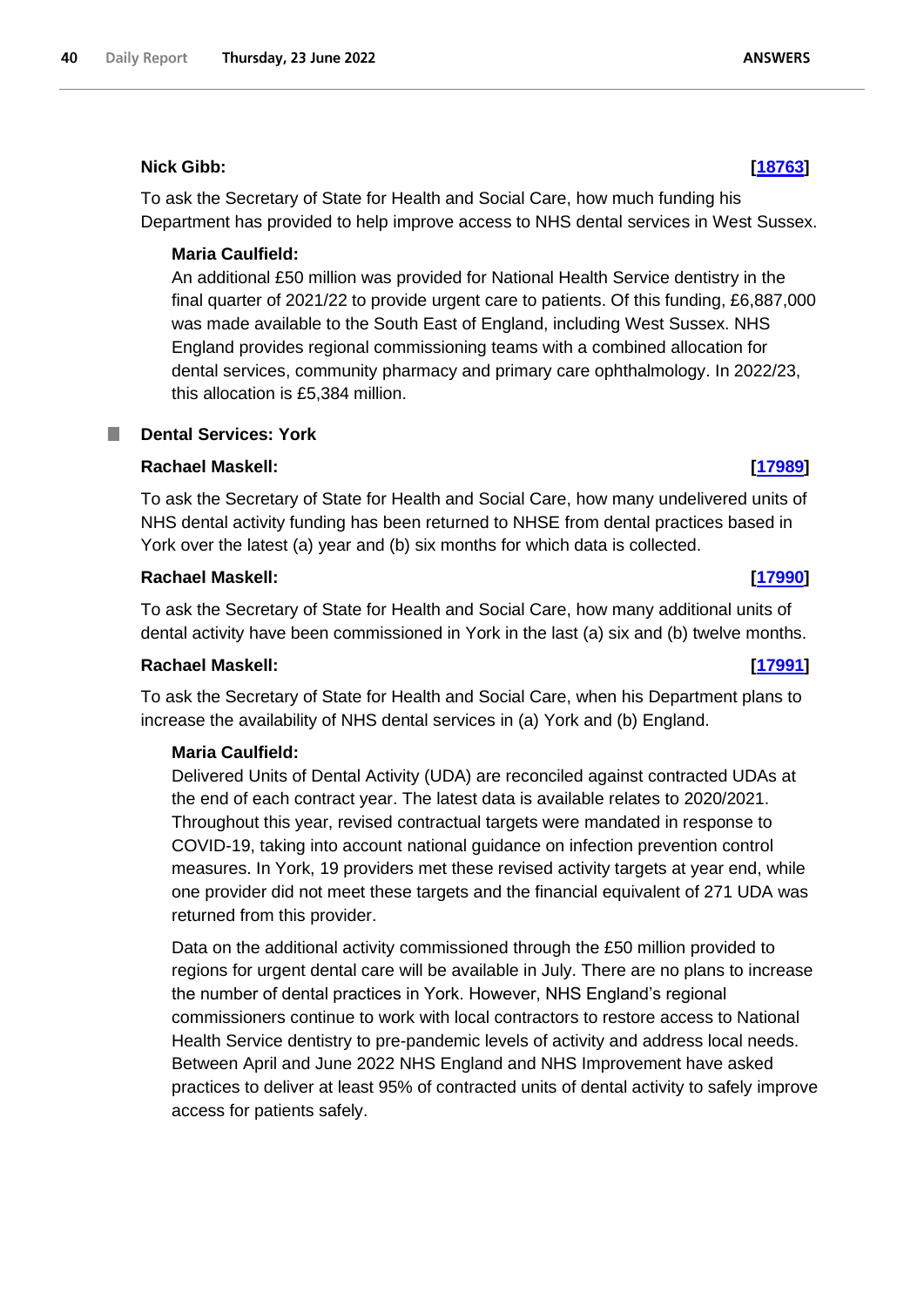#### T. **Department of Health and Social Care: MG OMD**

#### **Emily Thornberry: [\[13671\]](http://www.parliament.uk/business/publications/written-questions-answers-statements/written-question/Commons/2022-06-07/13671)**

To ask the Secretary of State for Health and Social Care, what the (a) procurement reference, (b) start date, (c) end date and (d) maximum value, inclusive of VAT, is of the contract that his Department has agreed with Manning Gottlieb OMD for the provision of strategic media activation services under the terms of the Crown Commercial Service's media services framework agreement reference RM6123.

#### **Edward Argar:**

There is no current live contract under the reference RM6123. Subject to approvals, the Department intends to award a procurement project to Manning Gottlieb OMD under the reference number C78833. The contract is intended to commence on 1 September 2022 and is estimated to end on 31 August 2025. The maximum value is expected to be £209,000,000, although this is exclusive of VAT.

#### **Diabetes: Health Services**

#### **Colleen Fletcher: [\[18932\]](http://www.parliament.uk/business/publications/written-questions-answers-statements/written-question/Commons/2022-06-15/18932)**

To ask the Secretary of State for Health and Social Care, what assessment he has made of the impact of the covid-19 pandemic on (a) access to and (b) take-up of routine health checks for patients with diabetes in (i) Coventry, (ii) the West Midlands and (iii) England; and what steps his Department is taking to improve access to care for people living with diabetes in those areas.

#### **Maria Caulfield:**

*[Holding answer 20 June 2022]:* Data for NHS Coventry and Warwickshire Integrated Care System (ICS) shows that 20% of those with type 1 diabetes and 23% of people with type 2 or other diabetes received all eight care processes in 2020/21. This is a reduction of 45% and 51% respectively from 2019/20 due to the impact of the pandemic. Coventry and Warwickshire ICS has been identified as in need of additional funding from the national diabetes programme team to increase provision of annual diabetes checks.

In the Midlands region, 23% of people with type 1 diabetes and 32% with type 2 or other diabetes received all eight care processes in 2020/21. This is a reduction of 43% and 45% respectively compared to 2019/20. The National Health Service in the Midlands is working with all systems in the region to review data from the National Diabetes Audit and share best practice on models of care to ensure the recovery of routine diabetes checks.

In England in 2021, 26% of those with type 1 diabetes and 39% with type 2 or other diabetes received the eight care processes. While this is a 31% and 32% increase respectively compared to 2020, it is a respective reduction of 18% and 22% compared to 2019. The '2022/23 priorities and operational planning guidance' asks that diabetes care processes are restored to pre-pandemic levels by the end of 2022/23. We have allocated £36 million to ICSs in 2022/23, weighted by deprivation,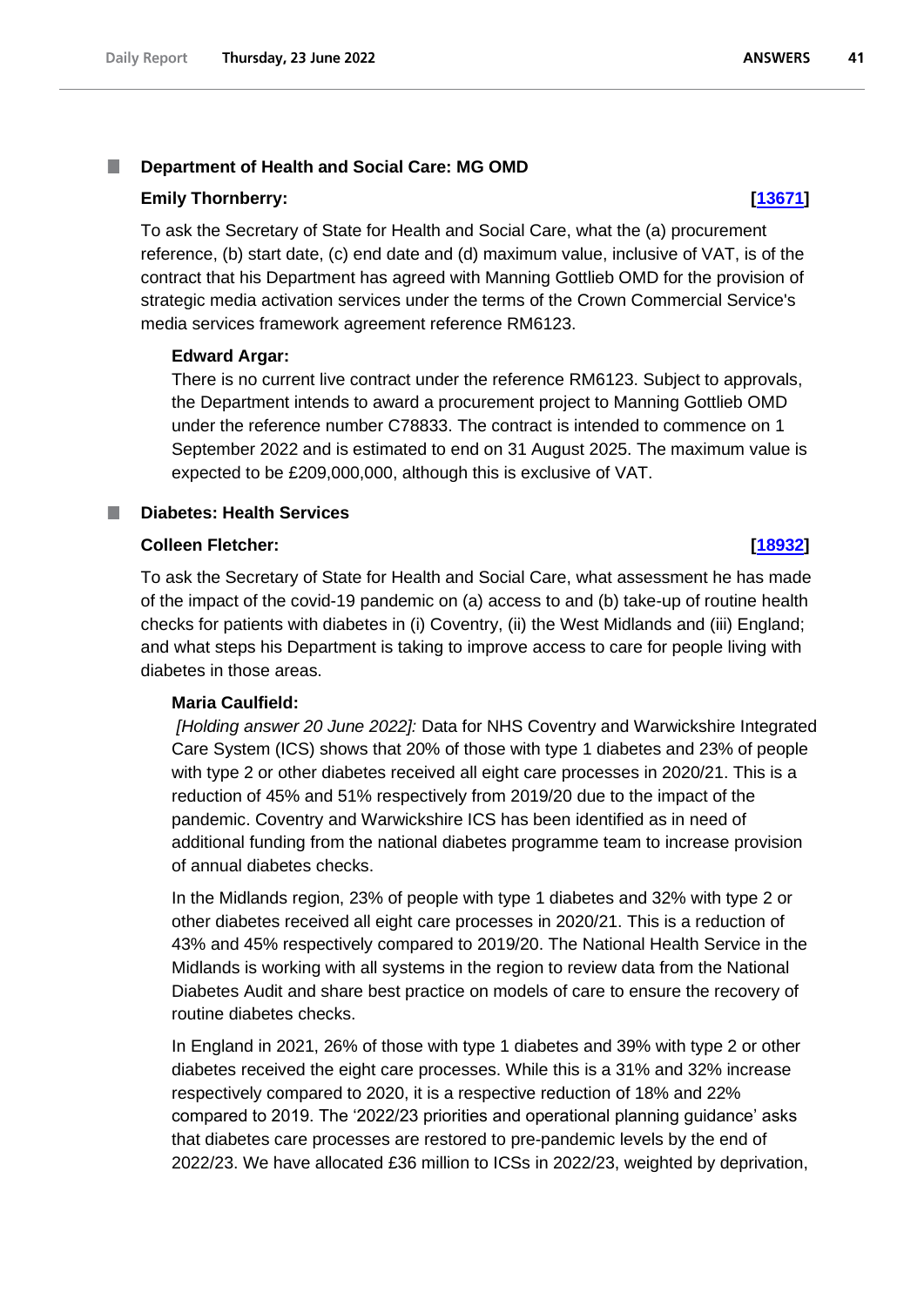to support the restoration of routine diabetes care. Each ICS will set out planned recovery activity in a one-year operational plan.

# **Electronic Cigarettes: Young People**

# **Mary Glindon: [R] [\[19613\]](http://www.parliament.uk/business/publications/written-questions-answers-statements/written-question/Commons/2022-06-16/19613)**

To ask the Secretary of State for Health and Social Care, with reference to the recommendations of the independent review by Dr Javed Khan OBE on preventing youth access to vaping products, if his Department will take steps to ensure that (a) cartoon imagery, (b) references to youth culture and (c) flavour names that appeal to minors do not appear on the packaging or within the flavour names and descriptors of disposable vapes.

# **Maggie Throup:**

*[Holding answer 22 June 2022]:* The Department will consider the recommendations set out in the Review. The Government's regulatory framework aims to maximise the opportunities for smokers to use vaping as a tool to quit, while preventing nonsmokers and young people from using these products.

# **Genito-urinary Medicine: Health Professions**

# **Dame Diana Johnson: [\[19587\]](http://www.parliament.uk/business/publications/written-questions-answers-statements/written-question/Commons/2022-06-16/19587)**

To ask the Secretary of State for Health and Social Care, whether the forthcoming sexual and reproductive health strategy will include measures to ensure that ongoing training for the sexual health workforce is a core part of local service delivery requirements.

# **Maggie Throup:**

We will set out plans for sexual and reproductive health later this year. Individual National Health Service trusts are responsible for investing in post-registration training to ensure that staff can effectively deliver sexual and reproductive health services. In addition, Health Education England's e-Learning for Healthcare includes a range of programmes and material which focus on sexual and reproductive health.

# **Gynaecology: Health Services**

# **Feryal Clark: [\[19737\]](http://www.parliament.uk/business/publications/written-questions-answers-statements/written-question/Commons/2022-06-16/19737)**

To ask the Secretary of State for Health and Social Care, what steps he is taking to tackle the backlog in gynaecology appointments; and whether he has considered the potential merits of providing additional funding to gynaecology.

# **Maria Caulfield:**

As of April 2022, the median average waiting time for gynaecology treatment in England was 13.7 weeks, a decrease of nearly 30% from the peak average waiting time in July 2020. However, activity levels for gynaecology treatment continue to recover and as of April 2022 were 95% of pre-COVID-19 levels. The 'Delivery plan for tackling the COVID-19 backlog of elective care' outlines how the National Health Service will reduce waiting times across all elective services, including gynaecology and menstrual health.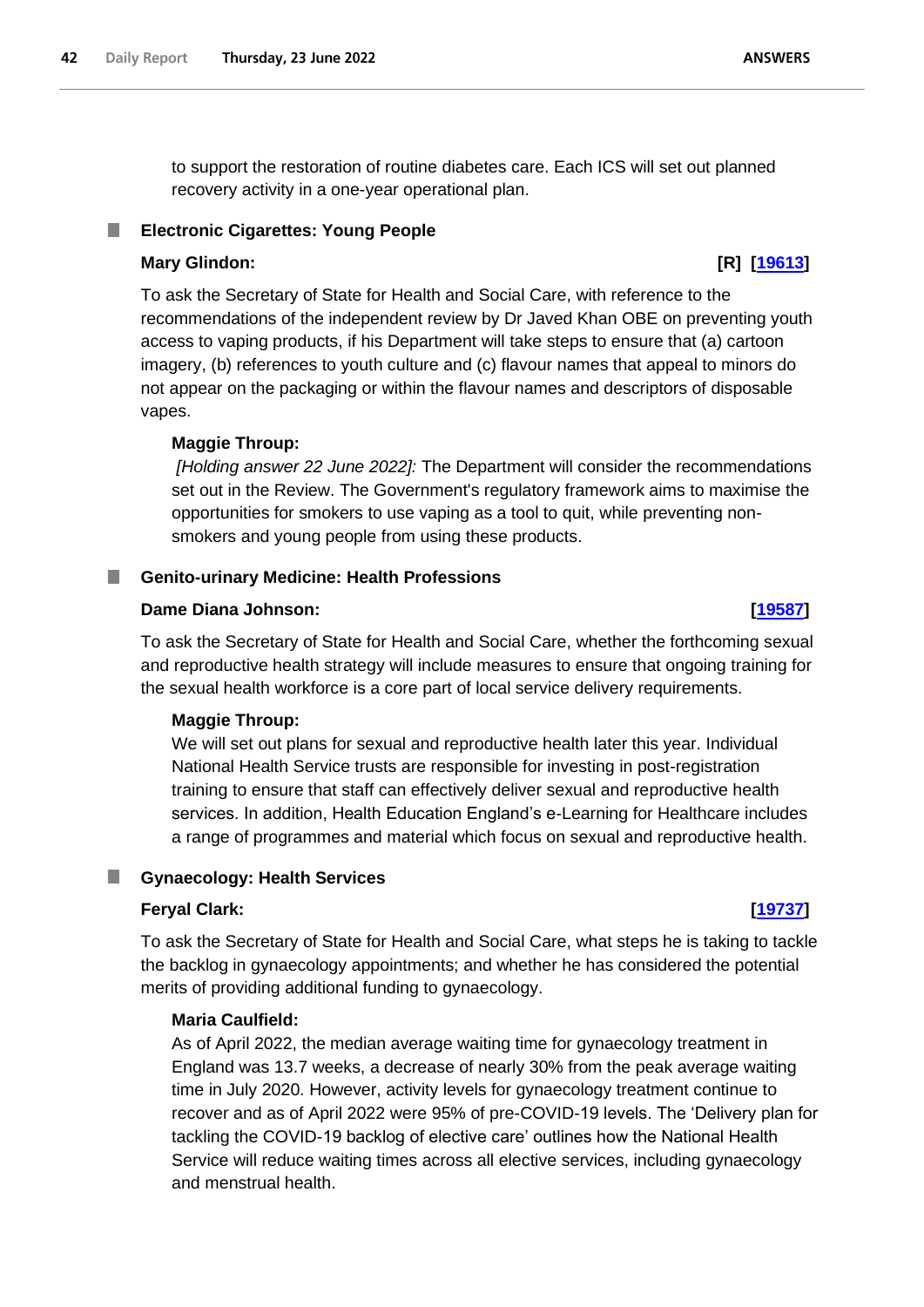The plan commits to investing in the physical separation of routine care to protect planned services from emergency care pressures where possible. We are increasing capacity for gynaecological surgery to tackle waiting lists through the surgical hub and High Volume Low Complexity programme.

Some gynaecological services, such as menstrual health services, are predominantly provided by general practitioners (GPs) which remained open throughout the pandemic. We have invested £520 million to improve access and expand GP capacity, in addition to the £1.5 billion already announced in 2020 to create an additional 50 million GP appointments by 2024.

#### **Heart Pacemakers: Donors** .

#### **Mr Barry Sheerman: [\[18789\]](http://www.parliament.uk/business/publications/written-questions-answers-statements/written-question/Commons/2022-06-15/18789)**

To ask the Secretary of State for Health and Social Care, what assessment he has made of the potential merits of setting up a pacemaker donor card scheme in a similar model as the organ donor card scheme.

#### **Maria Caulfield:**

No specific assessment has been made.

#### **Kidney Cancer**

#### **Laura Trott: [\[14639\]](http://www.parliament.uk/business/publications/written-questions-answers-statements/written-question/Commons/2022-06-08/14639)**

To ask the Secretary of State for Health and Social Care, what steps his Department will take to reduce the level of kidney cancer in the UK.

#### **Maria Caulfield:**

Approximately a quarter of kidney cancers are caused by obesity. To help people achieve and maintain a healthier weight, we have introduced regulations on out-ofhome calorie labelling for out of home food sold in large businesses including restaurants, cafes and takeaways, which came into force on 6 April 2022. Further legislation on restrictions on the promotion and advertising of products high in fat, salt or sugar will come into effect in due course. Reformulation programmes also aim to make the food and drink available to consumers healthier.

A further 15 types of cancer, including kidney cancer, could be preventable by supporting smokers to quit tobacco use. Recent data shows one in four deaths from all cancers were estimated to be from smoking. An independent review of the Government's aim for England to be smoke free by was published on the 9 June, which set out recommendations to support this ambition. We will consider the recommendations to inform the forthcoming health disparities white paper and a new Tobacco Control Plan.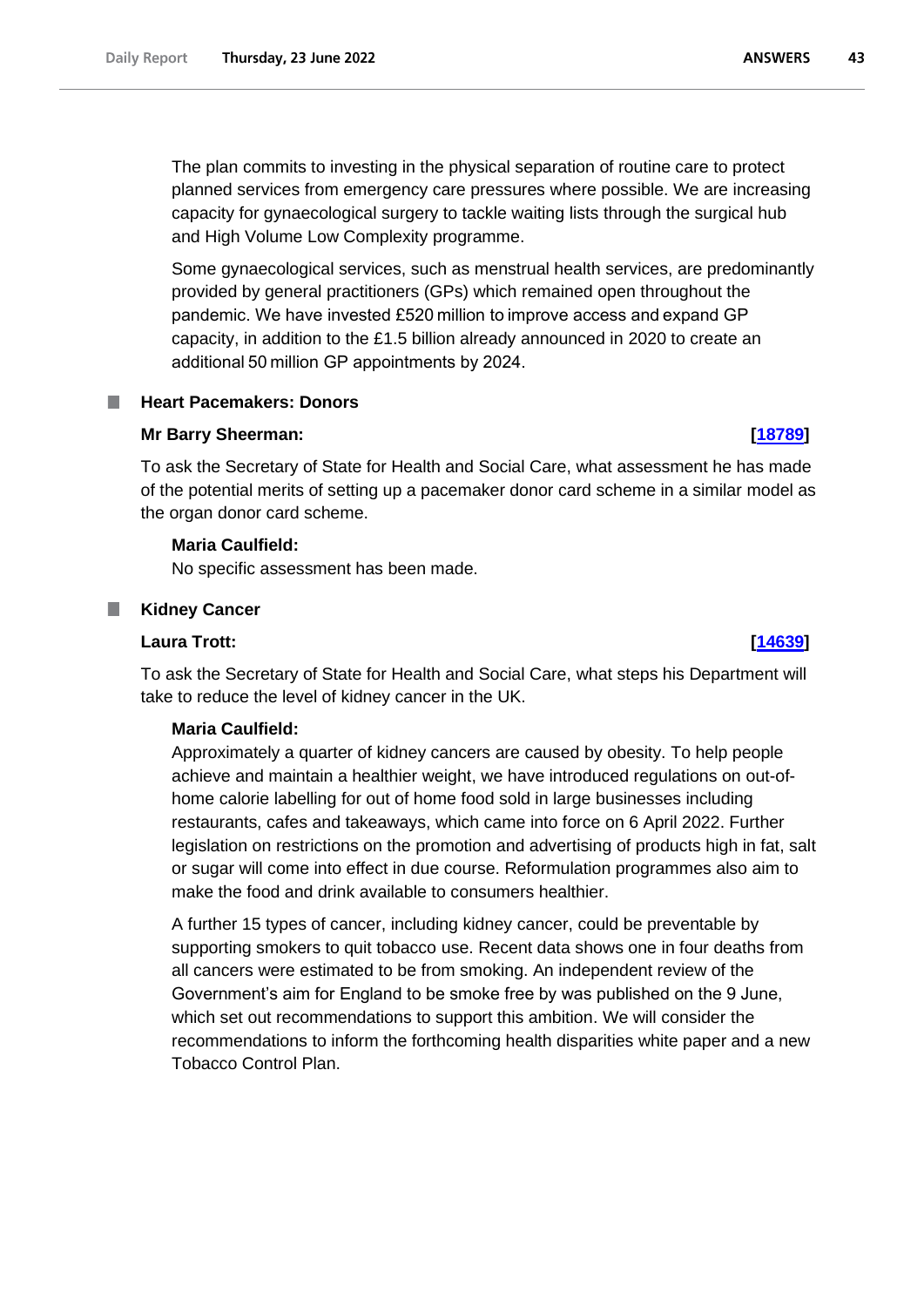#### I. **Members: Correspondence**

#### **Robert Largan: [\[19022\]](http://www.parliament.uk/business/publications/written-questions-answers-statements/written-question/Commons/2022-06-15/19022)**

To ask the Secretary of State for Health and Social Care, when he plans to respond to the correspondence of 2 February 2022 from the hon. Member for High Peak, reference RL27501.

#### **Edward Argar:**

We replied to the hon. Member on 30 May 2022.

#### **Robert Largan: [\[19753\]](http://www.parliament.uk/business/publications/written-questions-answers-statements/written-question/Commons/2022-06-16/19753)**

To ask the Secretary of State for Health and Social Care, when he plans to respond to the enquiry dated 9 March 2022 from the hon. Member for High Peak, referenced RL36065.

#### **Edward Argar:**

We replied to the hon. Member on 21 June 2022.

### **Mental Health Services: Children and Young People**

#### **Tony Lloyd: [\[19573\]](http://www.parliament.uk/business/publications/written-questions-answers-statements/written-question/Commons/2022-06-16/19573)**

To ask the Secretary of State for Health and Social Care, pursuant to the Answer of 8 June 2022 to Question 3475 on Mental Health Services: Children and Young People, what criteria are used to determine whether health and wellbeing measures affecting children and young people are to be afforded statutory protection; and which measures have been afforded that protection in the last 12 years.

#### **Gillian Keegan:**

Any decision to place such measures on a statutory footing would be subject to the Department's policy development process, any legal obligations such as the Public Sector Equality Duty, any relevant impact tests such as the family test, consultation with interested parties and value for money, with the final decision made by Minsters. The information on the specific measures afforded this protection in the last 12 years is not held in the format requested and could only be obtained at disproportionate cost.

### **Mental Health Services: Telephone Services**

#### **Dr Rosena Allin-Khan: [\[20282\]](http://www.parliament.uk/business/publications/written-questions-answers-statements/written-question/Commons/2022-06-17/20282)**

To ask the Secretary of State for Health and Social Care, how many calls have been made to the NHS staff mental health hotline in each month since July 2021 for which figures are available.

#### **Edward Argar:**

The following table shows the number of calls made to the National Health Service staff helpline, which is managed by Samaritans on behalf of NHS England.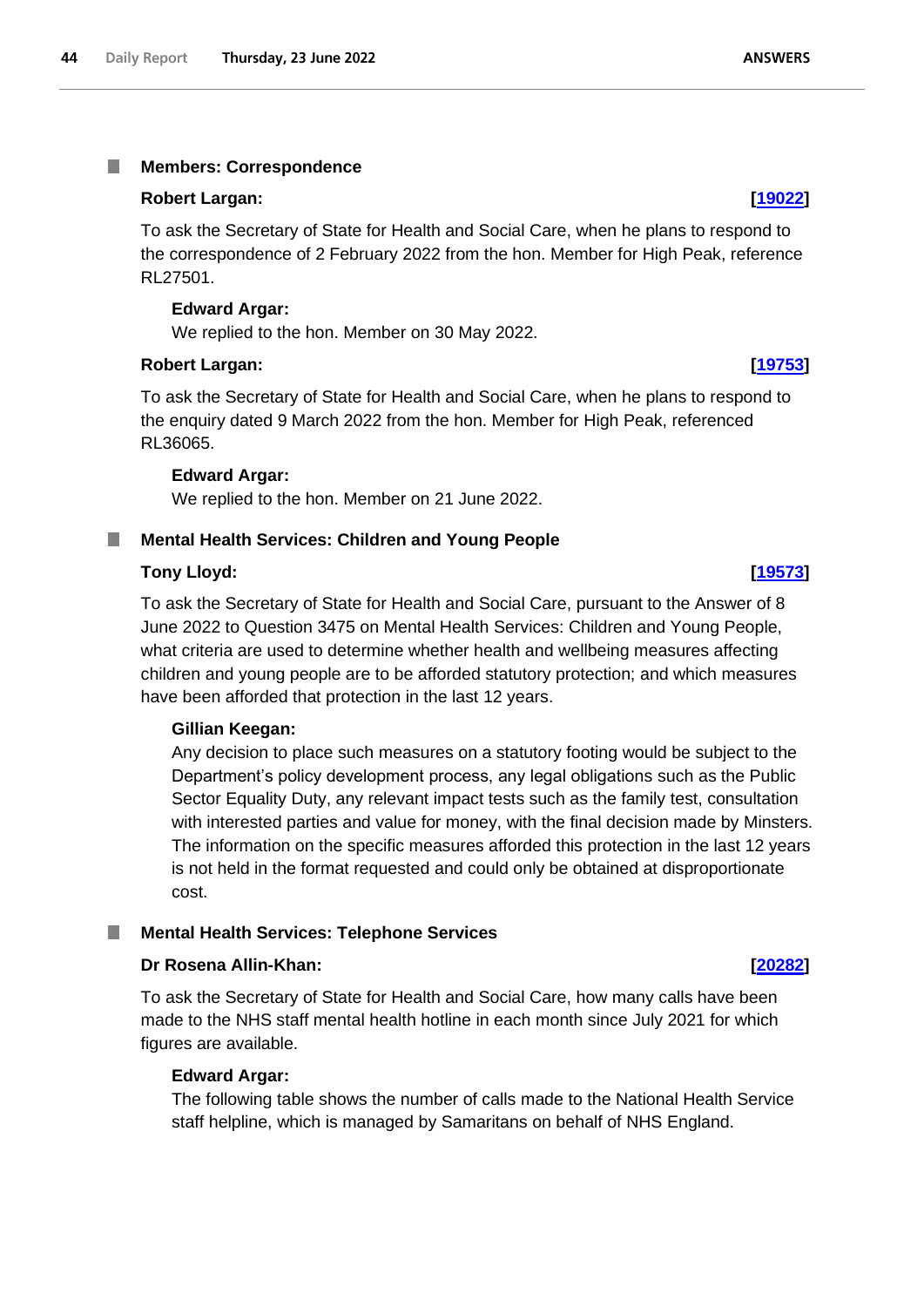| <b>MONTH</b>     | NUMBER OF CALLS |
|------------------|-----------------|
| <b>July 2021</b> | 414             |
| August 2021      | 367             |
| September 2021   | 641             |
| October 2021     | 830             |
| November 2021    | 831             |
| December 2021    | 494             |
| January 2022     | 728             |
| February 2022    | 607             |
| March 2022       | 560             |
| April 2022       | 500             |
| May 2022         | 449             |

#### $\mathbb{R}^n$ **Neurology: Training**

#### **Fabian Hamilton: [\[18795\]](http://www.parliament.uk/business/publications/written-questions-answers-statements/written-question/Commons/2022-06-15/18795)**

To ask the Secretary of State for Health and Social Care, what plans his Department has to improve the quality of training on Tourette's syndrome and other neurological disorders for service providers in England.

### **Edward Argar:**

Individual National Health Service employers are responsible for ensuring that staff are trained, competent and have the necessary skills to safely and effectively treat patients in their care, including those with Tourette's syndrome and other neurological disorders. Health Education England's e-learning for healthcare also offers sessions including content on Tourette's syndrome.

Patients with Tourette's syndrome are usually referred to specialist neurology services. A new curriculum for dual training in neurology and internal medicine produced by the Joint Royal Colleges of Physicians Training Board is being implemented in August 2022 to manage the growing number of people with neurological diseases who can be treated and require long-term management and those who present acutely to neurology, stroke and general medical services.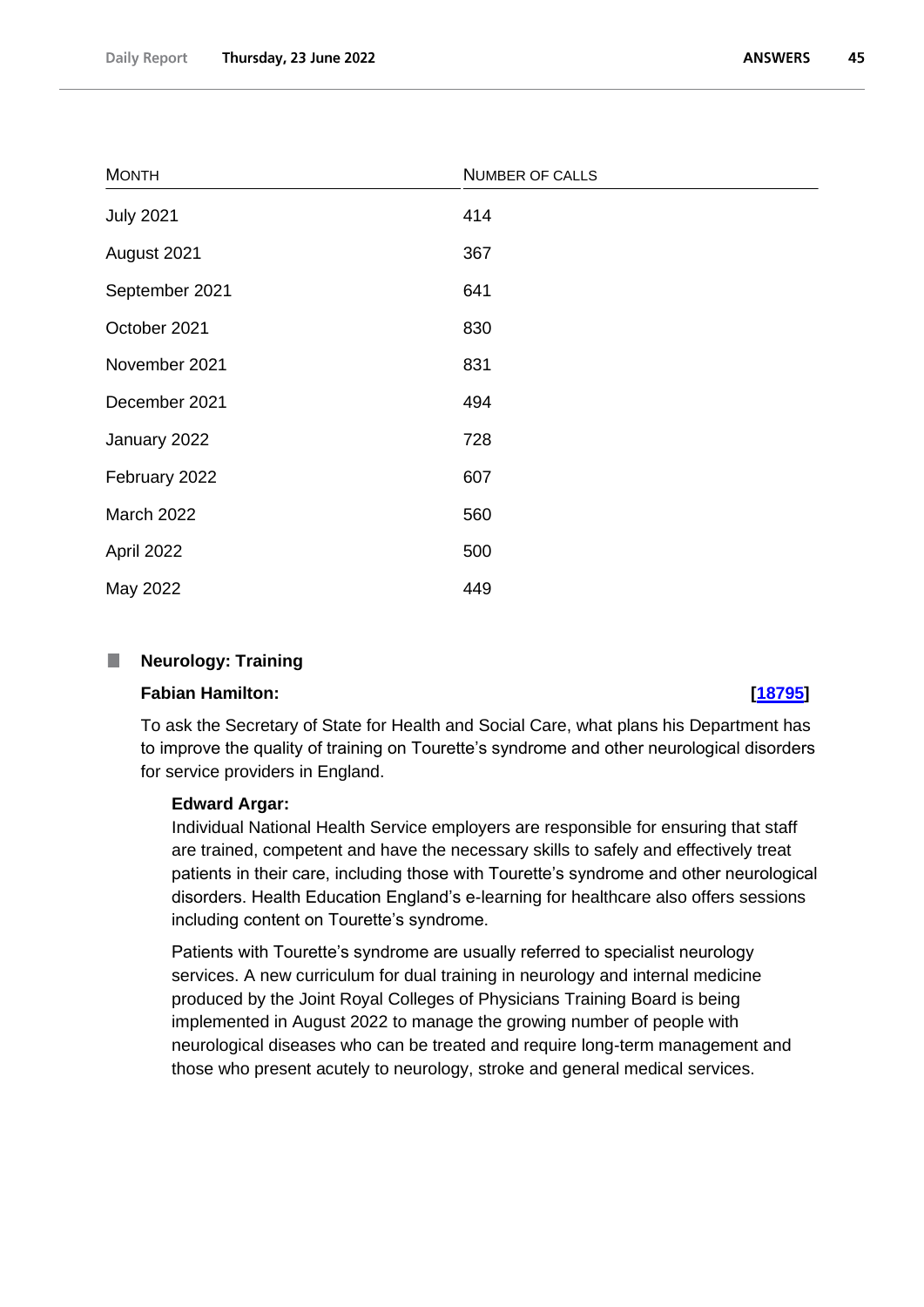#### I. **NHS: Complaints**

#### **Rachael Maskell: [\[19648\]](http://www.parliament.uk/business/publications/written-questions-answers-statements/written-question/Commons/2022-06-16/19648)**

To ask the Secretary of State for Health and Social Care, if he will review the complaints process for people who have experienced a grievance or poor care within the NHS so that it is timely and responsive to the complaint raised.

#### **Maria Caulfield:**

The regulations which govern the National Health Service complaint handling arrangements contain specific provisions on timelines and responsiveness. NHS organisations are required to acknowledge complaints made within three working days and offer the complainant a meeting to discuss how the complaint will be handled and the likely timescales. The regulations also require NHS organisations to investigate complaints efficiently and ensure the complainant is informed of progress.

#### **NHS: Negligence** ш

### **Feryal Clark: [\[15783\]](http://www.parliament.uk/business/publications/written-questions-answers-statements/written-question/Commons/2022-06-10/15783)**

To ask the Secretary of State for Health and Social Care, pursuant to the Answer of 23 September 2020 to Question 88854, on NHS: Negligence, how much the NHS has spent on medication errors in (a) 2020-2021 and (b) 2021-2022.

#### **Maria Caulfield:**

NHS Resolution handles clinical negligence claims on behalf of National Health Service organisations and independent sector providers of NHS care in England.

The following table shows the total value of payments made by NHS Resolution for damages and legal costs in respect of medication errors in 2020/21 on behalf of NHS organisations in England. Audited data for financial year 2021/22 is not yet available.

|                       |              |                       | <b>CLAIMANT LEGAL</b> |                    |
|-----------------------|--------------|-----------------------|-----------------------|--------------------|
| <b>FINANCIAL YEAR</b> | DAMAGES PAID | NHS LEGAL COSTS COSTS |                       | <b>TOTAL COSTS</b> |
| 2020/21               | £10,216,620  | £859,446              | £5,810,707            | £16,886,773        |

#### **NHS: Pay** ш

#### **Feryal Clark: [\[19731\]](http://www.parliament.uk/business/publications/written-questions-answers-statements/written-question/Commons/2022-06-16/19731)**

To ask the Secretary of State for Health and Social Care, whether his Department is taking steps to help ensure lower paid NHS staff are financially secure in the context of rising living costs.

### **Edward Argar:**

The Government committed to a pay increase for National Health Service workers in England this year, in addition to 3% last year when pay was frozen in the public sector. The Government is looking to the independent Pay Review Bodies (PRBs) for a pay recommendation for the NHS. PRBs consider a number of factors in making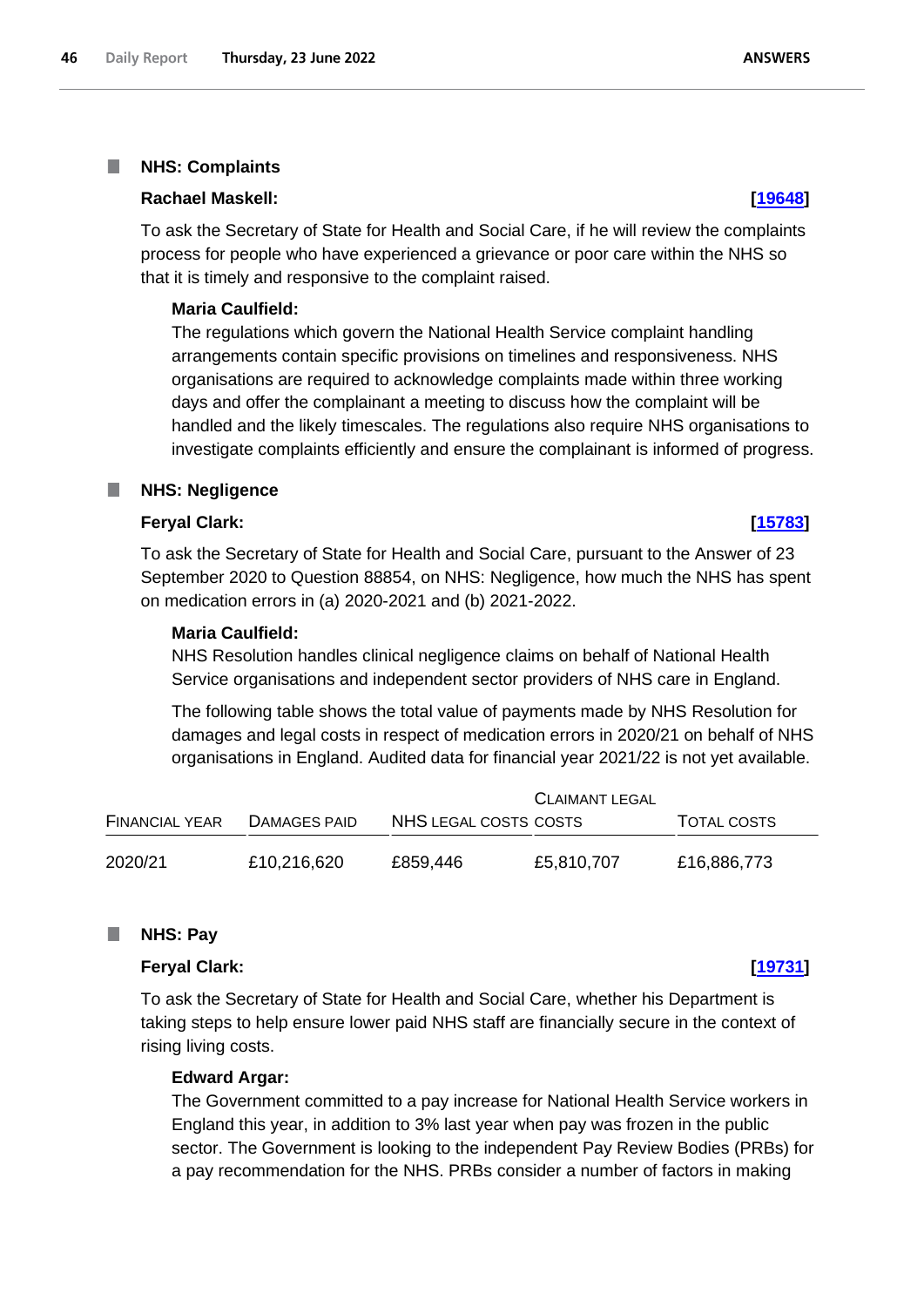recommendations, including the cost of living and inflation, recruitment and retention, affordability and value for the taxpayer. The Government will consider these recommendations before responding.

Almost eight million households across the United Kingdom will receive support of at least £1,200 this year, including a new one-off £650 cost of living payment. Universal support also increases to £400 as the October discount on energy bills is increased and the requirement to repay it over five years is removed. This constitutes a total of £37 billion this year to support the cost of living.

### **NHS: Pensions**

#### **Feryal Clark: [\[19735\]](http://www.parliament.uk/business/publications/written-questions-answers-statements/written-question/Commons/2022-06-16/19735)**

To ask the Secretary of State for Health and Social Care, what recent assessment his Department has made of (a) the impact of (i) rising inflation and (ii) CPI value on pension taxation for NHS workers and (b) the potential impact of such pension taxation increases on the retention of senior NHS workers.

#### **Edward Argar:**

The NHS Pension Scheme protects pensions in payment by increasing them by the Consumer Price Index (CPI) and revalues accrued career-average pension benefits by CPI plus 1.5% each year. A higher rate of revaluation will increase the size of pensions and may therefore increase annual allowance pension tax liability in a situation where inflation is increasing. However, when inflation reduces in the subsequent tax year, this may increase the scope for more pension growth before exceeding the annual allowance that year.

The vast majority of National Health Service staff build their pension tax-free. Where pension tax allowances are breached, it is not required to pay the tax charge in advance. The Scheme Pays facility allows staff to meet any annual allowance charge from their pension instead. As an individual may retire or alter their working commitments for a number of reasons, it is not possible to assess the specific impact.

#### **NHS: Staff** ш

#### **Feryal Clark: [\[19729\]](http://www.parliament.uk/business/publications/written-questions-answers-statements/written-question/Commons/2022-06-16/19729)**

To ask the Secretary of State for Health and Social Care, whether his Department plans to publish a long-term health and care workforce strategy later this year.

#### **Edward Argar:**

The Department commissioned NHS England and NHS Improvement to develop a long-term workforce plan. The plan will supplement the NHS People Plan and the Elective Recovery Plan and align with Health Education England's forthcoming 'Framework-15'. We intend to engage with a range of stakeholders to develop this plan and the outcomes will be made available in due course.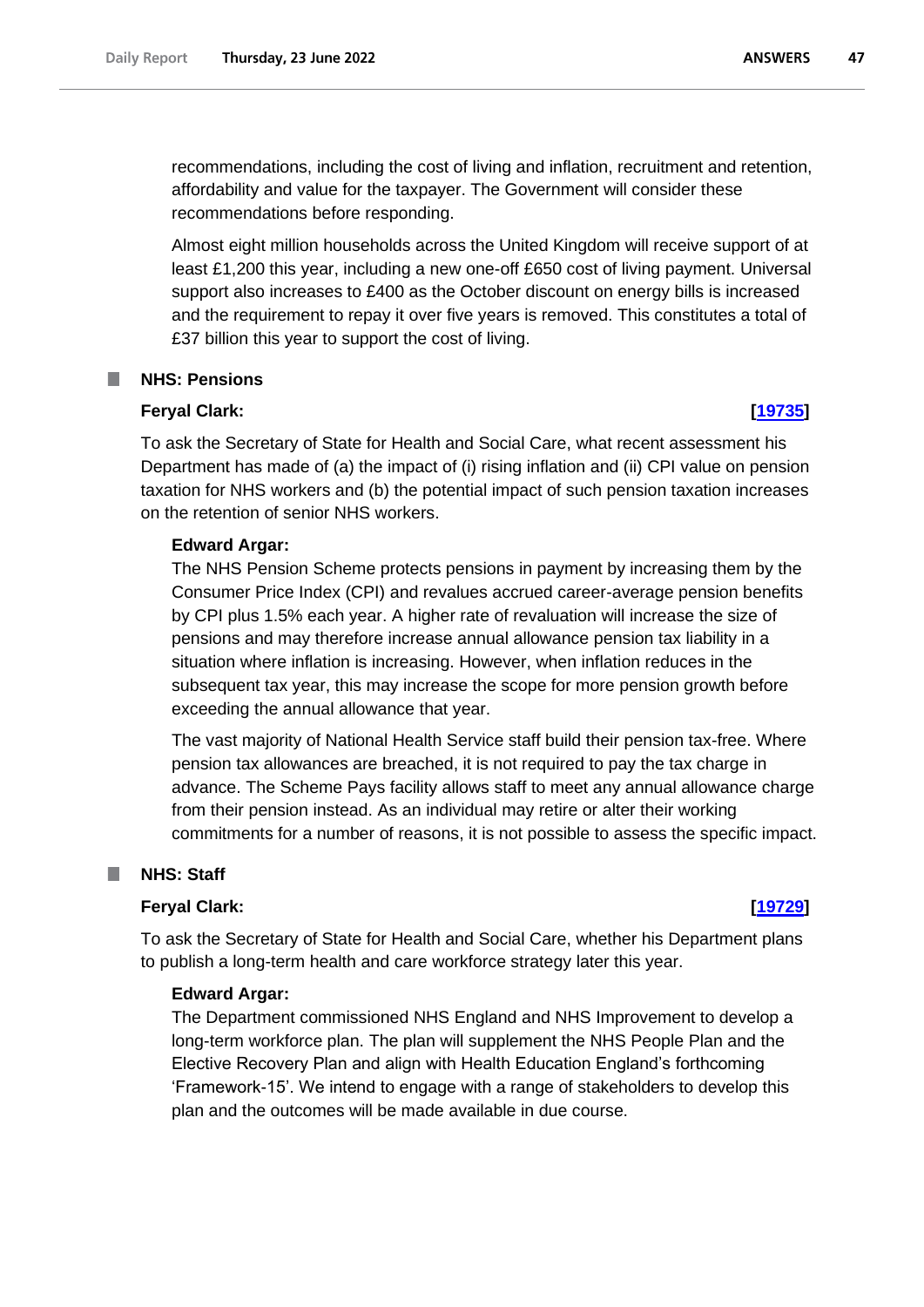## **Feryal Clark: [\[19730\]](http://www.parliament.uk/business/publications/written-questions-answers-statements/written-question/Commons/2022-06-16/19730)**

To ask the Secretary of State for Health and Social Care, whether the long-term health and care workforce strategy will include specific projections of required staffing numbers based on the care needs of the public in the next (a) five, (b) 10 and (c) 15 years.

## **Edward Argar:**

The Department commissioned NHS England and NHS Improvement to develop a long-term workforce plan for the next 15 years, including supply and demand projections. The plan will supplement the NHS People Plan and the Elective Recovery Plan and align with the priorities in Health Education England's forthcoming 'Framework-15'.

### **Feryal Clark: [\[19733\]](http://www.parliament.uk/business/publications/written-questions-answers-statements/written-question/Commons/2022-06-16/19733)**

To ask the Secretary of State for Health and Social Care, if he will publish an NHS workforce plan for primary care by the end of the year.

### **Maria Caulfield:**

In July 2021, the Department commissioned Health Education England to review long term strategic trends for the health and regulated social care workforce. 'Framework-15', which is nearing completion, will ensure we have the right skills, values and behaviours to deliver high standards of care. The Department also commissioned NHS England and NHS Improvement to develop a long term workforce plan and its conclusions will be shared in due course.

We are also considering the recommendations made in Dr Claire Fuller's 'The Future of Integrated Primary Care', published in May with the support of the 42 integrated care system (ICS) chief executive designates. It provides advice to ICSs on accelerating implementation of the primary care, community and prevention ambitions in the NHS Long Term Plan. It describes a personalised approach to care, focusing on integrating teams and professionals to improve patient care for whole populations.

### **Operose Health: Staff**

### **John Spellar: [\[17867\]](http://www.parliament.uk/business/publications/written-questions-answers-statements/written-question/Commons/2022-06-14/17867)**

To ask the Secretary of State for Health and Social Care, what assessment he has made of the implications for his policies of the report by Panorama that Operose Health have used less qualified staff to consult with patients without supervision.

### **Maria Caulfield:**

Physician associates (PAs) are not a substitute for a general practitioner. The use of PAs in primary care is detailed in the Network Contract Directed Enhanced Service, which describes the role and the tasks a PA funded by the Additional Role Reimbursement Scheme (ARRS) would be expected to undertake. It also references the expectation of the supervision of PAs. NHS England and NHS Improvement have committed to review the ARRS by the end of 2023.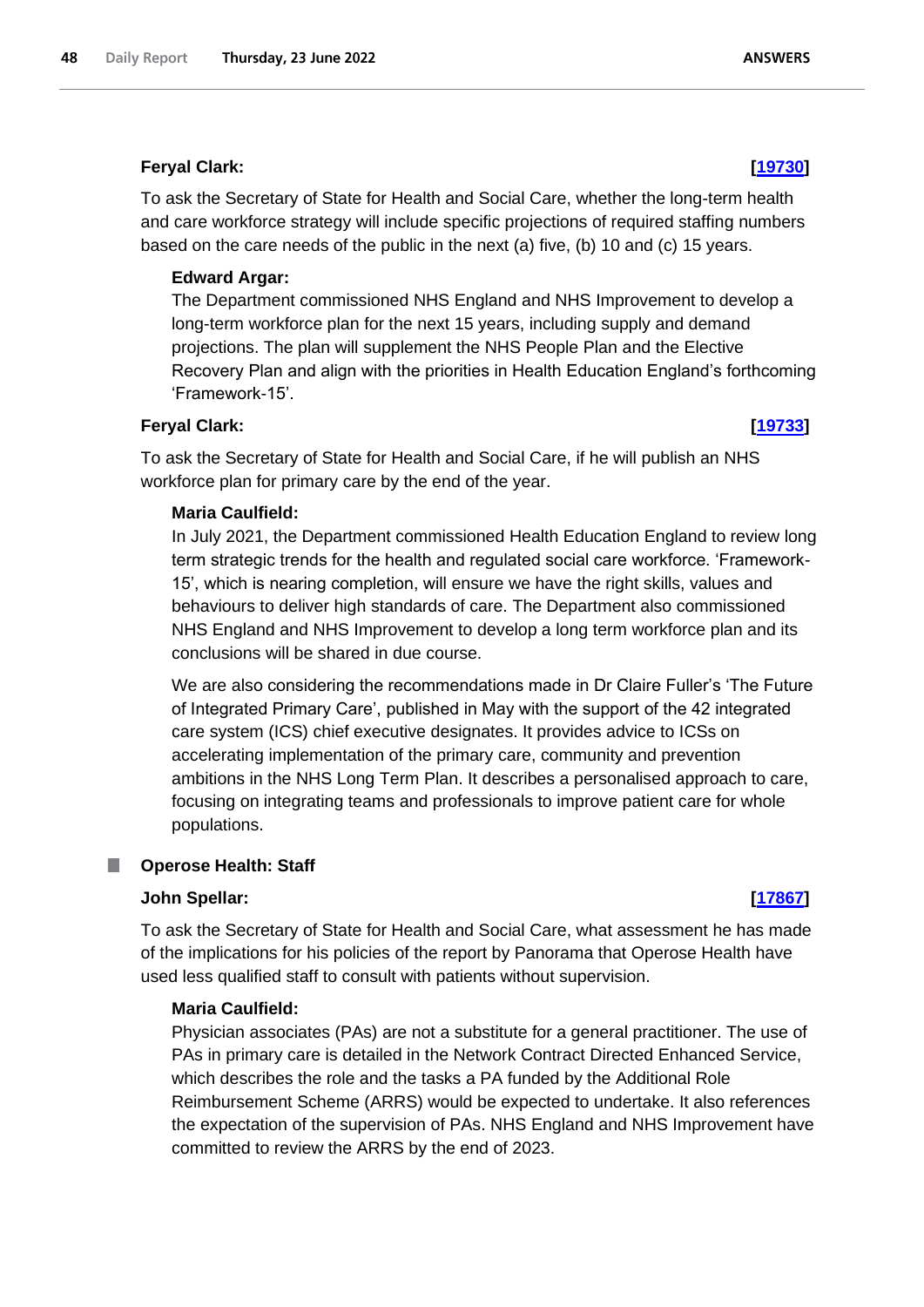#### T. **Patients: Safety**

#### **Feryal Clark: [\[19728\]](http://www.parliament.uk/business/publications/written-questions-answers-statements/written-question/Commons/2022-06-16/19728)**

To ask the Secretary of State for Health and Social Care, what progress he has made on the appointment of a new patient safety commissioner.

### **Maria Caulfield:**

On 20 June 2022, Henrietta Hughes was announced as the Government's preferred candidate for the role of Patient Safety Commissioner. This role is subject to a prescrutiny appointment hearing by the Health and Social Care Committee on 5 July 2022.

#### **Pharmacy** T.

#### **Feryal Clark: [\[18104\]](http://www.parliament.uk/business/publications/written-questions-answers-statements/written-question/Commons/2022-06-14/18104)**

To ask the Secretary of State for Health and Social Care, how many community pharmacies were operating in each month since January 2022; and how many community pharmacies (a) temporarily and (b) permanently closed in that same time period.

### **Maria Caulfield:**

The information requested on temporary closures of community pharmacies is not held centrally. Information on the number of operational pharmacies is published annually. In 2020/21, there were 11,600 active community pharmacies in England, with 236 new pharmacies opened and 451 closed.

#### **Physician Associates: Newham** ш

#### **Ms Lyn Brown: [\[16904\]](http://www.parliament.uk/business/publications/written-questions-answers-statements/written-question/Commons/2022-06-13/16904)**

To ask the Secretary of State for Health and Social Care, if he will take steps to ensure that physician associates are used appropriately and with adequate GP supervision at practices run by Operose Health in Newham; and what recent assessment he has made of the impact that an increase in the use of physician associates as substitutes for GPs in practices will have on (a) patient safety and (b) the efficacy of NHS healthcare.

#### **Maria Caulfield:**

All providers of National Health Service general practitioner (GP) services are subject to the same requirements, regulation and standards and we expect commissioners to take action if services are not meeting the reasonable needs of patients.

Physician associates (PAs) are not a substitute for a GP. The use of PAs in primary care is detailed in the Network Contract Directed Enhanced Service, which describes the role and tasks a PA funded by the Additional Role Reimbursement Scheme (ARRS) would be expected to undertake. This includes the expectation of the supervision of PAs. Primary Care Networks (PCNs) have access to the ARRS, which provides funding to recruit additional direct patient care roles and build multidisciplinary teams. PAs are one of 15 roles which PCNs can recruit to best meet local need.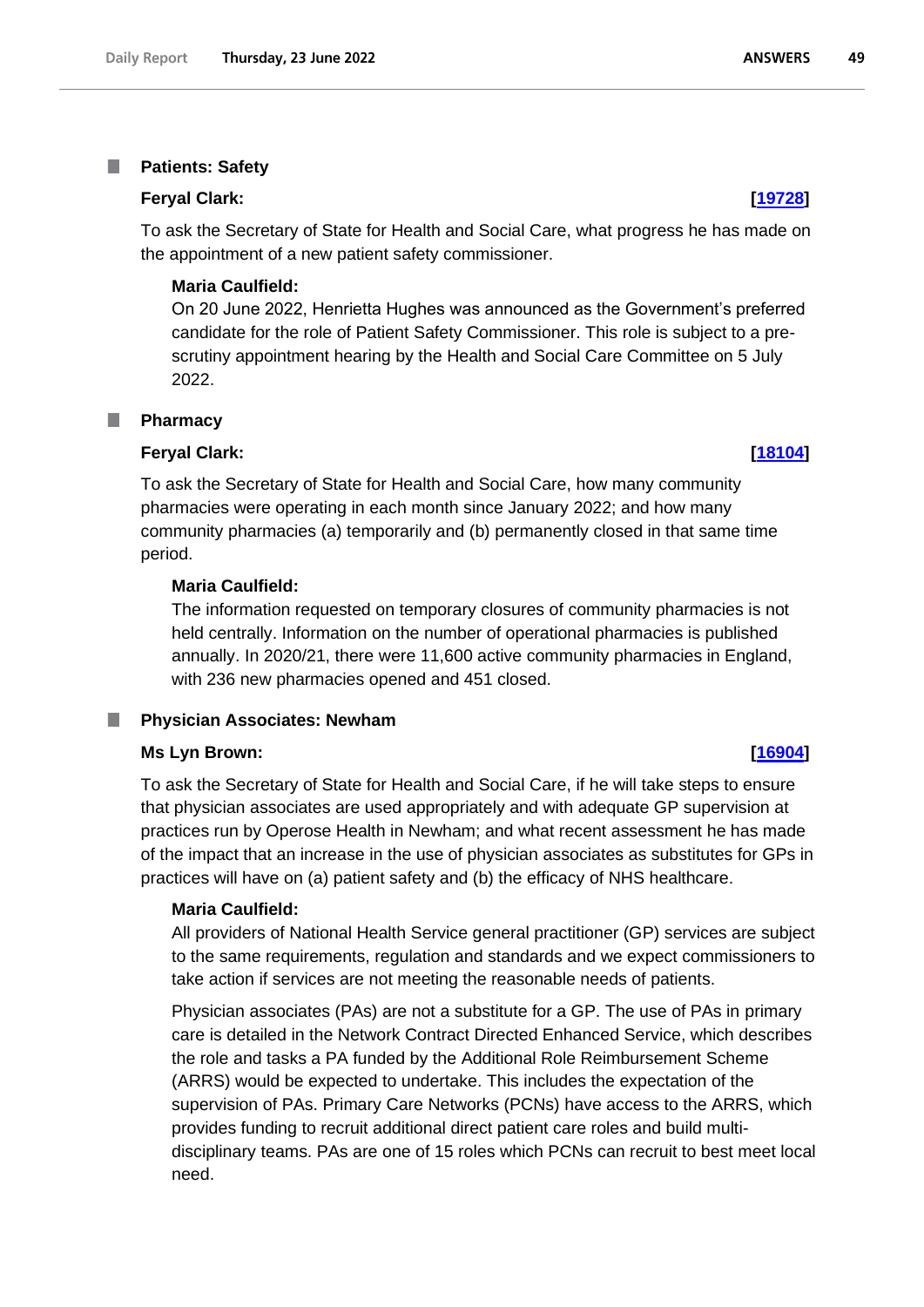#### T. **Primary Health Care**

# **Feryal Clark: [\[19724\]](http://www.parliament.uk/business/publications/written-questions-answers-statements/written-question/Commons/2022-06-16/19724)**

To ask the Secretary of State for Health and Social Care, what assessment he has made of the implications for his policies of the Next steps for integrating primary care: Fuller Stocktake report, published on 26 May 2022.

# **Feryal Clark: [\[19725\]](http://www.parliament.uk/business/publications/written-questions-answers-statements/written-question/Commons/2022-06-16/19725)**

To ask the Secretary of State for Health and Social Care, with reference to the Next steps for integrating primary care: Fuller Stocktake report, published on 26 May 2022. what assessment he has made of the potential merits of that report's recommendation to develop a single system wide approach to managing integrated urgent care.

# **Feryal Clark: [\[19726\]](http://www.parliament.uk/business/publications/written-questions-answers-statements/written-question/Commons/2022-06-16/19726)**

To ask the Secretary of State for Health and Social Care, with reference to Next steps for integrating primary care: Fuller Stocktake report, published on 26 May 2022, what assessment he has made of the potential impact of the recommendation of that report on patients currently struggling to secure same day appointments.

# **Feryal Clark: [\[19732\]](http://www.parliament.uk/business/publications/written-questions-answers-statements/written-question/Commons/2022-06-16/19732)**

To ask the Secretary of State for Health and Social Care, with reference to the recommendations of the Fuller stocktake report published on 26 May 2022, whether his Department is taking steps to ensure that general practice and primary care services have the (a) flexibility, (b) staff and (c) resources to implement those recommendations.

# **Maria Caulfield:**

Dr Claire Fuller's stocktake on 'The Future of Integrated Primary Care' was published in May with the support of the 42 integrated care system (ICS) chief executive designates. It provides advice to all ICSs on accelerating the implementation of the primary care, community and prevention ambitions in the NHS Long Term Plan. It sets out ambitions for a personalised approach to care and integrating teams and professionals to improve patient care.

We are currently considering the recommendations made in Dr Fuller's stocktake, including the recommendations on improving same-day access for urgent care and building integrated teams and we will set out further information in due course. During the pandemic, we made £520 million available to improve access and expand general practice capacity. This is in addition to at least £1.5 billion announced in 2020 to create an additional 50 million general practice appointments by 2024 by increasing and diversifying the workforce.

# **Protective Clothing: Contracts**

# **Angela Rayner: [\[18927\]](http://www.parliament.uk/business/publications/written-questions-answers-statements/written-question/Commons/2022-06-15/18927)**

To ask the Secretary of State for Health and Social Care, with reference to the Answer of 27 April 2022 to Question 157380 on Protective Clothing: Contracts, on how many

# **ANSWERS**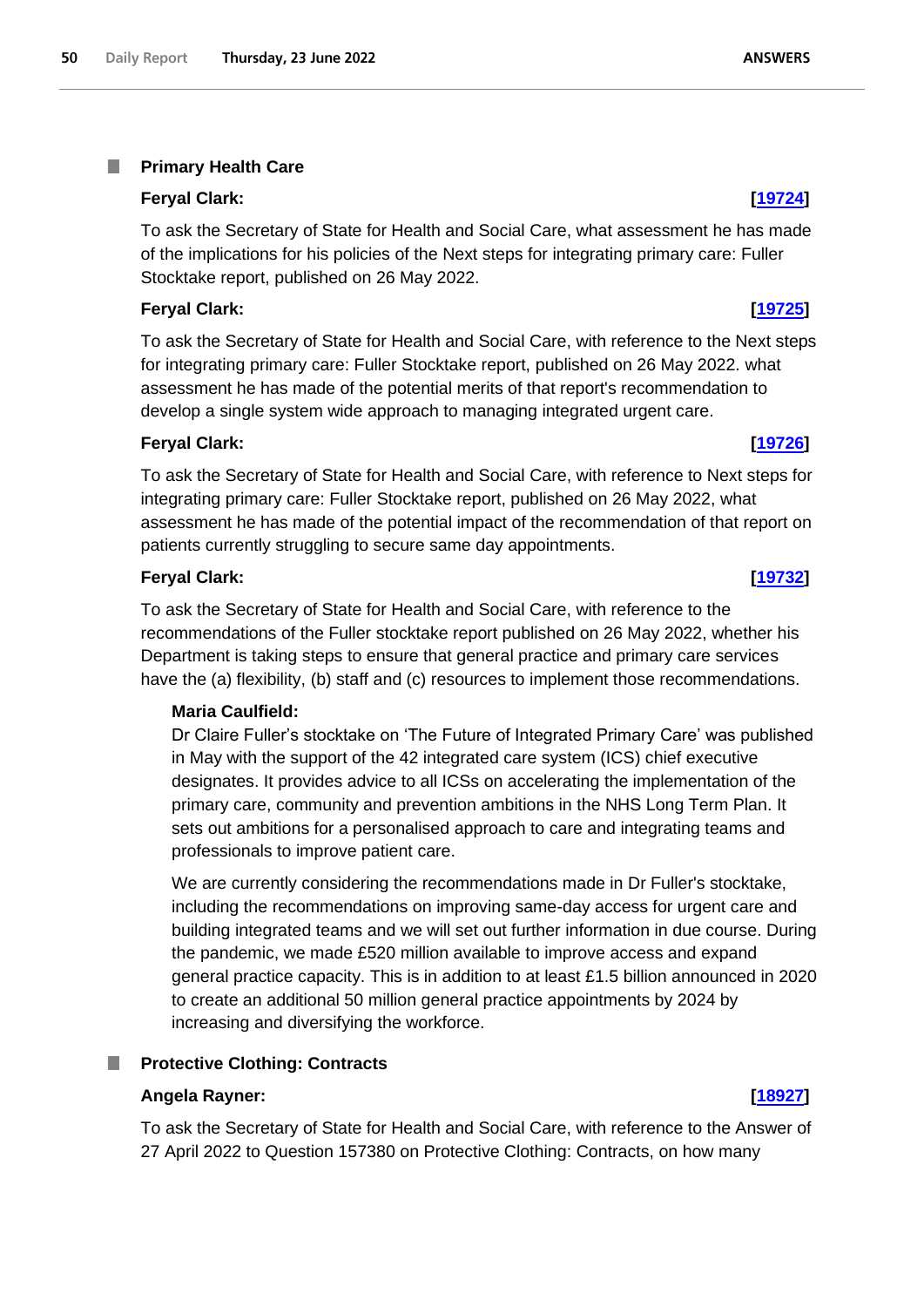contracts for the supply of personal protective equipment did Supply Chain Coordination Limited carry out international price benchmarking since October 2020.

### **Edward Argar:**

*[Holding answer 20 June 2022]:* Throughout the pandemic, Supply Chain Coordination Limited has used set framework agreement prices as its benchmark for all purchases of personal protective equipment.

## **Protective Clothing: Storage**

### **Angela Rayner: [\[18923\]](http://www.parliament.uk/business/publications/written-questions-answers-statements/written-question/Commons/2022-06-15/18923)**

To ask the Secretary of State for Health and Social Care, if he will make an estimate of the cost of storing personal protective equipment (PPE) in shipping containers during the period from April 2021 to May 2022; and whether his Department has made an estimate of the (a) daily, (b) weekly or (c) monthly costs of storing PPE in shipping containers as of 15 June 2022.

## **Edward Argar:**

*[Holding answer 20 June 2022]:* The estimated cost for the period April 2021 to May 2022 is approximately £90.4 million. The current estimated average daily, weekly and monthly costs of storing personal protective equipment in containers is £0.2 million, £1.5 million and £6.5 million respectively.

### **Angela Rayner: [\[18926\]](http://www.parliament.uk/business/publications/written-questions-answers-statements/written-question/Commons/2022-06-15/18926)**

To ask the Secretary of State for Health and Social Care, how many units of personal protective equipment are in storage in shipping containers as of 15 June 2022; and what the cost to the public purse is of that storage.

### **Edward Argar:**

We estimate that 4.98 billion units of personal protective equipment are currently stored in containers at a cost of £1.5 million per week.

## **Protective Clothing: Testing**

### **Mick Whitley: [\[21272\]](http://www.parliament.uk/business/publications/written-questions-answers-statements/written-question/Commons/2022-06-20/21272)**

To ask the Secretary of State for Health and Social Care, whether he has had recent discussions with the Health and Safety Executive on fit testing issues for personal protective equipment within the NHS.

## **Edward Argar:**

There have been no recent discussions with the Health Safety Executive about fit testing issues with personal protective equipment used by the National Health Service.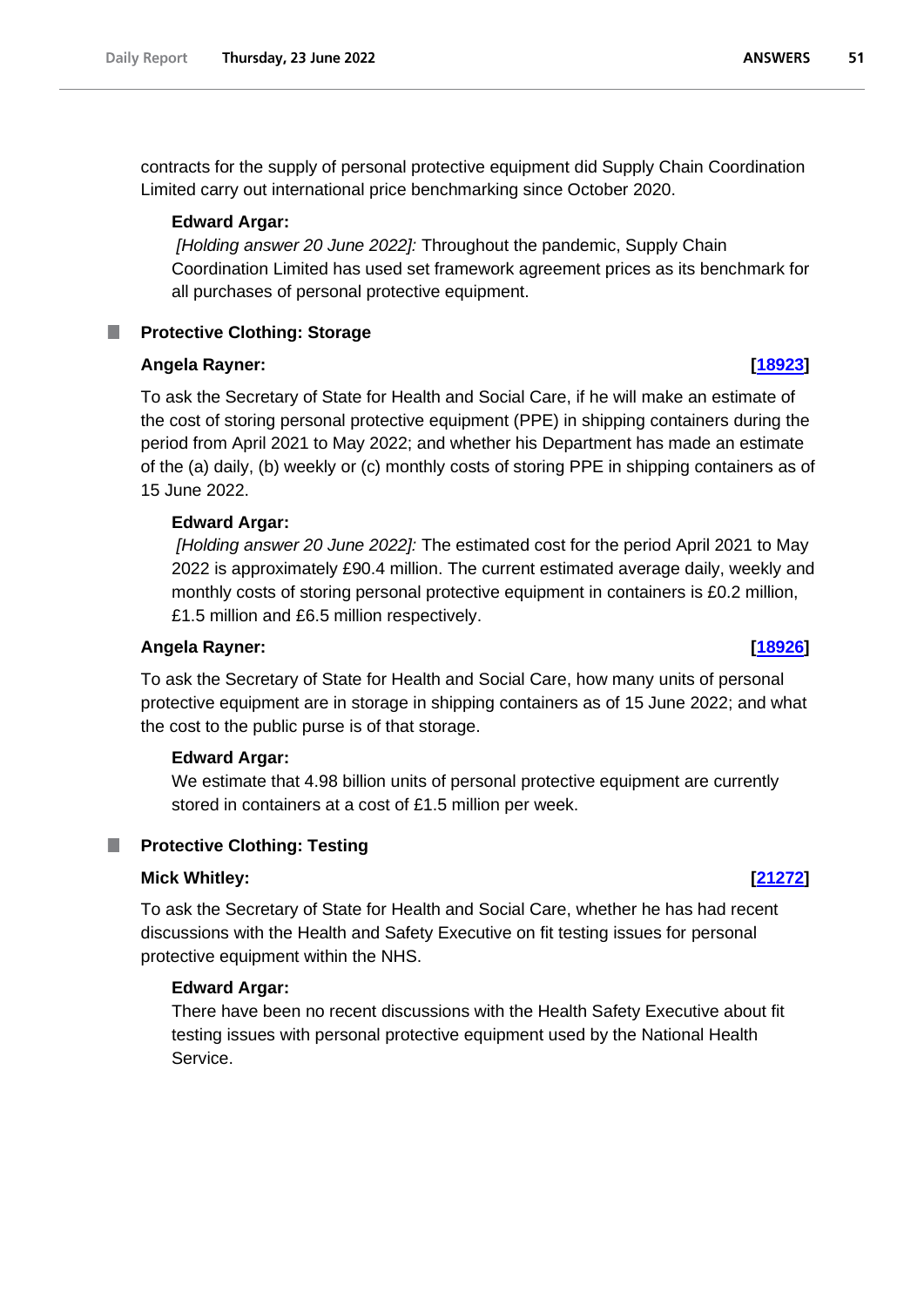#### I. **Refugees: Ukraine**

#### **Alex Sobel: [\[11849\]](http://www.parliament.uk/business/publications/written-questions-answers-statements/written-question/Commons/2022-06-01/11849)**

To ask the Secretary of State for Health and Social Care, what assessment his Department has made of the (a) immediate and (b) long-term psychological impact of the war in Ukraine on refugees from that country.

#### **Gillian Keegan:**

Whilst no specific assessment has been made, the Office for Health Improvement and Disparities has estimated that 13% of arrivals from Ukraine will require mental health support. We are working with the third sector and NHS England and NHS Improvement to develop proposals for providing integrated mental health care for Ukrainian arrivals.

#### **Sexually Transmitted Diseases** T.

### **Dame Diana Johnson: [\[19586\]](http://www.parliament.uk/business/publications/written-questions-answers-statements/written-question/Commons/2022-06-16/19586)**

To ask the Secretary of State for Health and Social Care, whether he will take steps to include stakeholder consultation on the protection of patient confidentiality in any plans to review the status of the Sexually Transmitted Diseases Directions 2000.

### **Maggie Throup:**

We are currently developing updated advice and guidance on confidentiality for information and data sharing by sexual and reproductive health and HIV services. This includes reviewing the specific legislation in the Sexually Transmitted Diseases Directions 2000. Stakeholders have been consulted on initial proposals and this engagement will continue as guidance is finalised.

## **Social Services: Disability and Older People**

### **Fleur Anderson: [\[19006\]](http://www.parliament.uk/business/publications/written-questions-answers-statements/written-question/Commons/2022-06-15/19006)**

To ask the Secretary of State for Health and Social Care, what steps he is taking to help ensure that social care support is accessible to older and disabled people in the context of rising living costs.

### **Gillian Keegan:**

Local authorities are best placed to understand and plan the care and support needs of the local population. We have made an additional £3.7 billion available for councils for 2022/23, which includes £1 billion specifically for social care. Councils can also use funding from un-ringfenced grants and council tax to meet inflationary and demographic pressures on these services.

### **Veterans: Mental Health Services**

#### **Matt Vickers: [\[19752\]](http://www.parliament.uk/business/publications/written-questions-answers-statements/written-question/Commons/2022-06-16/19752)**

To ask the Secretary of State for Health and Social Care, what steps he is taking to increase the provision of mental health support available for veterans.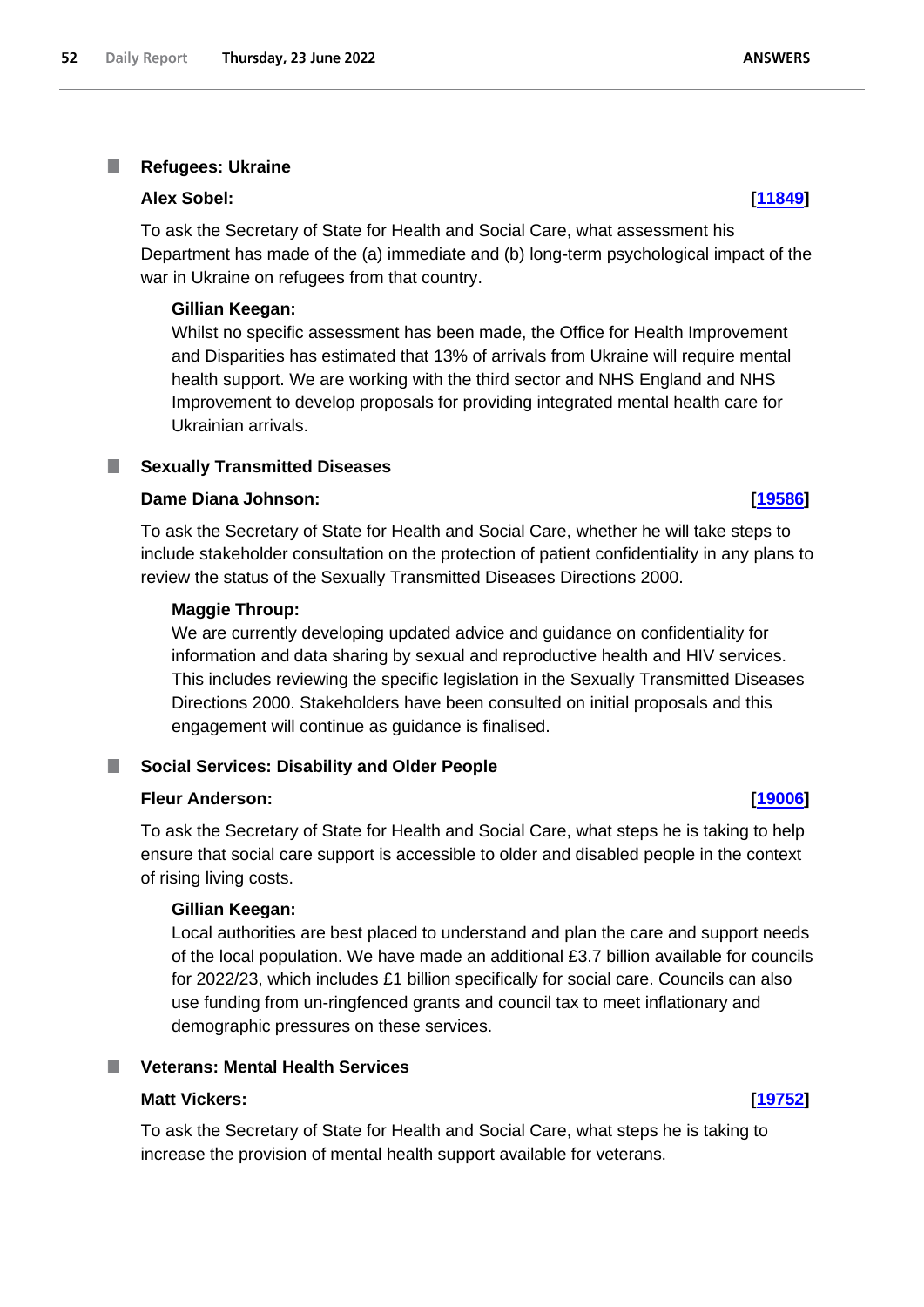#### **Gillian Keegan:**

NHS England has several bespoke services and initiatives to meet the needs of the armed forces community. This includes Op COURAGE and the Veterans' Mental Health and Wellbeing Service, which provides a mental health care pathway for veterans. Veterans benefit from personalised care plans and access to support and treatment. There have been over 20,000 referrals to Op COURAGE and in 2021, we committed an additional £2.7 million to further expand the service over the next three years. In addition, the Veterans Strategy Action Plan was published in January 2022, which aims to improve veterans' health and wellbeing.

#### **HOME OFFICE**

### **Asylum: Electronic Tagging**

#### **Anne McLaughlin: [\[21222\]](http://www.parliament.uk/business/publications/written-questions-answers-statements/written-question/Commons/2022-06-20/21222)**

To ask the Secretary of State for the Home Department, what the estimated annual cost to the public purse is of the proposal to electronically tag and monitor asylum seekers arriving in the UK.

#### **Tom Pursglove:**

The government is undertaking a pilot which will operate for a period of 12 months with the purpose of establishing whether electronic monitoring is an effective way to improve and maintain regular contact management with asylum claimants who arrive in the UK via unnecessary and dangerous routes, in order to progress their immigration case.

#### T. **Asylum: Newport West**

#### **Ruth Jones: [\[18032\]](http://www.parliament.uk/business/publications/written-questions-answers-statements/written-question/Commons/2022-06-14/18032)**

To ask the Secretary of State for the Home Department, how many people claiming asylum currently reside in Newport West constituency.

#### **Ruth Jones: [\[18033\]](http://www.parliament.uk/business/publications/written-questions-answers-statements/written-question/Commons/2022-06-14/18033)**

To ask the Secretary of State for the Home Department, how many asylum claims from people in Newport West constituency have been submitted in each of the last 5 years.

### **Ruth Jones: [\[18034\]](http://www.parliament.uk/business/publications/written-questions-answers-statements/written-question/Commons/2022-06-14/18034)**

To ask the Secretary of State for the Home Department, how many people in Newport West constituency have outstanding asylum claims as of 14 June 2022.

## **Kevin Foster:**

*[Holding answer 22 June 2022]:* The Home Office are unable to state how many people claiming asylum currently reside in Newport West constituency, how many asylum claims from people in Newport West constituency have been submitted in each of the last 5 years or how many people in Newport West constituency have outstanding asylum claims as of 14 June 2022 as this information could only be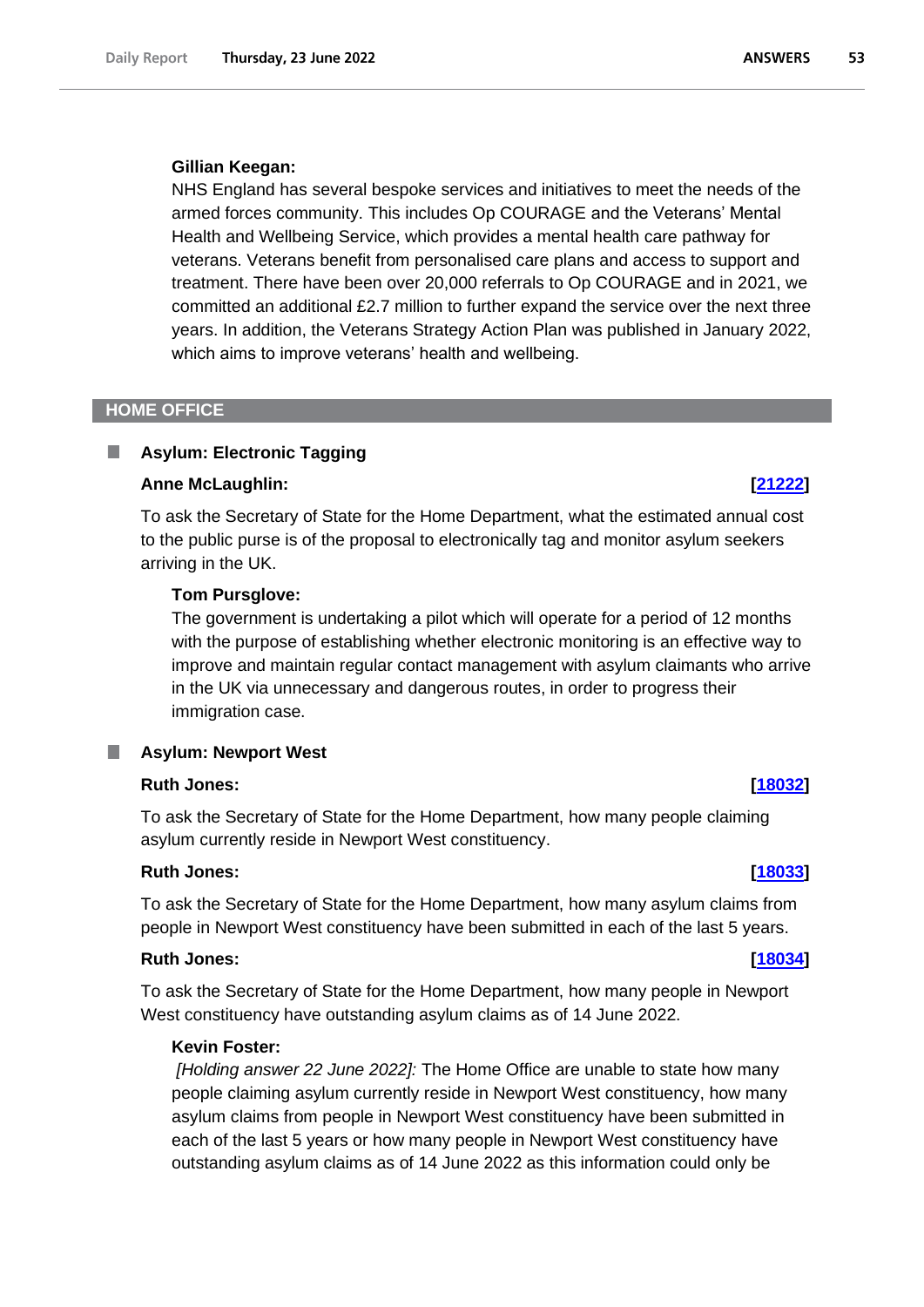obtained at disproportionate cost because it would require a manual search through individual records.

However, The Home Office publishes data on asylum in the 'Immigration Statistics Quarterly Release'. Data on asylum applications raised can be found in table Asy\_D01, and data on asylum applications awaiting an initial decision or further review can be found in table Asy\_D03 of the 'asylum and resettlement detailed datasets'. The latest data relates to the year ending March 2022. Data for June 2022 will be published on 25 August 2022.

## **Asylum: Rwanda**

## **Dame Diana Johnson: [\[17895\]](http://www.parliament.uk/business/publications/written-questions-answers-statements/written-question/Commons/2022-06-14/17895)**

To ask the Secretary of State for the Home Department, what steps her Department is taking to ensure access to legal advice and representation for the asylum seekers held in detention ahead of potential deportation flights to Rwanda.

## **Dame Diana Johnson: [\[17896\]](http://www.parliament.uk/business/publications/written-questions-answers-statements/written-question/Commons/2022-06-14/17896)**

To ask the Secretary of State for the Home Department, if she will publish the nationalities of all the asylum seekers identified for deportation to Rwanda.

## **Tom Pursglove:**

*[Holding answer 22 June 2022]:* 17895:

In line with the published IRC Operating Standards, all individuals who arrive at an immigration removal centre (IRC) must be advised of their right to legal representation and of how they can obtain such representation, within 24 hours of their arrival at an IRC and again during the Home Office Detention Engagement Team induction within 48 hours of arrival.

The Legal Aid Agency (LAA) operates free legal advice surgeries in IRCs in England under the Detained Duty Advice (DDA) Scheme. Individuals who are detained are entitled to receive up to 30 minutes of advice regardless of financial eligibility or the merits of their case. There is no restriction on the number of surgeries an individual may attend. If an individual who is detained requires substantive advice on a matter which is in scope of legal aid, full legal advice can be provided if the statutory legal aid means and merits criteria are met.

Staff in immigration removal centres work closely with the LAA to manage demand for the DDA Scheme.

Detained individuals can also utilise private legal representation outside of the legal aid DDA scheme. All people detained in IRCs are provided with a mobile phone and have access to landline telephones on request, fax machines, email and video calling facilities, which can be used to contact legal representatives.

## **17896:**

The latest published Immigration Statistics detail the number of individuals being managed under inadmissibility rules and can be found online at: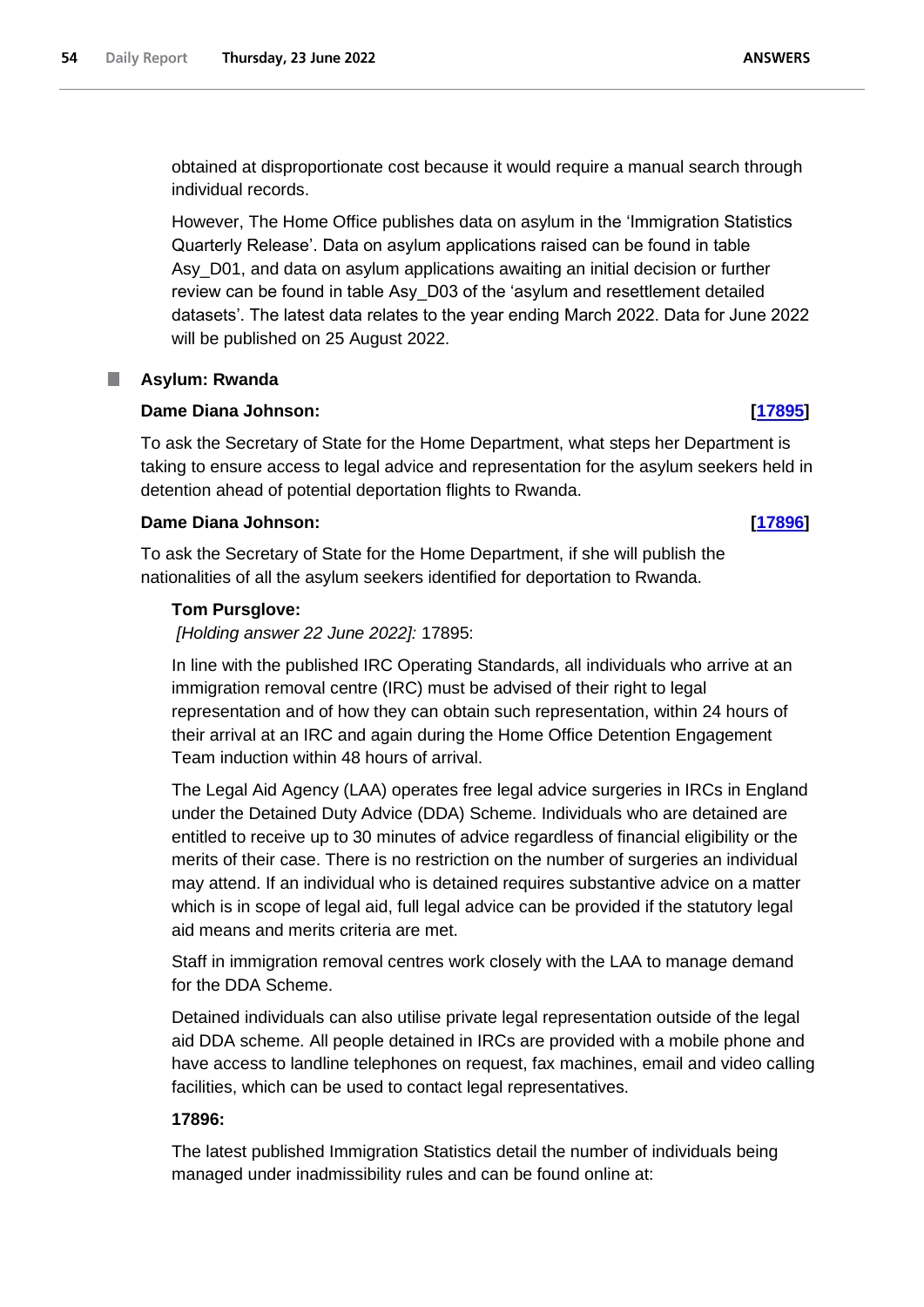### [How many people do we grant asylum or protection to? -](https://gbr01.safelinks.protection.outlook.com/?url=https%3A%2F%2Fwww.gov.uk%2Fgovernment%2Fstatistics%2Fimmigration-statistics-year-ending-march-2022%2Fhow-many-people-do-we-grant-asylum-or-protection-to&data=05%7C01%7CLucy.Hudson1%40homeoffice.gov.uk%7Ce73d3cff99a2458bd60408da546f947e%7Cf24d93ecb2914192a08af182245945c2%7C0%7C0%7C637915135447998817%7CUnknown%7CTWFpbGZsb3d8eyJWIjoiMC4wLjAwMDAiLCJQIjoiV2luMzIiLCJBTiI6Ik1haWwiLCJXVCI6Mn0%3D%7C3000%7C%7C%7C&sdata=nYLc46AMkYLJG07XWaM6FYtQtsUpP%2BF60jo9IZZfmrU%3D&reserved=0) GOV.UK (www.gov.uk)

A breakdown of these figures specifically for those considered for relocation under the Migration and Economic Development Partnership with Rwanda is not currently available - however, we are working to bring that data in line with current reporting and hope to publish that information in the near future.

### **Rachael Maskell: [\[17983\]](http://www.parliament.uk/business/publications/written-questions-answers-statements/written-question/Commons/2022-06-14/17983)**

To ask the Secretary of State for the Home Department, whether her Department will provide transport to the UK for asylum seekers who receive a positive decision on their asylum application while they are located in Rwanda.

## **Rachael Maskell: [\[17984\]](http://www.parliament.uk/business/publications/written-questions-answers-statements/written-question/Commons/2022-06-14/17984)**

To ask the Secretary of State for the Home Department, whether her Department has made a mental health impact assessment of the effect on asylum seekers of deportation to Rwanda.

### **Tom Pursglove:**

*[Holding answer 22 June 2022]:* The Migration and Economic Development Partnership will see those travelling to the UK through illegal, dangerous and unnecessary methods, considered for relocation to Rwanda. Their asylum claims will be processed by Rwanda who will resettle them if their asylum claim is accepted. Those whose claims for protection are rejected will either be offered the chance to stay in Rwanda or return to their home country. They will not return to the UK once their claims have been decided by Rwanda.

Rwanda is a fundamentally safe and secure country with respect for the rule of law. However, everyone considered for relocation will be screened and have access to legal advice. Decisions will be taken on a case-by-case basis, and nobody will be relocated if it is unsafe or inappropriate for them.

Under this agreement, Rwanda will process claims in accordance with the UN Refugee Convention, national and international laws, and will ensure individuals have protection from inhuman and degrading treatment. Under the Migration and Economic Development Partnership, Rwanda has also undertaken to provide support to ensure the health, security and wellbeing of each relocated person.

### **Steve McCabe: [\[18769\]](http://www.parliament.uk/business/publications/written-questions-answers-statements/written-question/Commons/2022-06-15/18769)**

To ask the Secretary of State for the Home Department, what assessment she has made of the potential impact of the UK-Rwanda Migration and Economic Development Partnership on the number of small boat crossings in the Channel.

## **Tom Pursglove:**

This partnership is part of a suite of measures in the New Plan for Immigration that we are implementing to tackle unnecessary, dangerous, and illegal journeys. There is no one single solution to this issue.

While people are dying making perilous journeys, it is only right that this Government reduces the draw of travel through multiple safe countries to claim asylum in the UK.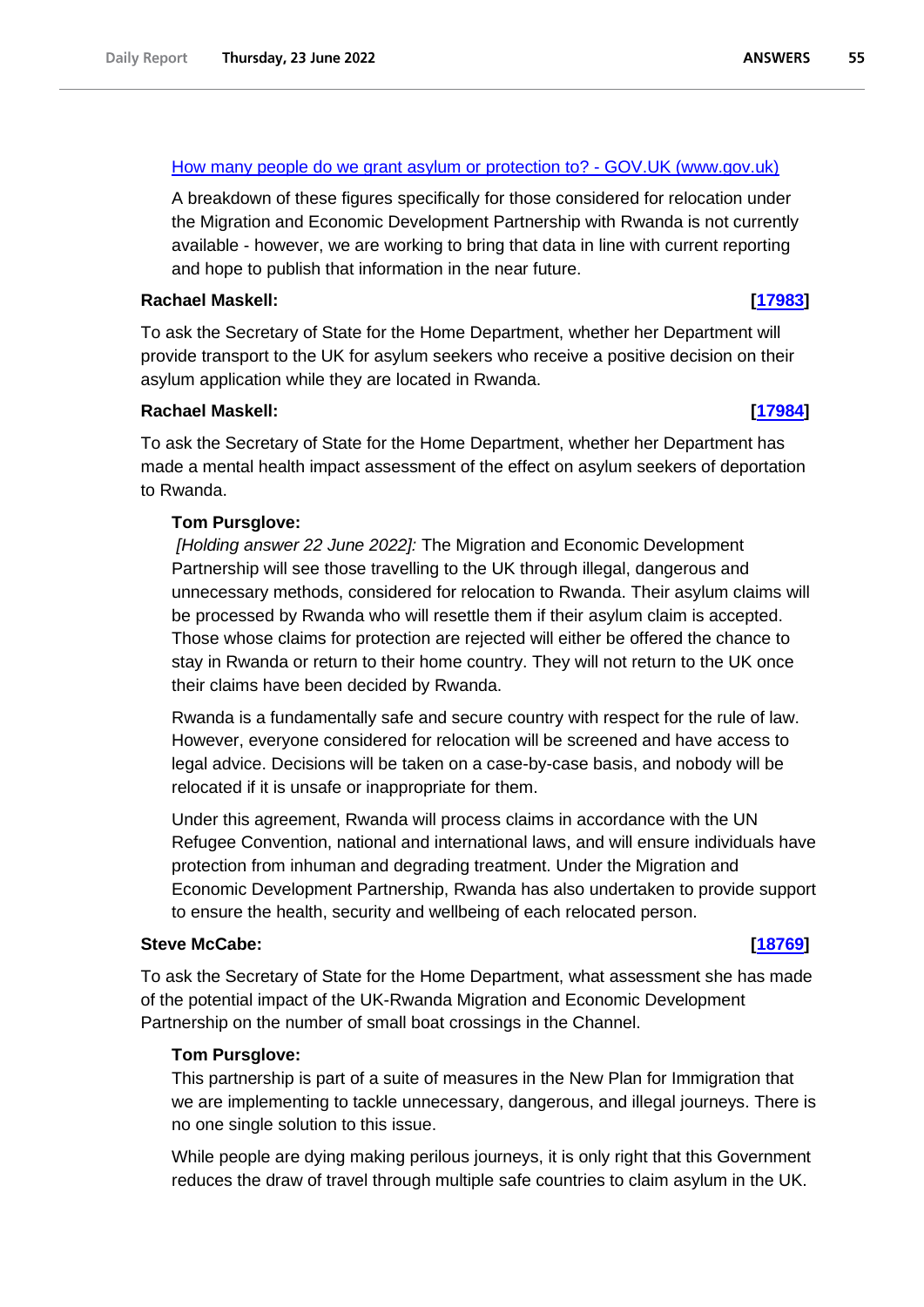### **Daniel Kawczynski: [\[19598\]](http://www.parliament.uk/business/publications/written-questions-answers-statements/written-question/Commons/2022-06-16/19598)**

To ask the Secretary of State for the Home Department, what assessment she has made of the implications for her policies of the interim measure granted by the European Court of Human Rights on 14 June 2022 preventing flights to Rwanda by people whose asylum applications will be processed in that country.

### **Tom Pursglove:**

The European Court of Human Rights granted last-minute interim measures which prohibited the removal of three individuals set to be relocated to Rwanda on 14 June 2022. The Government is seeking greater transparency from the European Court of Human Rights on the reasons for their judgment.

The European Court of Human Rights did not rule that the policy or removals were unlawful. We strongly believe that this project meets our obligations under both national and international law.

We have been clear from the start that we expect people to make legal challenges or barriers to removal. However, we will do what it takes to deliver this new partnership. A full judicial review is expected to be heard in July.

### **Daniel Kawczynski: [\[20242\]](http://www.parliament.uk/business/publications/written-questions-answers-statements/written-question/Commons/2022-06-17/20242)**

To ask the Secretary of State for the Home Department, whether the UK was given an opportunity to make representations to the European Court of Human Rights before an interim measure was granted by that Court preventing the removal of asylum seekers to Rwanda for consideration there of their asylum claims.

### **Tom Pursglove:**

The European Court of Human Rights granted last-minute interim measures which prohibited the removal of three individuals set to be relocated to Rwanda on 14 June 2022. The UK was not given an opportunity to make representations to the European Court of Human Rights before the measure was granted. However, the Government is seeking greater transparency on the reasons for their judgment.

#### ш **Cybercrime: Newport West**

### **Ruth Jones: [\[18042\]](http://www.parliament.uk/business/publications/written-questions-answers-statements/written-question/Commons/2022-06-14/18042)**

To ask the Secretary of State for the Home Department, what steps her Department is taking to work with international partners to protect Newport West constituency from cyber-attacks.

### **Damian Hinds:**

*[Holding answer 22 June 2022]:* Tackling cyber crime is at the heart of the Government's National Cyber Strategy National Cyber Strategy 2022 - GOV.UK (www.gov.uk)

The strategy was launched in December 2021 and presents the UK's role as a responsible and democratic cyber power, protecting and promoting UK interests in, and through, cyberspace. The strategy commits £2.6bn of new investment to deliver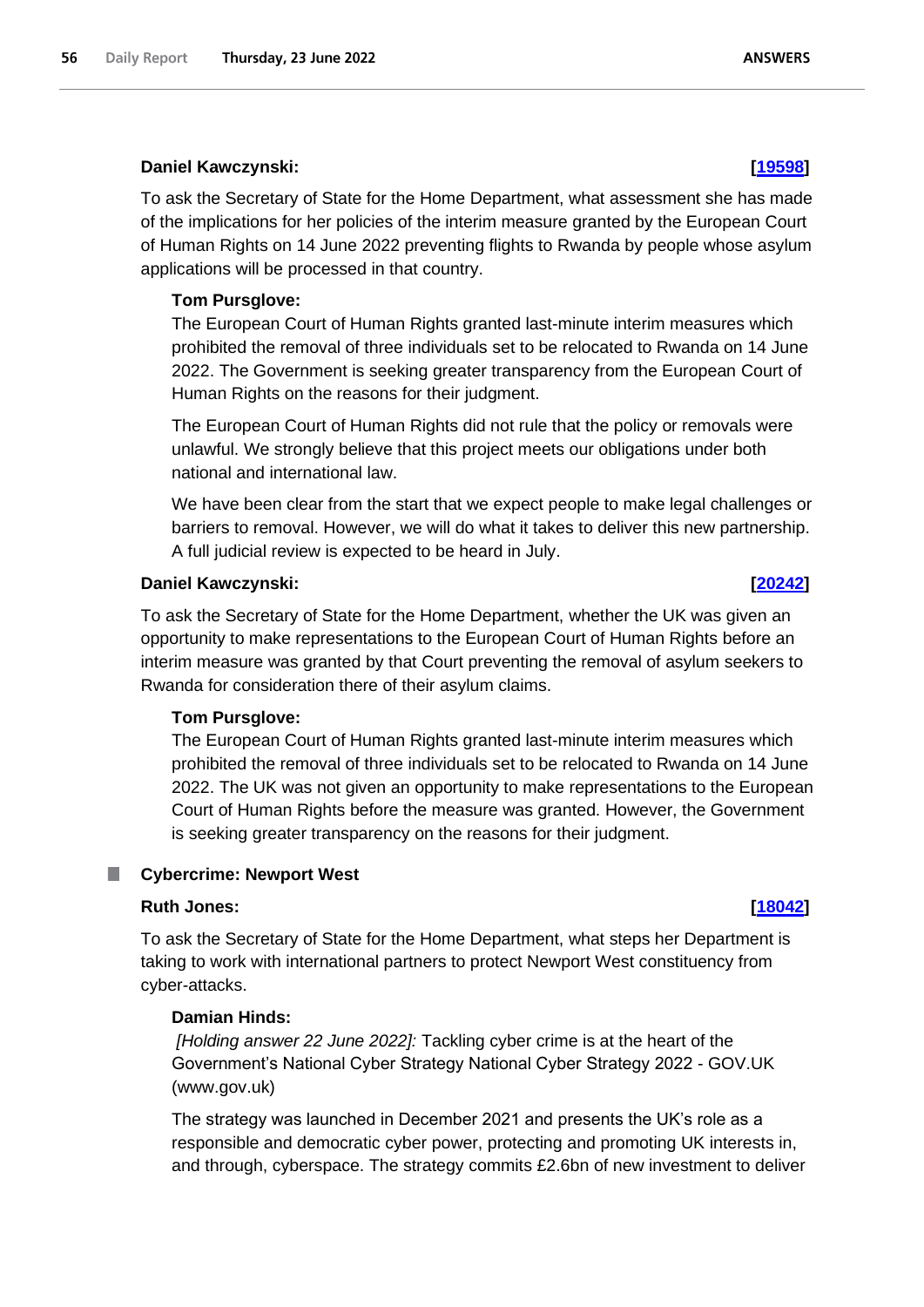objectives under five strategic pillars:- Ecosystem; Resilience; Technology; Global Leadership; and, Threat.

The Home Office regularly works with international partners, both bilaterally and multilaterally to combat cyber threats. We are active in the G7, Counter Ransomware Initiative, with our Five Eyes Partners, in the Council of Europe and in the UN.

Last year, using our G7 Presidency we hosted the inaugural Senior Officials' Forum on Ransomware featuring other G7 countries, and key international organisations.

We regularly provide information about the threat landscape to help our partners to counter threats, we share the UK's own cyber deterrence toolkit and our lessons learned from using it and co-ordinate with partners on how to respond to statedirected malicious cyber activity.

## **Economic Crime**

## **Kevin Hollinrake: [\[17028\]](http://www.parliament.uk/business/publications/written-questions-answers-statements/written-question/Commons/2022-06-13/17028)**

To ask the Secretary of State for the Home Department, if she will include a new offence of failing to prevent economic crime in the provisions of the Economic Crime and Corporate Transparency Bill announced in the Queen's Speech 2022.

### **Kit Malthouse:**

Building on the recently enacted Economic Crime (Transparency and Enforcement) Act, the Economic Crime and Corporate Transparency Bill will bear down further on kleptocrats, criminals and terrorists who abuse our financial system, strengthening the UK's reputation as a place where legitimate business can thrive while driving dirty money out of the UK.

As set out in the Queen's Speech, the Bill will include reform of Companies House, reforms to prevent abuse of limited partnerships, additional powers to seize suspect cryptoassets more quickly and easily, and reforms to give businesses more confidence to share information in order to tackle money laundering and other economic crime.

The Government keeps UK law under regular review to ensure a robust legislative framework. In 2020, the Government commissioned the Law Commission to undertake a detailed review of how the legislative system could be improved to appropriately capture and punish criminal offences committed by corporations, with a particular focus on economic crime.

The Law Commission report was published on 10 June. The Government will carefully assess the options presented and will take forward the strongest options for reform.

### **Emergency Services: Crimes of Violence**

### **Wendy Chamberlain: [\[19699\]](http://www.parliament.uk/business/publications/written-questions-answers-statements/written-question/Commons/2022-06-16/19699)**

To ask the Secretary of State for the Home Department, what steps the Government is taking to mark the contribution of emergency workers killed in the line of duty.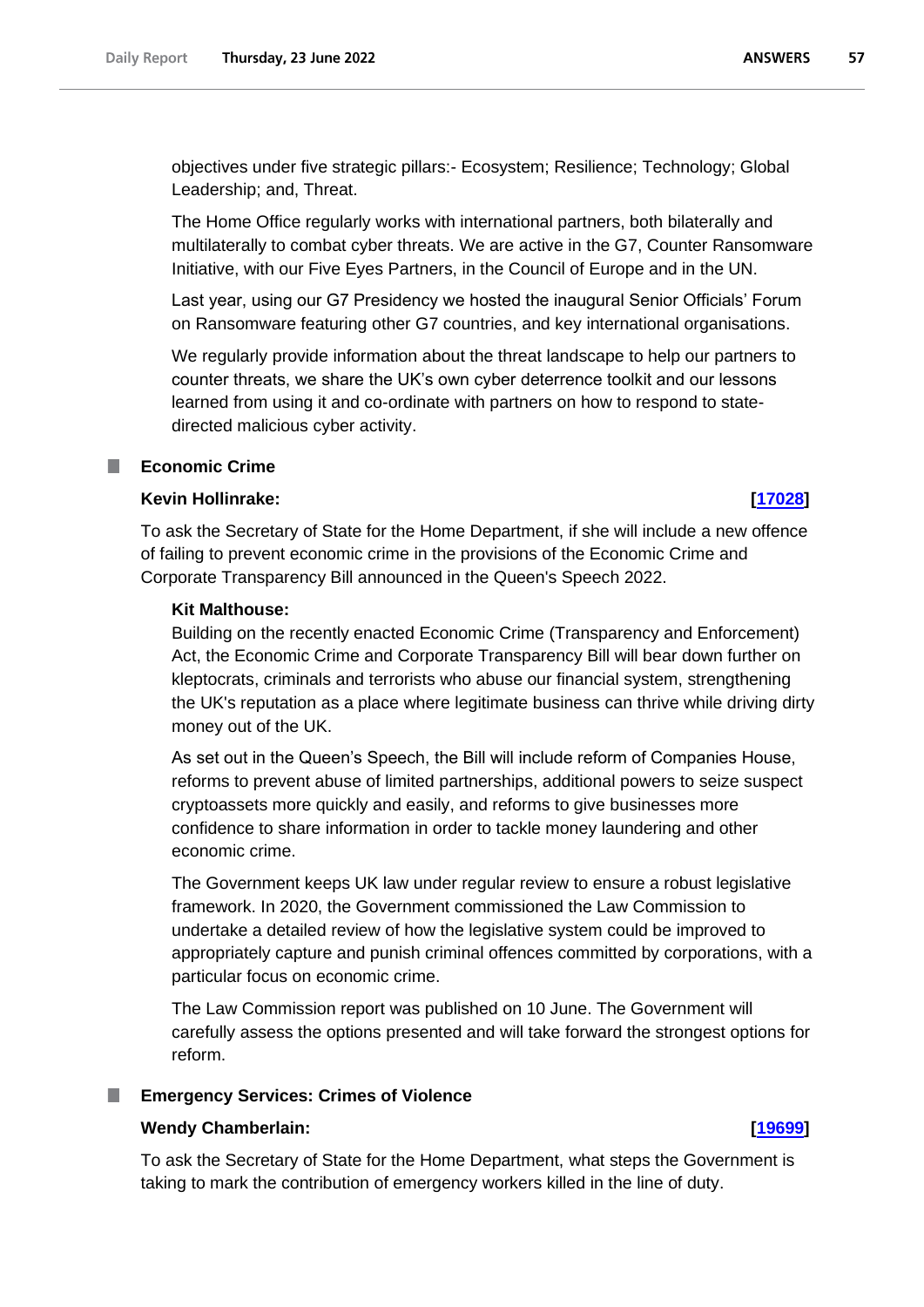#### **Kit Malthouse:**

It is important that we recognise the vital role emergency service workers play in society. This is never more true than when they make the ultimate sacrifice. That is why the government was pleased to support the national memorial at the National Memorial Arboretum, and why the Home Secretary and Ministers regularly show their support for the police during commemorative events.

All UK honours and medals are in the personal gift of HM The Queen under the Royal prerogative. The Committee on the Grant of Honours, Decorations and Medal (HD Committee) gives advice to The Queen on honours matters, including new forms of official national recognition. The Honours and Appointments Secretariat in the Cabinet Office supports the Committee and will consider the options for recognition.

### **HM Passport Office and UK Visas and Immigration: Correspondence**

#### **Dr Rupa Huq: [\[21240\]](http://www.parliament.uk/business/publications/written-questions-answers-statements/written-question/Commons/2022-06-20/21240)**

To ask the Secretary of State for the Home Department, with reference to UK Visas and Immigration and HM Passport Office's customer service operations data, published on 26 May 2022, what her timeframe is for reaching the performance target of 95 per cent in respect of responses to letters and emails from hon. Members.

#### **Kevin Foster:**

Performance against target has been impacted by a significant increase in the volume of correspondence received, including the unprecedented amount of correspondence about the situation in Afghanistan and more recently in Ukraine.

The Department continues to prioritise enquiries related to Ukraine and recognises it has not been able to meet service standard in other cases. Actions are being taken to clear backlogs and drive-up performance. MPs can also escalate urgent and compassionate cases via the team at Portcullis House.

The Department continues to recruit additional resources and has recently been loaned staff from non-operational areas to assist in clearing the backlogs.

#### **Home Office: Standards** a a

## **Kevin Brennan: [\[17888\]](http://www.parliament.uk/business/publications/written-questions-answers-statements/written-question/Commons/2022-06-14/17888)**

To ask the Secretary of State for the Home Department, what proportion of applications to her Department in each customer group were processed within the time stipulated by the customer service standard since 1 January 2022.

### **Kevin Foster:**

The Home Office has been prioritising visa applications in response to the humanitarian crisis arising from the invasion of Ukraine.

Information on how [UKVI](https://gbr01.safelinks.protection.outlook.com/?url=https%3A%2F%2Fen.wikipedia.org%2Fwiki%2FUKVI&data=05%7C01%7CVSIDirectorsOffice%40homeoffice.gov.uk%7Cd6943c3c333243409f9208da4f8fd42e%7Cf24d93ecb2914192a08af182245945c2%7C0%7C0%7C637909776391826203%7CUnknown%7CTWFpbGZsb3d8eyJWIjoiMC4wLjAwMDAiLCJQIjoiV2luMzIiLCJBTiI6Ik1haWwiLCJXVCI6Mn0%3D%7C3000%7C%7C%7C&sdata=2HqbKO5qZzisX%2FDd5596Y0IMXvhKHSdVJjm6Noe44Rk%3D&reserved=0) is performing against service standards can be found in the migration transparency data published on the **GOV.UK** webpage Migration transparency data - GOV.UK (www.gov.uk).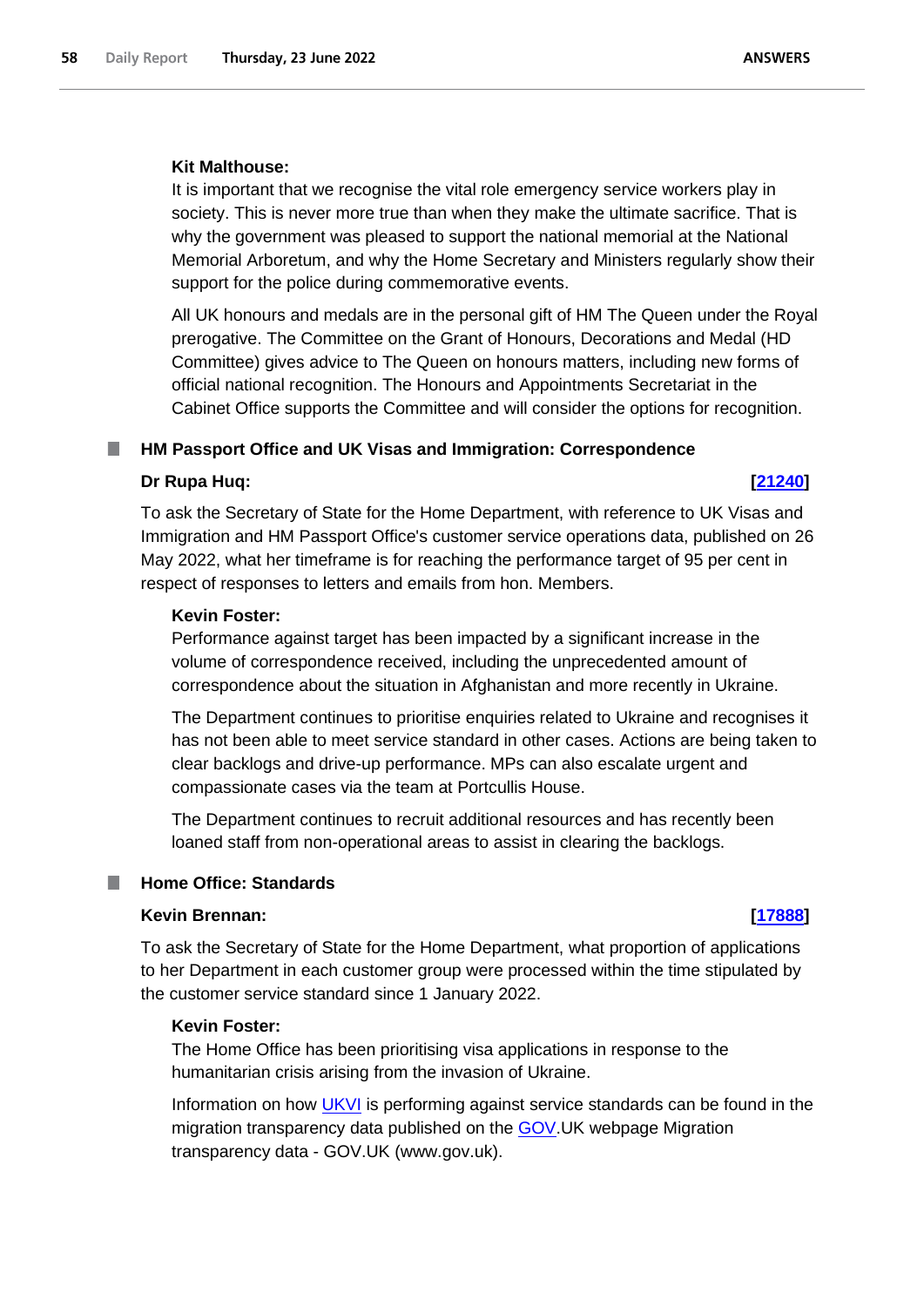#### **Home Office: Telephone Services** T.

#### **Jessica Morden: [\[21147\]](http://www.parliament.uk/business/publications/written-questions-answers-statements/written-question/Commons/2022-06-20/21147)**

To ask the Secretary of State for the Home Department, how many new enquiries her Department's MP hotline teams have processed in each month of 2022 up to 20 June.

#### **Kevin Foster:**

The volume of calls received, and enquiries handled in these calls on the MP Helpline in each month of 2022 is detailed below.

|               |                       | <b>TOTAL ENQUIRIES HANDLES</b> |
|---------------|-----------------------|--------------------------------|
|               | <b>CALLS ANSWERED</b> | <b>THROUGH CALLS</b>           |
| <b>Jan-22</b> | 1327                  | 1650                           |
| Feb-22        | 1344                  | 1659                           |
| Mar-22        | 1808                  | 2383                           |
| Apr-22        | 1967                  | 3632                           |
| May-22        | 3716                  | 7118                           |
| <b>Jun-22</b> | 2902                  | 4884                           |

#### **Members: Correspondence** ш

### **Robert Largan: [\[19025\]](http://www.parliament.uk/business/publications/written-questions-answers-statements/written-question/Commons/2022-06-15/19025)**

To ask the Secretary of State for the Home Department, when she plans to respond to the enquiry of the hon. Member for High Peak, dated 13 April 2022, reference RL37310.

### **Tom Pursglove:**

The Minister for Justice and Tackling Illegal Migration will respond shortly.

#### **Ruth Cadbury: [\[19628\]](http://www.parliament.uk/business/publications/written-questions-answers-statements/written-question/Commons/2022-06-16/19628)**

To ask the Secretary of State for the Home Department, when her Department will respond to the correspondence via email of (a) 23 March 2022 at 12:20 and (b) 25 April 2022 at 17:30 from the hon. Member for Brentford and Isleworth on the British National Overseas application.

#### **Kevin Foster:**

*[Holding answer 22 June 2022]:* The Home Office responded to the Hon. Member's correspondence on 17 June 2022.

# **Gill Furniss: [\[21244\]](http://www.parliament.uk/business/publications/written-questions-answers-statements/written-question/Commons/2022-06-20/21244)**

To ask the Secretary of State for the Home Department, what recent assessment she has made of the adequacy of her Department's response rate to enquiries from hon. Members.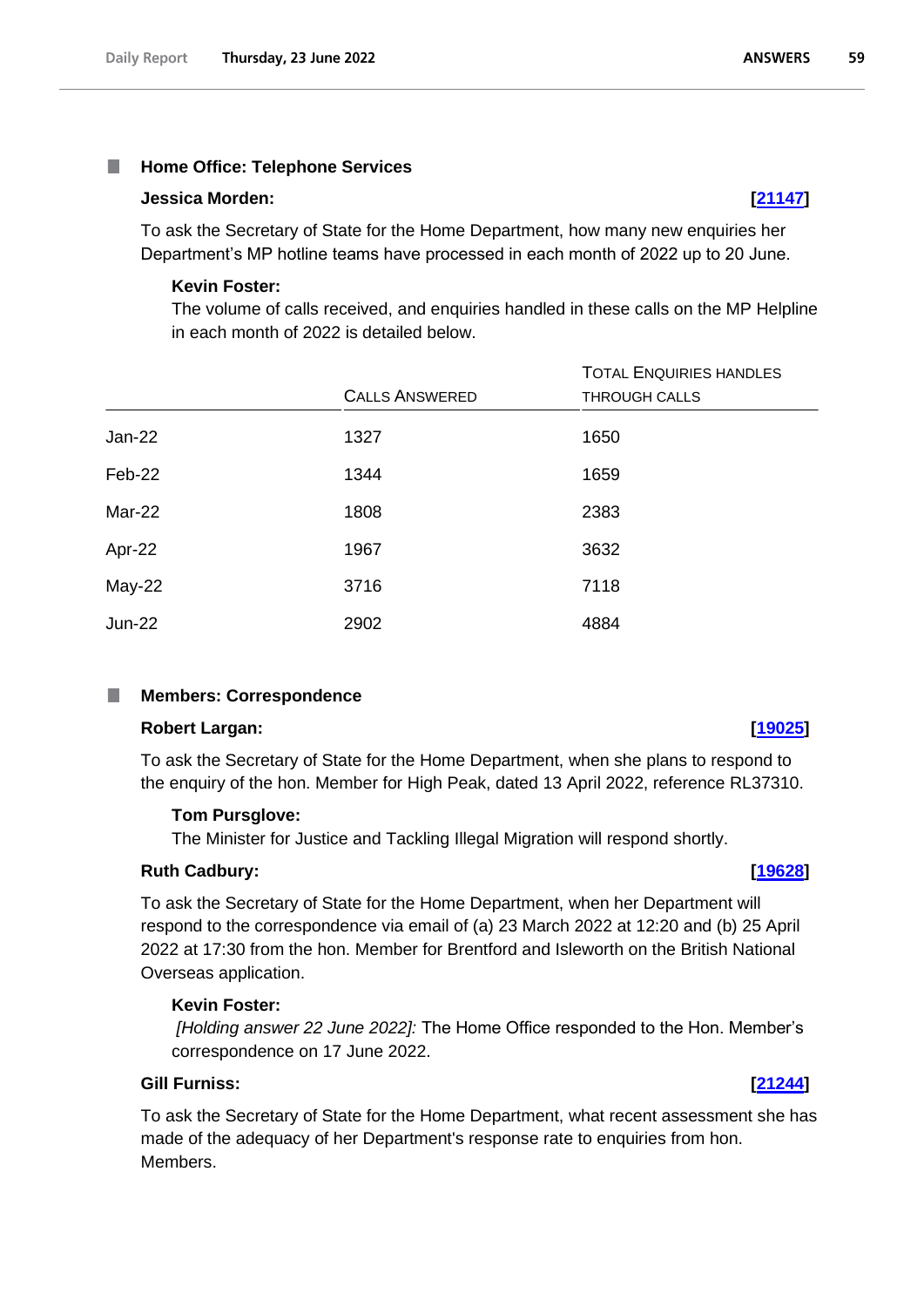#### **Kevin Foster:**

Performance against target has been impacted by a significant increase in the volume of correspondence received, including the unprecedented amount of correspondence about the situation in Afghanistan and more recently in Ukraine.

The Department continues to prioritise enquiries related to Ukraine and recognises it has not been able to meet service standard in other cases. Actions are being taken to clear backlogs and drive-up performance. MPs can escalate urgent and compassionate cases via the team at Portcullis House.

The Department continues to recruit additional resources and has recently been loaned staff from non-operational areas to assist in clearing the backlogs.

#### **Gill Furniss: [\[21245\]](http://www.parliament.uk/business/publications/written-questions-answers-statements/written-question/Commons/2022-06-20/21245)**

To ask the Secretary of State for the Home Department, how many and what proportion of enquiries from hon. Members to her Department received a response within 20 working days since 1 January 2022; and how many and what proportion of enquiries awaiting a response were received more than (i) 20, (ii) 40, (iii) 60 and (iv) 80 working days ago as of 20 June 2022.

#### **Kevin Foster:**

Performance against target has been impacted by a significant increase in the volume of correspondence received, including the unprecedented amount of correspondence about the situation in Afghanistan and more recently in Ukraine.

The Department continues to prioritise enquiries related to Ukraine and recognises it has not been able to meet service standard in other cases. Actions have been taken to clear backlogs and drive-up performance. MPs can escalate urgent and compassionate cases via the team at Portcullis House.

The Department continues to recruit additional resources and has recently been loaned staff from non-operational areas to assist in clearing the backlogs.

Data about intake and performance in answering Hon. Members correspondence are published quarterly with the latest Quarter available at:

[https://www.gov.uk/government/publications/customer-service-operations-data-q1-](https://www.gov.uk/government/publications/customer-service-operations-data-q1-2022) [2022](https://www.gov.uk/government/publications/customer-service-operations-data-q1-2022)

### **Motor Vehicles: Noise**

#### **Emma Hardy: [\[19664\]](http://www.parliament.uk/business/publications/written-questions-answers-statements/written-question/Commons/2022-06-16/19664)**

To ask the Secretary of State for the Home Department, how many penalties for (a) traffic noise offences and (b) illegally modified exhaust systems have been issued in each year 2016.

# **Kit Malthouse:**

The Home Office collects and publishes data on Fixed Penalty Notices and other outcomes for motoring offences, including wider offence category. The most recent data is available here: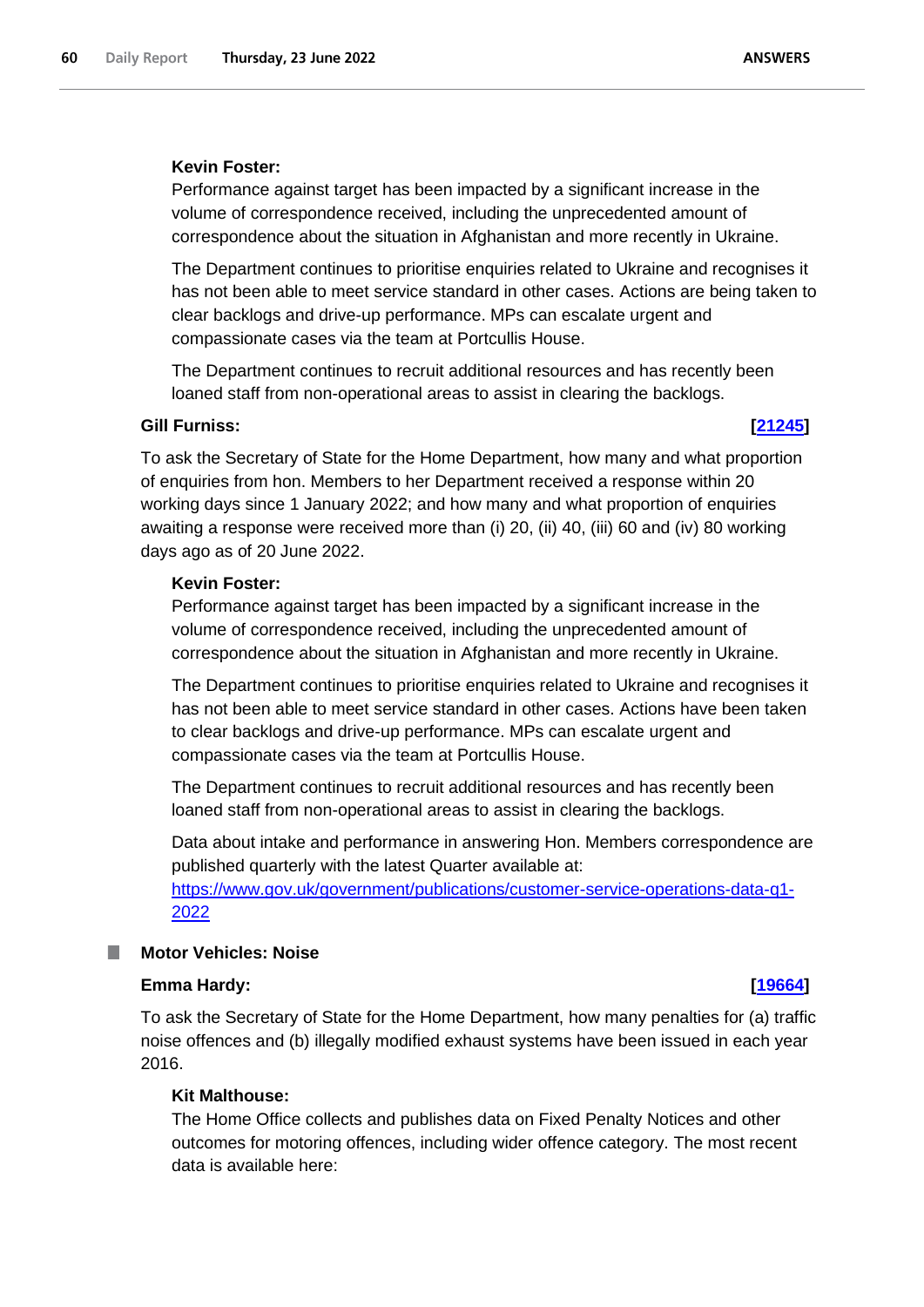[https://assets.publishing.service.gov.uk/government/uploads/system/uploads/attachm](https://assets.publishing.service.gov.uk/government/uploads/system/uploads/attachment_data/file/1040226/fixed-penalty-notices-and-other-motoring-offences-statistics-police-powers-and-procedures-year-ending-31-march-2021.xlsx) [ent\\_data/file/1040226/fixed-penalty-notices-and-other-motoring-offences-statistics](https://assets.publishing.service.gov.uk/government/uploads/system/uploads/attachment_data/file/1040226/fixed-penalty-notices-and-other-motoring-offences-statistics-police-powers-and-procedures-year-ending-31-march-2021.xlsx)[police-powers-and-procedures-year-ending-31-march-2021.xlsx](https://assets.publishing.service.gov.uk/government/uploads/system/uploads/attachment_data/file/1040226/fixed-penalty-notices-and-other-motoring-offences-statistics-police-powers-and-procedures-year-ending-31-march-2021.xlsx)

Data on the number of penalties for traffic noise offences, by year since 2016, has been provided in Annex A.

However, data is not collected specifically on penalties for illegally modified exhaust systems.

#### **Attachments:**

1. Annex A [Annex A - 19664 - Emma Hardy - copy.xlsx]

#### ш **Passports: Applications**

#### **Alan Brown: [\[17009\]](http://www.parliament.uk/business/publications/written-questions-answers-statements/written-question/Commons/2022-06-13/17009)**

To ask the Secretary of State for the Home Department, how many and what proportion of people in her Department have worked on processing passport applications in each year since 2010.

### **Kevin Foster:**

The table below shows the total full-time equivalent staff of Her Majesty's Passport Office as at 31 March, for the years 2010–2022:

| YEAR | FULL-TIME EQUIVALENT |
|------|----------------------|
| 2010 | 4,017                |
| 2011 | 3,629                |
| 2012 | 3,134                |
| 2013 | 3,284                |
| 2014 | 3,469                |
| 2015 | 4,376                |
| 2016 | 4,059                |
| 2017 | 3,879                |
| 2018 | 3,680                |
| 2019 | 3,620                |
| 2020 | 3,947                |
| 2021 | 3,704                |
| 2022 | 4,466                |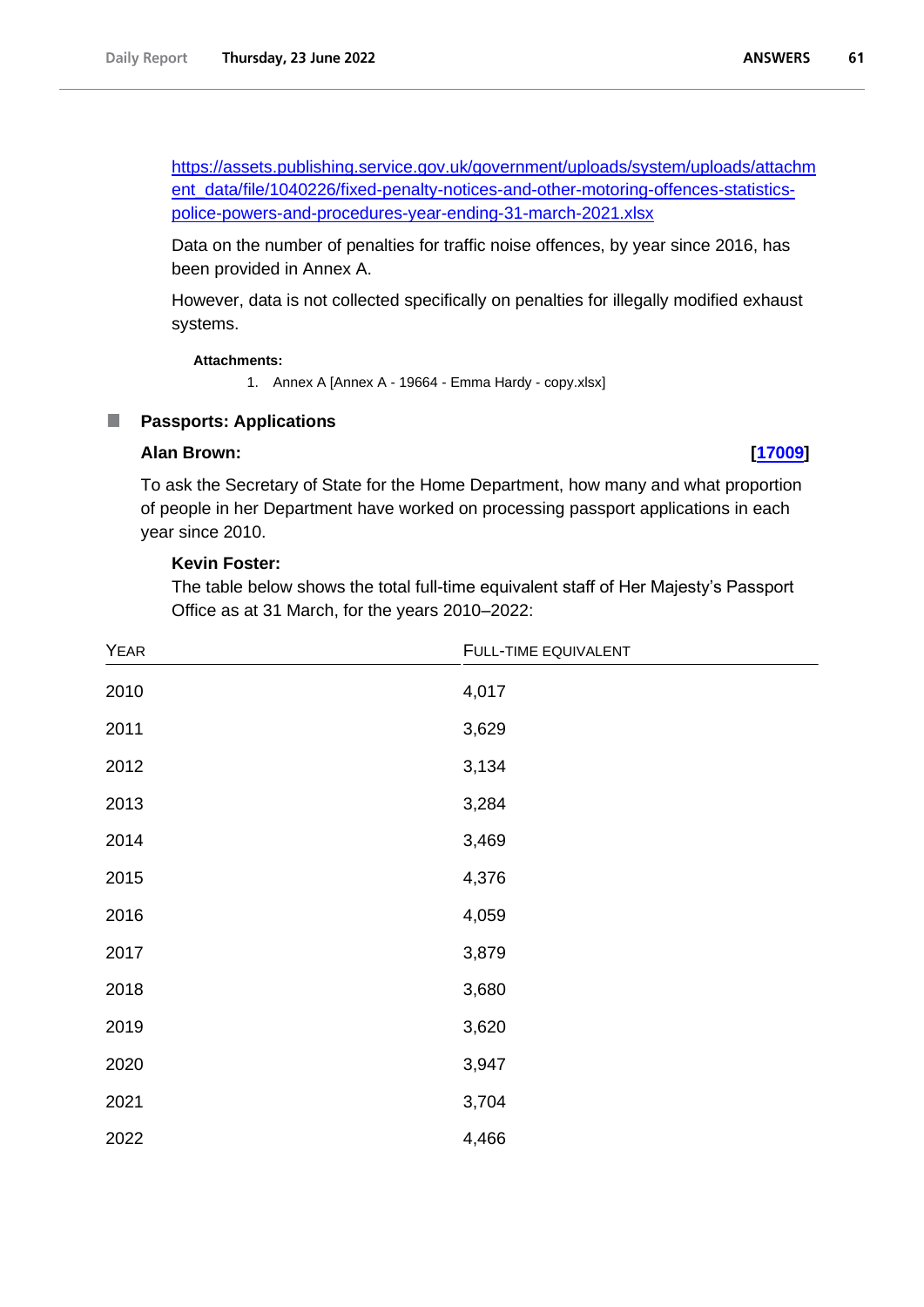#### T. **Refugees: Afghanistan**

#### **Dame Diana Johnson: [\[17898\]](http://www.parliament.uk/business/publications/written-questions-answers-statements/written-question/Commons/2022-06-14/17898)**

To ask the Secretary of State for the Home Department, what recent progress she has made on the implementation of provisions to bring individuals under Category 3 to safety to the UK under the the Afghan Citizens Resettlement Scheme.

#### **Kevin Foster:**

*[Holding answer 22 June 2022]:* The Afghan Citizens Resettlement Scheme (ACRS) will provide up to 20,000 women, children and others at risk with a safe and legal route to resettle in the UK.

The ACRS is not application-based. Instead, eligible people will be prioritised for resettlement through three referral pathways.

Pathway 3 offers a route to resettlement for those at risk who supported the UK and international community effort in Afghanistan, as well as those who are particularly vulnerable, such as women and girls at risk and members of minority groups.

The government announced further details on Pathway 3 on 13 June 2022. Under the first year of Pathway 3, the government will offer resettlement places to eligible, atrisk British Council and GardaWorld contractors and Chevening alumni. There are 1,500 Pathway 3 places available in the first year. This number includes the principal applicants and their eligible family members.

The FCDO have set out [further information](https://www.gov.uk/guidance/afghan-citizens-resettlement-scheme-pathway-3-eligibility-for-british-council-and-gardaworld-contractors-and-chevening-alumni) on how this works.The full link to the webpage is as follows: ( [Afghan Citizens Resettlement Scheme Pathway 3: eligibility](https://www.gov.uk/guidance/afghan-citizens-resettlement-scheme-pathway-3-eligibility-for-british-council-and-gardaworld-contractors-and-chevening-alumni)  [for British Council and GardaWorld contractors and Chevening Alumni -](https://www.gov.uk/guidance/afghan-citizens-resettlement-scheme-pathway-3-eligibility-for-british-council-and-gardaworld-contractors-and-chevening-alumni) GOV.UK [\(www.gov.uk\)](https://www.gov.uk/guidance/afghan-citizens-resettlement-scheme-pathway-3-eligibility-for-british-council-and-gardaworld-contractors-and-chevening-alumni) ). We encourage anyone who thinks they might be eligible to complete the Expression of Interest as soon as possible, and before the deadline on Monday 15 August 2022.

After the first year of Pathway 3, the government will work with international partners and NGOs to welcome additional groups of Afghans at risk. Further detail will be set out in due course.

### **Tim Farron: [\[20243\]](http://www.parliament.uk/business/publications/written-questions-answers-statements/written-question/Commons/2022-06-17/20243)**

To ask the Secretary of State for the Home Department, pursuant to the Answer of 8 June 2022 to Question 13085 on Refugees: Afghanistan, how many of the 12,000 individuals accommodated in hotels from the Operation Pitting evacuation have been moved to permanent accommodation as of 17 June 2022.

### **Kevin Foster:**

We have moved, or in the process of moving 6,700 people into new homes since the first ARAP flights in June 2021.

We are working across government and with over three hundred Local Authority partners to move Afghan evacuees into permanent homes as soon as possible so they can settle and rebuild their lives. Alongside our engagement with local authorities, we are reaching out to landlords, developers and the wider private rented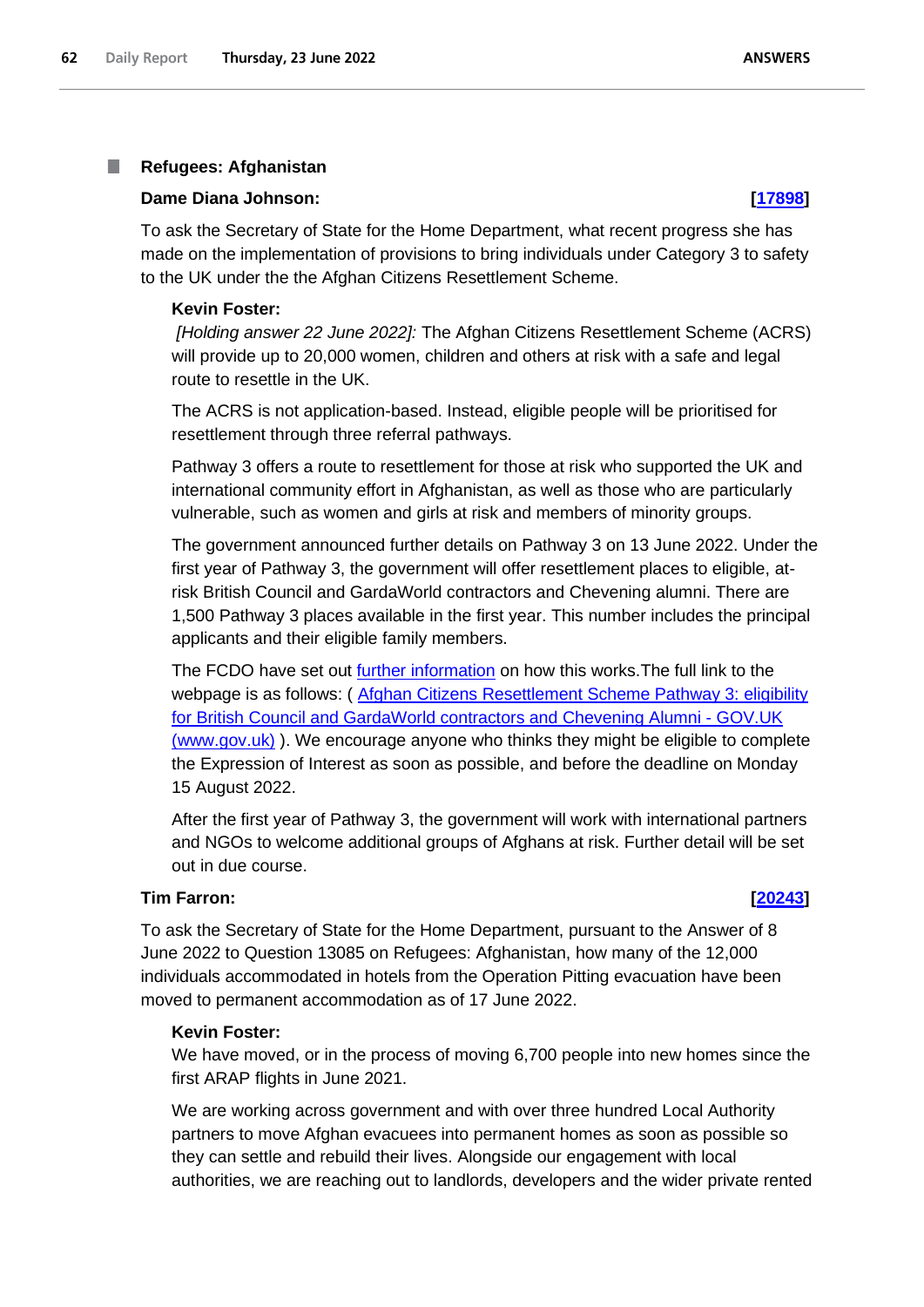sector to encourage further offers of properties, either directly to Local Authorities or through our Housing portal.

### **Refugees: Ukraine**

### **Liz Saville Roberts: [\[19651\]](http://www.parliament.uk/business/publications/written-questions-answers-statements/written-question/Commons/2022-06-16/19651)**

To ask the Secretary of State for the Home Department, what recent assessment has she made of the adequacy of financial support available to participants in the Ukraine Family Scheme compared to those participating in the Homes for Ukraine Scheme.

### **Kevin Foster:**

*[Holding answer 21 June 2022]:* Ukrainian nationals coming to the UK under the Ukraine Family Scheme are given the same access to work, benefits and public services as those coming here under the Homes for Ukraine Scheme, as laid down in Appendix Ukraine to the Immigration Rules, details of which can be found at:

[https://www.gov.uk/guidance/immigration-rules/immigration-rules-appendix-ukraine](https://www.gov.uk/guidance/immigration-rules/immigration-rules-appendix-ukraine-scheme?msclkid=e6adf1dbcf7b11ec86b0be860d4b164a)[scheme?msclkid=e6adf1dbcf7b11ec86b0be860d4b164a](https://www.gov.uk/guidance/immigration-rules/immigration-rules-appendix-ukraine-scheme?msclkid=e6adf1dbcf7b11ec86b0be860d4b164a)

Those sponsoring under the Ukraine Family Scheme are not required to provide accommodation. Therefore, the Government has not extended the £350 per month 'thank you' payment offered to those providing a home to refugees arriving in the UK under the Homes for Ukraine and Super Sponsor Schemes.

Sponsoring family members able to provide appropriate accommodation can choose to sponsor their family members under the Homes for Ukraine Scheme or Super Sponsor Schemes in order to become eligible for the 'thank you' payment.

## **Safer Streets Fund**

## **Stephen Hammond: [\[18854\]](http://www.parliament.uk/business/publications/written-questions-answers-statements/written-question/Commons/2022-06-15/18854)**

To ask the Secretary of State for the Home Department, what progress her Department has made on implementing the objectives of the Safer Street Fund.

### **Kit Malthouse:**

This Government invested £70 million over the first three rounds of the Safer Streets Fund to support 159 high crime areas across England and Wales implement local crime prevention initiatives. A further £150 million is due to be invested over the next three years, bringing total investment to £210 million.

Targeted interventions such as improved street lighting and home security aim to drive down crime and there is strong evidence that they can prevent offences ever happening. Since its inception, the Fund has been expanded to cover violence against women and girls and anti-social behaviour as well as neighbourhood crime. Round Four of the Fund launched in March and closed for bidding on 13 May and we plan to announce the outcome shortly.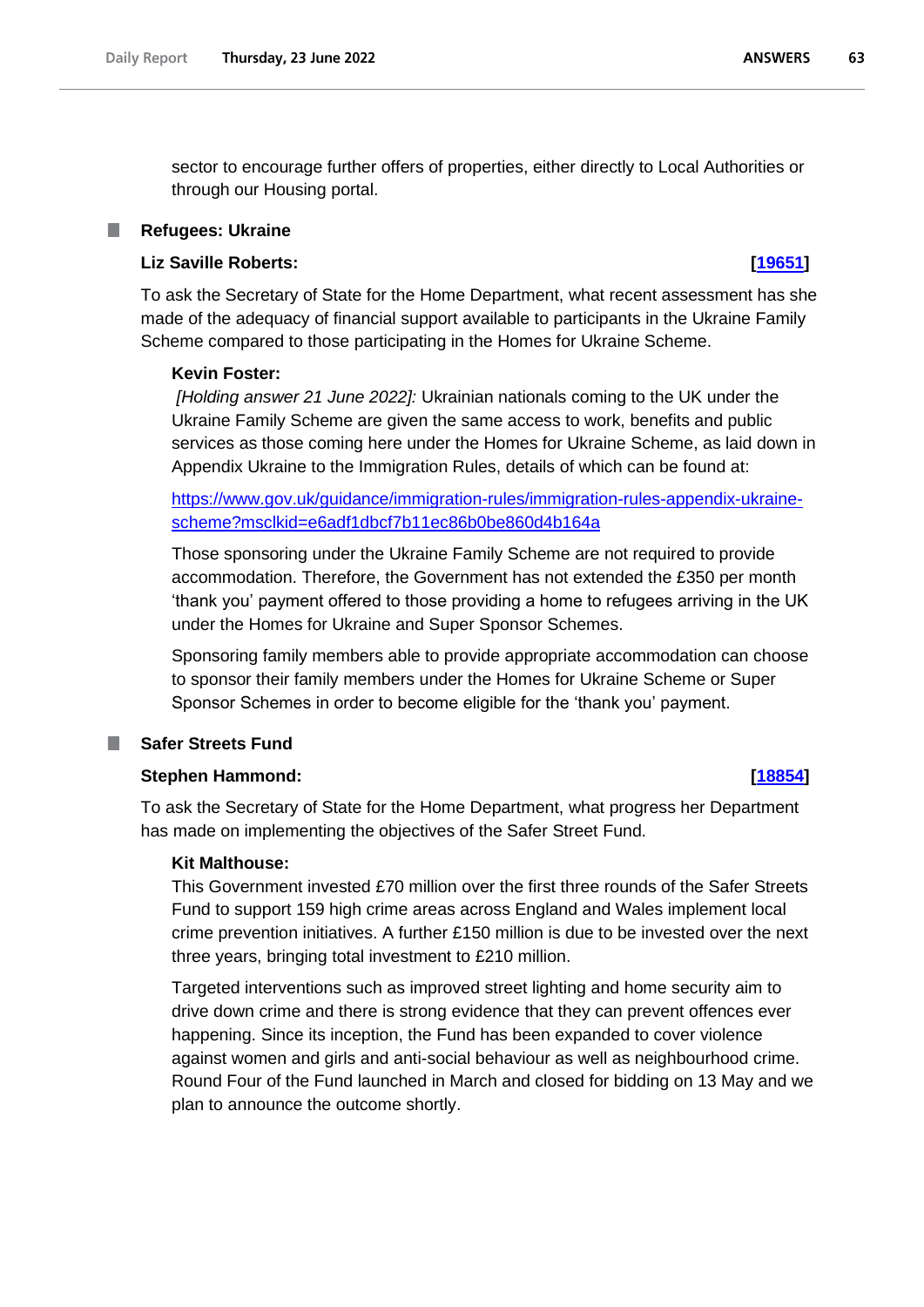#### T. **UK Visas and Immigration: Telephone Services**

### **Mr Tobias Ellwood: [\[21114\]](http://www.parliament.uk/business/publications/written-questions-answers-statements/written-question/Commons/2022-06-20/21114)**

To ask the Secretary of State for the Home Department, for what reason the UKVI MP Urgent Inquiries line closed at least 20 minutes early on 17 June 2022.

## **Kevin Foster:**

Due to an unexpected spike in calls a large queue of callers built. To ensure those in the queue were able to speak with an agent before 5pm the line closed to NEW callers at 3.15pm (45 minutes earlier than normal). Agents continued to assist queued callers up until 6pm. We continue to closely monitor and review call volumes to match staffing capacity to anticipated demand.

Analysis of the spike on 17<sup>th</sup> June is currently being undertaken to ensure a closure of this nature is not required in the future.

#### **Undocumented Migrants: English Channel** L.

### **Caroline Lucas: [\[18869\]](http://www.parliament.uk/business/publications/written-questions-answers-statements/written-question/Commons/2022-06-15/18869)**

To ask the Secretary of State for the Home Department, with reference to her policy on deporting asylum seekers to Rwanda, whether she has set a target number for the reduction of people crossing the English Channel in small boats.

### **Tom Pursglove:**

The Migration and Economic Development Partnership is part of a suite of measures in the New Plan for Immigration that we are implementing to tackle unnecessary, dangerous, and illegal journeys. There is no one single solution to this issue.

While people are dying making perilous journeys, it is only right that this Government reduces the draw of travel through multiple safe countries to claim asylum in the UK.

### ш

# **Visas: Afghanistan Imran Hussain: [\[20256\]](http://www.parliament.uk/business/publications/written-questions-answers-statements/written-question/Commons/2022-06-17/20256)**

To ask the Secretary of State for the Home Department, how many Afghan nationals have been granted UK visas since 1 July 2021.

## **Kevin Foster:**

The Home Office publishes data on entry clearance grants by nationality in the 'Immigration Statistics Quarterly Release'. Data on the number of visas granted to Afghan nationals is published in table Vis D02 of the 'entry clearance visa applications and outcomes detailed datasets'. Information on how to use the dataset can be found in the 'Notes' page of the workbook. The latest data relates to the year ending March 2022. Additionally, the Home Office publishes a high-level overview of the data in the 'summary tables'. The 'contents' sheet contains an overview of all available data on entry clearance visas.

Information on future Home Office statistical release dates can be found in the ' [Research and statistics calendar](https://www.gov.uk/search/research-and-statistics?keywords=immigration&content_store_document_type=upcoming_statistics&organisations%5B%5D=home-office&order=relevance) '.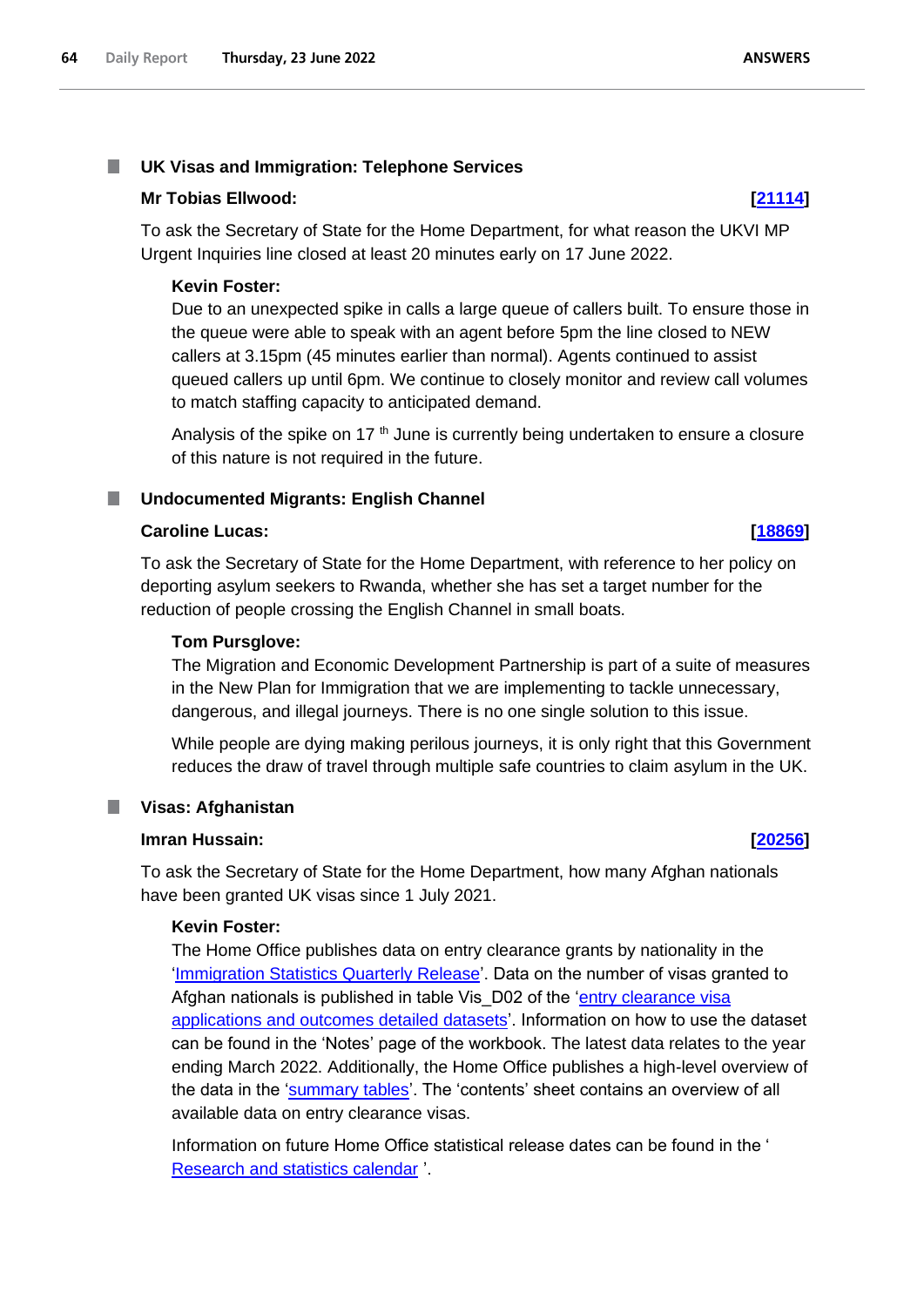#### **Visas: Applications** T.

#### **Grahame Morris: [\[18876\]](http://www.parliament.uk/business/publications/written-questions-answers-statements/written-question/Commons/2022-06-15/18876)**

To ask the Secretary of State for the Home Department, whether her Department is taking steps to reduce administrative errors on the visa application with reference GWF06412451; and if her Department will fast-track the reissuing of paperwork for that application where necessary.

#### **Kevin Foster:**

*[Holding answer 20 June 2022]:* The teams handling employment visas consider tens of thousands of applications per week. The vast majority of these are considered and reach the correct outcome.

Processing errors are rare and when any errors are flagged to the department they are resolved quickly, as they have been in this case.

### **Visas: Married People**

#### **Emma Hardy: [\[17093\]](http://www.parliament.uk/business/publications/written-questions-answers-statements/written-question/Commons/2022-06-13/17093)**

To ask the Secretary of State for the Home Department, what assessment she has made of the merits of including endometriosis amongst the medical criteria which allow consideration of escalating spousal visa applications on compelling or compassionate grounds.

#### **Kevin Foster:**

*[Holding answer 20 June 2022]:* Every family visa application is dealt with on its own merits.

Any evidence which indicates a compelling or compassionate reason for expediting an application will be considered, yet the bar for this is high in fairness to other applicants who have applied on an earlier date.

#### **JUSTICE**

#### **Bill of Rights: European Convention on Human Rights** L.

#### **Daniel Kawczynski: [\[20240\]](http://www.parliament.uk/business/publications/written-questions-answers-statements/written-question/Commons/2022-06-17/20240)**

To ask the Secretary of State for Justice, whether the proposed Bill of Rights will take precedence over the European Convention on Human Rights.

#### **James Cartlidge:**

The Government introduced the Bill of Rights on 22 June. The Bill of Rights repeals and replaces the Human Rights Act 1998, which incorporated into UK law the rights contained in the European Convention on Human Rights. Under the Bill of Rights, UK citizens will continue to be able to have their Convention rights upheld in UK courts.

However, the Bill of Rights empowers UK courts to apply human rights in a UK context, affirming the primacy of the Supreme Court in the interpretation of rights. It reinforces the primacy of UK case law, clarifying there is no requirement to follow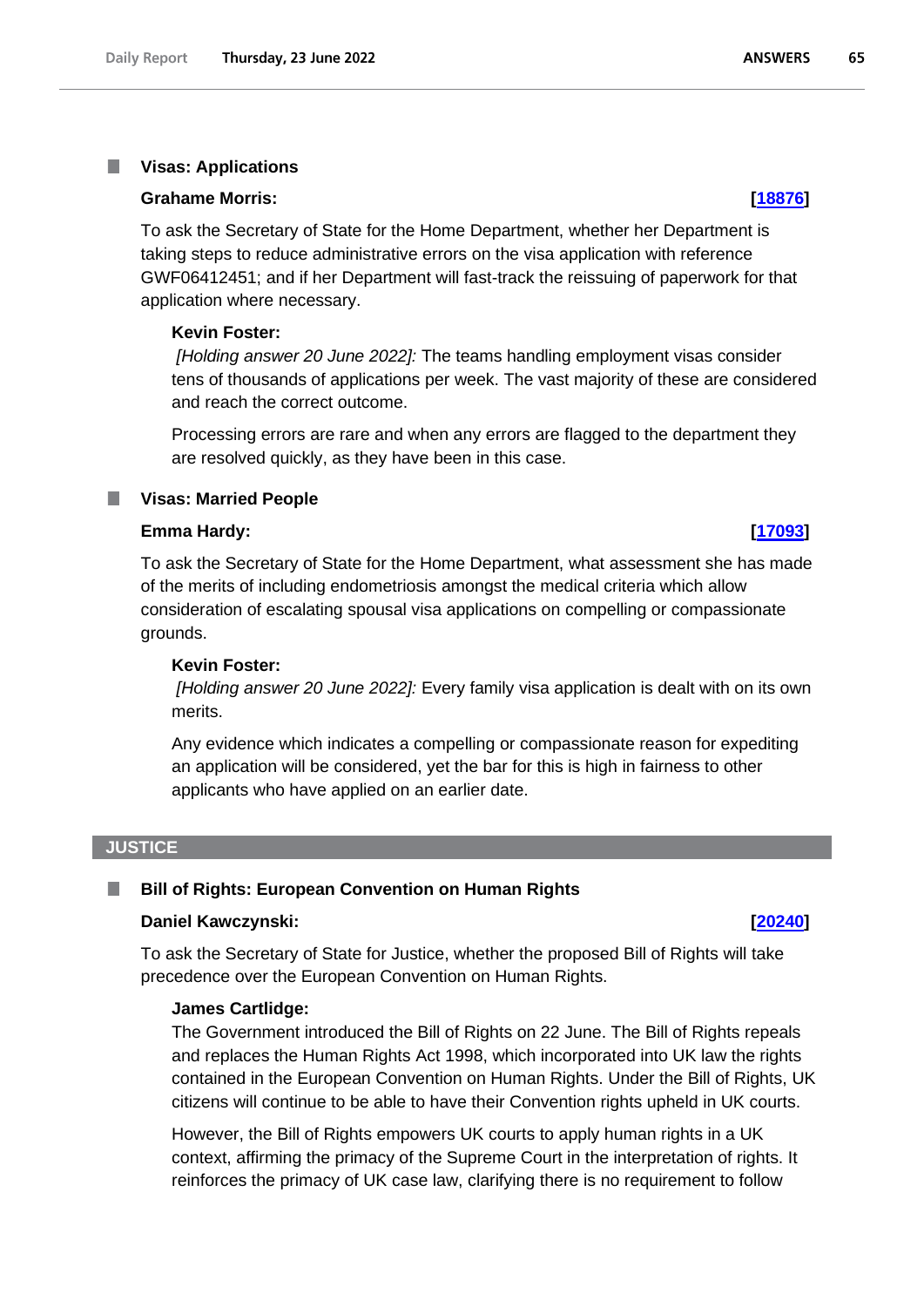case law from the European Court of Human Rights (ECtHR). It makes clear that the UK Supreme Court, not the ECtHR, is the ultimate judicial arbiter in deciding the proper interpretation of rights in the UK.

#### **Bill of Rights: Juries** L.

## **Daniel Kawczynski: [\[20241\]](http://www.parliament.uk/business/publications/written-questions-answers-statements/written-question/Commons/2022-06-17/20241)**

To ask the Secretary of State for Justice, whether the right to a jury trial will be included in the proposed Bill of Rights.

### **James Cartlidge:**

The Government introduced the Bill of Rights on 22 June. The Bill of Rights recognises the right to trial by jury under, and subject to, the framework set by Parliament and by the Scottish Parliament and the Northern Ireland Assembly. This enables us to give greater prominence to a UK right which is central to our justice system.

## **Burglary: Criminal Proceedings**

### **Steve Reed: [\[21203\]](http://www.parliament.uk/business/publications/written-questions-answers-statements/written-question/Commons/2022-06-20/21203)**

To ask the Secretary of State for Justice, how many burglary cases were (a) received and (b) disposed of at every (i) magistrates' court and (ii) Crown court in England and Wales in each of the last five years for which data is available.

### **James Cartlidge:**

Receipts and disposals for burglary offences by Crown Court has been provided (Table 1) along with this PQ response.

Magistrates courts' information relating to receipts, disposals and outstanding cases is not available by offence type. Identifying burglary offences for this PQ would therefore represent disproportionate costs.

#### **Attachments:**

1. for Publication [2022-06-23 21203 table.xlsx]

#### ш **Burglary: Remand in Custody**

### **Steve Reed: [\[21202\]](http://www.parliament.uk/business/publications/written-questions-answers-statements/written-question/Commons/2022-06-20/21202)**

To ask the Secretary of State for Justice, if he will publish figures on the (a) number of offenders who were held on remand awaiting trial for burglary and (b) length of time those offenders were held on remand for, in each prison in England and Wales in each of the last five years.

### **James Cartlidge:**

The number of prisoners who were held on untried remand for alleged burglary and the length of time those prisoners were held on remand, in each prison in England and Wales, as at 30 June in each of the last five years, is shown in the attached tables.

**ANSWERS**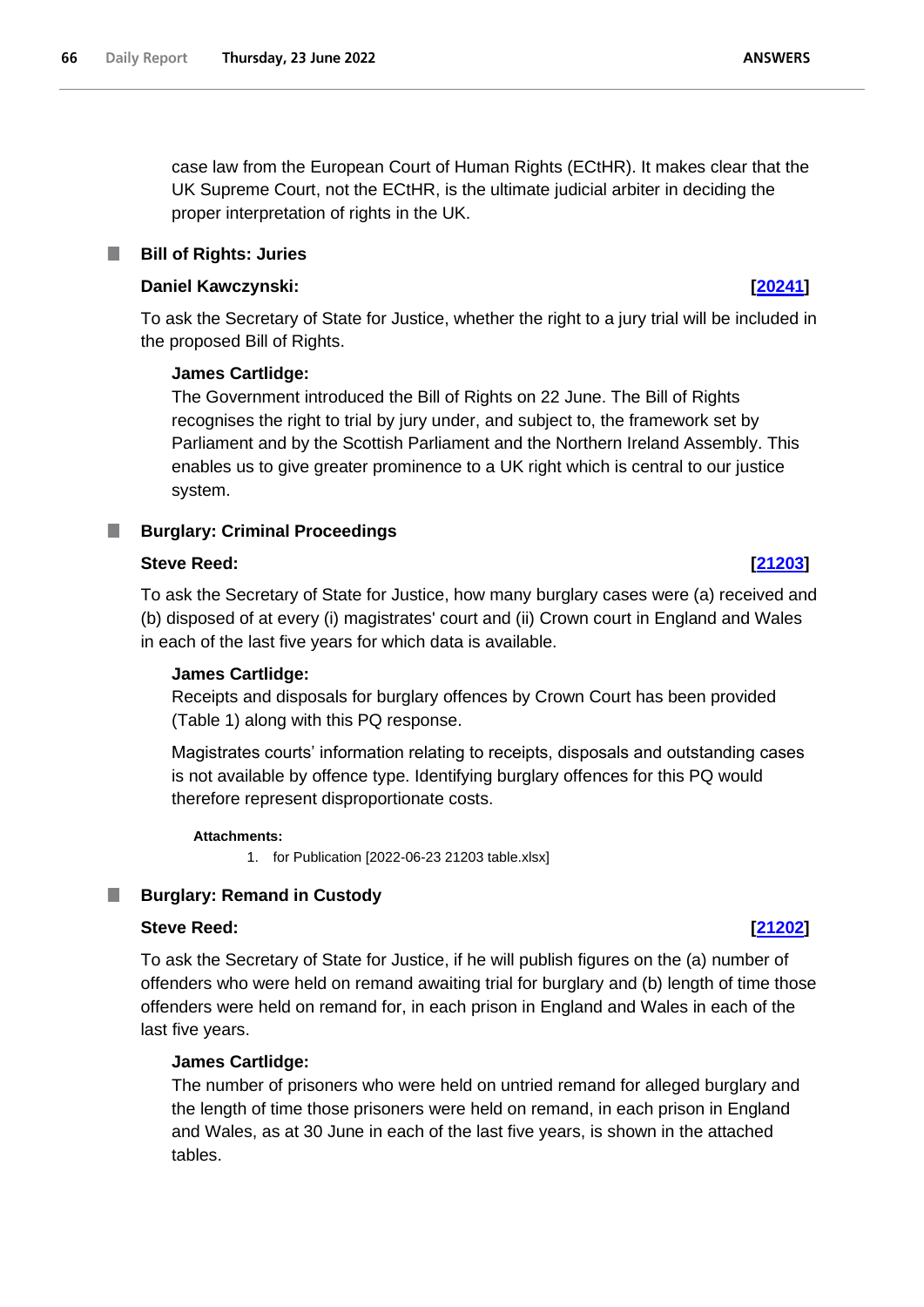When the court is making a remand decision, the Bail Act 1976 provides a presumption in favour of bail, recognising that a person should not be deprived of their liberty unless necessary for the protection of the public or the delivery of justice.

The courts decide on a case-by-case basis whether a defendant presents such a bail risk as to warrant custody. Bail can only be refused where there is justification, as prescribed in Schedule 1 to the Bail Act, such as substantial grounds for believing that the defendant, would abscond, commit further offences, interfere with witnesses or otherwise obstruct the course of justice.

The overall remand population has increased in recent years as a result of the Covid-19 pandemic. The Government is committed to supporting the recovery of the courts and we continue to take action to tackle the impact the pandemic has had on the system. We have extended 30 Nightingale courtrooms beyond the end of March 2022 and have again removed the limit on the number of days the Crown Court can sit this financial year. To secure enough capacity to sit at the required levels in 2022/23 and beyond, we are also expanding our plans for judicial recruitment.

#### **Attachments:**

1. PQ21202 [2022-06-23 21202.xlsx]

#### п **Child Arrangements Orders: Carers**

#### **Munira Wilson: [\[21289\]](http://www.parliament.uk/business/publications/written-questions-answers-statements/written-question/Commons/2022-06-20/21289)**

To ask the Secretary of State for Justice, how many children are subject to a Child Arrangements Order in which the court orders that the child live with a kinship carer in England as of 20 June 2022.

### **Munira Wilson: [\[21290\]](http://www.parliament.uk/business/publications/written-questions-answers-statements/written-question/Commons/2022-06-20/21290)**

To ask the Secretary of State for Justice, how many Child Arrangements Orders in which the court ordered that the child live with a kinship carer were made in each of the last five years for which data is available.

### **James Cartlidge:**

Kinship care arrangements are most often made in public family law proceedings, whereas child arrangement orders, to which the question also refers, are mainly made in private family law proceedings.

The following table sets out the number of private law child arrangement orders made, where there is a non-parent applicant (which we have used as a proxy for kinship carer) for the last five years, and the number of children to which those orders relate.

|      | CHILD ARRANGEMENT ORDERS |                      |  |  |
|------|--------------------------|----------------------|--|--|
|      | MADE - WITH NON-PARENT   | CHILDREN INVOLVED IN |  |  |
| YEAR | APPLICANT                | RESIDENCE ORDERS     |  |  |
| 2017 | 2384                     | 5255                 |  |  |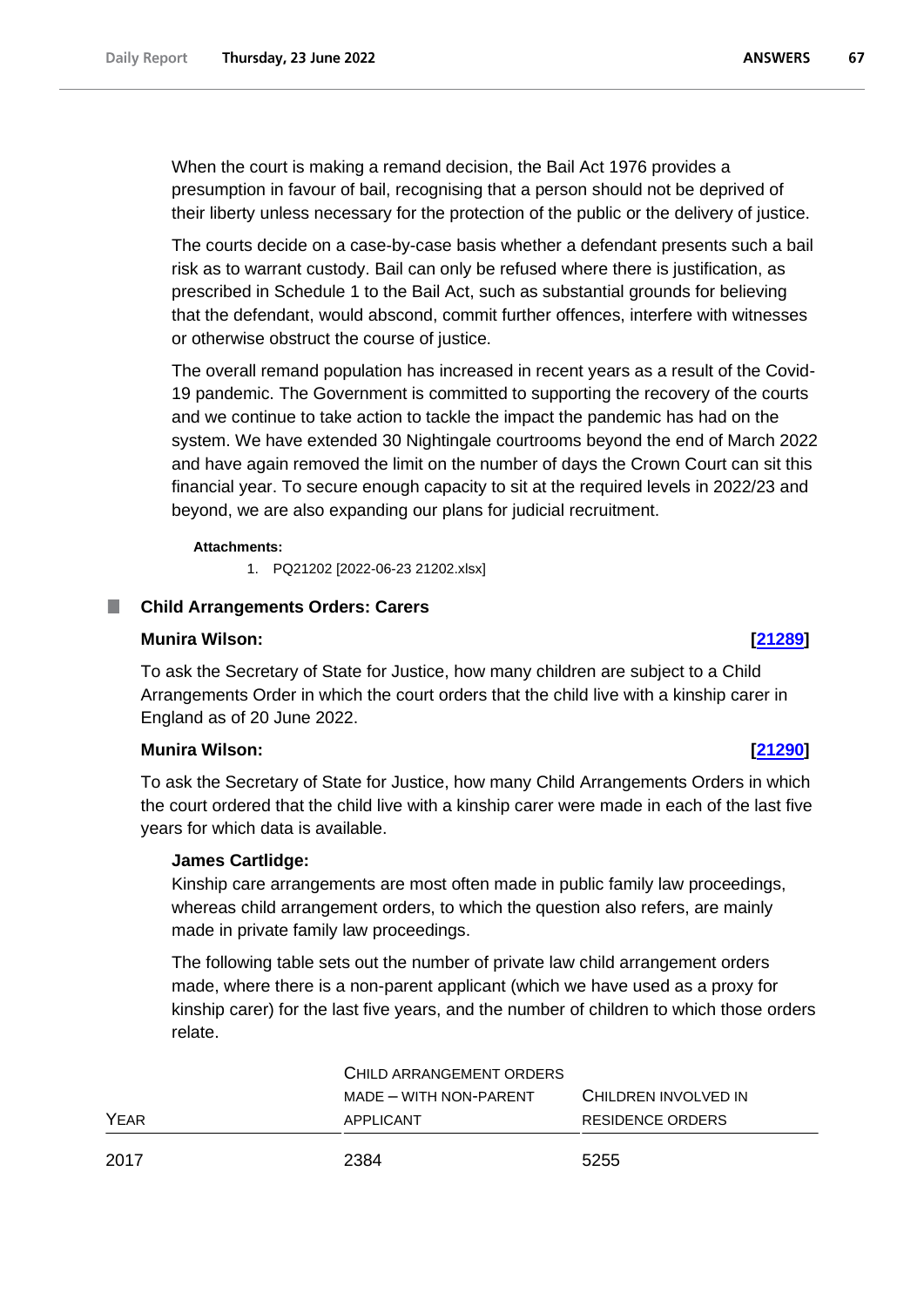|             | CHILD ARRANGEMENT ORDERS |                         |  |  |
|-------------|--------------------------|-------------------------|--|--|
|             | MADE - WITH NON-PARENT   | CHILDREN INVOLVED IN    |  |  |
| <b>YEAR</b> | <b>APPLICANT</b>         | <b>RESIDENCE ORDERS</b> |  |  |
| 2018        | 2228                     | 5161                    |  |  |
| 2019        | 2619                     | 5953                    |  |  |
| 2020        | 1899                     | 4339                    |  |  |
| 2021        | 1893                     | 4279                    |  |  |

Figures for June 2022 are not currently available.

Source: HMCTS Familyman system.

1) Includes orders made in private law (Children Act) cases only. Public law (Children Act) cases have been excluded as it is common for Local Authorities to be recorded as the applicant, and it would not be possible to identify in these cases if residence orders were granted to parents or other family members.

2) From data held centrally it is not possible to identify who the residence order was granted to. The data in the table is based on the applicant(s) recorded in the case.

3) Residence orders have been counted where there were no applicants in the case where the relationship to child was recorded as mother or father, or where there were no applicants where the relationship to child was not recorded.

4) There were approximately 220,000 residence orders granted between 2017 and 2021. Of these, around 2% did not have the relationship to child of the applicant recorded on the case. These have not been included in the figures provided.

5) Some cases may have more than one applicant and more than one order recorded against a case. In these cases it is not possible to link an order to a specific applicant. Applicants are linked via case number.

#### **European Convention on Human Rights** .

### **Daniel Kawczynski: [\[21148\]](http://www.parliament.uk/business/publications/written-questions-answers-statements/written-question/Commons/2022-06-20/21148)**

To ask the Secretary of State for Justice, whether there are any plans (a) to make interim measures granted by the European Court of Human Rights binding on the UK, and (b) to amend the Human Rights Act 1998 to make a breach of an interim measure granted by the European Court of Human Rights a breach under UK law.

## **James Cartlidge:**

The Bill of Rights was introduced in the House of Commons on Wednesday 22 June 2022. Clause 24 section 3 of the Bill states that domestic courts may not have regard to interim measures when deciding whether to grant relief.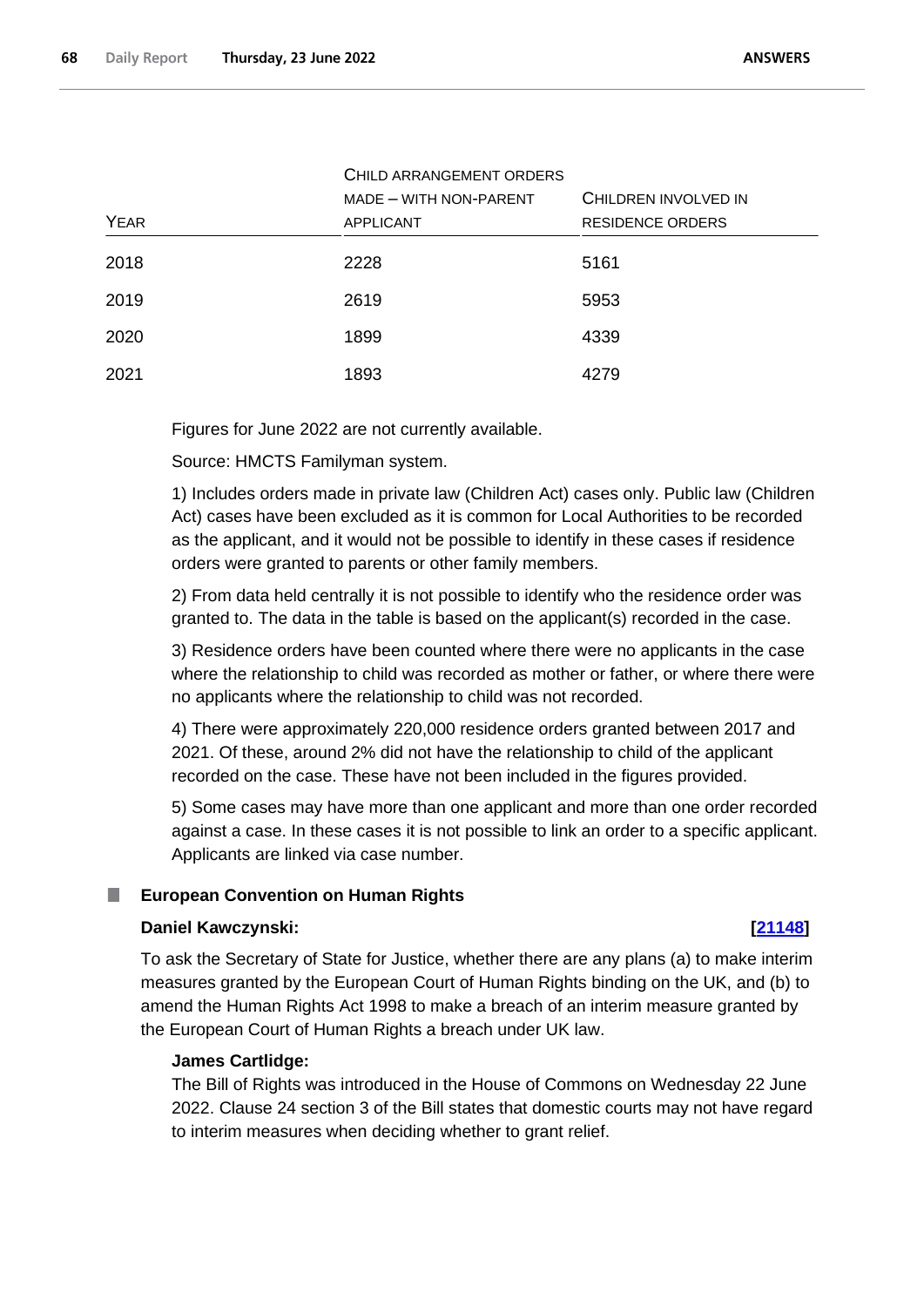#### T. **Legal Aid Scheme: Bolton**

#### **Yasmin Qureshi: [\[18867\]](http://www.parliament.uk/business/publications/written-questions-answers-statements/written-question/Commons/2022-06-15/18867)**

To ask the Secretary of State for Justice, what percentage of defendants in Bolton require legal aid in their legal proceedings.

#### **James Cartlidge:**

The requested information is not centrally recorded. The Legal Aid Agency monitors access to public funding according to the location of the legal representative providing the service. Client location and court venue are not reliably captured for the majority of the criminal legal aid scheme and therefore accurate data based on these proxies is not available.

#### **Prison Sentences**

## **Jessica Morden: [\[19596\]](http://www.parliament.uk/business/publications/written-questions-answers-statements/written-question/Commons/2022-06-16/19596)**

To ask the Secretary of State for Justice, if he will make an assessment of the potential merits of converting existing Imprisonment for Public Protection (IPP) sentences into determinate sentences and allow IPP prisoners to be released on licence for a period commensurate with their original minimum tariff.

#### **Kit Malthouse:**

The Government's long held view is that retrospectively abolishing the IPP sentence would give rise to an unacceptable risk to public protection. Converting IPP prisoners into determinate sentence prisoners, even with a potentially lengthy licence period, would mean that many potentially dangerous offenders would be immediately released into the community with no prior risk assessment.

Our primary responsibility is to protect the public. HMPPS remains committed to safely reducing the number of prisoners serving IPP sentences in custody by providing them with every opportunity to progress towards safe release by the Parole Board.

The IPP Action Plan remains the best way of achieving this and it is working. The number of IPP prisoners who have never been released stood at 1,554 in March 2022, down from over 6,000 at its peak.

#### **Robbery: Criminal Proceedings** a an

#### **Steve Reed: [\[21204\]](http://www.parliament.uk/business/publications/written-questions-answers-statements/written-question/Commons/2022-06-20/21204)**

To ask the Secretary of State for Justice, how many robbery cases were (a) received and (b) disposed of at each (i) magistrates court and (ii) crown court in England and Wales in each of the last five years for which data is available.

#### **James Cartlidge:**

Receipts and disposals for robbery by Crown Court is already published in the 'Crown' Court cases received, disposed and outstanding tool'. The tool provides quarterly data from 2014 to 2021 by Crown Court and can be adjusted to establish annual figures.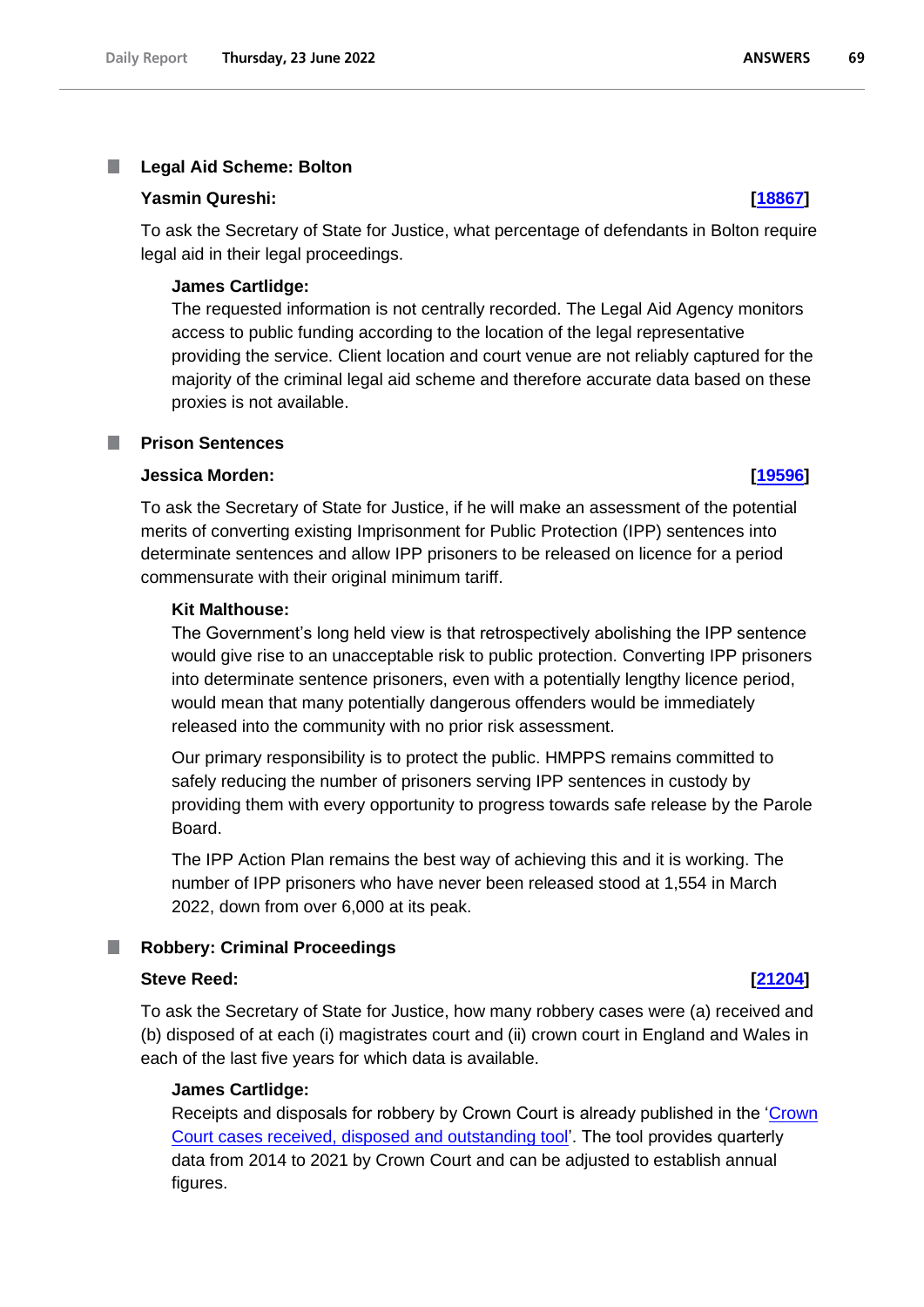Magistrates courts' information relating to receipts, disposals and outstanding cases is not available by offence type. Identifying robbery offences for this PQ would therefore represent disproportionate costs.

#### **LEVELLING UP, HOUSING AND COMMUNITIES**

#### **Building Regulations: Fire Prevention**

#### **Daisy Cooper: [\[18987\]](http://www.parliament.uk/business/publications/written-questions-answers-statements/written-question/Commons/2022-06-15/18987)**

To ask the Secretary of State for Levelling Up, Housing and Communities, whether the National Regulator for Construction Products will have a statutory responsibility for overseeing compliance with Approved Document B.

#### **Stuart Andrew:**

The National Regulator for Construction Products, which is being established within the Office for Product Safety and Standards (OPSS), will oversee the construction products regulatory regime at a national level. Their role is to ensure that economic operators fulfil their obligations in bringing their construction products onto the market, a step before the incorporation of construction products into buildings. As such, this regulator will not have any statutory responsibilities concerning Approved Documents.

The person carrying out the work has to demonstrate compliance with the applicable requirements of the Building Regulations, including Part B on Fire Safety in Schedule 1, to the relevant building control body, who check building work for compliance with building regulations' requirements. The approved documents are guidance on how applicants may be able to comply with building regulations' legal requirements.

Under the Building Safety Act 2022, the National Regulator for Construction Products and the Building Safety Regulator when established will work closely together on potential safety issues posed by construction products.

#### **Construction: Materials**

#### **Daisy Cooper: [\[18988\]](http://www.parliament.uk/business/publications/written-questions-answers-statements/written-question/Commons/2022-06-15/18988)**

To ask the Secretary of State for Levelling Up, Housing and Communities, whether his Department plans to take steps to monitor the exercise of professional judgement by building designers in decisions on whether to use combustible materials in buildings above 11 metres in height.

### **Stuart Andrew:**

The person carrying out the work has to demonstrate compliance with the applicable requirements of the Building Regulations, including Part B on Fire Safety, to the relevant building control body, who check building work compliance. Government does not collect data on these individual decisions. One duty of the Building Safety Regulator, established by the Building Safety Act 2022, will be to facilitate improvement of the competence of industry and building inspectors, as part of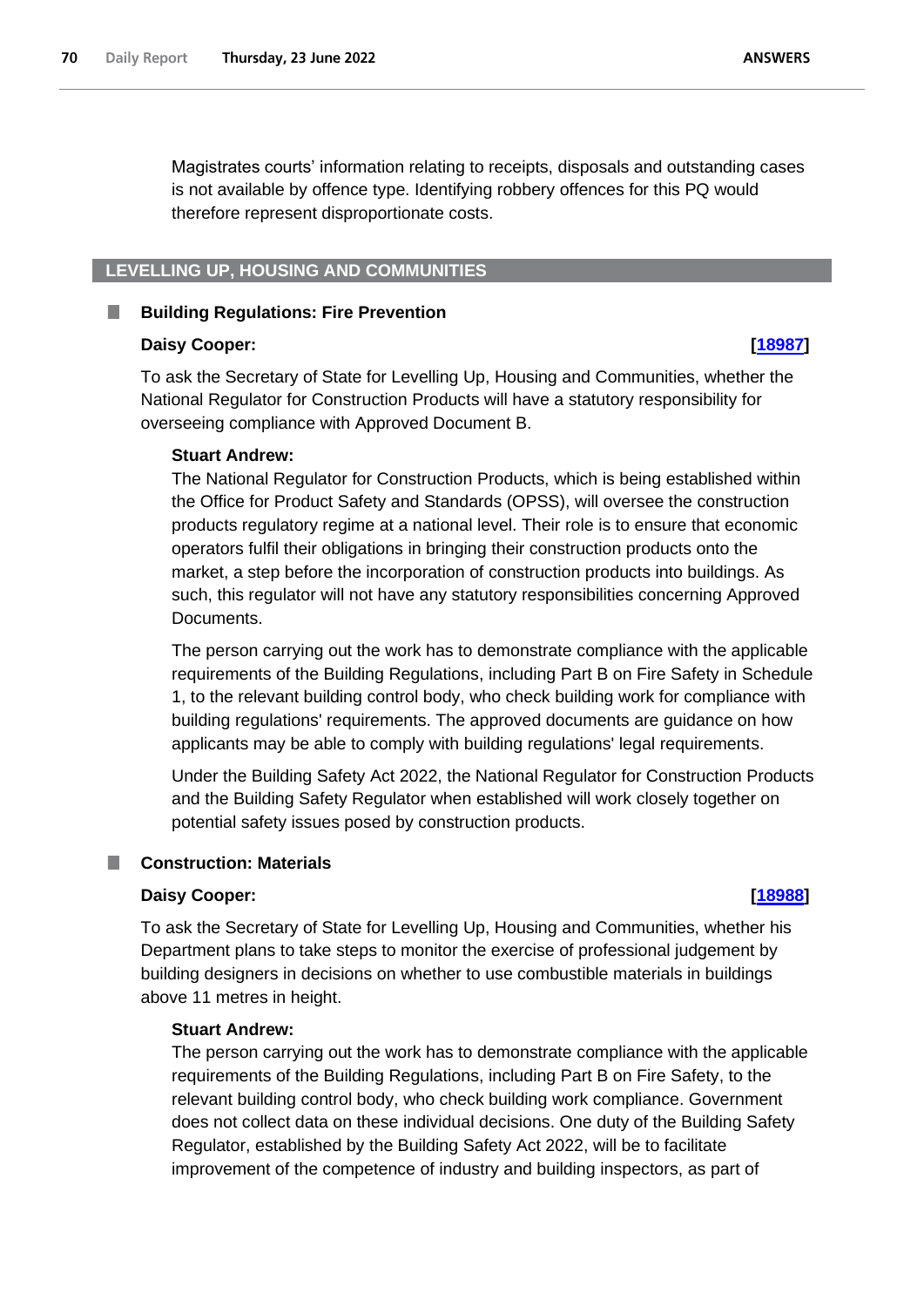meeting its statutory duty of securing the safety of people in or about buildings. Statutory instruments supporting the implementation of the Act will also introduce new requirements on designers to be competent for their role.

### **Daisy Cooper: [\[18989\]](http://www.parliament.uk/business/publications/written-questions-answers-statements/written-question/Commons/2022-06-15/18989)**

To ask the Secretary of State for Levelling Up, Housing and Communities, when he intends to issue further restrictions on the use of combustible materials on buildings above 11 metres in height.

### **Stuart Andrew:**

In 2018 the Government banned the use of combustible materials in and on the external walls of blocks of flats, hospitals, and student accommodation more than 18 metres in height, with a commitment to review the ban's effectiveness annually. Following the 2019 review, we consulted on proposals to amend it. The Government response to this consultation, published on 1 June 2022, took the proportionate approach of keeping the outright ban for buildings over 18 metres while introducing statutory guidance for buildings between 11 metres and 18 metres.

We will continue to review and monitor the ban.

The consultation as well as the Government response to it is available here:

[https://www.gov.uk/government/consultations/review-of-the-ban-on-the-use-of](https://gbr01.safelinks.protection.outlook.com/?url=https%3A%2F%2Fwww.gov.uk%2Fgovernment%2Fconsultations%2Freview-of-the-ban-on-the-use-of-combustible-materials-in-and-on-the-external-walls-of-buildings&data=05%7C01%7CParliamentary%40levellingup.gov.uk%7C40d1a47a4c0645bc052908da54676a05%7Cbf3468109c7d43dea87224a2ef3995a8%7C0%7C0%7C637915100368895141%7CUnknown%7CTWFpbGZsb3d8eyJWIjoiMC4wLjAwMDAiLCJQIjoiV2luMzIiLCJBTiI6Ik1haWwiLCJXVCI6Mn0%3D%7C3000%7C%7C%7C&sdata=3VP8MkQIXy5Si4scwBki%2Fj86NKLGv6ko7UmBuWbxc%2FE%3D&reserved=0)[combustible-materials-in-and-on-the-external-walls-of-buildings](https://gbr01.safelinks.protection.outlook.com/?url=https%3A%2F%2Fwww.gov.uk%2Fgovernment%2Fconsultations%2Freview-of-the-ban-on-the-use-of-combustible-materials-in-and-on-the-external-walls-of-buildings&data=05%7C01%7CParliamentary%40levellingup.gov.uk%7C40d1a47a4c0645bc052908da54676a05%7Cbf3468109c7d43dea87224a2ef3995a8%7C0%7C0%7C637915100368895141%7CUnknown%7CTWFpbGZsb3d8eyJWIjoiMC4wLjAwMDAiLCJQIjoiV2luMzIiLCJBTiI6Ik1haWwiLCJXVCI6Mn0%3D%7C3000%7C%7C%7C&sdata=3VP8MkQIXy5Si4scwBki%2Fj86NKLGv6ko7UmBuWbxc%2FE%3D&reserved=0)

## **Council Tax: Energy Bills Rebate**

## **Mrs Emma Lewell-Buck: [\[17944\]](http://www.parliament.uk/business/publications/written-questions-answers-statements/written-question/Commons/2022-06-14/17944)**

To ask the Secretary of State for Levelling Up, Housing and Communities, what instructions his Department has provided to councils on paying residents the £150 council tax rebate for those households which do not pay council tax via direct debit; and what alternatives methods are available for paying the rebate other than it being paid directly into a bank account.

## **Kemi Badenoch:**

*[Holding answer 20 June 2022]:* My Department has issued guidance and FAQs to help councils administer the council tax rebate. These set out that councils should contact eligible households that do not pay their council tax by direct debit to arrange a payment method. They also suggest secure payment options for households without a bank account, for example voucher-based payments and council tax account credits.

## **Department for Levelling Up, Housing and Communities: Communication**

### **Rachel Hopkins: [\[20340\]](http://www.parliament.uk/business/publications/written-questions-answers-statements/written-question/Commons/2022-06-17/20340)**

To ask the Secretary of State for Levelling Up, Housing and Communities, how much expenditure was allocated by his Department in (a) 2019, (b) 2020 and (c) 2021 to (a) internal communications and (b) the employment of staff to work on internal communications.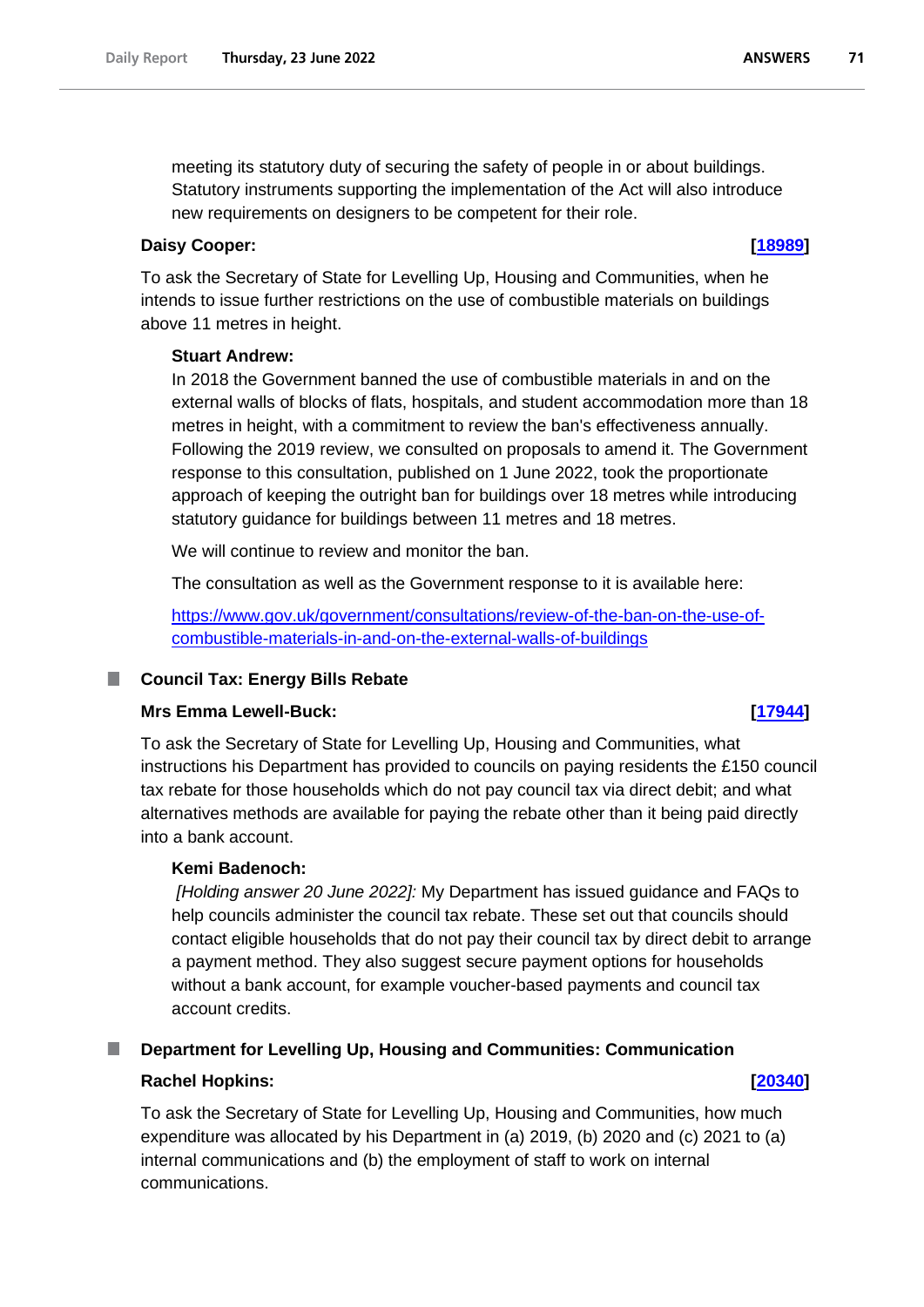## **Eddie Hughes:**

We are unable to provide the pay costs for staff dedicated to internal communications as this could potentially identify specific staff member salaries owing to the small numbers involved. The Department routinely publishes the combined salary cost of its Communication function as part of its quarterly organogram which can be found here.

### **Rachel Hopkins: [\[21333\]](http://www.parliament.uk/business/publications/written-questions-answers-statements/written-question/Commons/2022-06-20/21333)**

To ask the Secretary of State for Levelling Up, Housing and Communities, how many individuals were employed by his Department to work on internal communications in (a) 2019, (b) 2020 and (c) 2021.

### **Eddie Hughes:**

For each of these years, five members of staff were employed on internal communication.

## **Department for Levelling Up, Housing and Communities: Consultants**

### **Rachel Hopkins: [\[20338\]](http://www.parliament.uk/business/publications/written-questions-answers-statements/written-question/Commons/2022-06-17/20338)**

To ask the Secretary of State for Levelling Up, Housing and Communities, how much his Department has spent on external management consultants in (a) 2019, (b) 2020 and (c) 2021; and which projects or work areas in each of those financial years required the largest proportion of expenditure on support from consultants.

### **Eddie Hughes:**

Figures for consultancy spend are included each year in the Department's annual report. The corresponding figure for FY2021-22 is expected to be published by the end of July 2022.

Across the last three financial years, the top area for consultancy spend has been on the Building Safety Programme, primarily on support services for delivery of new cladding remediation funds.

### **Rachel Hopkins: [\[20339\]](http://www.parliament.uk/business/publications/written-questions-answers-statements/written-question/Commons/2022-06-17/20339)**

To ask the Secretary of State for Levelling Up, Housing and Communities, how much his Department spent in total on external recruitment consultants in (a) 2019, (b) 2020 and (c) 2021; whether any full-time equivalent posts were filled as a result of that expenditure; and whether any of those posts were filled by individuals recruited from outside the civil service.

## **Eddie Hughes:**

This information is not held centrally and could only be provided at disproportionate cost.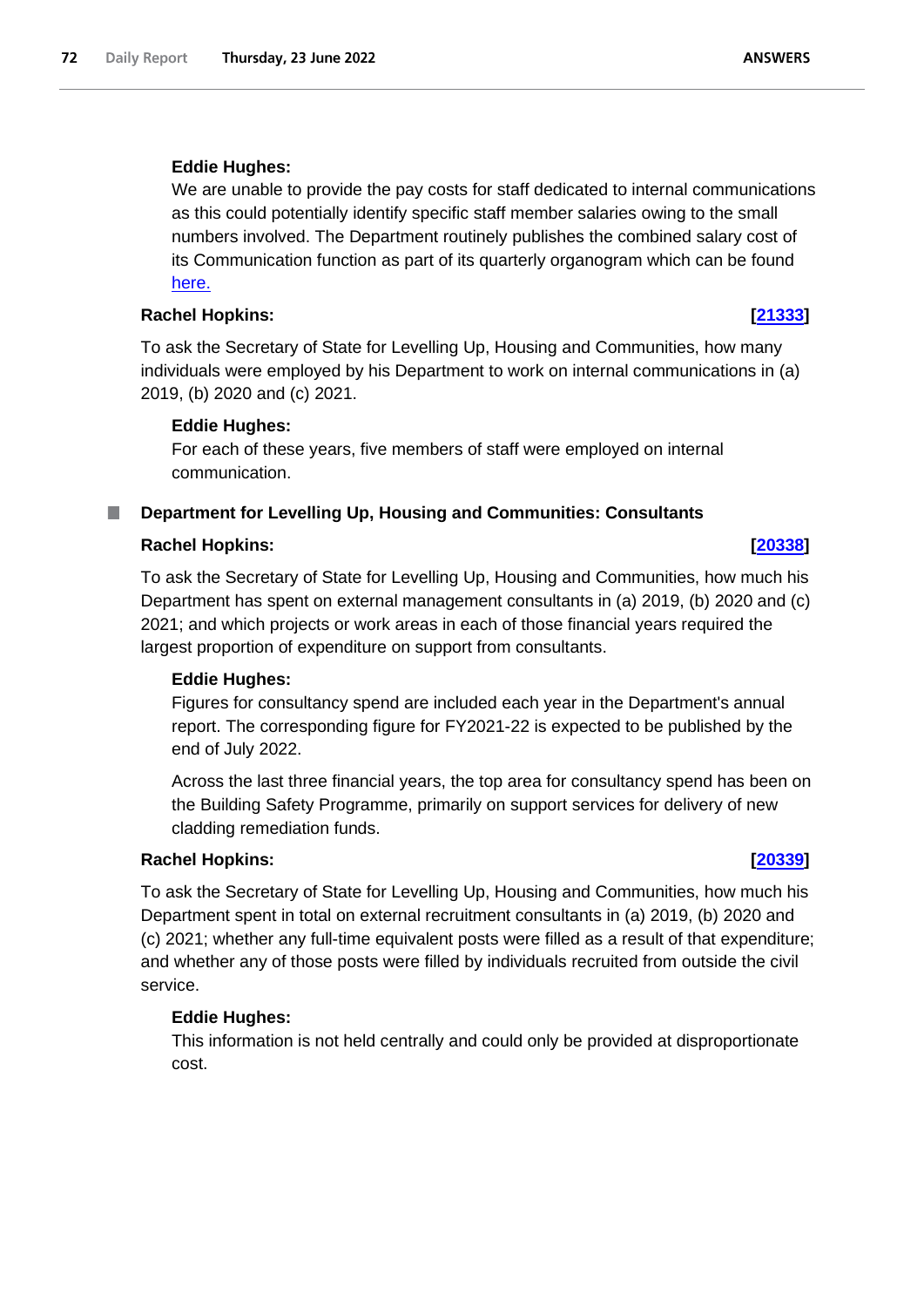#### T. **Department for Levelling Up, Housing and Communities: Media**

# **Rachel Hopkins: [\[21334\]](http://www.parliament.uk/business/publications/written-questions-answers-statements/written-question/Commons/2022-06-20/21334)**

To ask the Secretary of State for Levelling Up, Housing and Communities, how much expenditure was allocated by his Department in (a) 2019, (b) 2020 and (c) 2021 to (i) the production of digital and video content, (ii) the employment of in-house staff to produce digital and video content, and (iii) the payment of external companies and individuals to produce digital and video content.

# **Eddie Hughes:**

The information requested is published as part of the department's transparency data and can be found here:

[https://www.gov.uk/government/collections/mhclg-departmental-spending-over-250](https://gbr01.safelinks.protection.outlook.com/?url=https%3A%2F%2Fwww.gov.uk%2Fgovernment%2Fcollections%2Fmhclg-departmental-spending-over-250&data=05%7C01%7CParliamentary%40levellingup.gov.uk%7C7bd0518281724c833cbe08da5533544d%7Cbf3468109c7d43dea87224a2ef3995a8%7C0%7C0%7C637915976182081688%7CUnknown%7CTWFpbGZsb3d8eyJWIjoiMC4wLjAwMDAiLCJQIjoiV2luMzIiLCJBTiI6Ik1haWwiLCJXVCI6Mn0%3D%7C3000%7C%7C%7C&sdata=4xZwvvkdFlwkiFB81AdE2e8DOLSEuI1HWQKm8M%2F2GpA%3D&reserved=0) [https://www.gov.uk/government/collections/dluhc-departmental-spending-over-250](https://gbr01.safelinks.protection.outlook.com/?url=https%3A%2F%2Fwww.gov.uk%2Fgovernment%2Fcollections%2Fdluhc-departmental-spending-over-250&data=05%7C01%7CParliamentary%40levellingup.gov.uk%7C7bd0518281724c833cbe08da5533544d%7Cbf3468109c7d43dea87224a2ef3995a8%7C0%7C0%7C637915976182081688%7CUnknown%7CTWFpbGZsb3d8eyJWIjoiMC4wLjAwMDAiLCJQIjoiV2luMzIiLCJBTiI6Ik1haWwiLCJXVCI6Mn0%3D%7C3000%7C%7C%7C&sdata=lzerKngTMMvgmK%2BeyptOHX0m7hNKeYazs0q2br%2B7RIk%3D&reserved=0)

#### **Department for Levelling Up, Housing and Communities: Public Opinion** a a s

# **Rachel Hopkins: [\[20337\]](http://www.parliament.uk/business/publications/written-questions-answers-statements/written-question/Commons/2022-06-17/20337)**

To ask the Secretary of State for Levelling Up, Housing and Communities, how much his Department spent on (a) focus groups and (b) polling services in 2021.

## **Eddie Hughes:**

The information requested is not held centrally and could only be provided at disproportionate cost.

# **Derelict Land: Bolton South East**

# **Yasmin Qureshi: [\[21158\]](http://www.parliament.uk/business/publications/written-questions-answers-statements/written-question/Commons/2022-06-20/21158)**

To ask the Secretary of State for Levelling Up, Housing and Communities, what recent estimate his Department has made of the number of brownfield sites in Bolton South East constituency.

## **Stuart Andrew:**

Our National Planning Policy Framework places great emphasis on the use of brownfield land and promoting effective use of land in meeting the need for homes and other uses, while safeguarding and improving the environment and ensuring safe and healthy living conditions. However, brownfield sites vary greatly, and local planning authorities are best placed to assess the suitability of each site for development.

Local planning authorities are required to prepare, maintain, and publish a register of brownfield (previously developed) land suitable for housing. For new homes, brownfield sites should be suitable, in planning terms, available for development and achievable within 15 years.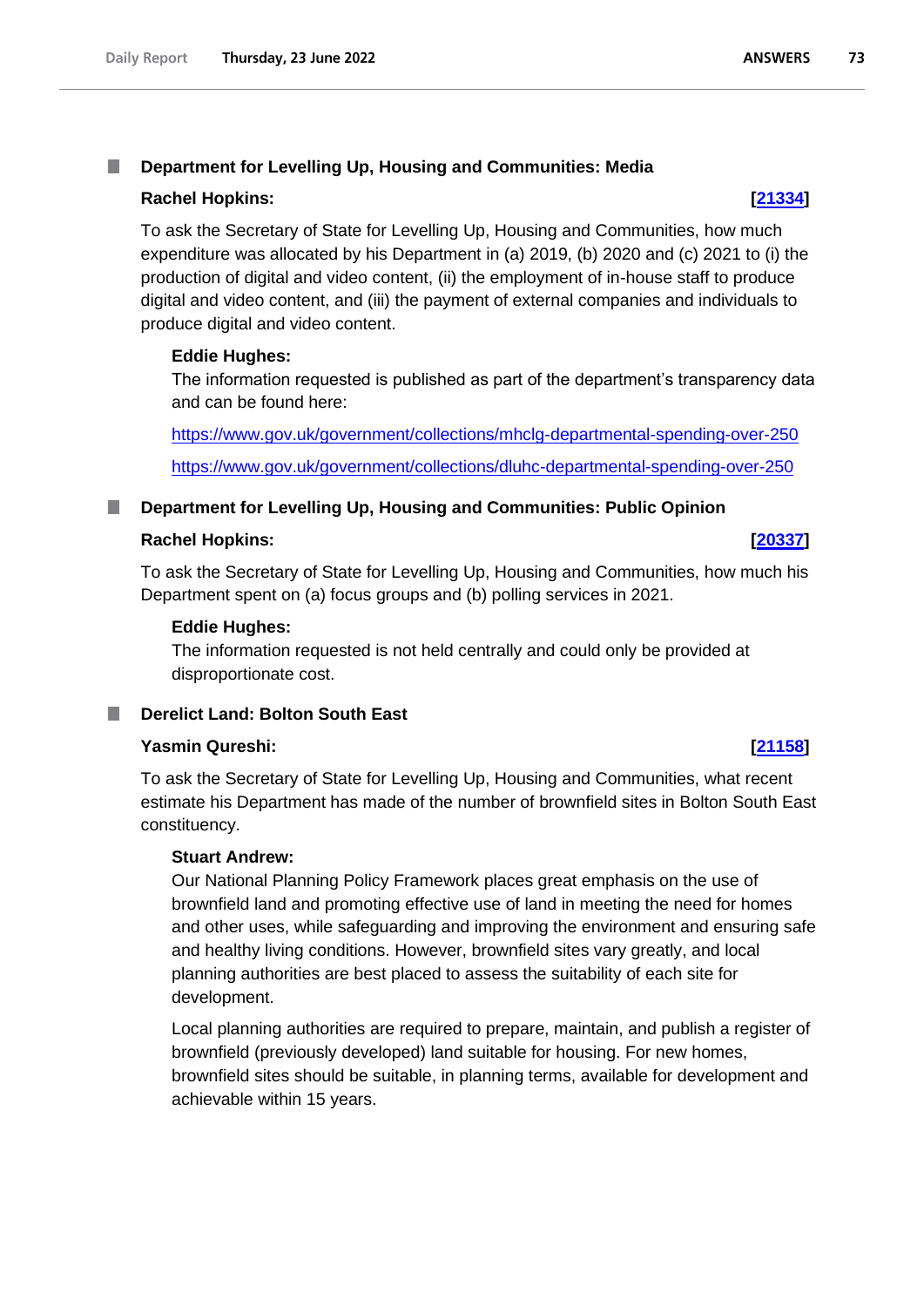# **Home Information Packs**

# **Mr Richard Holden: [\[19723\]](http://www.parliament.uk/business/publications/written-questions-answers-statements/written-question/Commons/2022-06-16/19723)**

To ask the Secretary of State for Levelling Up, Housing and Communities, if his Department will take steps to ensure that homebuyer reports include information on (a) whether or not water supply is connected to mains water and (b) whether sewerage is connected to the mains sewers or to a septic tank.

# **Stuart Andrew:**

Homebuyer reports are undertaken by qualified surveyors, and the report contents will depend upon the nature of the property and the type of report commissioned. Prior to commissioning a survey, buyers should check the terms and scope carefully to ensure it meets their needs.

# **Homes for Ukraine Scheme**

# **Gavin Robinson: [\[21205\]](http://www.parliament.uk/business/publications/written-questions-answers-statements/written-question/Commons/2022-06-20/21205)**

To ask the Secretary of State for Levelling Up, Housing and Communities, pursuant to the Answer of 8 June 2022 to Question 8018, on Homes for Ukraine Scheme, what recent assessment he has made of the adequacy of the arrangements in place for making payments to sponsors.

# **Eddie Hughes:**

In Northern Ireland, the Northern Ireland Executive will manage payments to sponsors.

# **Homes for Ukraine Scheme: Greater London**

# **Sir David Evennett: [\[19578\]](http://www.parliament.uk/business/publications/written-questions-answers-statements/written-question/Commons/2022-06-16/19578)**

To ask the Secretary of State for Levelling Up, Housing and Communities, how many people have arrived in (a) Bexley Borough and (b) Greater London through the Homes for Ukraine Scheme as of 16 June 2022.

# **Eddie Hughes:**

The most up to date data on arrivals through the Homes for Ukraine Scheme can be accessed here: https://www.gov.uk/guidance/ukraine-sponsorship-scheme-visa-databy-country-upper-and-lower-tier-local-authority .

# **Housing: Bolton**

# **Yasmin Qureshi: [\[18868\]](http://www.parliament.uk/business/publications/written-questions-answers-statements/written-question/Commons/2022-06-15/18868)**

To ask the Secretary of State for Levelling Up, Housing and Communities, whether his Department has conducted a safety assessment of The Cube student premises in Bolton.

# **Stuart Andrew:**

Soon after the fire, we commissioned the Building Research Establishment to investigate the fire at The Cube building. Information from the report has been shared with the Expert Panel, Building Regulations Advisory Committee (BRAC) and Greater Manchester Fire and Rescue Service.

**ANSWERS**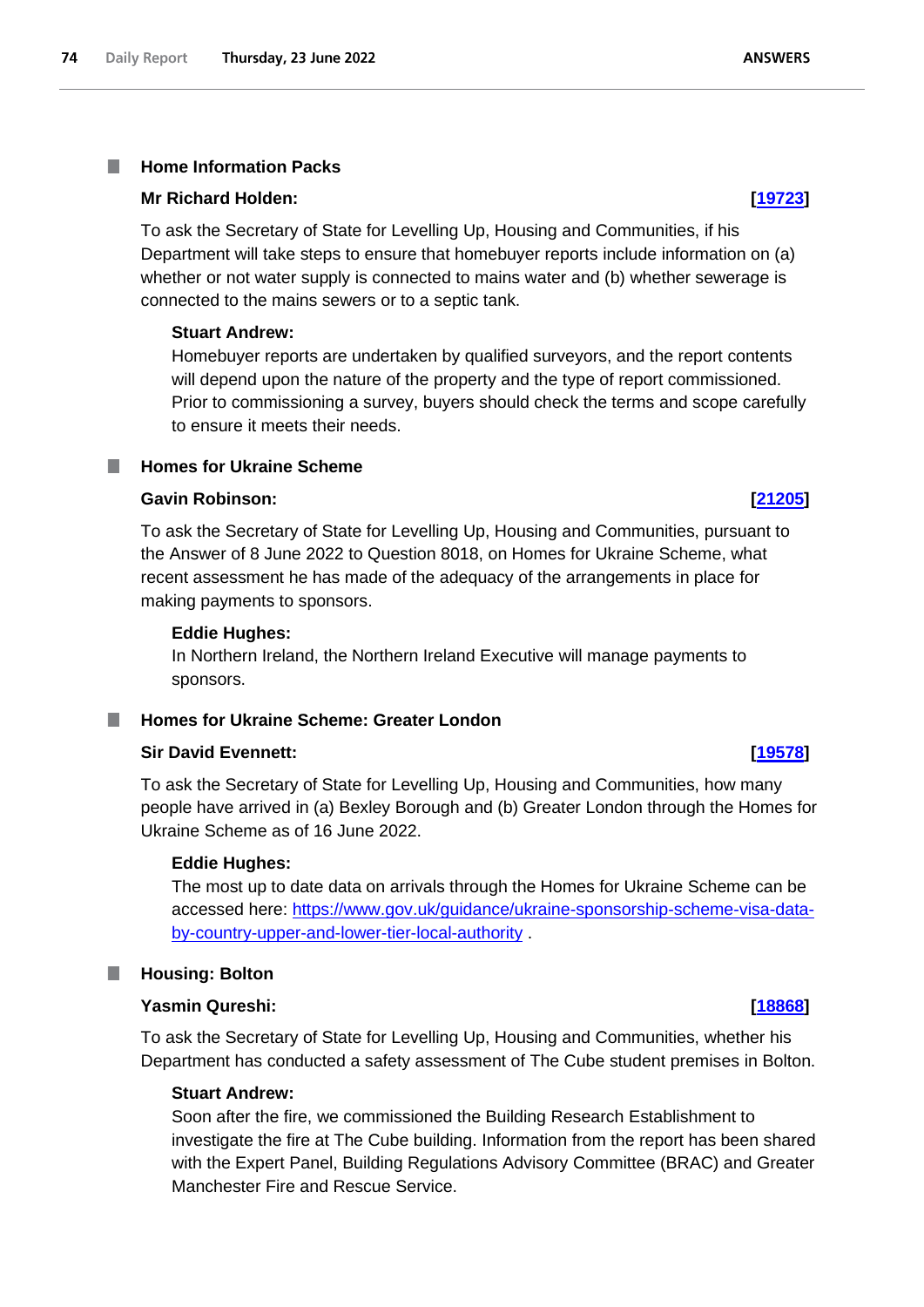The Regulatory Reform (Fire Safety) Order 2005 (FSO) applies to non-domestic premises, including the common parts of multi-occupied residential buildings. The FSO requires the person responsible for the premises to undertake and review regularly a fire risk assessment of the premises. Fire and rescue authorities (FRAs) are the enforcing authorities for the FSO within their area.

#### П **Leasehold**

# **Mr Tanmanjeet Singh Dhesi: [\[21254\]](http://www.parliament.uk/business/publications/written-questions-answers-statements/written-question/Commons/2022-06-20/21254)**

To ask the Secretary of State for Levelling Up, Housing and Communities, if he will commit to a deadline on bringing forward legislative proposals to assist existing leaseholders.

# **Eddie Hughes:**

The Government remains committed to creating a fair and just housing system that works for everyone. We have already made great strides with the Leasehold Reform (Ground Rent) Act 2022, which will come into force from 30 June 2022. This Act is the first part of major two-part legislation this parliament to implement leasehold and commonhold reforms. In the next parliamentary session we will legislate to reform the leasehold system, including by supercharging leaseholders' ability to buy their freeholds, helping millions of households genuinely to own their own home.

## **Leasehold: Ground Rent**

## **Tracey Crouch: [\[18872\]](http://www.parliament.uk/business/publications/written-questions-answers-statements/written-question/Commons/2022-06-15/18872)**

.

To ask the Secretary of State for Levelling Up, Housing and Communities, if he will make it his policy to ensure that the second package of leasehold reforms on ground rent will be introduced in the 2022-23 Parliament.

## **Eddie Hughes:**

The Government is committed to creating a fair and just housing system that works for everyone. This includes our comprehensive programme of reform to improve fairness and transparency in the leasehold market. We will bring forward the second part of our leasehold reforms in the next session of this Parliament.

# **Fleur Anderson: [\[19005\]](http://www.parliament.uk/business/publications/written-questions-answers-statements/written-question/Commons/2022-06-15/19005)**

To ask the Secretary of State for Levelling Up, Housing and Communities, whether his Department is taking steps to protect existing leaseholders from regularly doubling ground rents which may eventually result in unaffordable costs.

## **Eddie Hughes:**

The Government is committed to protecting leaseholders from abuse and poor service.

We have already taken action to end unfair practices in the leasehold market, beginning with the Leasehold Reform (Ground Rent) Act 2022, which will come into force on 30 June. The Act makes homeownership fairer and more transparent for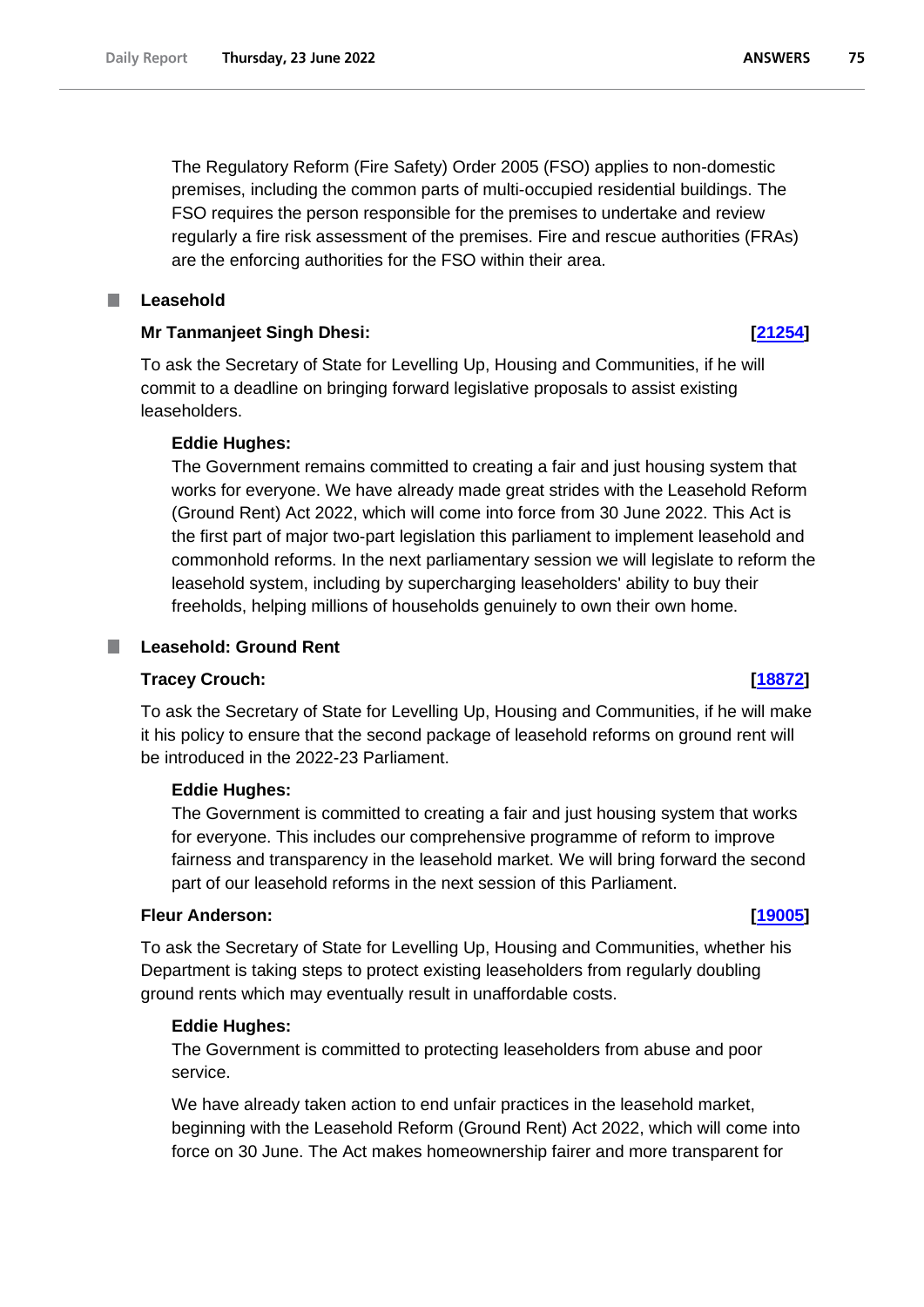thousands of future leaseholders, by preventing landlords under new residential long leases from requiring a leaseholder to pay a financial ground rent.

We understand the difficulties some existing leaseholders face with high and escalating ground rents. This is why we asked the Competition and Markets Authority (CMA) to investigate potential mis-selling of homes and unfair terms in the leasehold sector

The CMA has secured commitments from Aviva, Persimmon, Countryside Properties and Taylor Wimpey to amend their practices, including commitments to remove lease terms that led to doubling ground rents, houses sold as leasehold and to support leaseholders to buy the freehold at the original price quoted. This is a hugely important step and demonstrates our determination to support affected leaseholders. We welcome this action and urge other developers to follow suit.

## **Mortgages: Government Assistance**

# **Daniel Kawczynski: [\[19600\]](http://www.parliament.uk/business/publications/written-questions-answers-statements/written-question/Commons/2022-06-16/19600)**

To ask the Secretary of State for Levelling Up, Housing and Communities, what support the Government is providing for Section 106 scheme potential home owners to obtain a mortgage.

# **Stuart Andrew:**

In many cases, developers provide affordable homes through section 106 agreements associated with housing developments. The homeowners would apply for mortgages in the same way as other buyers, by applying to mortgage lenders such as banks and societies. Some providers of affordable housing may refer buyers to mortgage brokers for support with finding a lender. There are a wide variety of mortgage products available in the UK and borrowers may therefore find it useful to speak to a broker who can advise on the products and lenders best suited to their circumstances.

On 9 June the Prime Minister announced a review of the mortgage market to boost access to finance for first-time buyers.

# **Owner Occupation**

## **Gary Sambrook: [\[19693\]](http://www.parliament.uk/business/publications/written-questions-answers-statements/written-question/Commons/2022-06-16/19693)**

To ask the Secretary of State for Levelling Up, Housing and Communities, what assessment he has made of the potential merits of a gradual homeownership scheme; and if his Department will make an assessment of the potential merits of adding gradual homeownership to existing property purchasing arrangements ahead of the Autumn Statement.

# **Stuart Andrew:**

The Government's £11.5 billion Affordable Homes Programme 2021-2026 aims to deliver up to 180,000 new homes, should economic conditions allow. Approximately half of these homes will be for affordable home ownership, including Shared Ownership. Shared Ownership enables a buyer to purchase an initial equity stake in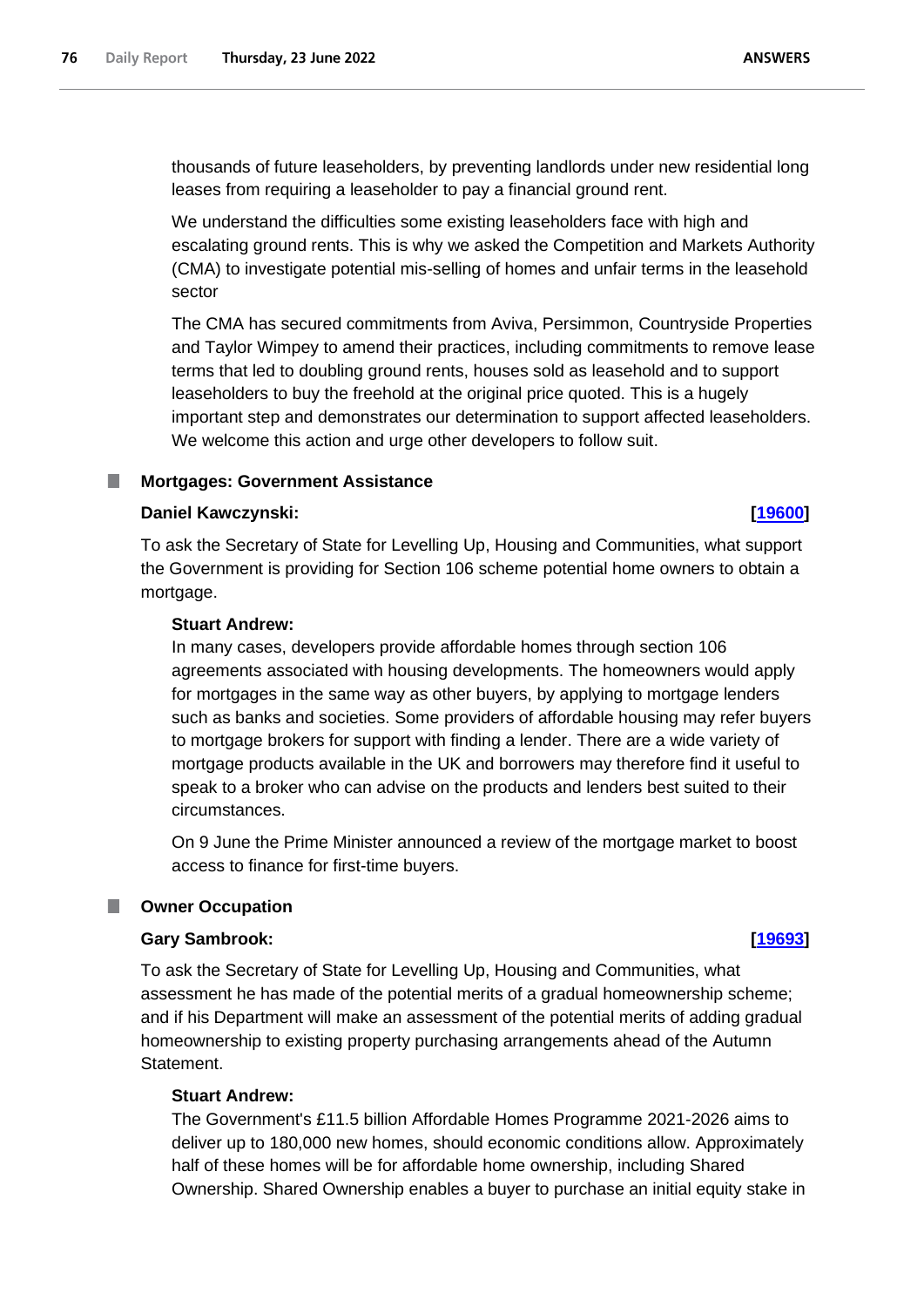the Government launched its new model of Shared Ownership. This new model will make Shared Ownership more consumer friendly, easier to access and fairer, leading to a better experience for a future generation of home owners.

# **Gary Sambrook: [\[19696\]](http://www.parliament.uk/business/publications/written-questions-answers-statements/written-question/Commons/2022-06-16/19696)**

To ask the Secretary of State for Levelling Up, Housing and Communities, whether his Department has made an assessment of the potential role that gradual homeownership schemes could play in achieving the Government's ambitions for more people to be able to own their own home.

# **Stuart Andrew:**

The provision of affordable housing is a key element of the Government's plan to end the housing crisis and provide aspiring homeowners with a step onto the housing ladder. Our £11.5 billion Affordable Homes Programme aims to deliver up to 180,000 new homes across the country, should economic conditions allow. Approximately half of these homes will be for affordable home ownership, including Shared Ownership. In April 2021, the Government launched its new model of Shared Ownership. This new model will make it easier for people to gradually increase the size of their equity stake in their Shared Ownership home, as and when they can afford to do so, all the way up to full ownership, with some limited exceptions.

#### ш **Planning Permission**

# **Andrea Leadsom: [\[21177\]](http://www.parliament.uk/business/publications/written-questions-answers-statements/written-question/Commons/2022-06-20/21177)**

To ask the Secretary of State for Levelling Up, Housing and Communities, what steps he is taking to ensure that local planning authorities are able to manage the planning demands of large scale developments and their impact on communities effectively.

# **Stuart Andrew:**

Local planning authorities need to have the right skills to deliver for their communities. We have committed to developing a comprehensive skills strategy for the planning sector to set out solutions for training and capacity-building. We have also announced that we will consult on increasing planning fees for major and minor applications, by 35% and 25% respectively.

## **PRIME MINISTER**

#### П **Employment**

## **Stuart Anderson: [\[18053\]](http://www.parliament.uk/business/publications/written-questions-answers-statements/written-question/Commons/2022-06-14/18053)**

To ask the Prime Minister, what recent assessment he has made of trends in the level of employment in (a) the West Midlands and (b) the UK since 19 December 2019.

#### **ANSWERS** 77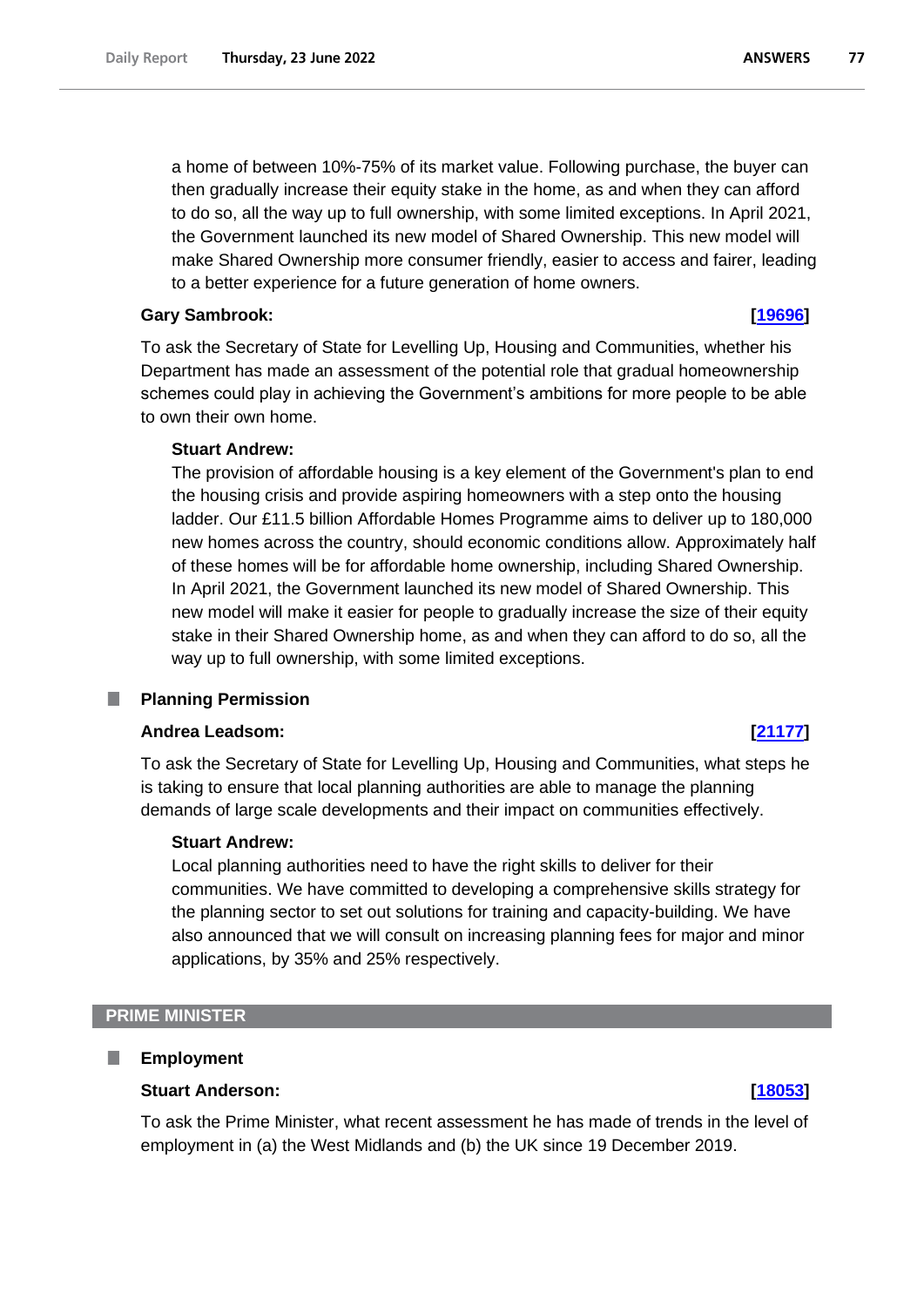## **Boris Johnson:**

The latest official statistics show the current (February-April 2022) employment level for West Midlands at 2.9 million – compared to 2.8 million in October-December 2019.

I trust that the following provides a comprehensive assessment and clarifies my previous answers about employment levels in the UK.

Further to my letter of 26 April 2022 to the Liaison Committee (a copy of which was placed in the Libraries of the House) and the Committee's letter of 20 May 2022 (a copy of which is available on its website) concerning my previous answers to the House on this issue ( *Official Report contributions referenced in the letter of 20 May 2022; and also Official Report 1 December, column 911; 15 December, column 1052; and, 20 April, column 155* ).

The latest labour market statistics show that the total UK employment level is currently at 32.7 million, compared to 32.9 million in October-December 2019.

They also show that payroll employment, as a measure of people in work, is again at a record high. It is now around 627,000 higher than before the pandemic. At the same time we have seen significant improvements in national unemployment rates, which are currently at 3.8% and lower than pre-pandemic levels. It is important that everyone has the opportunity and support to find a good job to help them get on in life. That is why we are delivering on our Plan for Jobs – increasing the number of work coaches, seeing over 162,600 Kickstart jobs started by young people, and offering free skills bootcamps. And we have launched Way to Work - a campaign that will focus on getting job-ready claimants into work and support employers to fill vacancies. Together we will boost this country's jobs-led recovery.

# **TRANSPORT**

#### **Department for Transport: Procurement**

#### **Emily Thornberry: [\[21138\]](http://www.parliament.uk/business/publications/written-questions-answers-statements/written-question/Commons/2022-06-20/21138)**

To ask the Secretary of State for Transport, if he will publish the work package request issued by his Department on 26 May that led to the proposal received by his Department from Rail People Solutions Ltd on 30 May and the contract agreed with that company under procurement reference TTWO0196 on 7 June 2022.

#### **Andrew Stephenson:**

We can confirm the department has stood up a team to manage the departmental operational response to manage possible disruption caused by industrial action. Due to the commercially sensitive nature of the procurement and the awarded contract, the department does not wish to share the documents publicly.

### **Emily Thornberry: [\[21139\]](http://www.parliament.uk/business/publications/written-questions-answers-statements/written-question/Commons/2022-06-20/21139)**

To ask the Secretary of State for Transport, if he will publish the statement of services, including the Option Z clauses, set out in Contract Data Part One of the contract agreed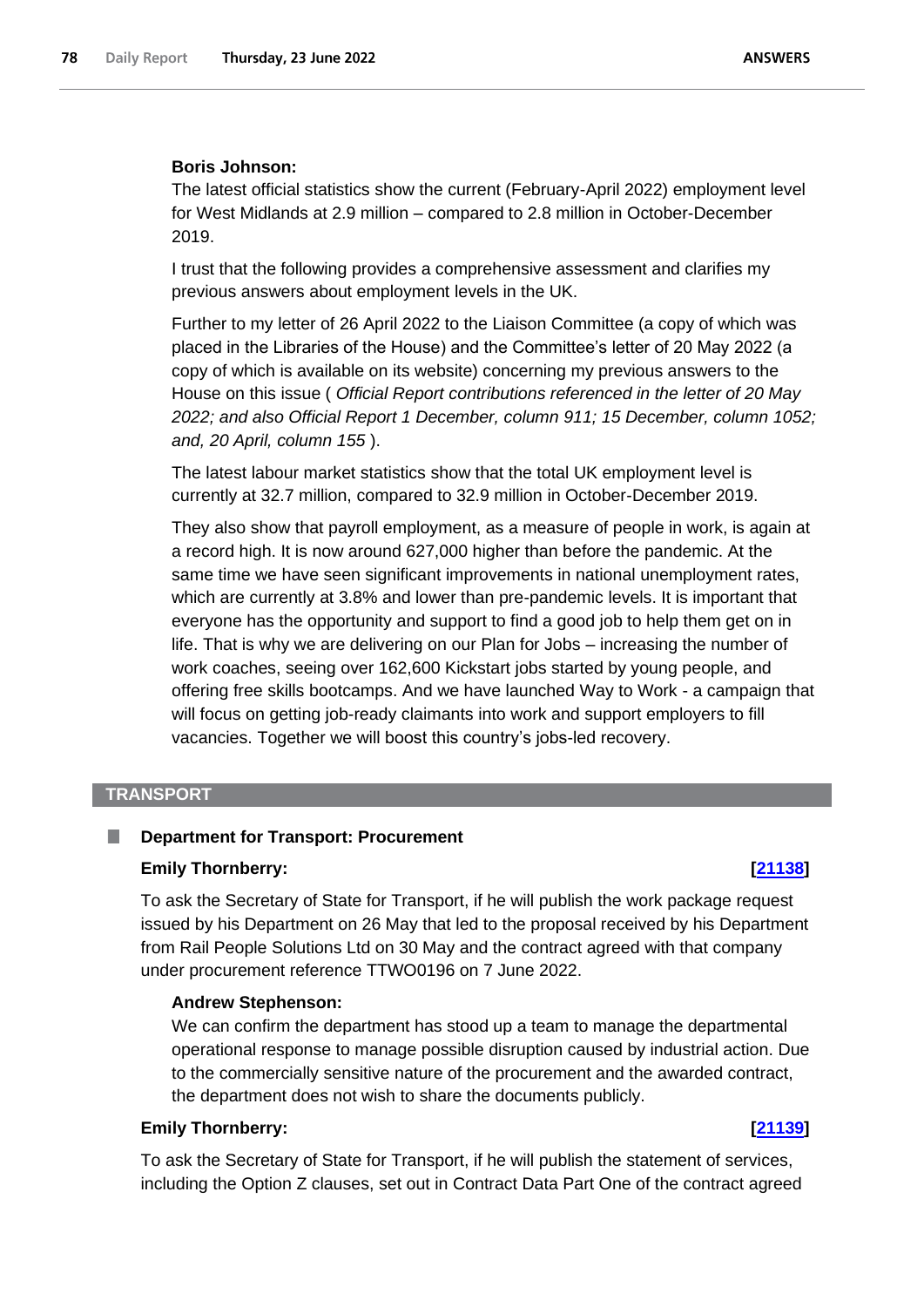by his Department with Rail People Solutions Ltd under procurement reference TTWO0196 on 7 June 2022.

#### **Andrew Stephenson:**

We can confirm the department has stood up a team to manage the departmental operational response to manage possible disruption caused by industrial action. Due to the commercially sensitive nature of the procurement and the awarded contract, the department does not wish to share the documents publicly.

### **Electric Scooters: Roads**

#### **Jim Shannon: [\[21181\]](http://www.parliament.uk/business/publications/written-questions-answers-statements/written-question/Commons/2022-06-20/21181)**

To ask the Secretary of State for Transport, if he will provide a summary of current legislation relating to the use of e-scooters on public highways in the UK.

#### **Trudy Harrison:**

As motor vehicles having fewer than 4 wheels and weighing less than 410 kg unladen, e-scooters are classed as motorcycles as defined in Section 185 of the Road Traffic Act 1988 and, because of their low speed, within the subclass of moped. This means that e-scooters have to abide by the same road traffic legislation as mopeds and motorcycles.

The Electric Scooter Trials and Traffic Signs (Coronavirus) Regulations and General Directions 2020 (SI 2020/663) were introduced to allow the e-scooter trials to take place. The regulations remove or relax requirements for rental e-scooters being used in a permitted trial area, in a way which is proportionate to the vehicle type, to enable trials to take place on public roads.

The Traffic Signs (Coronavirus) (Amendment) (England) Regulations 2021 (SI 2021/75) further refined the application of the TSRGD to e-scooters being used in a trial to clarify where e-scooters are permitted for use within defined trial areas.

#### **E** Gatwick Airport

### **Sarah Olney: [\[21246\]](http://www.parliament.uk/business/publications/written-questions-answers-statements/written-question/Commons/2022-06-20/21246)**

To ask the Secretary of State for Transport, if he will publish the (a) number and (b) dates of meetings that Ministers in his Department have had with senior staff at Gatwick Airport Limited in the last month.

#### **Sarah Olney: [\[21247\]](http://www.parliament.uk/business/publications/written-questions-answers-statements/written-question/Commons/2022-06-20/21247)**

To ask the Secretary of State for Transport, whether his Department issued guidance to Gatwick Airport Limited on reducing the number of daily flights from 900 to 825 per day.

### **Robert Courts:**

The decision taken by Gatwick airport to reduce the number of daily flights throughout the summer is a commercial decision taken by Gatwick Airport Limited, who will continue to work with their airline partners to operationalise this cap. We have been clear with the aviation sector that they need to ensure they can service the flights they offer to the passengers.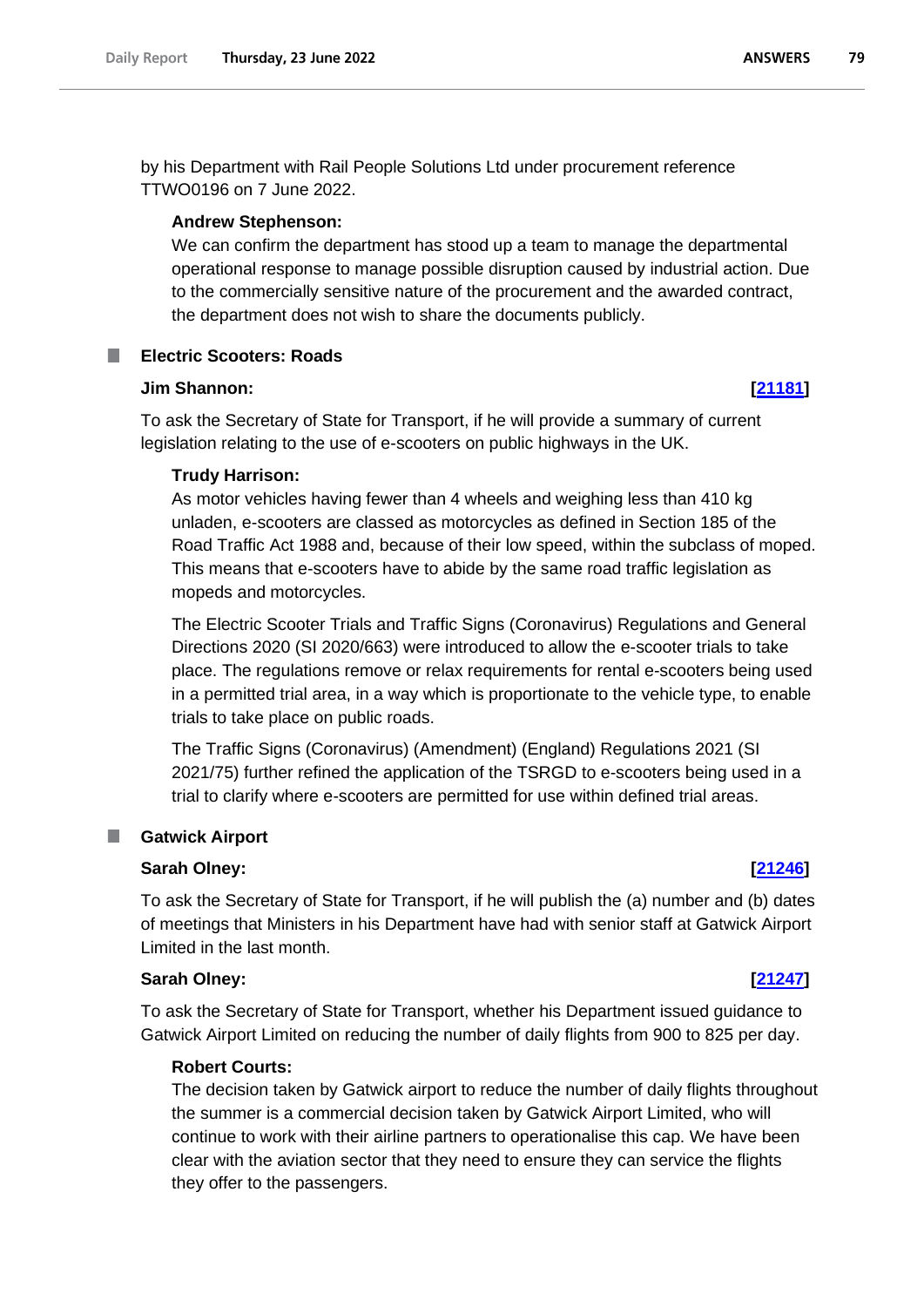This Government has always prioritised consumer rights and is continuing to make progress, to that end we have published the Aviation Consumer Policy Reform Consultation on 31 January, this is aimed at strengthening further air passenger rights and are publishing an Aviation Passenger Charter. Airlines are under an obligation to provide information to passengers on their rights in the event of a cancellation. In the event that a flight is cancelled where UK law applies, the consumers should be offered the choice between a refund within 7 days, or to be rerouted on similar conditions to their final destination, and they may be eligible for compensation.

We have been clear with airlines that they need to undertake this process as quickly as possible.

The Secretary of State and I regularly meet with the aviation sector. In addition to these regular meetings, Gatwick joined me and the Secretary of State on 1 June to discuss disruption over the Half Term and they have been a central member of the Strategic Risk Group which I chair weekly, and the Summer Resilience Group chaired by my officials weekly. Additionally, senior officials have been meeting regularly with Gatwick over the past month and this will continue over the summer.

### **High Speed 2 Line: West Coast Main Line**

#### **Mr Tanmanjeet Singh Dhesi: [\[21255\]](http://www.parliament.uk/business/publications/written-questions-answers-statements/written-question/Commons/2022-06-20/21255)**

To ask the Secretary of State for Transport, what effect the Government's cancellation of the Golborne Link component of HS2 has had on the overall cost-benefit analysis of HS2.

#### **Andrew Stephenson:**

On 20 June 2022 the Government announced in a Written Ministerial Statement laid in Parliament the publication of a Supplement to the January 2022 update to the High Speed 2 (HS2) Crewe to Manchester Strategic Outline Business Case (SOBC): www.gov.uk/government/publications/hs2-crewe-to-manchester-impacts-of-removingthe-golborne-link. This provides analysis of the economic implications, including on the Benefit-Cost Ratio, of removing the Golborne Link from the High Speed Rail (Crewe to Manchester) Bill scheme."

#### **Highway Code: Pedestrians**

#### **Mr Richard Holden: [\[19722\]](http://www.parliament.uk/business/publications/written-questions-answers-statements/written-question/Commons/2022-06-16/19722)**

To ask the Secretary of State for Transport, what assessment he has made of the extent to which the new elements of the updated Highway Code published on 29 January 2022 promote safe walking for pedestrians, particularly in relation to cyclists.

#### **Trudy Harrison:**

The updates to the Highway Code made on 29 January 2022 were an extension to the existing advice and guidance.

The amendments simply reinforce the good behaviours that we would expect every road user to adhere to and drivers should already be following the rules of the road.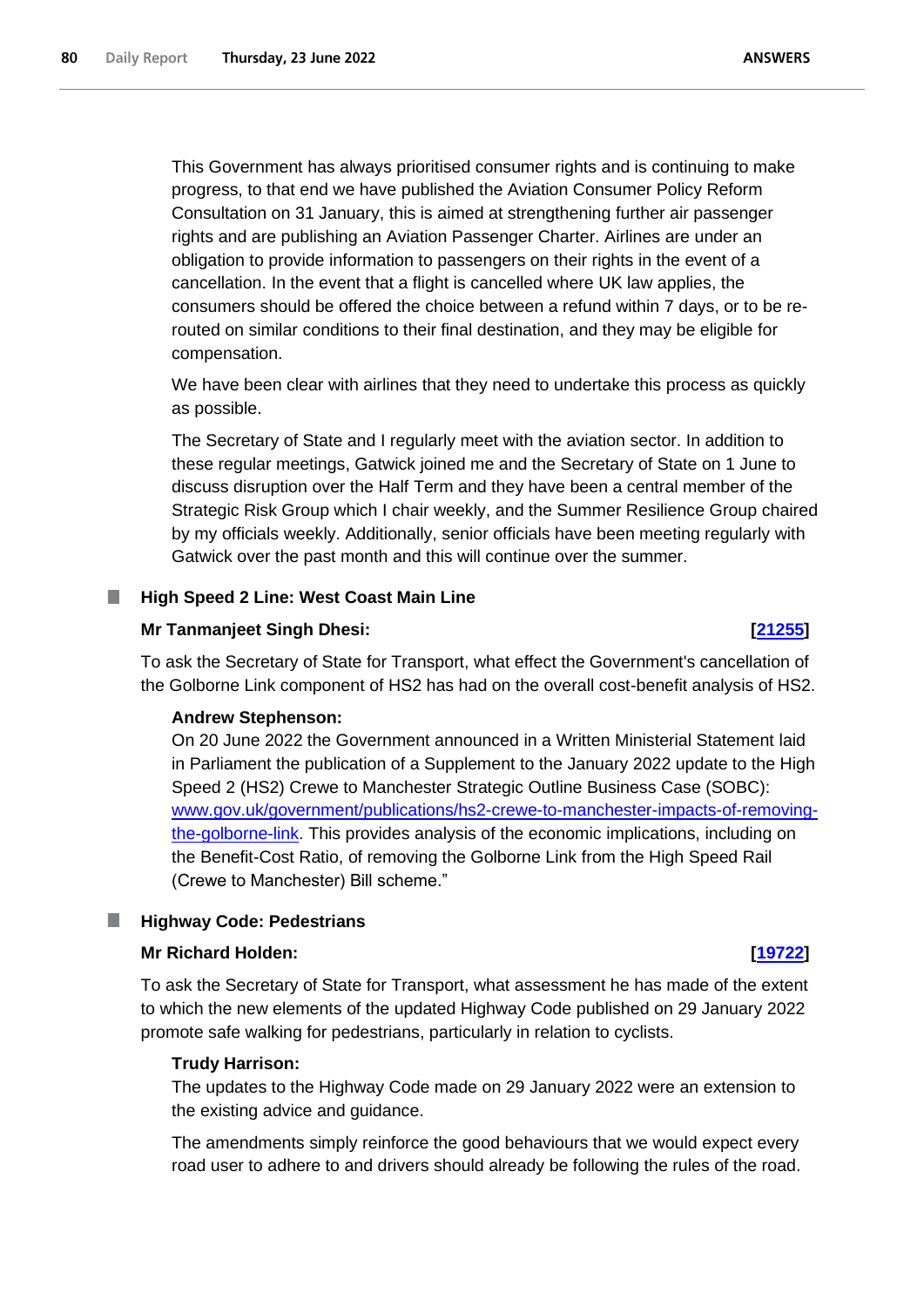The changes will lead to improvements in road safety as they encourage more mutual respect and consideration for all road users.

# **London North Eastern Railway: Pay**

## **Brendan Clarke-Smith: [\[21273\]](http://www.parliament.uk/business/publications/written-questions-answers-statements/written-question/Commons/2022-06-20/21273)**

To ask the Secretary of State for Transport, if he will make an estimate of the average annual remuneration of train drivers on LNER in 2020-21.

# **Brendan Clarke-Smith: [\[21274\]](http://www.parliament.uk/business/publications/written-questions-answers-statements/written-question/Commons/2022-06-20/21274)**

To ask the Secretary of State for Transport, if he will make an estimate of the average annual remuneration of train drivers on Northern in 2020-21.

# **Brendan Clarke-Smith: [\[21275\]](http://www.parliament.uk/business/publications/written-questions-answers-statements/written-question/Commons/2022-06-20/21275)**

To ask the Secretary of State for Transport, if he will make an estimate of the average annual remuneration of train drivers on Hull Trains in 2020-21.

# **Brendan Clarke-Smith: [\[21276\]](http://www.parliament.uk/business/publications/written-questions-answers-statements/written-question/Commons/2022-06-20/21276)**

To ask the Secretary of State for Transport, if he will make an estimate of the average annual remuneration of train drivers on East Midlands Rail in 2020-21.

## **Wendy Morton:**

Information relating to train drivers' salary is managed and set by the individual Train Operating Companies in line with their annual budgets.

The Office for National Statistics report that median gross annual pay for train and tram drivers in the UK was approximately £59,000 in 2021.

# **P&O Ferries: Redundancy**

## **Mary Kelly Foy: [\[19690\]](http://www.parliament.uk/business/publications/written-questions-answers-statements/written-question/Commons/2022-06-16/19690)**

To ask the Secretary of State for Transport, what assessment he has made of the potential merits of exercising the powers in the Harbours Act 1964 to issue Harbour Revision Orders in response to the actions against UK seafarers taken by P&O Ferries on 17 March 2022.

# **Robert Courts:**

The use of Harbour Revision Orders was considered as part of the overall response to actions undertaken by P&O ferries. The use of Harbour Revision Orders, which as a process is primarily operated by the Marine Management Organisation, was judged not to be suitable as a response to this situation. As a harbour revision order applies only to a single harbour, and so for any unified response a Harbour Revision Order would need to be drafted for every port, this was deemed a less than ideal method for any potential government action.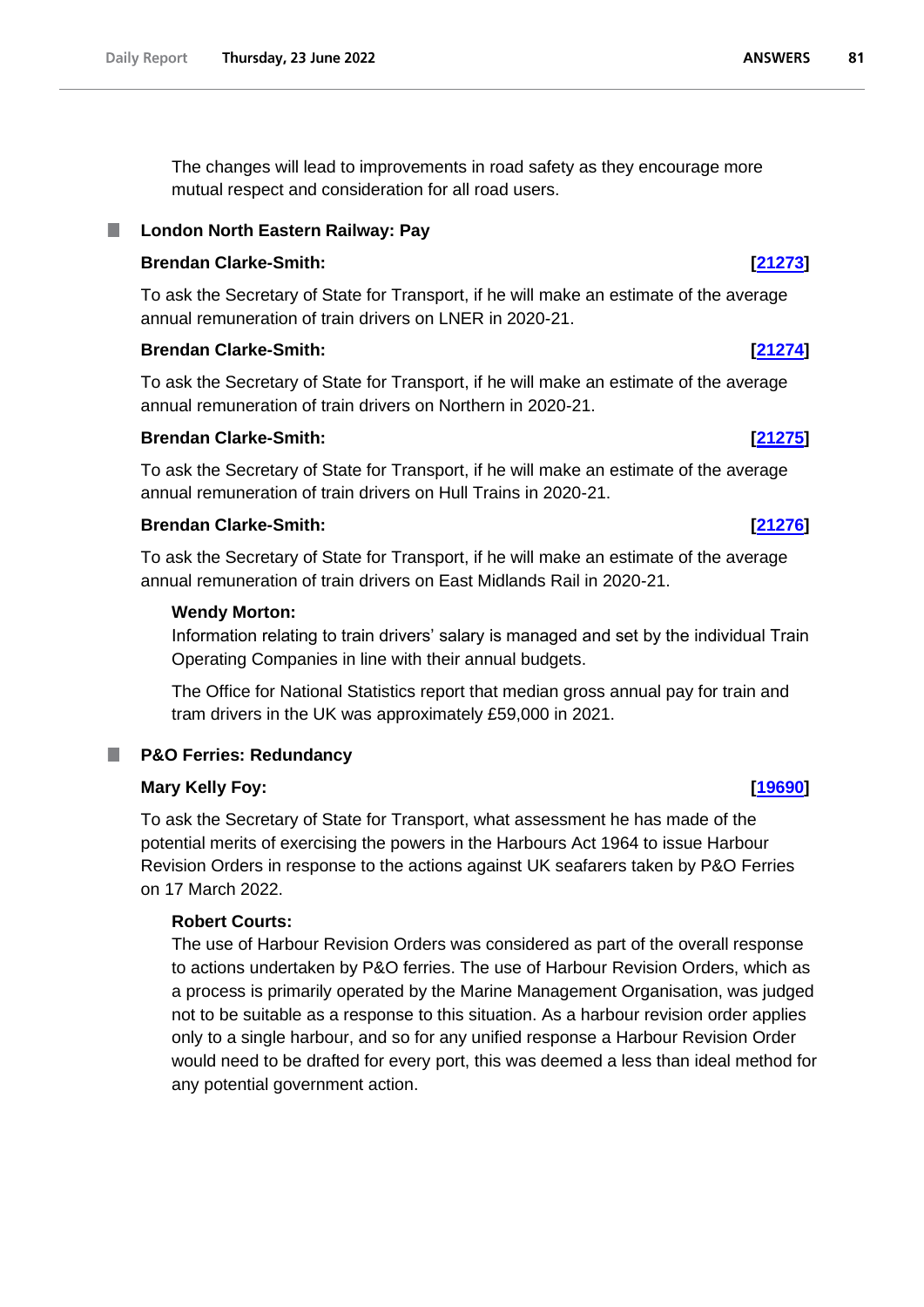#### **Railway Signals** I.

### **Stephen Hammond: [\[22385\]](http://www.parliament.uk/business/publications/written-questions-answers-statements/written-question/Commons/2022-06-21/22385)**

To ask the Secretary of State for Transport, whether he plans to require Great British Railways to invest in digital signalling across the rail network as part of his next High Level Output Specification and Statement of Funds Available for Control Period 7.

## **Wendy Morton:**

The Office of Rail and Road's Review Initiation Notice issued on 9 June binds the Department for Transport to provide its High-Level Output Specification and Statement of Funds Available by 28 October of this year, within which will be set out the Secretary of State's requirements. Work to produce these documents is ongoing.

## **Railway Stations: Access**

### **Mr Tanmanjeet Singh Dhesi: [\[21256\]](http://www.parliament.uk/business/publications/written-questions-answers-statements/written-question/Commons/2022-06-20/21256)**

To ask the Secretary of State for Transport, by what date the national accessibility audit of all railway stations in Great Britain will conclude.

### **Wendy Morton:**

The audit is progressing well with 1,629 stations across England, Scotland and Wales having been assessed to date.

#### $\Box$ **Railways: East of England**

### **Tom Hunt: [\[18992\]](http://www.parliament.uk/business/publications/written-questions-answers-statements/written-question/Commons/2022-06-15/18992)**

To ask the Secretary of State for Transport, what recent estimate he has made of the average salary of a train driver employed by Greater Anglia.

#### **Wendy Morton:**

Each train operating company, including Greater Anglia, is responsible for its own employees and the Department does not hold this information.

However, the median gross annual pay for train and tram drivers was approximately £59,000 in 2021.

#### **Railways: Trade Unions** ш

#### **Sarah Owen: [\[21293\]](http://www.parliament.uk/business/publications/written-questions-answers-statements/written-question/Commons/2022-06-20/21293)**

To ask the Secretary of State for Transport, when he last held meetings with railway union representatives.

#### **Wendy Morton:**

Ministers last met railway union officials in March on the challenges facing the railways and the need for reform. [Since this meeting RMT's General Secretary has stated that they would not meet this Government.] Ministers encourage the unions to keep negotiating with the railway companies as the employers, to resolve this dispute. The Secretary of State outlined this clearly in his letter dated 16 June 2022 to the RMT General Secretary.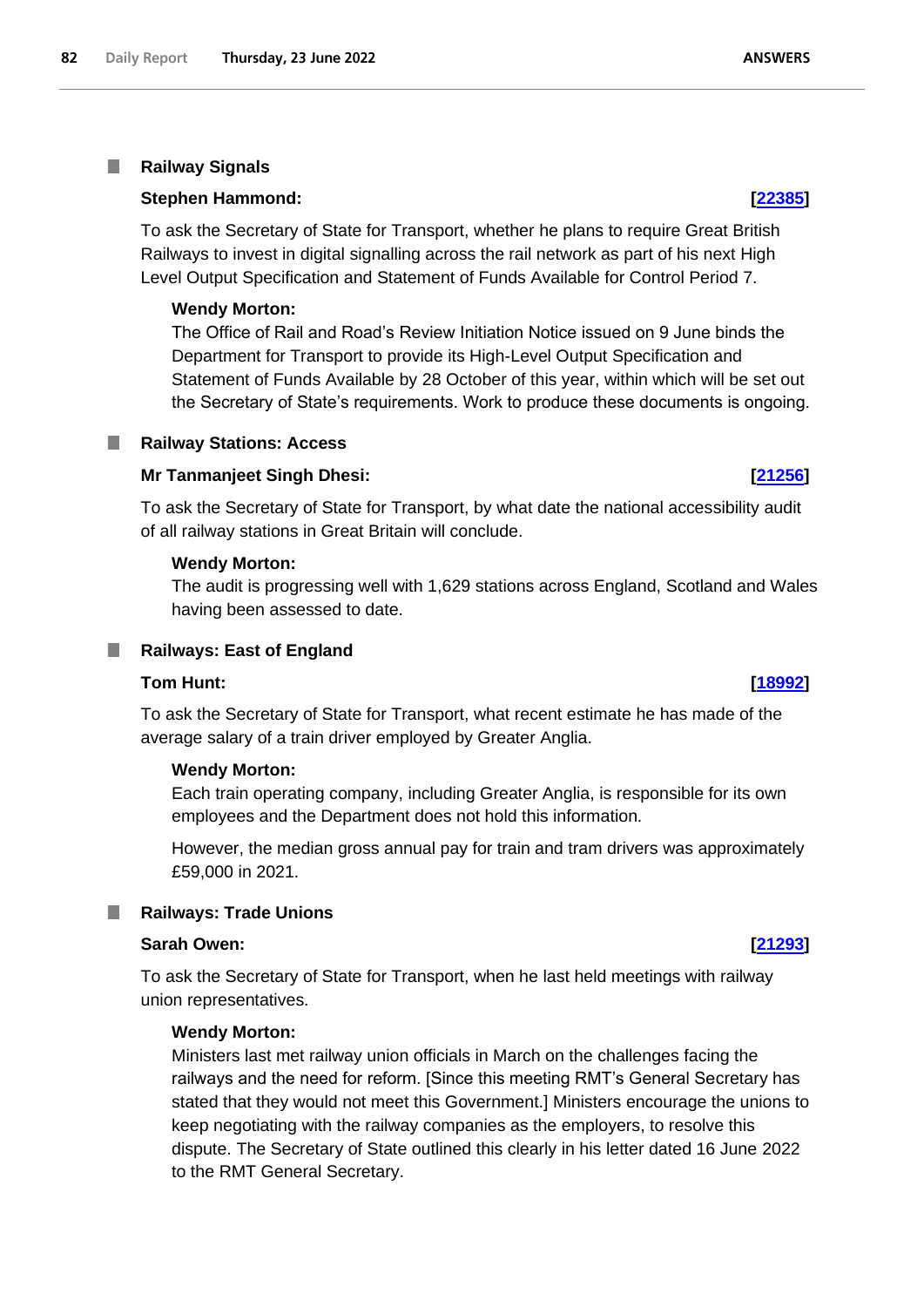The Secretary of State is being updated by industry on a daily basis on the latest developments in negotiations. Ministers' top priority is to end the dispute and minimise disruption. That means joining daily calls with the Civil Contingencies Secretariat to improve readiness across government, including mitigations for impact on critical supply chains, and also considering policy options including legislating to minimise the impacts of future strikes.

The simplest way to resolve the dispute is for unions to return to the negotiating table.

# **Travel: Bolton South East**

# **Yasmin Qureshi: [\[21159\]](http://www.parliament.uk/business/publications/written-questions-answers-statements/written-question/Commons/2022-06-20/21159)**

To ask the Secretary of State for Transport, what recent estimate his Department has made of the amount of funding allocated for investment in active travel in Bolton South East constituency.

# **Trudy Harrison:**

Details of active travel funding allocations to all local authorities in England are available via gov.uk.

# **Travel: Cross Border Cooperation**

## **Neale Hanvey: [\[20319\]](http://www.parliament.uk/business/publications/written-questions-answers-statements/written-question/Commons/2022-06-17/20319)**

To ask the Secretary of State for Transport, what mechanisms his Department has in place to evaluate the (a) value for money and (b) cost of the measures implemented in relation to the management of cross-border travel following the outbreak of covid-19.

## **Neale Hanvey: [\[20320\]](http://www.parliament.uk/business/publications/written-questions-answers-statements/written-question/Commons/2022-06-17/20320)**

To ask the Secretary of State for Transport, what steps his Department has taken to assess the effectiveness of the management of cross border travel following the outbreak of covid-19; and what estimate he has made of the costs of those measures in each of the financial years since they were introduced.

## **Neale Hanvey: [\[20321\]](http://www.parliament.uk/business/publications/written-questions-answers-statements/written-question/Commons/2022-06-17/20321)**

To ask the Secretary of State for Transport, what assessment he has made of the (a) performance, (b) expenditure, (c) exposure to fraud and (d) risk management of the management of cross border travel during the covid-19 pandemic.

## **Neale Hanvey: [\[20324\]](http://www.parliament.uk/business/publications/written-questions-answers-statements/written-question/Commons/2022-06-17/20324)**

To ask the Secretary of State for Transport, what estimate he has made of the cost of implementing the cross border travel measures taken in response to covid-19 in (a) 2020- 21 and (b) 2021-22.

## **Robert Courts:**

Implementation of COVID-19 border health measures for international travel was undertaken through department-led programmes. The costs of implementing individual measures were considered at a departmental level and tracked through standard budget management procedures. The Department for Transport did not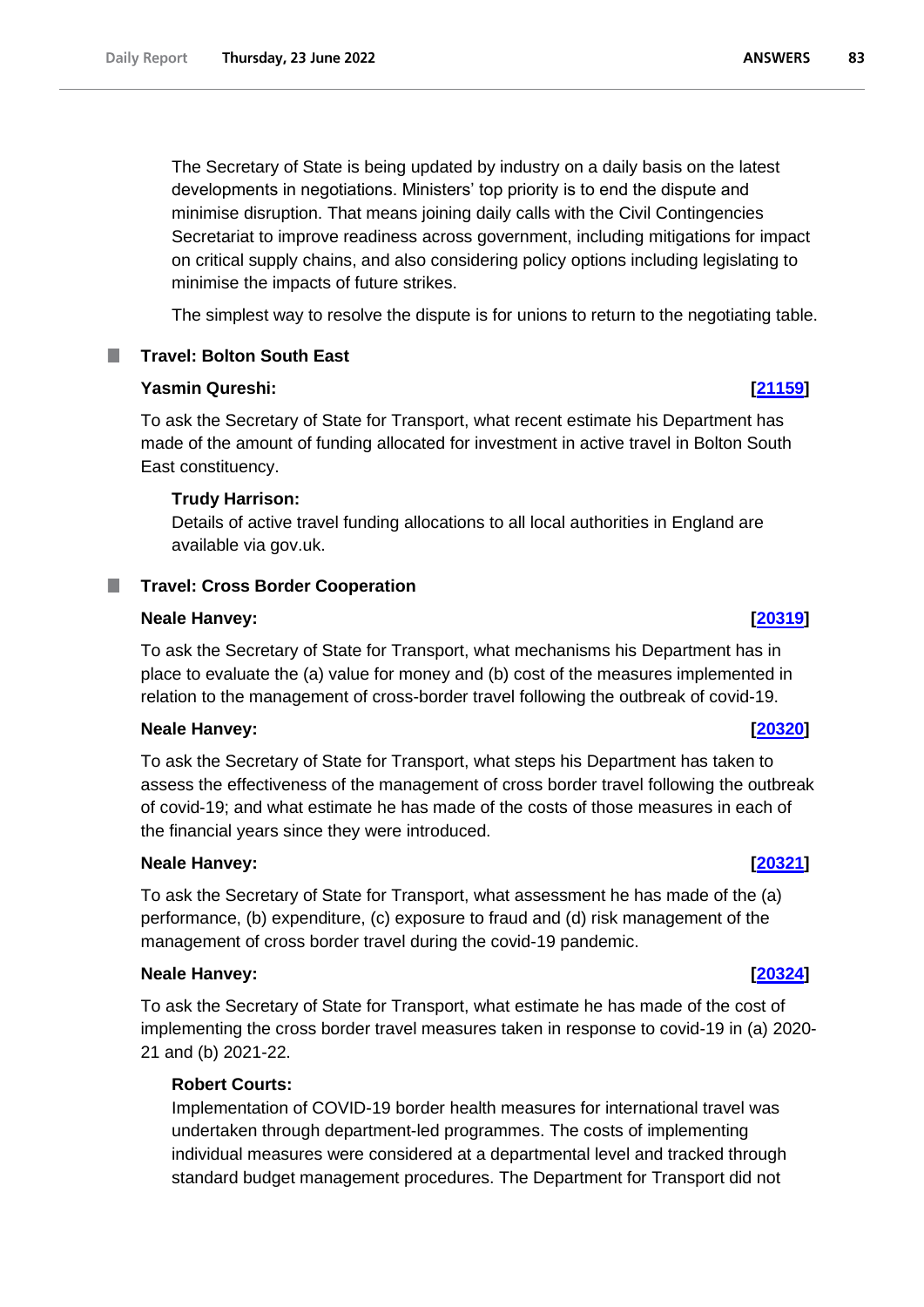incur any direct programme costs in 2020-21 and 2021-22 from implementing COVID-19 border health measures.

# **TREASURY**

#### **Business Rates: Reform** п

### **Rachael Maskell: [\[18958\]](http://www.parliament.uk/business/publications/written-questions-answers-statements/written-question/Commons/2022-06-15/18958)**

To ask the Chancellor of the Exchequer, what recent assessment he has made of the potential merits of reforming business rates.

#### **Lucy Frazer:**

The Government published the final report of the Business Rates Review at Autumn Budget 2021. The conclusion reaffirms the importance of business rates for raising revenue for essential local services and announced a package of measures worth £7 billion over the next 5 years.

This included a freeze in the multiplier, new support for improvements and green technology, and further relief for high street businesses. The Government is also committing to more frequent revaluations, which represents significant reform of the system and will ensure that liabilities are more responsive to changing conditions.

#### **Department for Work and Pensions and Revenue and Customs: Public Expenditure**

#### **Emma Hardy: [\[19663\]](http://www.parliament.uk/business/publications/written-questions-answers-statements/written-question/Commons/2022-06-16/19663)**

To ask the Chancellor of the Exchequer, what the (a) budgets and (b) returns were from the compliance units of (a) HMRC and (b) the Department for Work and Pensions for each year between 2015 and 2021 inclusive.

#### **Lucy Frazer:**

For HMRC, the value of compliance work goes beyond generating yield, and also includes mitigating harm, ensuring a level playing field for those who pay their taxes correctly, and deterring non-compliance from taking place.

In this context, there are some indicative figures HMRC can provide to give a sense of scale. In the financial year 2020-21, HMRC delivered a total of £30.4 billion of compliance yield with an expenditure of £1,166.5 million on the Customer Compliance Group (CCG). CCG brings in the majority, but not all, compliance yield. Equivalent figures for CCG from 2016-17 (the first year of CCG reporting following an internal reorganisation) are provided in the table below. Equivalent figures for before 2016-17 are not readily available and could only be provided at a disproportionate cost.

| <b>YEAR</b> | COMPLIANCE YIELD (£BILLION) COST (£MILLION) |          |
|-------------|---------------------------------------------|----------|
| 2016-17     | £28.9                                       | £1,040.8 |
| 2017-18     | £30.3                                       | £1,139.2 |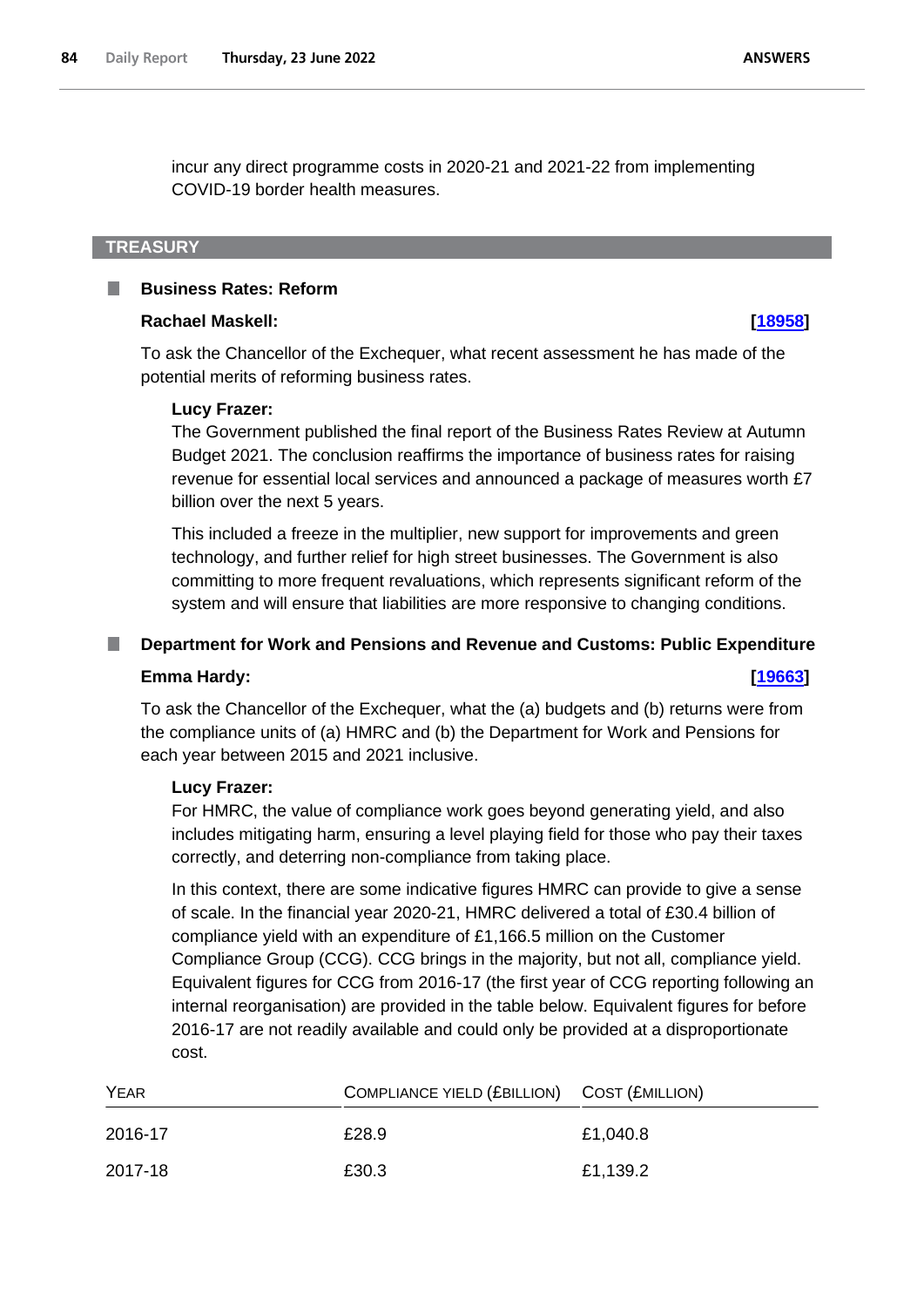| YEAR    | COMPLIANCE YIELD (£BILLION) COST (£MILLION) |          |
|---------|---------------------------------------------|----------|
| 2018-19 | £34.1                                       | £1,127.7 |
| 2019-20 | £36.9                                       | £1,192.2 |
| 2020-21 | £30.4                                       | £1,166.5 |

The information requested on the Department for Work and Pensions Compliance is not readily available and could only be provided at a disproportionate cost.

# **Energy: Taxation**

# **Peter Aldous: [\[18890\]](http://www.parliament.uk/business/publications/written-questions-answers-statements/written-question/Commons/2022-06-15/18890)**

To ask the Chancellor of the Exchequer, with reference to his oral statement of 26 May 2022 on Economy Update, Official Report, column 451, what method his Department is using to carry out the evaluation of the scale of extraordinary profits in certain parts of the electricity generation sector; and what estimate his Department has made of the scale of such profits.

# **Peter Aldous: [\[18891\]](http://www.parliament.uk/business/publications/written-questions-answers-statements/written-question/Commons/2022-06-15/18891)**

To ask the Chancellor of the Exchequer, with reference to his oral statement of 26 May 2022 on Economy Update, Official Report, column 451, what representations he has received from energy investors on the energy profits levy.

## **Peter Aldous: [\[18892\]](http://www.parliament.uk/business/publications/written-questions-answers-statements/written-question/Commons/2022-06-15/18892)**

To ask the Chancellor of the Exchequer, with reference to his oral statement of 26 May 2022 on Economy Update, Official Report, column 451, if he will take steps to ensure that such a policy is (a) fair and equitable given and (b) reflects the comparative complexity of the oil and gas sector.

# **Peter Aldous: [\[18893\]](http://www.parliament.uk/business/publications/written-questions-answers-statements/written-question/Commons/2022-06-15/18893)**

To ask the Chancellor of the Exchequer, with reference to his oral statement of 26 May 2022 on Economy Update, Official Report, column 451, if he will take steps to ensure that any policy proposals take full account of investments being made by electricity generators to deliver net zero.

# **Peter Aldous: [\[18894\]](http://www.parliament.uk/business/publications/written-questions-answers-statements/written-question/Commons/2022-06-15/18894)**

To ask the Chancellor of the Exchequer, with reference to his oral statement of 26 May 2022 on Economy Update, Official Report, column 451, if he will make an assessment of the likely impact of the energy profits levy on (a) investor confidence in the energy sector, (b) additional costs of capital for future electricity generation projects and (c) the costs faced by electricity bill payers in the next 10 years.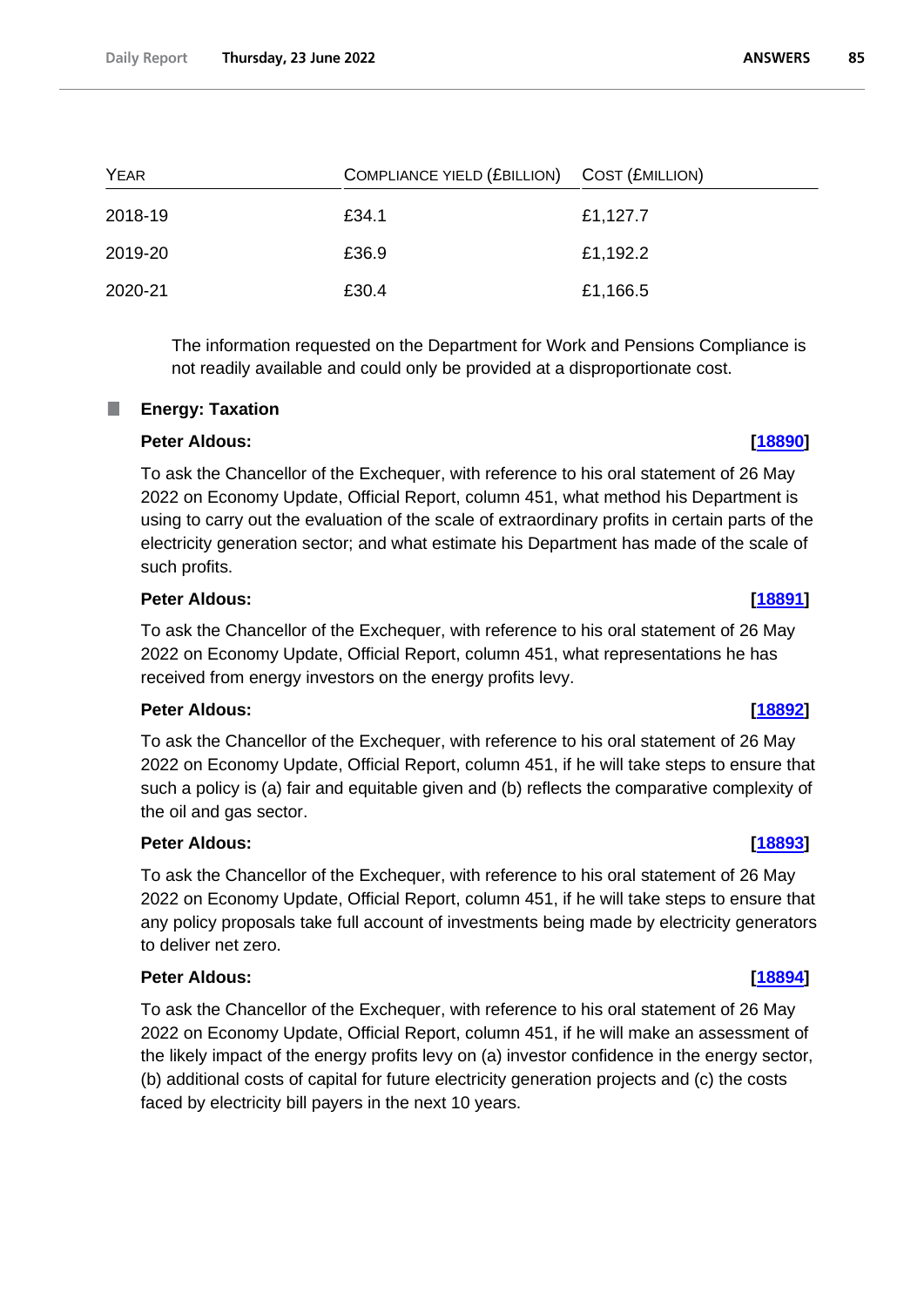# **Lucy Frazer:**

As the Chancellor announced in the Economy Update 2022, the Government is introducing the Energy Profits Levy, a new 25 per cent surcharge on the extraordinary profits the oil and gas sector is making.

The new Energy Profits Levy will raise around £5 billion over the next year which will go towards supporting people with the new cost of living measures, also announced by the Chancellor.

Within the Levy, a new 'super-deduction' style relief is being introduced to encourage firms to invest in oil and gas extraction in the UK. The new 80 per cent Investment Allowance will mean businesses will overall get a 91 pence tax saving for every £1 they invest.

The Levy ensures the extraordinary profits that oil and gas companies have benefited from are taxed fairly, and provides a significant incentive for companies to invest. Officials and Ministers regularly engage with representatives from the sector.

Within the Economy Update, the Chancellor also set out that the Government is urgently evaluating the scale of extraordinary profits in the energy generation sector and the appropriate next steps.

As part of this process, officials are urgently engaging with industry stakeholders on this matter to gather evidence on energy generators' level of profitability and the operation of their business models. The Government remains committed to achieving a Net Zero Economy and to fully decarbonising the power system by 2035, subject to security of supply. As we transition to net zero, we will make sure the costs of doing so are distributed fairly. The Government will take these factors into consideration when deciding on the appropriate action with regard to energy generators' profits.

#### **Joint Unit for Waste Crime** .

## **Mr Kevan Jones: [\[18815\]](http://www.parliament.uk/business/publications/written-questions-answers-statements/written-question/Commons/2022-06-15/18815)**

To ask the Chancellor of the Exchequer, how many employees of HM Revenue and Customs are currently permanently deployed to the Joint Unit on Waste Crime.

## **Lucy Frazer:**

HMRC has no permanently deployed resource to the Joint Unit of Waste Crime (JUWC), and do not feel that a permanently deployed resource to the JUWC would be needed at this time. The JUWC is mainly resourced with staff from the Environment Agency, and the main focus of the JUWC work is not tax compliance.

# **Members: Correspondence**

## **Robert Largan: [\[19026\]](http://www.parliament.uk/business/publications/written-questions-answers-statements/written-question/Commons/2022-06-15/19026)**

To ask the Chancellor of the Exchequer, when he plans to respond to the enquiry of the hon. Member for High Peak, dated 28 April 2022, reference RL38513.

## **Lucy Frazer:**

A response was sent to the hon. Member for High Peak on 17 June 2022.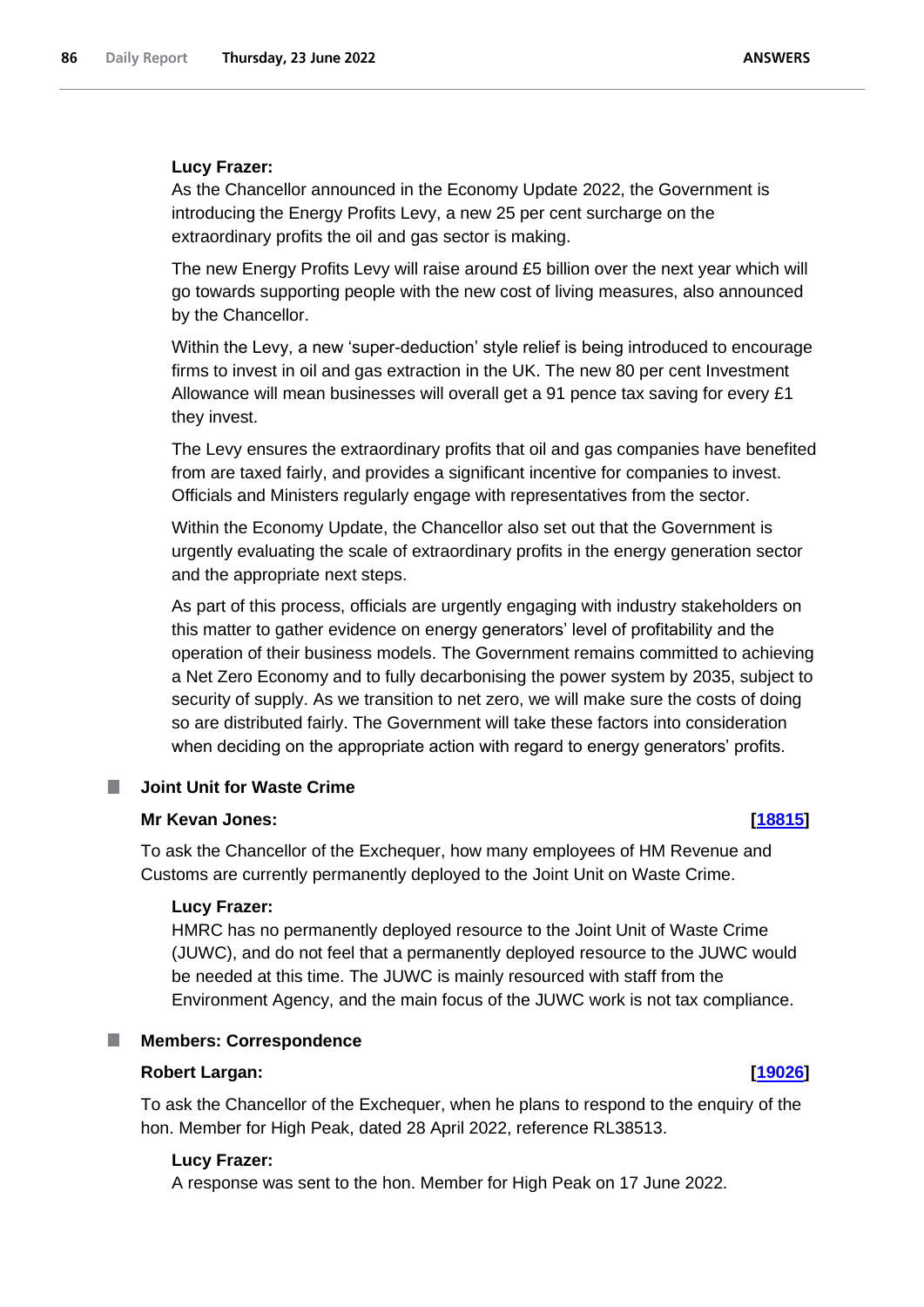#### T. **Owner Occupation**

#### **Gary Sambrook: [\[19694\]](http://www.parliament.uk/business/publications/written-questions-answers-statements/written-question/Commons/2022-06-16/19694)**

To ask the Chancellor of the Exchequer, if his Department will make an assessment of the potential merits of amending section 71A of the Finance Act (2003) to include gradual homeownership.

#### **John Glen:**

Section 71A of the Finance Act 2003 provides tax relief for financial institutions who purchase property which is subject to alternative financing arrangements. The rules prevent a double tax charge applying so that the tax outcome for purchasers is the same as if they had used conventional mortgage financing. The product referred to as 'gradual homeownership' uses arrangements which are not substantially similar to conventional mortgage financing and therefore the same requirements for relief are not present.

The Government keeps all tax policy under review.

#### **Pensions: Debts**

## **Charlotte Nichols: [\[21303\]](http://www.parliament.uk/business/publications/written-questions-answers-statements/written-question/Commons/2022-06-20/21303)**

To ask the Chancellor of the Exchequer, if his Department will make an estimate of the number of people who have accessed their pension pots to repay debt in each of the last three years; and if he will make a statement.

#### **John Glen:**

HMRC does not collect data on how individuals use their funds when they access their pension. The Financial Conduct Authority's Financial Lives 2020 survey and the Office for National Statistics Wealth and Assets survey both collect some data on how individuals have used pension lump sum payments.

To help people in problem debt, the government continues to maintain record levels of debt advice funding for the Money and Pensions Service (MaPS), bringing the budget for free debt advice in England to over £90 million in 2022-23. In addition to this, the government launched the Breathing Space scheme in England and Wales last year. The scheme gives eligible people in problem debt who receive professional debt advice access to a 60-day period in which enforcement action is paused and most fees, charges and interest are frozen.

The government also continues to develop the Statutory Debt Repayment Plan (SDRP), a new statutory debt solution that will enable a person in problem debt to combine the majority of their debts into a single repayment plan, with payments made over a manageable time period, while receiving legal protections from creditor action for the duration of their plan. The government launched a public consultation on draft regulations for the SDRP on 13 May 2022 and is aiming to lay those by the end of 2022. Following this, the government intends for the scheme to commence in 2024.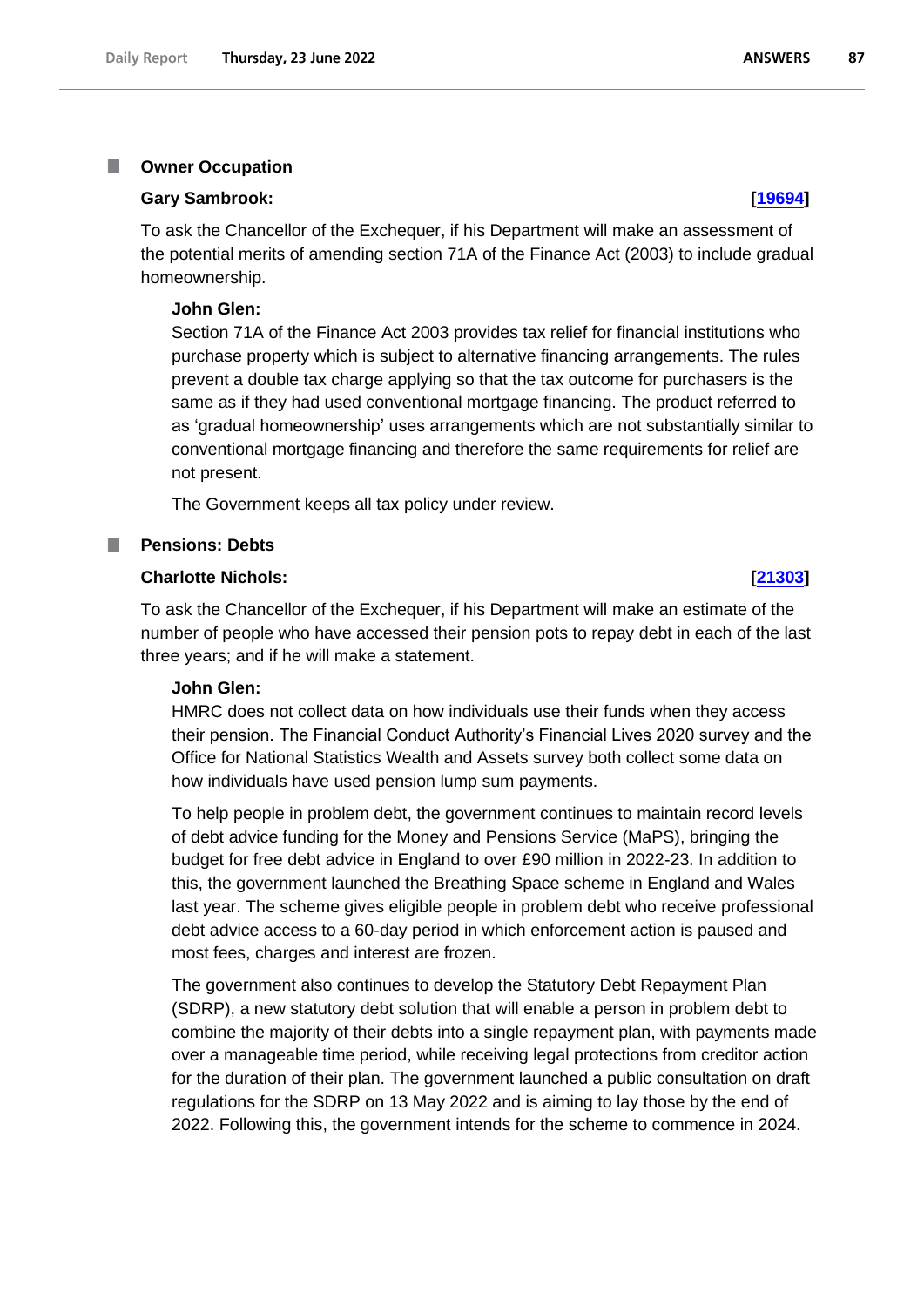#### **Red Diesel** T.

## **Mr Richard Holden: [\[21311\]](http://www.parliament.uk/business/publications/written-questions-answers-statements/written-question/Commons/2022-06-20/21311)**

To ask the Chancellor of the Exchequer, if he will make an assessment of the potential economic merits of permitting the use of red diesel in the (a) construction industry and (b) timber industry in response to rising oil prices.

#### **Helen Whately:**

At Budget 2020, the Chancellor announced that he would remove the entitlement to use red diesel from most sectors from April 2022.

The Government recognised that this would be a significant change and ran a consultation to gather information from affected users on the expected impact of these tax changes and make sure it had not overlooked any exceptional reasons why other sectors should be allowed to continue to use red diesel beyond April 2022.

Following the consultation, the Chancellor announced at Spring Budget 2021 that the Government would grant further entitlements to use red diesel after April 2022 for a limited number of users. However, having assessed the cases made by other sectors to retain their red diesel entitlement, including the construction sector, the Government did not believe that they were compelling enough to outweigh the need to ensure fairness between the different users of diesel fuels, the Government's longterm environmental objectives and the need for the tax system to incentivise the development of greener alternatives to polluting fuels.

Rebated fuel can be used in permitted vehicles and machines for accepted purposes relating to forestry, but not for the further processing or use of timber. Further guidance is available at: [www.gov.uk/guidance/using-rebated-fuels-in-vehicles-and](http://www.gov.uk/guidance/using-rebated-fuels-in-vehicles-and-machines-excise-notice-75-from-1-april-2022)[machines-excise-notice-75-from-1-april-2022](http://www.gov.uk/guidance/using-rebated-fuels-in-vehicles-and-machines-excise-notice-75-from-1-april-2022)

#### **Small Businesses: VAT** T.

## **Mr Richard Holden: [\[21313\]](http://www.parliament.uk/business/publications/written-questions-answers-statements/written-question/Commons/2022-06-20/21313)**

To ask the Chancellor of the Exchequer, with reference to increases in the cost of living, what assessment he has made of the potential merits of raising the VAT threshold for small businesses.

#### **Lucy Frazer:**

The Government recognises that accounting for VAT can be a burden on small businesses. This is why the UK maintains the highest VAT registration threshold in the OECD and as compared to EU Member States at £85,000. This keeps the majority of UK businesses out of VAT altogether.

Views on the VAT registration threshold are divided and the case for change has been regularly reviewed over the years. While some businesses have argued that a higher threshold would reduce administrative and financial burdens, others contend that a lower threshold would provide a fairer competitive environment.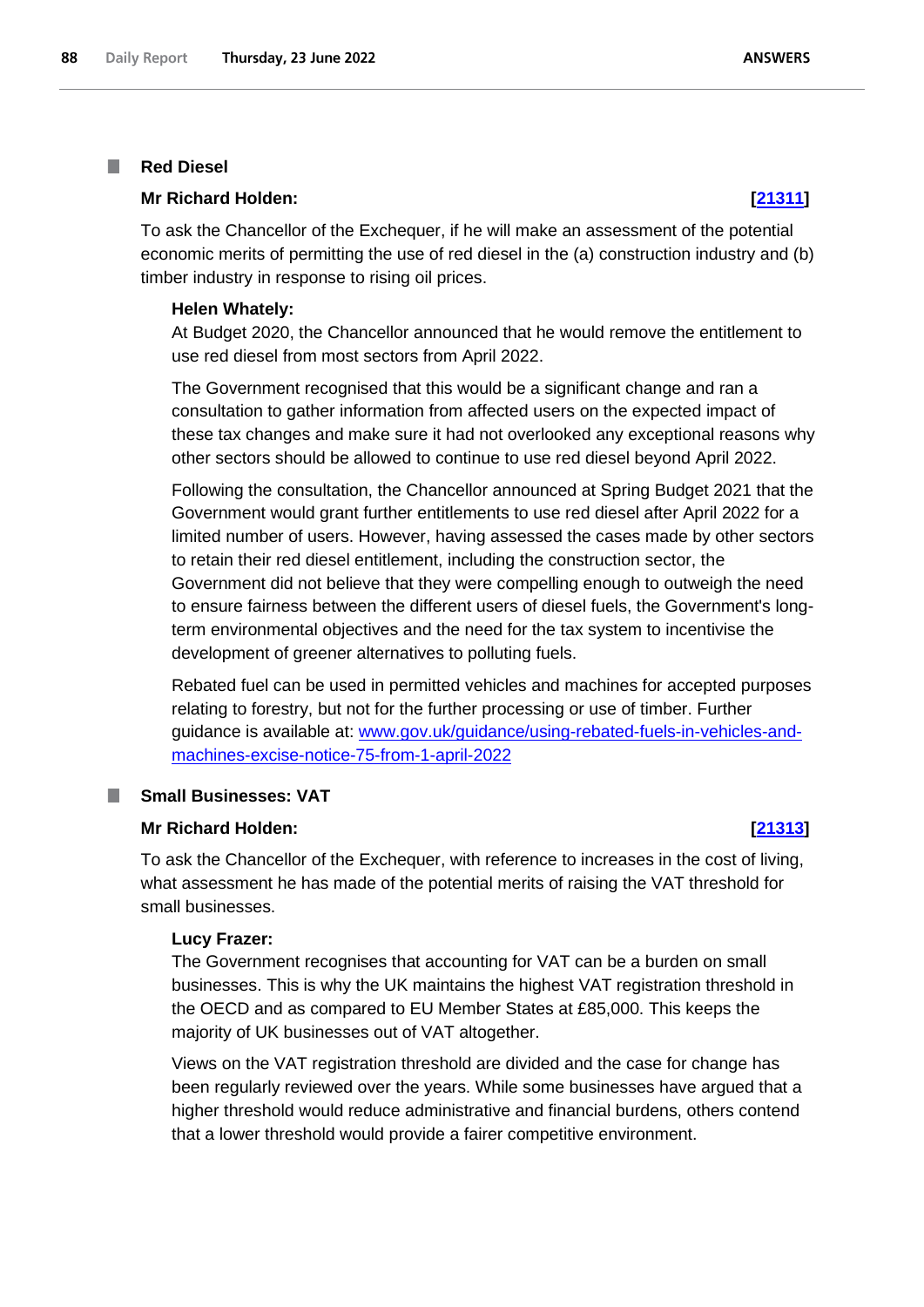Whilst the Government keeps all taxes under review, it was announced at Budget 2021 that the VAT threshold will be maintained at its current level of £85,000 until 31 March 2024.

# **Stamp Duty Land Tax: First Time Buyers**

## **Gary Sambrook: [\[19695\]](http://www.parliament.uk/business/publications/written-questions-answers-statements/written-question/Commons/2022-06-16/19695)**

To ask the Chancellor of the Exchequer, for what reason people buying a home for the first time under the gradual homeownership model are not subject to first-time buyers Stamp Duty relief.

## **John Glen:**

In 2017, the Government permanently increased the price at which a property becomes liable to Stamp Duty Land Tax (SDLT) to £300,000 for first time buyers. Since its introduction, over 673,000 people have benefitted from the relief.

Consumers using a product referred to as 'gradual homeownership' do not buy a share in a property but instead invest in a partnership along with a set of investors who are seeking a profit on that investment. This form of ownership means that the purchase does not meet the statutory conditions for relief.

# **Workplace Pensions: Low Pay**

## **Rob Roberts: [\[21306\]](http://www.parliament.uk/business/publications/written-questions-answers-statements/written-question/Commons/2022-06-20/21306)**

To ask the Chancellor of the Exchequer, what recent steps he has taken to close the pension benefits loophole affecting workers with net pay pension schemes who earn between £10,000 and £12,500.

## **Mr Simon Clarke:**

At Autumn Budget 2021, the government announced that it will introduce a system to make top-up payments in respect of contributions made in 2024-25 onwards directly to low-earning individuals saving in a pension scheme using a Net Pay Arrangement. These top-ups will help to better align outcomes with equivalent savers saving into a pension scheme using Relief at Source. An estimated 1.2 million individuals could benefit by an average of £53 a year. The government will set out more detail on the implementation of this policy in due course.

# **WOMEN AND EQUALITIES**

#### L. **Equality: Minority Groups**

#### **Rachael Maskell: [\[19633\]](http://www.parliament.uk/business/publications/written-questions-answers-statements/written-question/Commons/2022-06-16/19633)**

To ask the Minister for Women and Equalities, what steps she is taking to tackle inequalities for people from minoritized communities due to their protected characteristics.

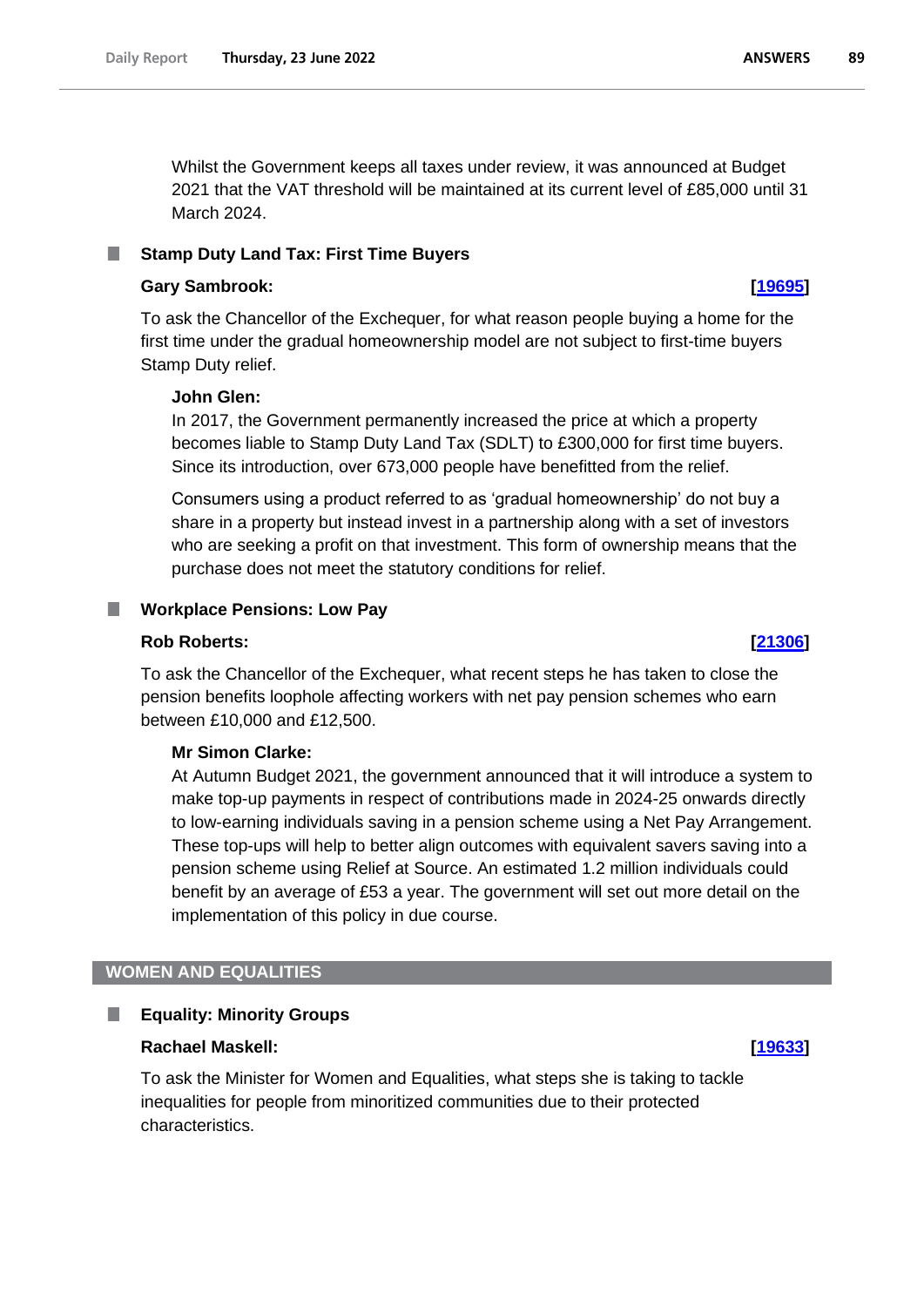### **Kemi Badenoch:**

On 17 March 2022 I published 'Inclusive Britain', which sets out a ground-breaking action plan to tackle negative ethnic disparities, promote unity and build a fairer Britain for all.

Work is under way to deliver the 74 actions in Inclusive Britain, which will help to close outcome gaps between ethnic groups in education, employment, health and the criminal justice system.

### **WORK AND PENSIONS**

## **Canada: Reciprocal Arrangements**

#### **Daisy Cooper: [\[18065\]](http://www.parliament.uk/business/publications/written-questions-answers-statements/written-question/Commons/2022-06-14/18065)**

To ask the Secretary of State for Work and Pensions, what discussions she has had with her Canadian counterpart on a reciprocal social security agreement with Canada.

#### **Guy Opperman:**

There are two separate social security arrangements in place between the UK and Canada, made in 1995 and 1998. The UK Government is not intending to change the social security relationship with Canada.

#### **Department for Work and Pensions: MG OMD**

### **Emily Thornberry: [\[21134\]](http://www.parliament.uk/business/publications/written-questions-answers-statements/written-question/Commons/2022-06-20/21134)**

To ask the Secretary of State for Work and Pensions, pursuant to the Answer of 15 June 2022 to Question 13668 on Department for Work and Pensions: Media, whether all payments over £25,000 made by her Department to Manning Gottlieb OMD under the invoice cost centres (a) Comms Spare 1 and (b) Comms External Campaigns between November 2018 and May 2022 took place under the Media Buying framework agreement RM6003.

#### **Guy Opperman:**

The media buying framework RM6003 was the only media buying framework available at that time.

### **Long Term Unemployed People**

## **Geraint Davies: [\[21075\]](http://www.parliament.uk/business/publications/written-questions-answers-statements/written-question/Commons/2022-06-20/21075)**

To ask the Secretary of State for Work and Pensions, what estimate she has made of the prevalence of speech, language and communication needs among the long-term unemployed in the latest period for which figures are available.

## **Mims Davies:**

I refer the honourable Member to the answer given to PQ15249.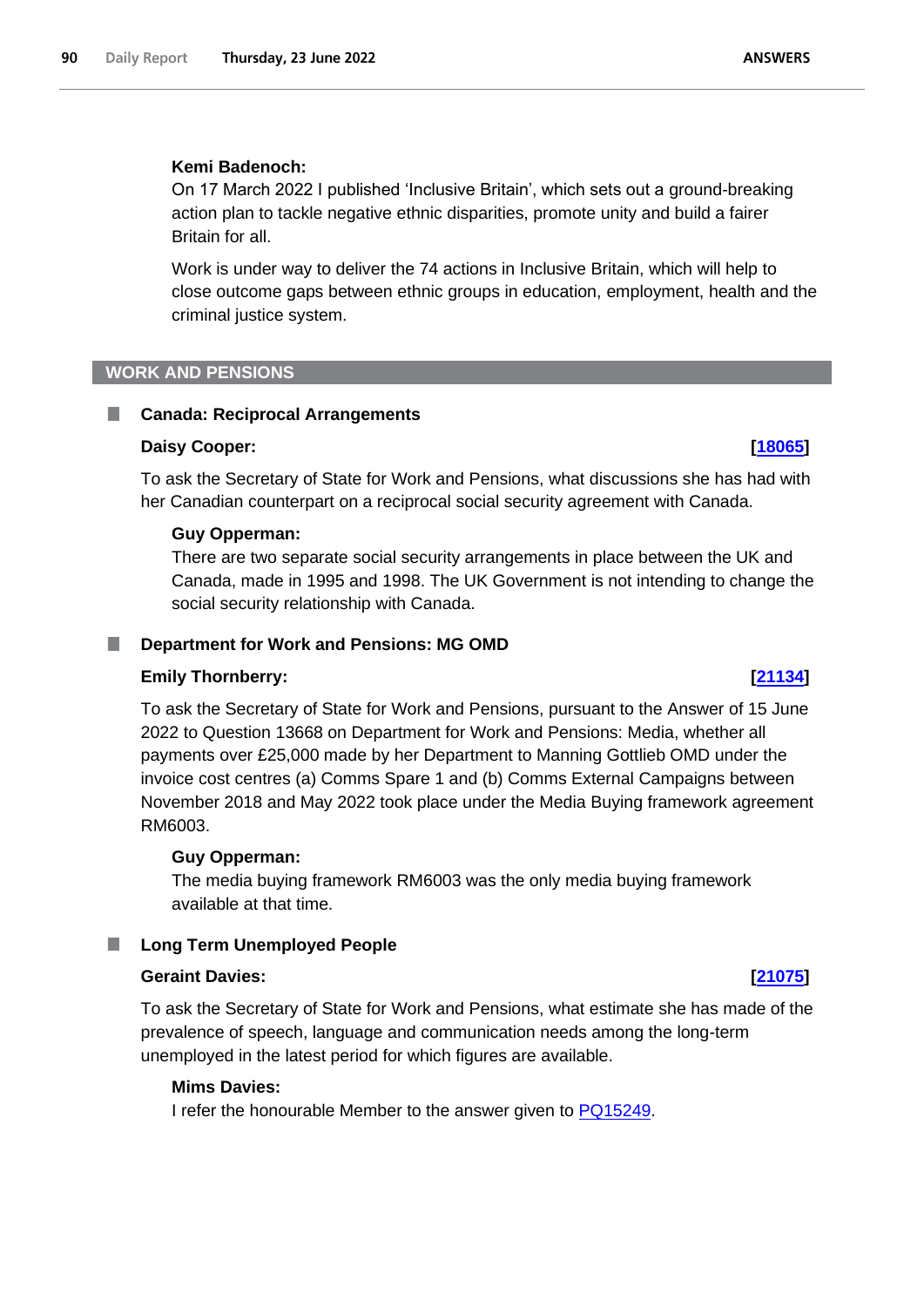#### T. **Social Security Benefits: Tribunals**

#### **Kate Osamor: [\[17999\]](http://www.parliament.uk/business/publications/written-questions-answers-statements/written-question/Commons/2022-06-14/17999)**

To ask the Secretary of State for Work and Pensions, with reference to the findings of Tribunal Statistics Quarterly: January to March 2022, published on 9 June 2022, on the proportion of Social Security and Child Support disposals cases in 2021-22 that had the initial decision revised in favour of the claimant, what recent assessment she has made of (i) the reasons for those decisions and (ii) the implications of those decisions for her Department's policies.

#### **Chloe Smith:**

The main reasons that decisions are overturned on appeal are: tribunals drawing a different conclusion based on the same evidence, cogent oral evidence given by the individual, or new written evidence provided at the hearing.

It has always been our aim to make the right decision at the earliest opportunity so that claimants do not have to appeal. Consequently, and learning from tribunal decisions, we have introduced a new approach to decision making at both the initial decision and the Mandatory Reconsideration stage, giving Decision Makers additional time to proactively contact claimants where they think additional evidence may support the claim. A similar approach applies at the appeal stage where new evidence is provided that may alter the decision.

### **State Retirement Pensions: Females**

#### **Stephen Morgan: [\[19675\]](http://www.parliament.uk/business/publications/written-questions-answers-statements/written-question/Commons/2022-06-16/19675)**

To ask the Secretary of State for Work and Pensions, with reference to the findings of the Parliamentary and Health Service Ombudsman's (PHSO) investigation into the way her Department communicated changes to women's State Pension age, what assessment she has made of the implications for her policies of that investigation's findings that her Department was guilty of maladministration in its handling of changes to the State Pension Age for women; and what steps she plans to take in response to those findings.

### **Guy Opperman:**

The Parliamentary and Health Service Ombudsman (PHSO) has not completed his investigation. This a multi staged process and the report published on 20 July 2021 concluded stage-one of the investigation.

It would not be appropriate to comment whilst the investigation is ongoing; and section 7(2) of the Parliamentary Commissioner Act 1967 states that Ombudsman investigations "shall be conducted in private".

# **Way to Work Scheme**

## **Jane Hunt: [\[19742\]](http://www.parliament.uk/business/publications/written-questions-answers-statements/written-question/Commons/2022-06-16/19742)**

To ask the Secretary of State for Work and Pensions, how many people had gained employment through the Way to Work scheme as of 13 June 2022.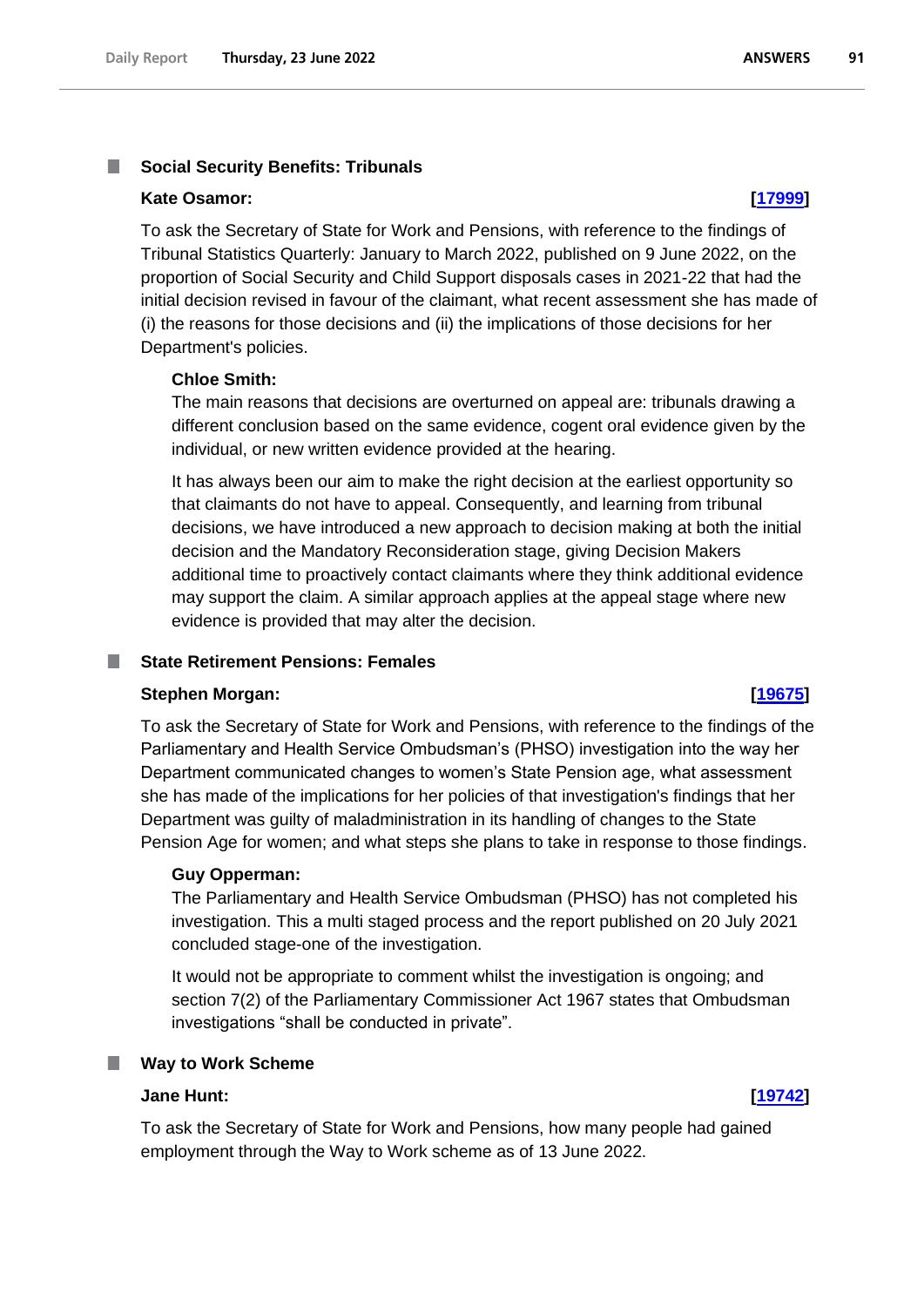### **Mims Davies:**

As of 21 June, we estimate that at least 485,000 unemployed Universal Credit claimants and Job Seekers Allowance (JSA) claimants have moved into work during the Way to Work Campaign between 31 January and the end of 19 June 2022.

This total figure is composed of our into work measure to the end of May (over 386,000) and our internal management information up to 19 June (46,000). We are now also able to include JSA claimants who have moved into work between 31 January and 9 June 2022 (29,000) into our total. Furthermore, we have also included those claimants with a sanction in place that moved into work during the period of the campaign up to 19 June (24,000). Both these figures were not part of our previous reported totals as the data was not available. Figures are rounded to the nearest 100.

The management information presented here has not been subjected to the usual standard of quality assurance associated with official statistics but is provided in the interests of transparency and timeliness.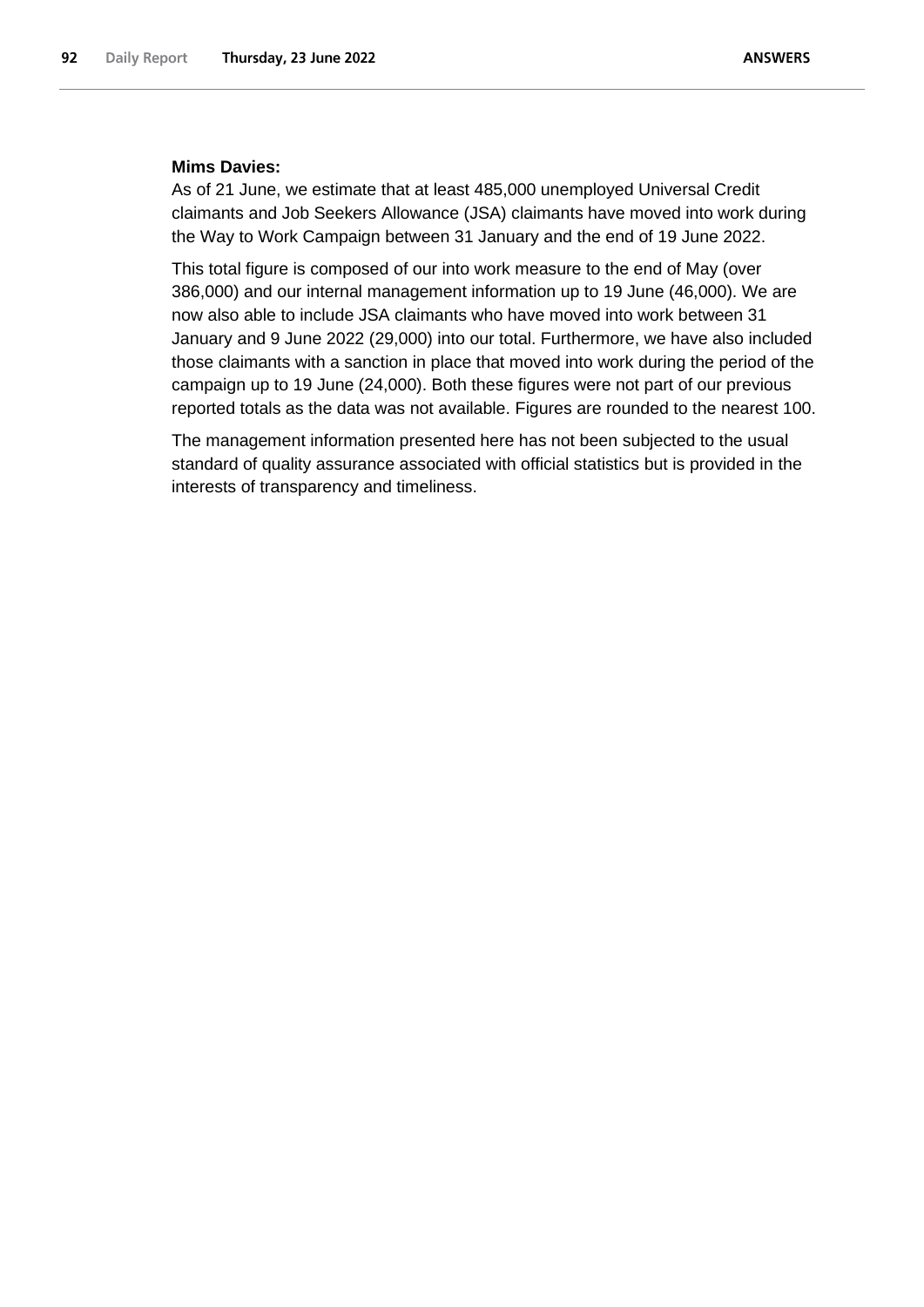# **MINISTERIAL CORRECTIONS**

## **HOME OFFICE**

#### **Antisocial Behaviour: Newport West** п

## **Ruth Jones: [\[18039\]](http://www.parliament.uk/business/publications/written-questions-answers-statements/written-question/Commons/2022-06-14/18039)**

To ask the Secretary of State for the Home Department, whether she has made a recent assessment of the adequacy of police responses to reported antisocial behaviour incidents in Newport West constituency.

# **An error has been identified in the written answer given on 22 June 2022. The correct answer should have been:**

## **Kit Malthouse:**

There are various offences relating to illegal e-scooter use that the police can enforce with a Fixed Penalty Notice (FPN): uninsured driving can result in a FPN of £300 and 6 penalty points on a driving licence; riding without a driving licence can result in a FPN of £100 and 3-6 penalty points on a driving licence; while riding on the pavement can result in a FPN of £50.

Section 165 of the Road Traffic Act 1988 provides the power to seize privately owned e-scooters for driving without insurance or a driving licence.

Enforcement of road traffic law and deployment of available resources to tackle illegal riding of e-scooters is an operational matter for Chief Officers according to local policing plans.

**I refer the Hon Lady to the answer to her question that I gave on 27 April (UIN 156588)**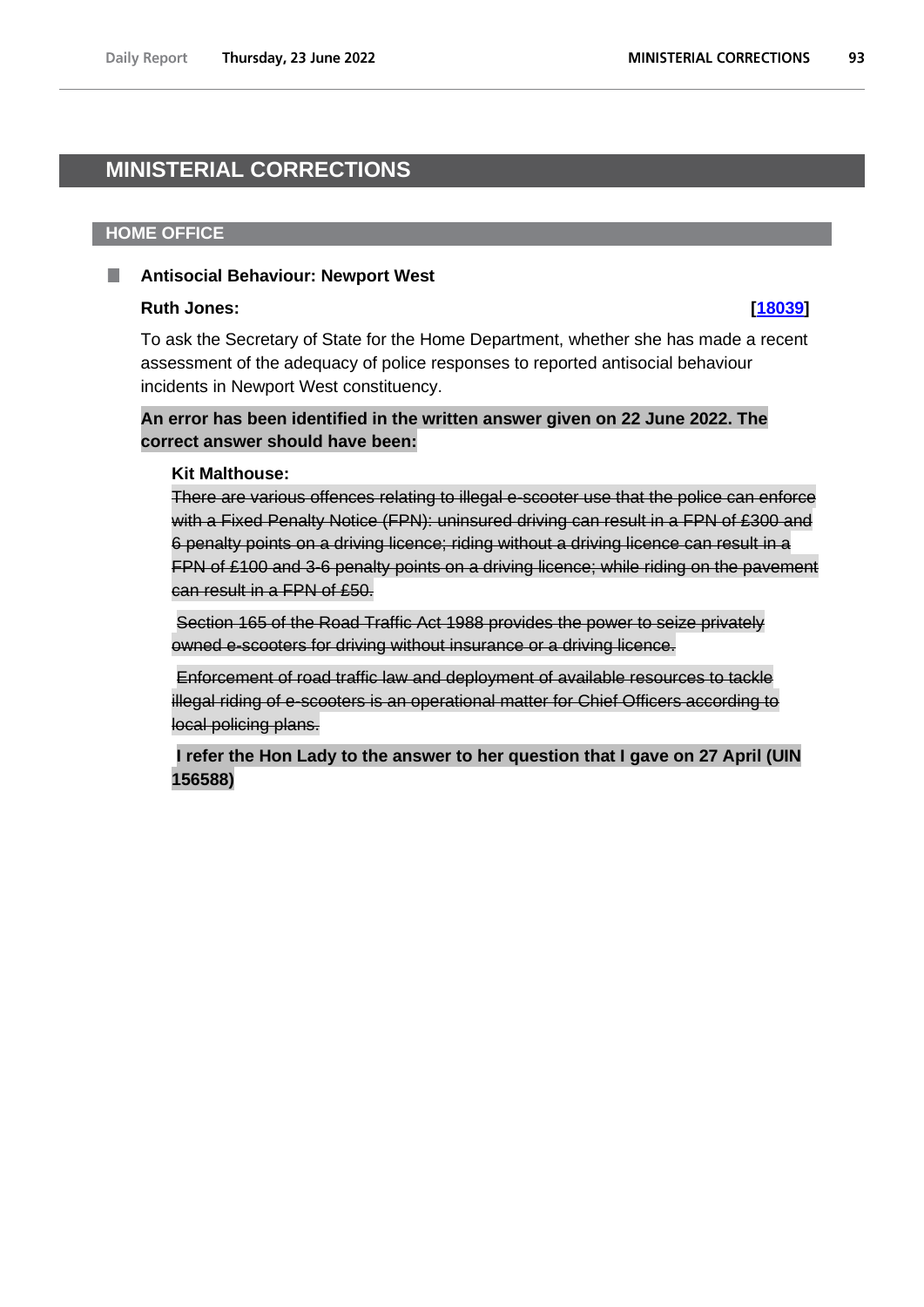# **WRITTEN STATEMENTS**

# **BUSINESS, ENERGY AND INDUSTRIAL STRATEGY**

# **Business Update**

ш

# **Secretary of State for Business, Energy and Industrial Strategy (Kwasi Kwarteng):  [\[HCWS137\]](http://www.parliament.uk/business/publications/written-questions-answers-statements/written-statement/Commons/2022-06-23/HCWS137/)**

Government will shortly lay before Parliament two Statutory Instruments: the Conduct of Employment Agencies and Employment Businesses (Amendment) Regulations 2022, and the Liability of Trade Unions in Proceedings in Tort (Increase of Limits on Damages) Order 2022.

# **Removal of regulation 7 of the Conduct Regulations 2003**

The recruitment sector is regulated by the Employment Agencies Act 1973 and the Conduct of Employment Agencies and Employment Businesses Regulations 2003 ("the Conduct Regulations"). Regulation 7 of the Conduct Regulations makes it a criminal offence for an employment business to knowingly (or having reasonably grounds for knowing) provide temporary workers to an employer to perform the duties of workers taking part in an official strike or other industrial action.

Repealing these burdensome legal restrictions, will give businesses impacted by strike action the freedom to tap into the services of employment businesses who can provide skilled, temporary agency staff at short notice to temporarily cover essential roles for the duration of the strikes.

We believe the changes we are making will help mitigate the impact of future strikes, such as those seen on our railways this week, by allowing trained, temporary workers to carry out crucial roles to keep trains moving. The change in law, which will apply across all sectors, is designed to minimise the negative and unfair impact of strikes on the British public by ensuring that businesses and services can continue operating. For example, strikes in public services such as education can often mean parents have to stay at home with their children rather than go to work, or rail sector strikes stopping commuters getting to work or to other businesses.

It should be noted that removing this regulation does not put in place any new barriers on an individual's right to take part in lawful industrial action. Employment Businesses will not be required to supply agency workers to businesses, rather the change that we are making simply provides the freedom to do so should they wish to. Similarly, a key part of our protections for agency workers is that they cannot be compelled to take on assignments and removing this regulation does not alter existing health and safety requirements.

# **Increase to the damages cap for unlawful strikes**

When they are considering legal claims against unions which organise or authorise unlawful strikes, employers may decide to bring a claim for damages against the union.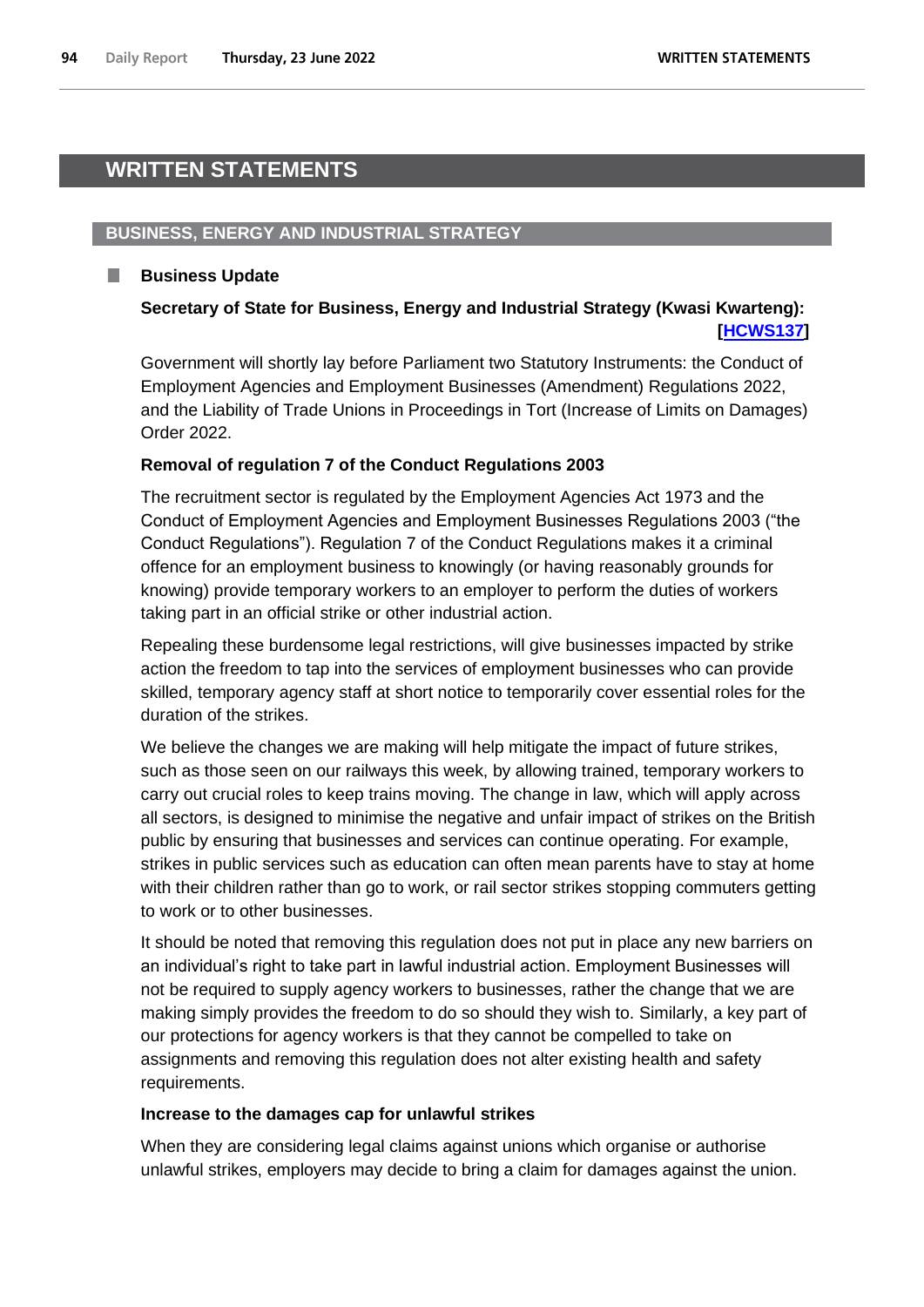The Trade Union and Labour Relations (Consolidation) Act 1992 sets the upper limits to the damages that can be awarded based on the size of the union that organised the unlawful strike action. The levels of damages have not been reviewed since 1982 and are significantly out of date.

Increases the existing caps for damages awarded against trade unions for organising unlawful strike action in line with inflation, using the Retail Price Index (RPI) as the measure of inflation.

Unions who comply with the statutory balloting framework and wider trade union legislation will be unaffected by this change. This statutory instrument does not affect the right to strike. So long as unions follow the law, they will continue to be protected from damages claims as they are now. The Government is simply increasing the damages caps for unlawful strike action to broadly the levels they would have been at, had they been updated regularly since 1982.

## **HOME OFFICE**

# **HMICFRS's Inspection Report: An inspection of the National Crime Agency's effectiveness at safeguarding vulnerable people**

### **The Secretary of State for the Home Department (Priti Patel): [\[HCWS132\]](http://www.parliament.uk/business/publications/written-questions-answers-statements/written-statement/Commons/2022-06-23/HCWS132/)**

The National Crime Agency (NCA) leads the fight against serious and organised crime. It has the power to task other law enforcement partners and a capability, with local to international reach, to disrupt the impact of serious and organised crime on the UK.

This is the tenth HMICFRS inspection of the NCA and examines the effectiveness of the Agency's existing safeguarding policies, structures and processes, the training provided and the safeguarding leadership and culture within the Agency.

I have asked HMICFRS to publish the report. It will be published today and will be available online at www.justiceinspectorates.gov.uk. I will arrange for a copy to be placed in the Libraries of both Houses.

The Inspection found that the NCA has policies for both child and adult safeguarding and that officer guidance is comprehensive and easily accessible, though the understanding of these varies by Directorate. The inspectors were encouraged by the work of the Child Protection and Safeguarding team, particularly its Child Protection Advisers, finding that those who used their services valued their work. However, Inspectors found that the primacy of the Investigations Directorate in delivering safeguarding had led some officers to view it solely as the duty of investigators or other specialists, with a small team relied upon to take forward this work. The Inspectorate has recommended that the NCA should develop a safeguarding plan by no later than 30 September 2022, to make clear how it intends to put safeguarding at the heart of its work.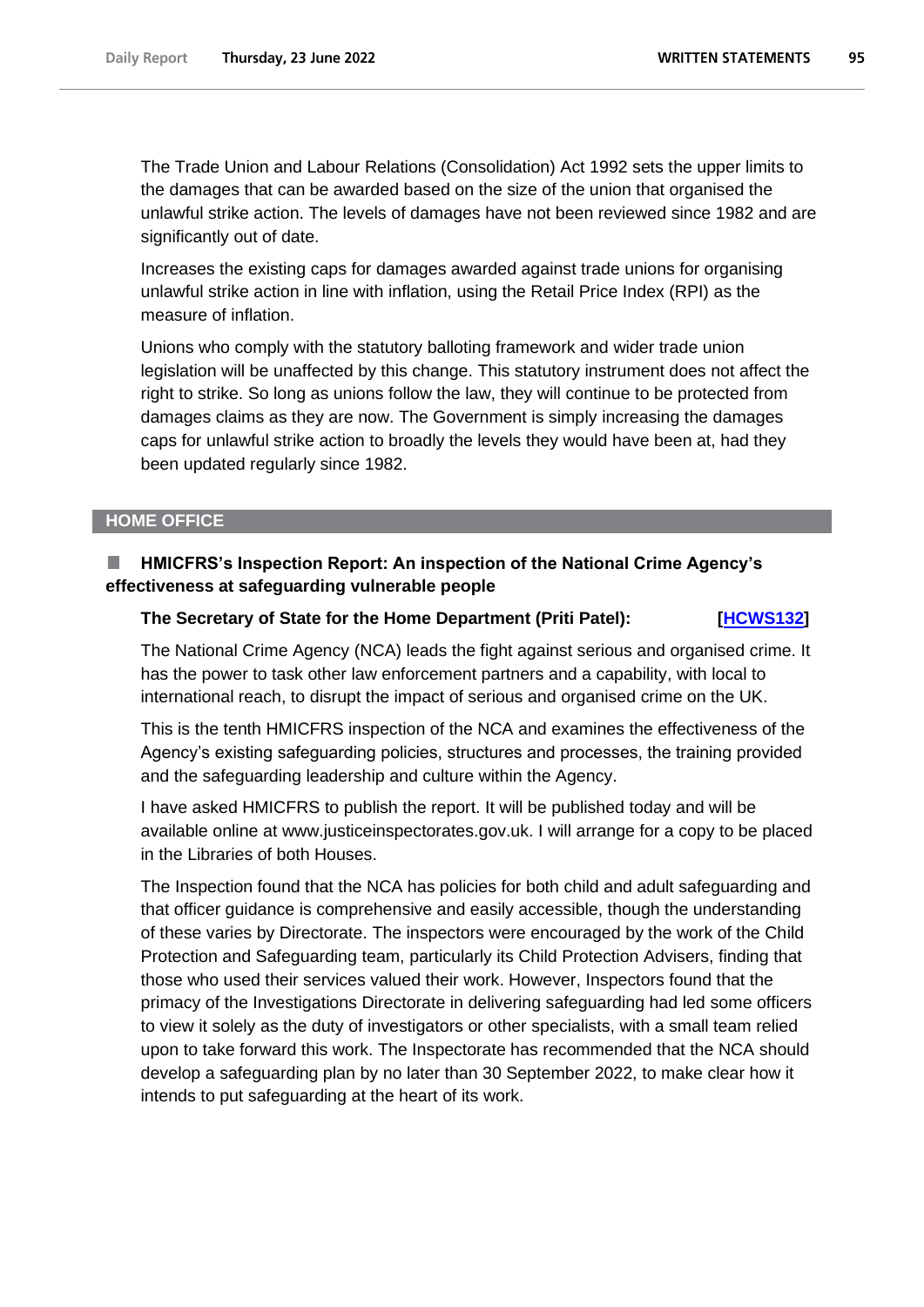## **LEVELLING UP, HOUSING AND COMMUNITIES**

#### . **Local Government Update**

# **Minister of State for Equalities, Local Government, Faith and Communities (Kemi Badenoch): [\[HCWS135\]](http://www.parliament.uk/business/publications/written-questions-answers-statements/written-statement/Commons/2022-06-23/HCWS135/)**

All Hon Members will recognise the critical role local councils play in providing essential statutory services to their residents and being accountable to the communities they serve. That is why the situation at Nottingham City Council is of such concern.

Despite significant support, Nottingham City Council has struggled to resolve serious governance and financial issues. In November 2020, following a number of issues raised in a Public Interest Report published in August 2020 by the Council's external auditors Grant Thornton, a rapid non-statutory review was conducted into the Council to review the serious governance and risk management issues associated with its energy company Robin Hood Energy. The report presented by Max Caller CBE highlighted serious governance failings, poor risk management and the pursuit of commercial ventures which had resulted in a significant budget gap and low levels of reserves.

The former Secretary of State appointed an independent Improvement and Assurance Board in January 2021, chaired by Sir Tony Redmond and made up of independent experts, to offer the Council advice, expertise and challenge as it sought to address these failings. The Board have provided regular assurance reports to the Secretary of State on the Council's progress throughout this time.

In December 2021, the Council discovered unlawful accounting practices associated with its ring-fenced Housing Revenue Account (HRA), covering the period 2014/15 to 2020/21 and totalling £15.86 million. In response, the Council issued Section 114 and Section 5 notices and commissioned independent reports from an LGA associate (Richard Penn) and the Chartered Institute of Public Finance and Accountancy (CIPFA) to understand the scale of the unlawful expenditure and decision-making processes that ultimately led to this situation. These comprehensive reports ("the Reports") can be found at:

[https://committee.nottinghamcity.gov.uk/documents/s133381/Key%20Findings%20Report](https://committee.nottinghamcity.gov.uk/documents/s133381/Key%20Findings%20Report%20for%20Nottingham%20City%20Council.pdf) [%20for%20Nottingham%20City%20Council.pdf](https://committee.nottinghamcity.gov.uk/documents/s133381/Key%20Findings%20Report%20for%20Nottingham%20City%20Council.pdf)

# [https://committee.nottinghamcity.gov.uk/documents/s133382/NCC%20HRA%20Phase%](https://committee.nottinghamcity.gov.uk/documents/s133382/NCC%20HRA%20Phase%202%20Final%20Report%20260422%20002%20-%20FINAL.pdf) [202%20Final%20Report%20260422%20002%20-%20FINAL.pdf](https://committee.nottinghamcity.gov.uk/documents/s133382/NCC%20HRA%20Phase%202%20Final%20Report%20260422%20002%20-%20FINAL.pdf)

The Reports paint a deeply concerning picture of serious historic financial and governance failings. This includes the failure of the Council and its wholly-owned company Nottingham City Homes (NCH) to maintain the integrity of its HRA ringfence, and NCH operating without strategic oversight given poor client management and governance by the Council. The Penn report does not conclude that unlawful accounting practice was a deliberate mechanism to divert funds from the HRA to support the General Fund, but provides evidence of cultural failings and a reluctance to escalate issues appropriately, which led to the situation remaining unchallenged over several years. The scale of the unlawful expenditure may also be more substantial than originally thought, with CIPFA now estimating that it could be up to £40 million.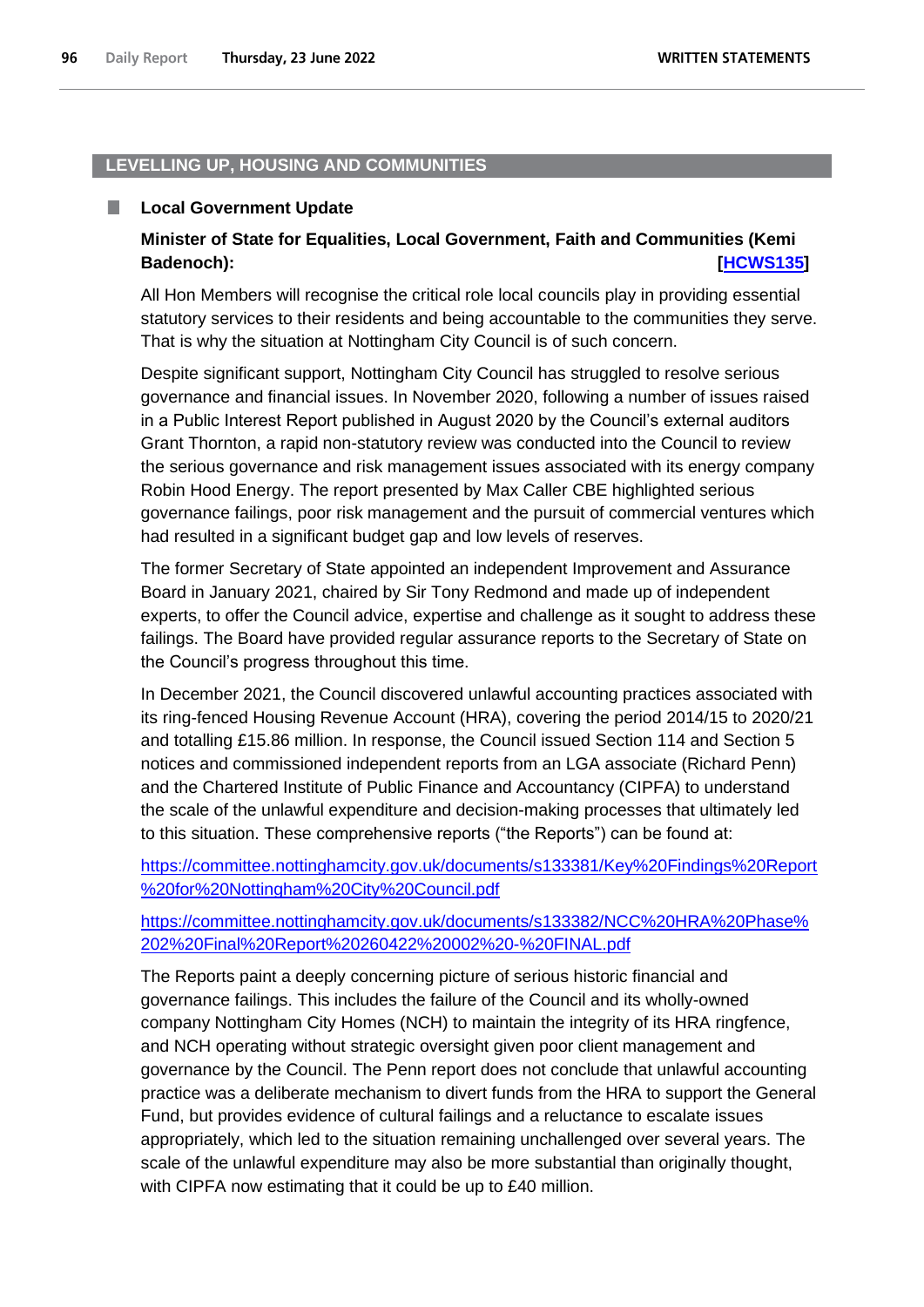In light of this evidence, the Secretary of State is satisfied that Nottingham City Council is failing to comply with its best value duty, and is minded to implement the intervention package set out below to secure compliance with that duty. To that end, and in line with procedures laid down in the Local Government Act 1999, officials in my department have today written to the Council seeking representations on the Reports and on the proposed intervention package.

I want to place on record that the Secretary of State recognises the actions taken by the current Chief Executive to address the unlawful HRA expenditure since it was first identified in December last year. He has worked closely and constructively with the Improvement and Assurance Board since January 2021 in addressing the many challenges the Authority faces. However, whilst the building blocks of recovery have been put in place, there are many difficult decisions ahead and the scale of the challenge cannot be underestimated. The Secretary of State agrees with the Board's assessment that the HRA issue represents a 'serious setback' and is concerned that further serious issues may yet be uncovered which could have a severe impact on the Authority's ability to maintain and increase the momentum of the required improvements. This lack of assurance, along with the risk of progress stalling or slowing, is significant and the proposed intervention is therefore both necessary and expedient to secure compliance with the best value duty.

The proposed package is centred on the appointment of Commissioners to exercise certain and limited functions as required, for two years. It is envisaged this will be a shorter and narrower intervention than has been seen previously due to the Council being subject to a non-statutory intervention since January 2021. The proposal is for the Council, under the oversight of the Commissioners, to re-appraise its Improvement Plan within the first three months of the intervention and report on the delivery of that Plan to the Secretary of State every six months.

It is important that the Council leads their recovery but that it does not lose momentum in making the necessary improvements. Sir Tony Redmond has forged constructive working relationships with the Council leadership and has an intrinsic understanding of the scale and nature of the challenges facing the City. The Secretary of State is therefore minded to appoint Sir Tony Redmond as Lead Commissioner, subject to representations received on the proposed intervention package.

Given the gravity of the Reports' findings, the Secretary of State is, consequently, proposing to direct the transfer to Commissioners all functions associated with:

- the governance and scrutiny of strategic decision making by the Authority;
- the strategic financial management of the Authority under section 151 of the Local Government Act 1972; and
- the appointment and dismissal of persons to positions the holders of which are to be designated as statutory officers, and the designation of those persons as statutory officers under section 112 of the Local Government Act 1972.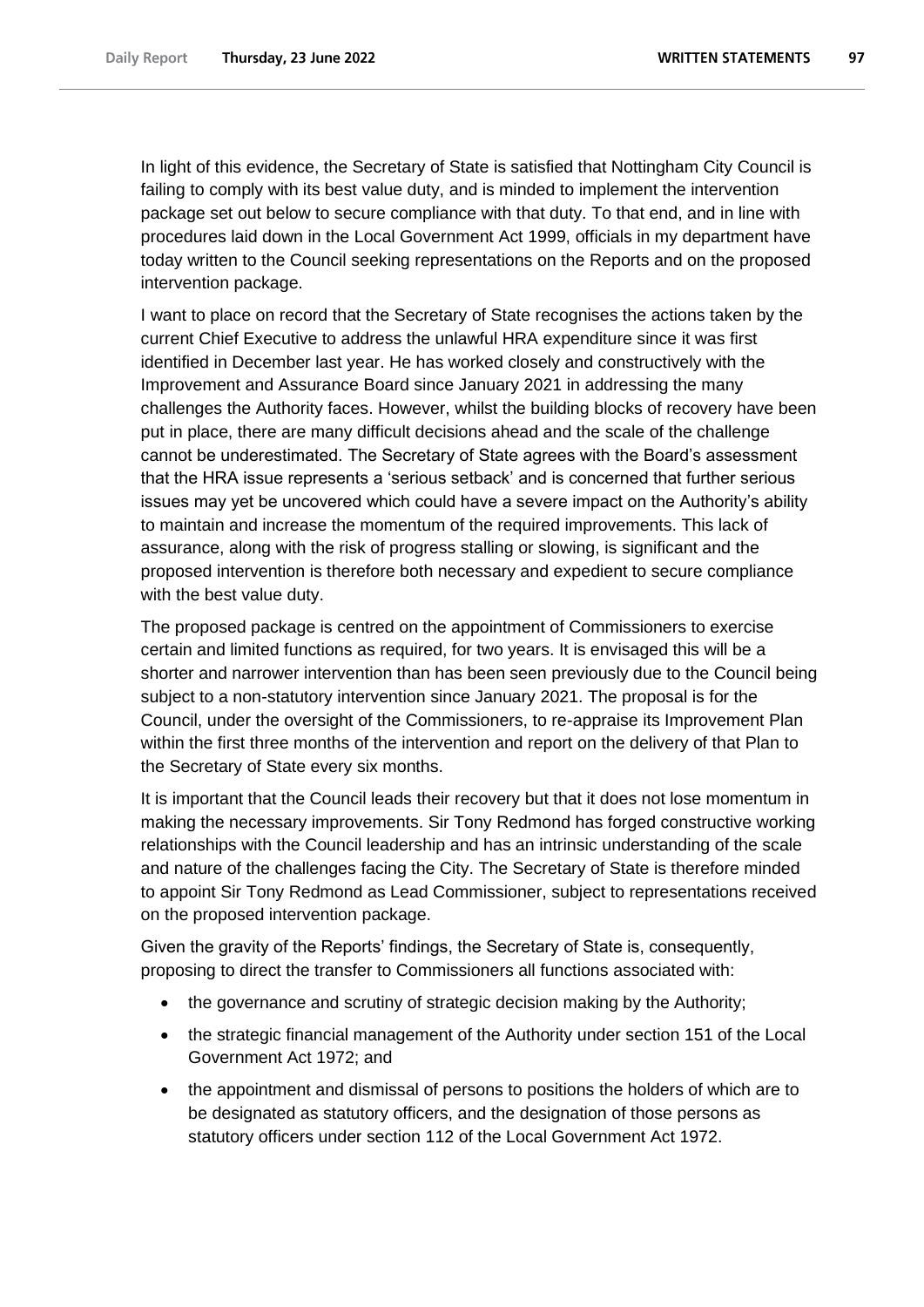I hope it will not be necessary for the Commissioners to use these powers, but they must be empowered to do so if they consider that required improvement and reforms are not being delivered.

I am inviting representations from the Council on the Reports and the Secretary of State's proposals by 7 July 2022. We want to provide the opportunity for members and officers of the Council, and any other interested parties, especially the residents of Nottingham, to make their views on the Secretary of State's proposals known. Should the Secretary of State decide to intervene along the lines described here, he will make the necessary statutory directions under the 1999 Act and appoint Commissioners. I will update the House in due course.

The Government does not take these steps lightly and recognises and respects the role of local councils in our communities and our democracy. The Government also recognises the importance of councils having an effective relationship with their local auditor. I urge all councils to consider whether they could be doing more to ensure they are delivering the good governance that residents deserve, including considering the governance risk and resilience toolkit developed by the Centre for Governance and Scrutiny.

Despite rare cases like Nottingham, as a whole, local authorities in England have a good record of service delivery, transparency, probity, scrutiny, and accountability. It is a reputation worth protecting. Local councils must continue to act to benefit the communities they serve.

### **TREASURY**

# **Central Government Supply Estimates 2022-23, Main Supply Estimates HC 396 The Financial Secretary to the Treasury (Lucy Frazer): [\[HCWS134\]](http://www.parliament.uk/business/publications/written-questions-answers-statements/written-statement/Commons/2022-06-23/HCWS134/)**

I have today laid Central Government Supply Estimates 2022-23, Main Supply Estimates HC 396. This is a replacement for HC 53 laid on 12 May which has today been withdrawn. This replacement includes updates as a result of the government's cost of living announcement made to the House on 26 May, ensuring Parliament has the most recent information available. Updates have been made to the Estimates of the Department for Work and Pensions, the Ministry of Defence, Her Majesty's Revenue and Customs and the Department for Business, Energy and Industrial Strategy.

## **Cost of Living Payments and the Welfare Cap**

## **The Chancellor of the Exchequer (Rishi Sunak): [\[HCWS136\]](http://www.parliament.uk/business/publications/written-questions-answers-statements/written-statement/Commons/2022-06-23/HCWS136/)**

In accordance with HM Treasury's obligations to operate the welfare cap, set out in the Charter for Budget Responsibility, the Treasury is required to determine items of welfare expenditure within scope of the welfare cap. Today, I would like to inform the House that the Cost of Living Payments, which I announced to this House on 26<sup>th</sup> May 2022, are outside the scope of the welfare cap.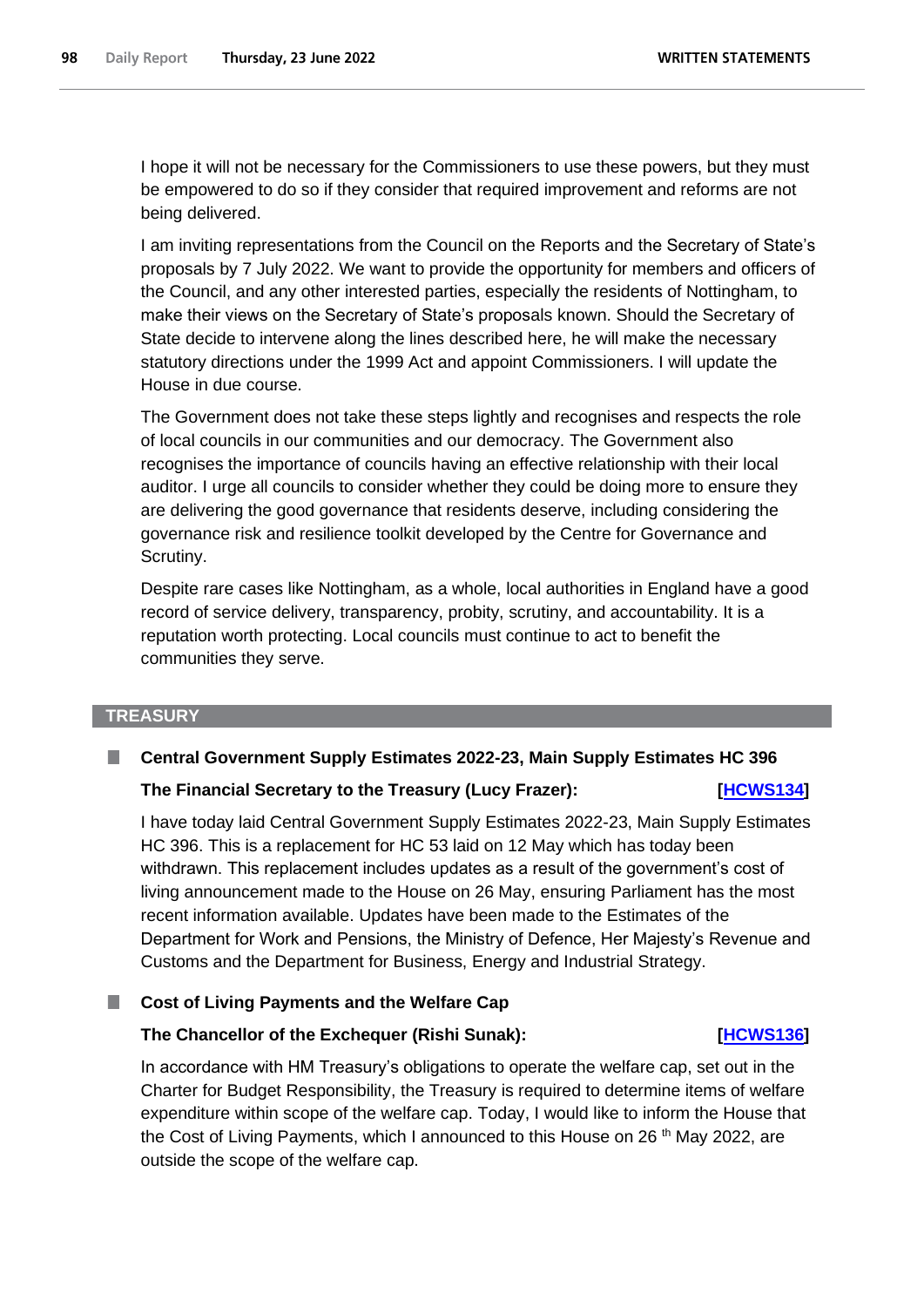The welfare cap plays a key role in the fiscal framework, underpinning the government's commitment to sustainable public finances over the medium term by setting a predetermined cap for welfare expenditure in a target year, together with a pathway and margin for welfare spending to reach that point. The cap, margin and pathway were last set out by the government at Autumn Budget 2021.

The cap will be breached if spending in scope exceeds the cap plus margin at the point of formal assessment, which will next occur in 2024-25.

The welfare cap is designed to support the management of the more predictable elements of benefit expenditure. It already categorises benefits most directly linked to the economic cycle, such as Universal Credit payments to jobseekers, as outside the scope of the cap.

The Cost of Living Payments are one-off payments, designed to support millions of the most vulnerable households facing cost of living challenges as a consequence of acute global economic pressures. Given their temporary and exceptional nature, we have therefore taken the decision to categorise these payments as outside the scope of the welfare cap. As the Cost of Living Payments are outside the scope of the cap, they will not form part of the expenditure that will be formally assessed by the OBR against the cap and pathway.

# **Financial services update**

# **The Economic Secretary to the Treasury (John Glen): [\[HCWS133\]](http://www.parliament.uk/business/publications/written-questions-answers-statements/written-statement/Commons/2022-06-23/HCWS133/)**

I can today inform the House that the government has announced an extension to its existing trading plan to sell part of the government's shareholding in NatWest Group (NWG, formerly Royal Bank of Scotland, RBS) for a further 12 months from 12 August 2022. This is a further step forward in the government's plan to return NWG to the private sector.

# *Rationale*

It is government policy that where a government asset no longer serves a public policy purpose, the government may choose to sell that asset, subject to being able to achieve value for money. This frees up public resource which can be deployed to achieve other public policy objectives.

The government is committed to returning NWG to full private ownership, given that the original policy objective for the intervention in NWG – to preserve financial and economic stability at a time of crisis – has long been achieved. At Budget 2021, the Chancellor set out the government's intention to fully dispose of its NWG shareholding by 2025-26

The government only conducts sales of NWG shares when it represents value for money to do so and market conditions allow. This extension represents continued progress in exiting the assets acquired as a result of the 2007 to 2008 financial crisis and returning NWG to private ownership.

# *Trading plan*